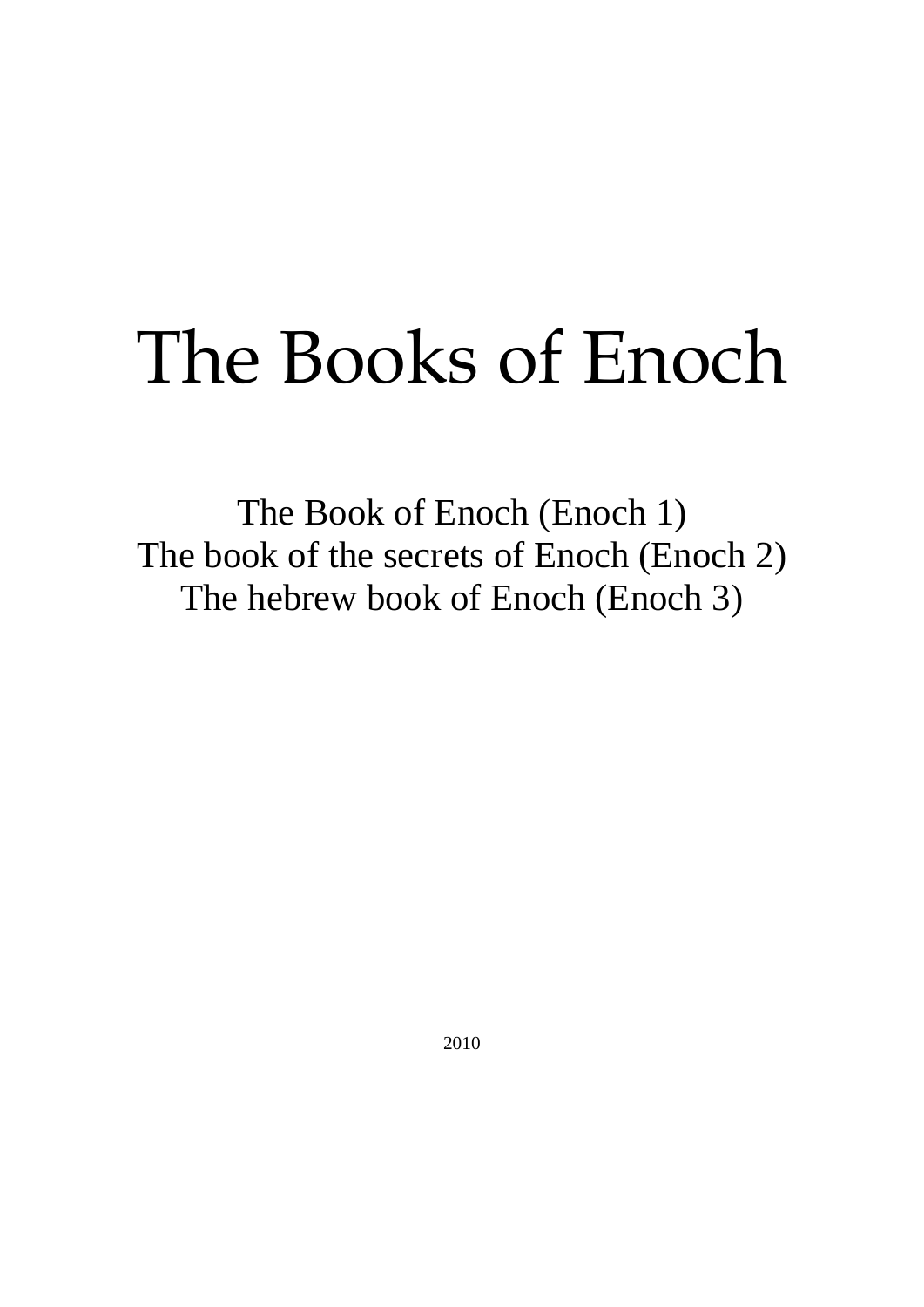#### **Introduction**

The Book of Enoch (also 1 Enoch[1]) is an ancient Jewish religious work, ascribed to Enoch, the great-grandfather of Noah. It is not regarded as scripture by Jews or any Christian group, apart from the Ethiopian Orthodox Church, which to this day regards it to be canonical.

Western scholars currently assert that its older sections (mainly in the Book of the Watchers) date from about 300 BC and the latest part (Book of Parables) probably was composed at the end of the 1st century BC.[2] However, Ethiopian scholars generally hold that Ge'ez is the language of the original from which the Greek and Aramaic copies were made, pointing out that it is the only language in which the complete text has yet been found[3].

It is wholly extant only in the Ge'ez language, with Aramaic fragments from the Dead Sea Scrolls and a few Greek and Latin fragments. There is no consensus among Western scholars about the original language: some propose Aramaic, others Hebrew, while the probable thesis according to E. Isaac is that 1 Enoch, as Daniel, was composed partially in Aramaic and partially in Hebrew[4]:6.

A short section of 1 Enoch (1En1:9) is quoted in the New Testament (Letter of Jude 1:14-15), and there apparently attributed to "Enoch the Seventh from Adam" (1En60:8). It is argued that all the writers of the New Testament were familiar with it and were influenced by it in thought and diction.[5] The first part of Book of Enoch describes the fall of the Watchers, the angels who fathered the Nephilim. The remainder of the book describes Enoch's visits to Heaven in the form of travels, visions and dreams, and his revelations.

The book consists of five quite distinct major sections (see each section for details): The Book of the Watchers  $(1$  Enoch  $1 - 36)$ 

The Book of Parables of Enoch  $(1 \text{ Enoch } 37 - 71)$  (Also called the Similitudes of Enoch)

The Astronomical Book (1 Enoch  $72 - 82$ ) (Also called the Book of the Heavenly Luminaries or Book of Luminaries. )

The Book of Dream Visions (1 Enoch 83 – 90) (Also called the Book of Dreams) The Epistle of Enoch (1 Enoch 91 – 108)

The shared view[6] is that these five sections were originally independent works (with different dates of composition), themselves a product of much editorial arrangement, and were only later redacted into what we now call 1 Enoch. This view is now opposed only by a few authors who maintain the literary integrity of the Book of Enoch, one of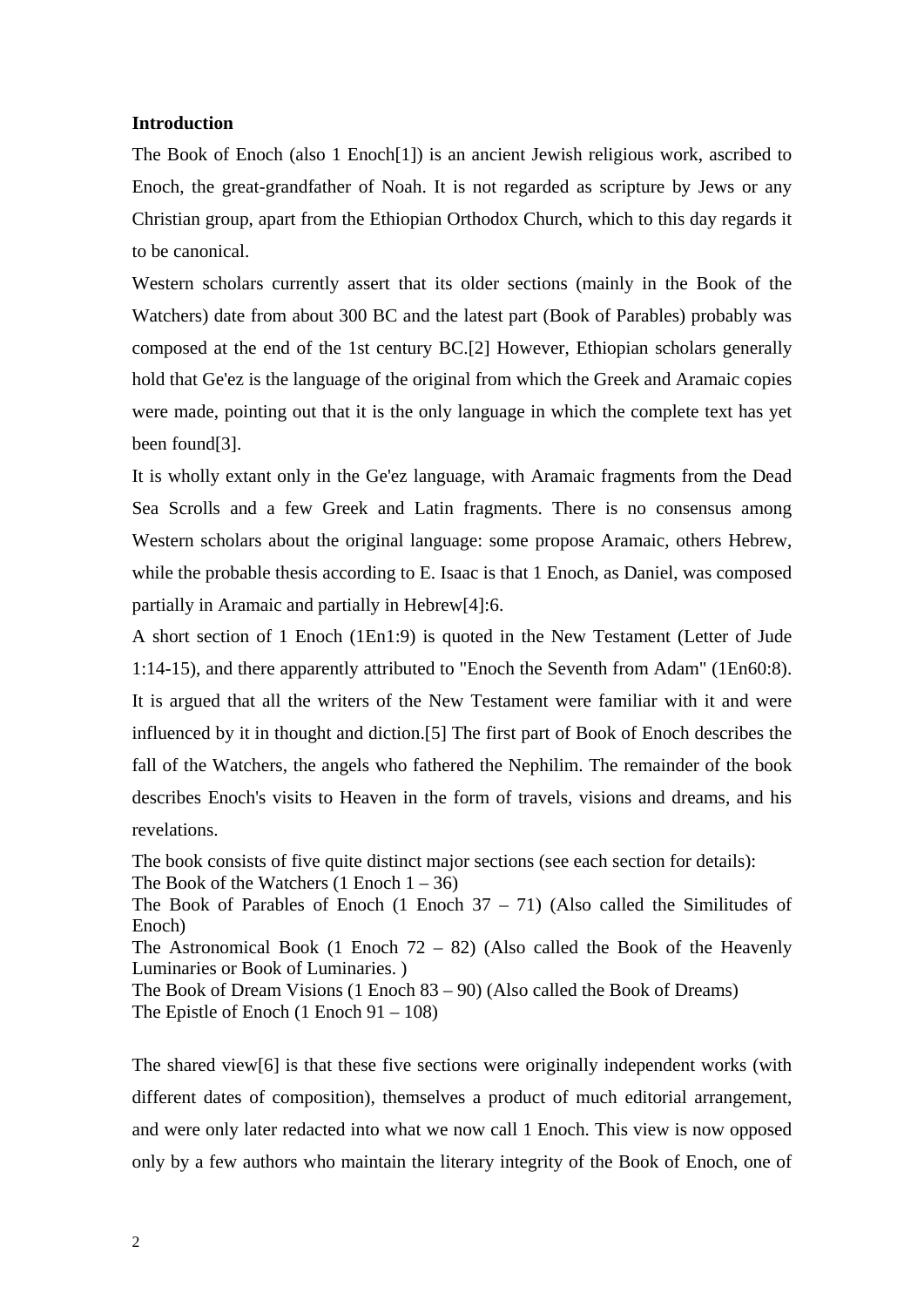the most recent (1990) being the Ethiopian Wossenie Yifru[3]. Józef Milik has suggested that the Book of Giants found amongst the Dead Sea Scrolls should be part of the collection, appearing after the Book of Watchers in place of the Book of Parables, but for various reasons Milik's theory has not been widely accepted.

#### **Canonicity in Judaism**

Although evidently widely known at the time of the Development of the Jewish Bible canon, 1Enoch was excluded from both the formal canon of the Tanakh and the typical canon of the Septuagint and therefore also the writings known today as the Apocrypha.[7] [8] One possible reason for Jewish rejection of the book might be the textual nature of several early sections of the book which make use of material from the Torah, for example 1En1 is a midrash of Deuteronomy 33. [9][10]. The content, particularly detailed description of fallen angels, would also be a reason for rejection from the Hebrew canon at this period - as illustrated by the comments of Trypho the Jew when debating with Justin Martyr on this subject. Trypho: "The utterances of God are holy, but your expositions are mere contrivances, as is plain from what has been explained by you; nay, even blasphemies, for you assert that angels sinned and revolted from God." (Dialogue 79) [11]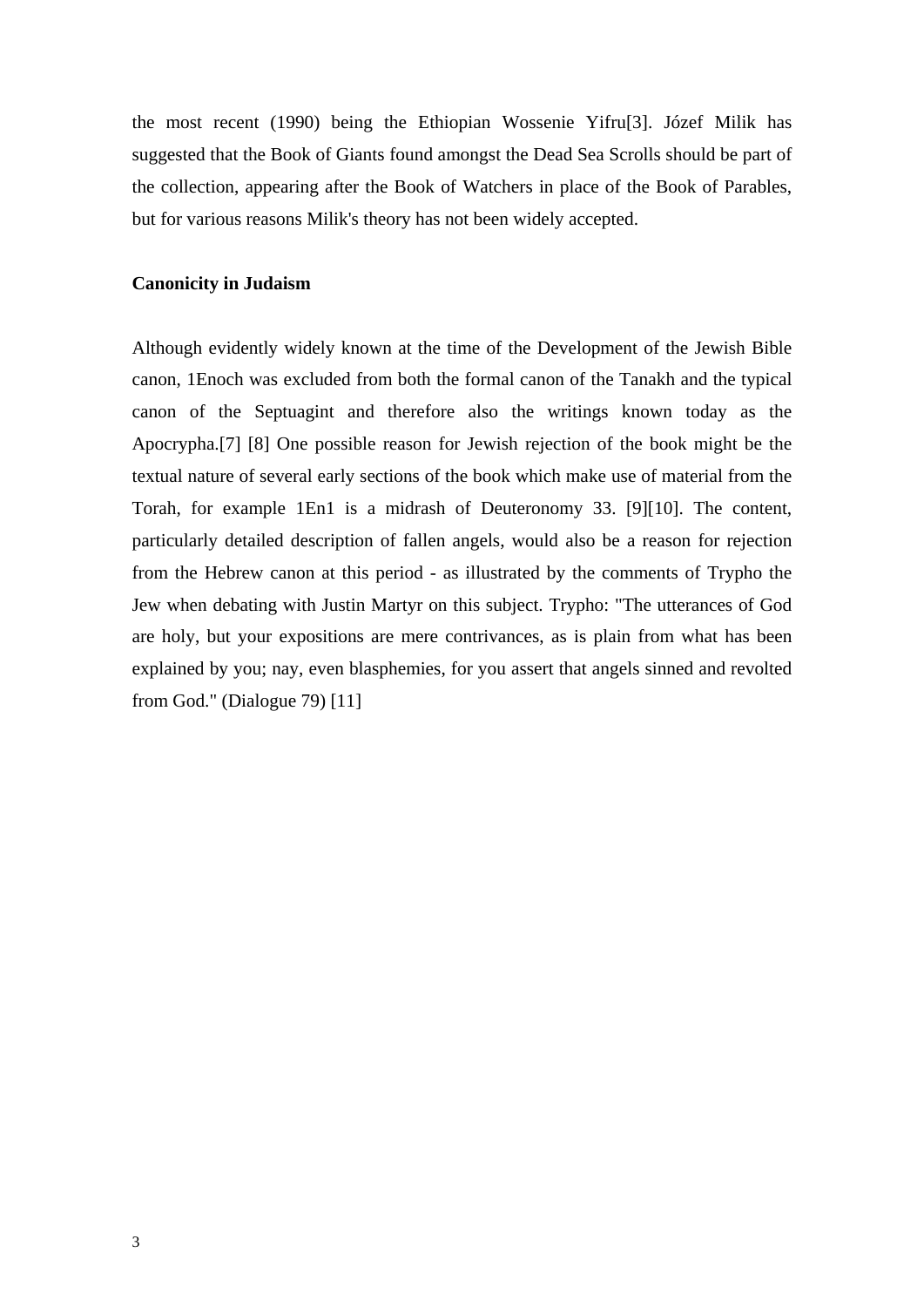# THE **BOOK OF ENOCH**

translation by M. Knibb of the Ethiopian text in the S.O.A.S. Library at the University of London.

### **Section I. Chapters I-XXXVI BOOK OF THE WATCHERS**

1.1 These are the words of the blessing of Enoch; according to which he blessed the chosen and righteous who must be present on the day of distress, which is appointed, for the removal of all the wicked and impious.

1.2 And Enoch began his story and said: -

There was a righteous man whose eyes were opened by the Lord, and he saw a Holy vision in the Heavens, which the Angels showed to me. And I heard everything from them, and I understood what I saw: but not for this generation, but for a distant generation that will come.

1.3 Concerning the Chosen I spoke; and I uttered a parable concerning them: The Holy and Great One will come out of his dwelling.

1.4 And the Eternal God will tread from there upon Mount Sinai, and he will appear with his Host, and will appear in the strength of his power from Heaven.

1.5 And all will be afraid, and the Watchers will shake, and fear and great trembling will seize them, up to the ends of the earth.

1.6 And the high mountains will be shaken; and the high hills will be laid low and will melt like wax in a flame.

1.7 And the earth will sink, and everything that is on the earth will be destroyed, and there will be judgment upon all, and upon all the righteous.

1.8 But for the righteous: He will make peace, and He will keep safe the Chosen, and mercy will be upon them.

They will all belong to God, and will prosper and be blessed, and the light of God will shine on them.

1.9 And behold! He comes with ten thousand Holy Ones; to execute judgment upon them and to destroy the impious, and to contend with all flesh concerning everything that the sinners and the impious have done and wrought against Him.

2.1 Contemplate all the events in the sky; how the lights in the sky do not change their courses, how each rises and sets in order, each at its proper time, and they do not transgress their law.

2.2 Consider the earth and understand from the work that is done upon it, from the beginning to the end, that no work of God changes as it becomes manifest.

2.3 Consider the summer and the winter; how the whole earth is full of water and the clouds and dew and rain rest upon it.

 $3.1$  Contemplate and see how all the trees appear withered and all their leaves are stripped - with the exception of the fourteen trees, which are not stripped, which remain with the old leaves until the new come after two or three years.

4.1 And, again, contemplate the days of summer; how at its beginning the Sun is above it. You seek shelter and shade because of the heat of the Sun and the earth burns with scorching heat, and you cannot tread upon the earth or upon a rock, because of its heat.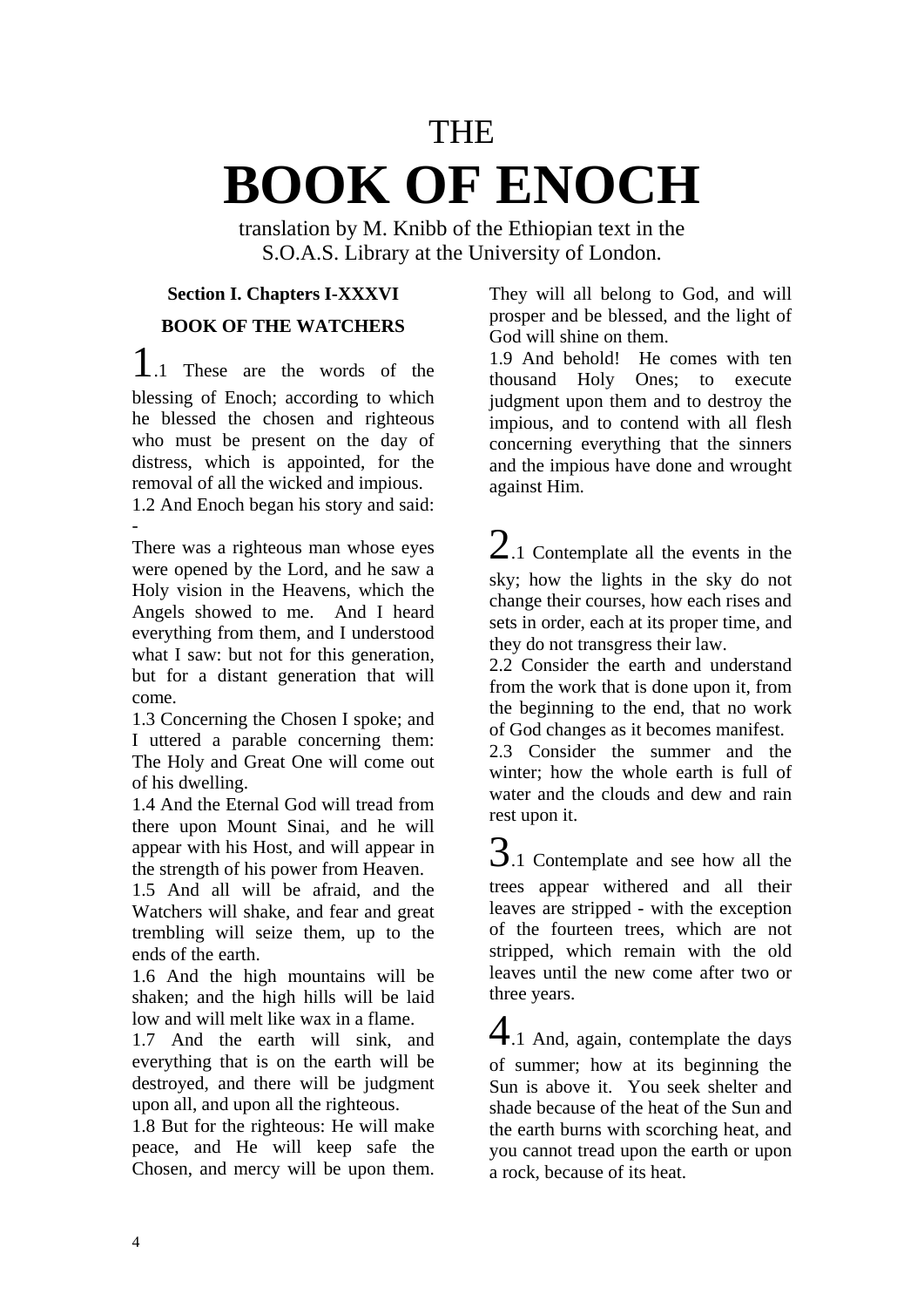$5.1$  Contemplate how the trees are covered with green leaves and bear fruit. And understand, in respect of everything, and perceive how He Who Lives Forever made all these things for you.

5.2 And how His works are before Him in each succeeding year, and all His works serve Him and do not change; but as God has decreed - so everything is done.

5.3 And consider how the seas and rivers together complete their tasks.

5.4 But you have not persevered in, nor observed, the Law of the Lord. But you have transgressed and have spoken proud and hard words with your unclean mouth against his majesty. You hard of heart! You will not have peace!

5.5 And because of this you will curse your days, and the years of your life you will destroy. And the eternal curse will increase and you will not receive mercy. 5.6 In those days, you will transform your name into an eternal curse to all the righteous. And they will curse you sinners forever.

5.7 For the chosen; there will be light, joy, and peace, and they will inherit the earth. But for you, the impious, there will be a curse.

5.8 When wisdom is given to the chosen they will all live, and will not again do wrong, either through forgetfulness, or through pride. But those who possess wisdom will be humble.

5.9 They will not again do wrong, and they will not be judged in all the days of their life, and they will not die of wrath or anger. But they will complete the number of the days of their life. And their life will grow in peace, and the years of their joy will increase in gladness and eternal peace; all the days of their life.

 $6.1$  And it came to pass, when the sons

of men had increased, that in those days there were born to them fair and beautiful daughters.

6.2 And the Angels, the sons of Heaven, saw them and desired them. And they said to one another: "Come, let us choose for ourselves wives, from the children of men, and let us beget, for ourselves, children."

6.3 And Semyaza, who was their leader, said to them:

"I fear that you may not wish this deed to be done and that I alone will pay for this great sin."

6.4 And they all answered him, and said:

"Let us all swear an oath, and bind oneanother with curses, so not to alter this plan, but to carry out this plan effectively."

6.5 Then they all swore together and all bound one another with curses to it.

6.6 And they were, in all, two hundred and they came down on Ardis, which is the summit of Mount Hermon. And they called the mountain Hermon because on it they swore and bound one another with curses.

6.7 And these are the names of their leaders:

Semyaza, who was their leader, Urakiba (Araqiel) , Rameel, Kokabiel, Tamiel, Ramiel, Daniel, Ezeqiel, Baraqiel, Asael, Armaros, Batariel, Ananel, Zaqiel, Samsiel, Satariel, Turiel, Yomiel, Sariel. (see Ch 8 & Ch 69)

6.8 These are the leaders of the two hundred Angels and of all the others with them.

7.1 And they took wives for themselves and everyone chose for himself one each. And they began to go into them and were promiscuous with them. And they taught them charms and spells, and they showed them the cutting of roots and trees.

7.2 And they became pregnant and bore large giants. And their height was three thousand cubits.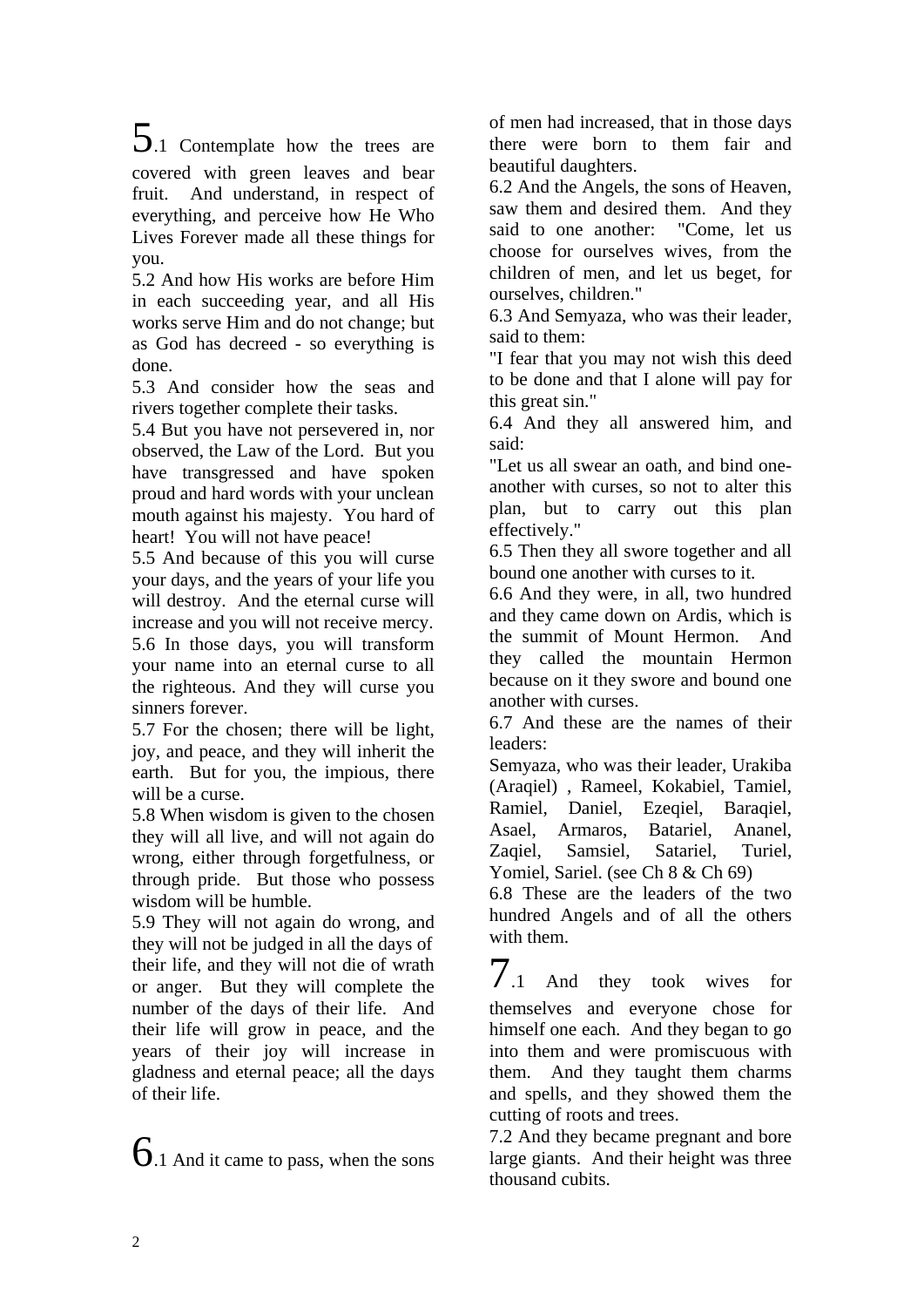7.3 These devoured all the toil of men; until men were unable to sustain them.

7.4 And the giants turned against them in order to devour men.

7.5 And they began to sin against birds, and against animals, and against reptiles, and against fish, and they devoured one another's flesh, and drank the blood from it.

7.6 Then the Earth complained about the lawless ones.

8.1 And Azazel taught men to make swords, and daggers, and shields, and breastplates. And he showed them the things after these, and the art of making them; bracelets, and ornaments, and the art of making up the eyes, and of beautifying the eyelids, and the most precious stones, and all kinds of coloured dyes. And the world was changed.

8.2 And there was great impiety, and much fornication, and they went astray, and all their ways became corrupt.

8.3 Amezarak taught all those who cast spells and cut roots, Armaros the release of spells, and Baraqiel astrologers, and Kokabiel portents, and Tamiel taught astrology, and Asradel taught the path of the Moon.

8.4 And at the destruction of men they cried out; and their voices reached Heaven.

9.1 And then Michael, Gabriel, Suriel

and Uriel, looked down from Heaven and saw the mass of blood that was being shed on the earth and all the iniquity that was being done on the earth.

9.2 And they said to one another: "Let the devastated Earth cry out with the sound of their cries, up to the Gate of Heaven.

9.3 And now to you, Oh Holy Ones of Heaven, the souls of men complain, saying: "Bring our complaint before the Most High."

9.4 And they said to their Lord, the King: "Lord of Lords, God of Gods, King of Kings! Your glorious throne endures for all the generations of the world, and blessed and praised!

9.5 You have made everything, and power over everything is yours. And everything is uncovered, and open, in front of you, and you see everything, and there is nothing that can be hidden from you.

9.6 See then what Azazel has done; how he has taught all iniquity on the earth and revealed the eternal secrets that are made in Heaven.

9.7 And Semyaza has made known spells, he to whom you gave authority to rule over those who are with him.

9.8 And they went into the daughters of men together, lay with those women, became unclean, and revealed to them these sins.

9.9 And the women bore giants, and thereby the whole Earth has been filled with blood and iniquity.

9.10 And now behold the souls which have died cry out and complain unto the Gate of Heaven, and their lament has ascended, and they cannot go out in the face of the iniquity which is being committed on the earth.

9.11 And you know everything, before it happens, and you know this, and what concerns each of them. But you say nothing to us. What ought we to do with them, about this?"

 $10$ .1 And then the Most High, the Great and Holy One, spoke and sent Arsyalalyur to the son of Lamech, and said to him:

10.2 "Say to him in my name; hide yourself! And reveal to him the end, which is coming, because the whole earth will be destroyed. A deluge is about to come on all the earth; and all that is in it will be destroyed.

10.3 And now teach him so that he may escape and his offspring may survive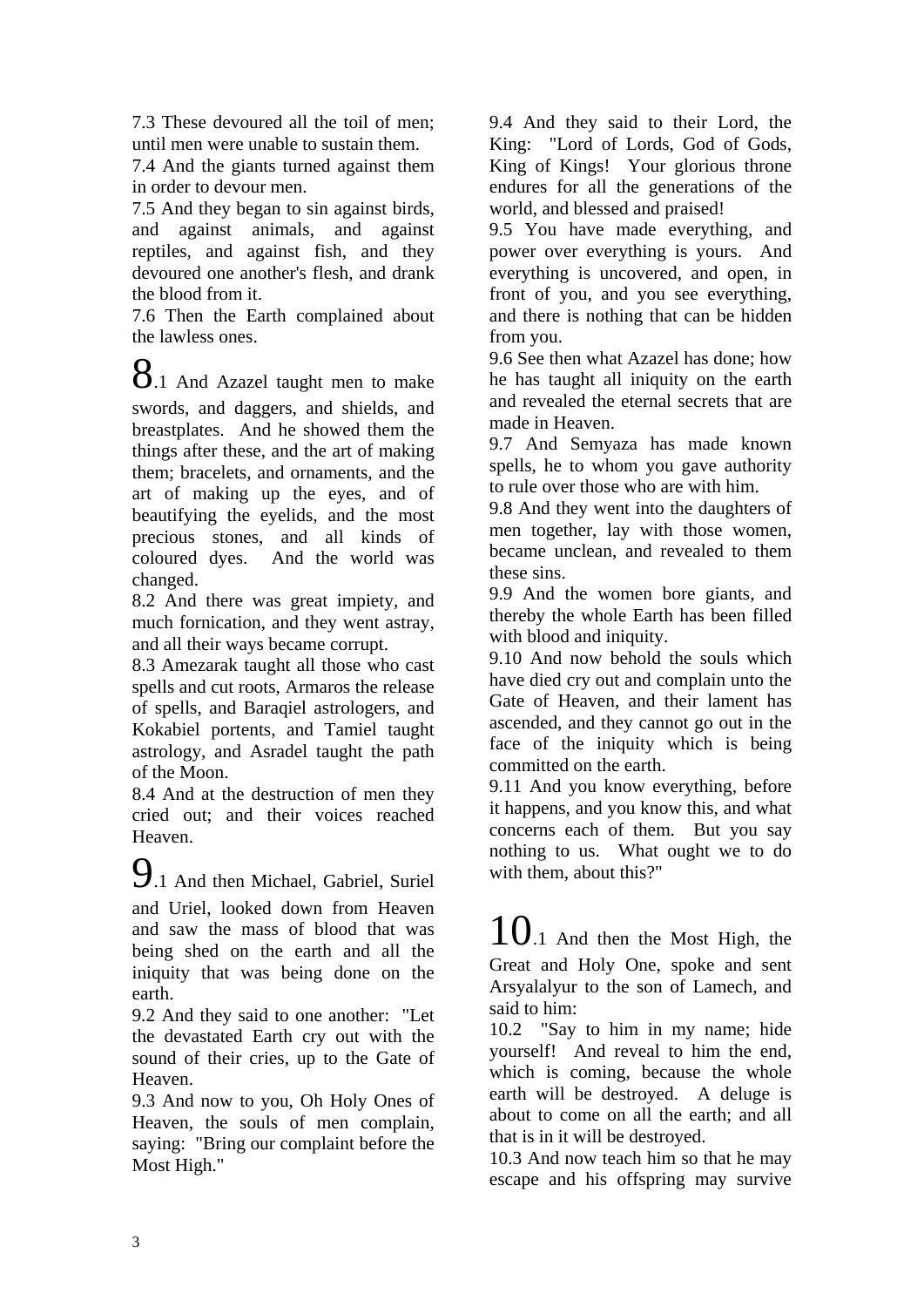for the whole Earth."

10.4 And further the Lord said to Raphael: "Bind Azazel by his hands and his feet and throw him into the darkness. And split open the desert, which is in Dudael, and throw him there.

10.5 And throw on him jagged and sharp stones and cover him with darkness. And let him stay there forever. And cover his face so that he may not see the light.

10.6 And so that, on the Great Day of Judgment, he may be hurled into the fire.

10.7 And restore the Earth which the Angels have ruined. And announce the restoration of the Earth. For I shall restore the Earth so that not all the sons of men shall be destroyed because of the knowledge which the Watchers made known and taught to their sons.

10.8 And the whole Earth has been ruined by the teaching of the works of Azazel; and against him write: ALL SIN."

10.9 And the Lord said to Gabriel: "Proceed against the bastards, and the reprobates, and against the sons of the fornicators. And destroy the sons of the fornicators, and the sons of the Watchers, from amongst men. And send them out, and send them against one another, and let them destroy

themselves in battle; for they will not have length of days.

10.10 And they will petition you, but the petitioners will gain nothing in respect of them, for they hope for eternal life, and that each of them will live life for five hundred years."

10.11 And the Lord said to Michael: "Go, inform Semyaza, and the others with him, who have associated with the women to corrupt themselves with them in all their uncleanness.

10.12 When all their sons kill each other, and when they see the destruction of their loved ones, bind them for seventy generations, under the hills of the earth, until the day of their judgment and of their consummation, until the judgment, which is for all eternity, is accomplished.

10.13 And in those days, they will lead them to the Abyss of Fire; in torment, and in prison they will be shut up for all eternity.

10.14 And then Semyaza will be burnt, and from then on destroyed with them; together they will be bound until the end of all generations.

10.15 And destroy all the souls of lust, and the sons of the Watchers, for they have wronged men.

10.16 Destroy all wrong from the face of the Earth and every evil work will cease.

10.17 And now all the righteous will be humble, and will live until they beget thousands. And all the days of their youth, and their sabbaths, they will fulfill in peace.

10.18 And in those days the whole earth will be tilled in righteousness and all of it will be planted with trees; and it will be filled with blessing.

10.19 And all the pleasant trees they will plant on it and they will plant on it vines. And the vine that is planted on it will produce fruit in abundance; and every seed that is sown on it, each measure will produce a thousand, and each measure of olives will produce ten baths of oil.

10.20 And you cleanse the Earth from all wrong, and from all iniquity, and from all sin, and from all impiety, and from all the uncleanness which is brought about on the earth.

10.21 And all the sons of men shall be righteous, and all the nations shall serve and bless me and all shall worship me.

10.22 And the Earth will be cleansed from all corruption, and from all sin, and from all wrath, and from all torment; and I will not again send a flood upon it, for all generations, forever.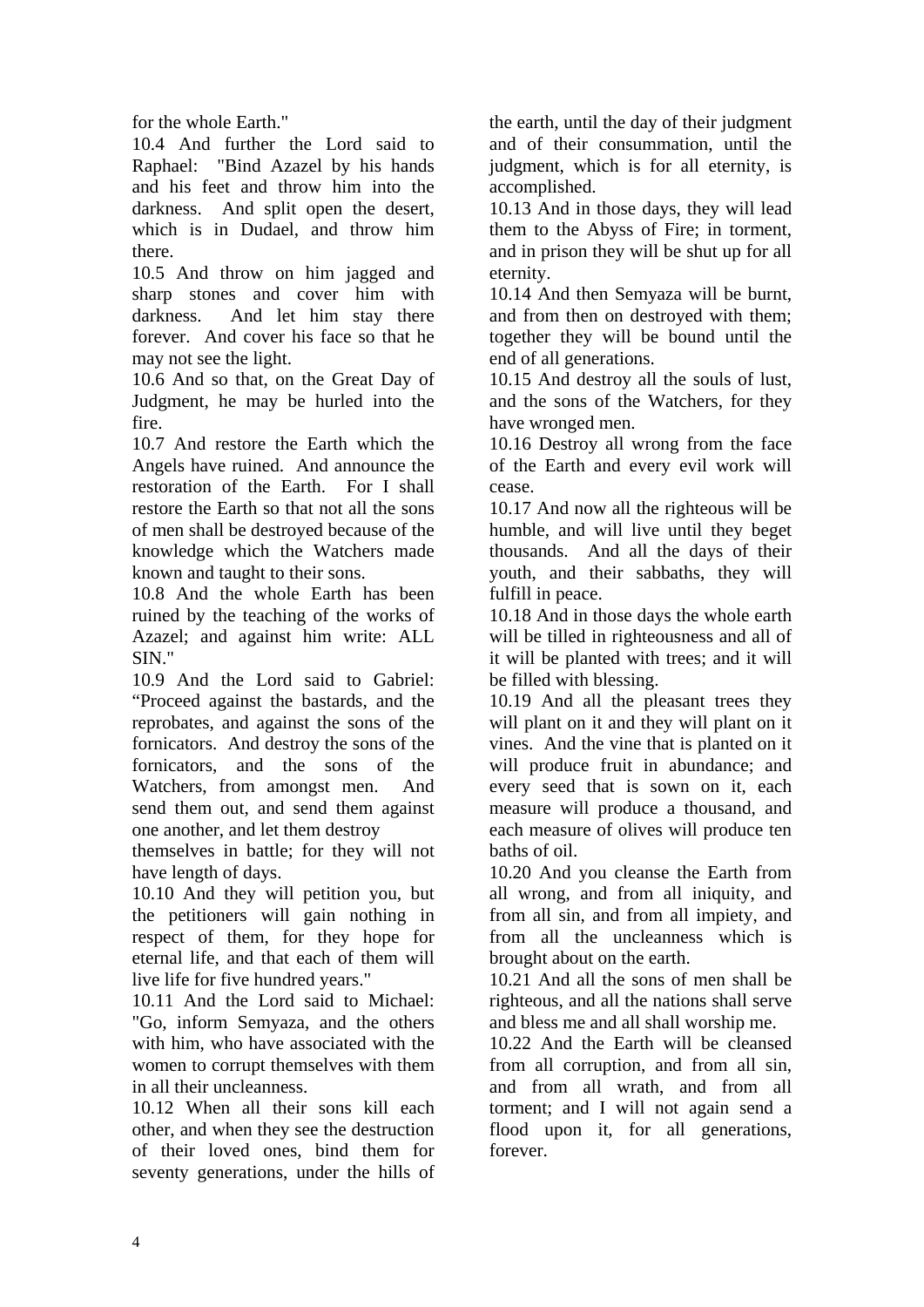$11.1$  And in those days, I will open the Storehouses of Blessing, which are in Heaven, so that I may send them down upon the Earth, upon the work, and upon the toil, of the sons of men.

11.2 Peace and truth will be united, for all the days of eternity, and for all the generations of eternity.

12.1 And then Enoch disappeared and none of the sons of men knew where he was hidden, where he was, or what had happened.

12.2 And all his doings were with the Holy Ones, and with the Watchers, in his days.

12.3 And I Enoch, was blessing the Great Lord and the King of Eternity. And behold, the Watchers called to me - Enoch the scribe - and said to me:

12.4 "Enoch, scribe of righteousness. Go and inform the Watchers of Heaven, who have left the High Heaven and the Holy Eternal Place, and have corrupted themselves with women, and have done as the sons of men do and have taken wives for themselves, and have become completely corrupt on the earth.

12.5 They will have on Earth, neither peace, nor forgiveness of sin, for they will not rejoice in their sons.

12.6 The slaughter of their beloved ones they will see; and over the destruction of their sons they will lament and petition forever. But they will have neither mercy nor peace."

 $13.1$  And Enoch went and said to Azazel: "You will not have peace. A severe sentence has come out against you that you should be bound.

13.2 And you will have neither rest nor mercy, nor the granting of any petitions, because of the wrong which you have taught, and because of all the works of blasphemy and wrong and sin which you have shown to the sons of men."

13.3 And then I went and spoke to them all together, and they were all afraid; fear and trembling seized them.

13.4 And they asked me to write out for them the record of a petition, so that they might receive forgiveness, and to take a record of their petition up to the Lord in Heaven.

13.5 For they were not able, from then on, to speak, and they did not raise their eyes to Heaven, out of shame for the sins, for which they had been condemned.

13.6 And then I wrote out the record of their petition, and their supplication in regard to their spirits, and the deeds of each one of them, and in regard to what they asked; that they should obtain absolution and forbearance.

13.7 And I went and sat down by the waters of Dan, in Dan, which is southwest of Hermon; and I read out the record of their petition, until I fell asleep.

13.8 And behold a dream came to me, and visions fell upon me, and I saw a vision of wrath; that I should speak to the sons of Heaven and reprove them.

13.9 And I woke up and went to them, and they were all sitting gathered together as they mourned, in Ubelseyael, which is between Lebanon and Senir, with their faces covered.

13.10 And I spoke in front of them all; the visions that I had seen in my sleep, and I began to speak these words to reprove the Watchers of Heaven.

14.1 This book is the word of righteousness, and of reproof, for the Watchers who are from Eternity; as the Holy and Great One commanded in that vision.

14.2 I saw in my sleep what I will now tell, with the tongue of flesh, and with my breath, which the Great One has given men in the mouth, so that they might speak with it, and understand with the heart.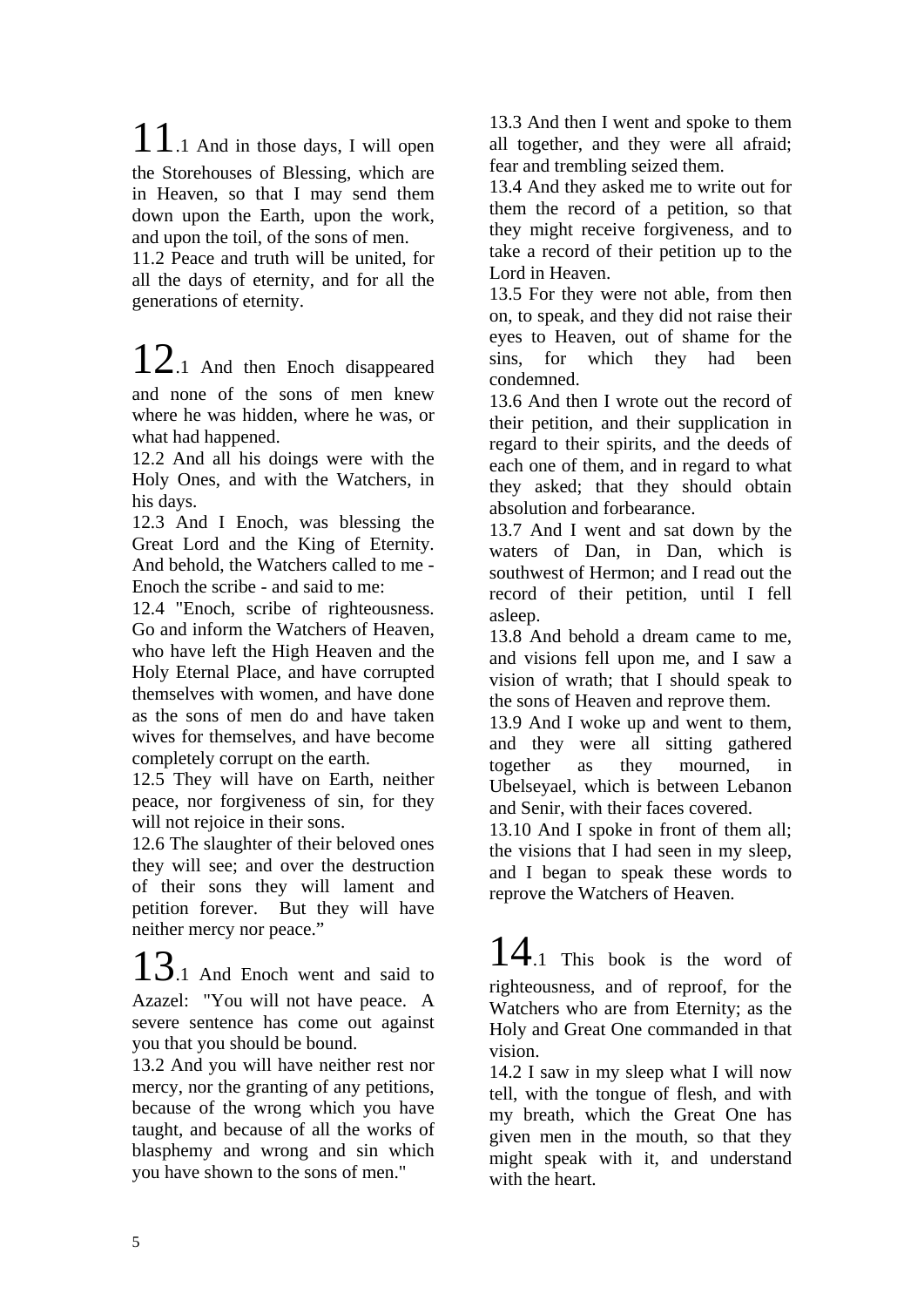14.3 As He has created, and appointed, men to understand the word of knowledge, so He created and appointed me to reprove the Watchers, the sons of Heaven.

14.4 And I wrote out your petition, but in my vision, thus it appeared, that your petition would not be granted to you, for all the days of eternity; and complete judgment has been decreed against you, and you will not have peace.

14.5 And from now on, you will not ascend into Heaven, for all eternity, and it has been decreed that you will be bound on Earth for all the days of eternity.

14.6 And before this, you will have seen the destruction of your beloved sons, and you will not be able to enjoy them, but they will fall before you by the sword.

14.7 And your petition will not be granted in respect of them or in respect of yourselves. And while you weep and supplicate you do not speak a single word from the writings which I have written.

14.8 And the vision appeared to me, as follows: - Behold; clouds called me in the vision, and mist called me. And the path of the stars, and flashes of lightning, hastened me and drove me. And in the vision winds caused me to fly, and hastened me, and lifted me up into the sky.

14.9 And I proceeded until I came near a wall which was made of hailstones, and a tongue of fire surrounded it, and it began to make me afraid.

14.10 And I went into the tongue of fire and came near to a large house, which was built of hailstones, and the wall of that house was like a mosaic of hailstones and its floor was snow.

14.11 Its roof was like the path of the stars and flashes of lightning, and among them was fiery cherubim, and their sky was like water.

14.12 And there was a fire burning around its wall and its door was ablaze

with fire.

14.13 And I went into that house, and it was as hot as fire and as cold as snow, and there was neither pleasure nor life in it. Fear covered me and trembling took hold of me.

14.14 And as I was shaking and trembling, I fell on my face.

14.15 And I saw in the vision, and behold, another house which was larger than the former and all its doors were open before me, and it was built of a tongue of fire.

14.16 And in everything, it so excelled in glory and splendor and size, so that I am unable to describe to you its glory and its size.

14.17 And its floor was fire, and above lightning and the path of the stars, and its roof also was a burning fire.

14.18 And I looked, and I saw in it, a high throne, and its appearance was like ice, and its surrounds like the shining Sun and the sound of cherubim.

14.19 And from underneath the high throne there flowed out rivers of fire so that it was impossible to look at it.

14.20 And He who is Great in Glory sat upon it, and his raiment was brighter than the Sun, and whiter than any snow.

14.21 And no Angel could enter, and at the appearance of the face of Him who is Honoured and Praised, no creature of flesh could look.

14.22 A sea of fire burnt around Him, and a great fire stood in front of Him, and none of those around Him came near to Him. Ten thousand times ten thousand stood before Him but He needed no Holy Council.

14.23 And the Holy Ones who were near to Him did not leave by night or day and did not depart from Him.

14.24 And until then I had a covering on my face, as I trembled. And the Lord called me with his own mouth, and said to me: "Come here, Enoch, to my Holy Word."

14.25 And He lifted me up and brought me near to the door. And I looked, with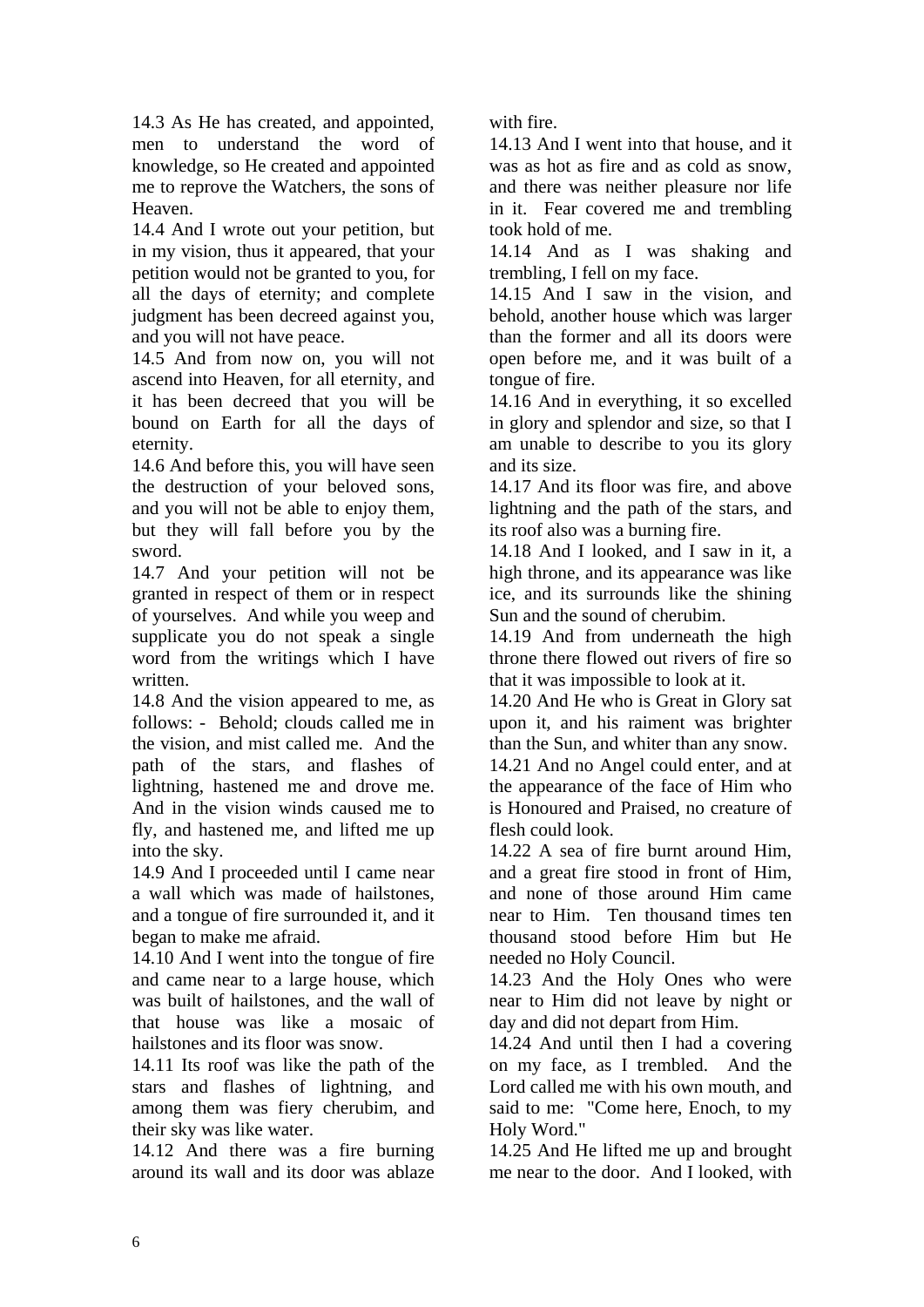my face down.

15.1 And He answered me, and said to me with His voice: "Hear! Do not be afraid, Enoch, you righteous man, and scribe of righteousness. Come here and hear my voice.

15.2 And go say to the Watchers of Heaven, who sent you to petition on their behalf: You ought to petition on behalf of men, not men on behalf of you.

15.3 Why have you left the High, Holy and Eternal Heaven, and lain with women, and become unclean with the daughters of men, and taken wives for yourselves, and done as the sons of the earth, and begotten giant sons?

15.4 And you were spiritual, Holy, living an eternal life, but you became unclean upon the women, and begot children through the blood of flesh, and lusted after the blood of men, and produced flesh and blood, as they do, who die and are destroyed.

15.5 And for this reason I give men wives; so that they might sow seed in them, and so that children might be born by them, so that deeds might be done on the Earth.

15.6 But you, formerly, were spiritual, living an eternal, immortal life, for all the generations of the world.

15.7 For this reason I did not arrange wives for you; because the dwelling of the spiritual ones is in Heaven.

15.8 And now, the giants who were born from body and flesh will be called Evil Spirits on the Earth, and on the Earth will be their dwelling.

15.9 And evil spirits came out from their flesh, because from above they were created, from the Holy Watchers was their origin and first foundation. Evil spirits they will be on Earth and 'Spirits of the Evil Ones' they will be called.

15.10 And the dwelling of the Spirits of Heaven is Heaven, but the dwelling of the spirits of the Earth, who were born on the Earth, is Earth.

15.11 And the spirits of the giants do wrong, are corrupt, attack, fight, break on the Earth, and cause sorrow. And they eat no food, do not thirst, and are not observed.

15.12 And these spirits will rise against the sons of men, and against the women, because they came out of them during the days of slaughter and destruction.

 $16.1$  And the death of the giants, wherever the spirits have gone out from their bodies, their flesh will be destroyed, before the Judgment. Thus they will be destroyed until the Day of the Great Consummation is accomplished, upon the Great Age, upon the Watchers and the impious ones."

16.2 And now to the Watchers, who sent you to petition on their behalf, who were formerly in Heaven:

16.3 "You were in Heaven but its secrets had not yet been revealed to you; and a worthless mystery you knew. This you made known to women, in the hardness of your hearts. And through this mystery the women and the men cause evil to increase on the Earth."

16.4 Say to them therefore: "You will not have peace."

 $17<sub>.1</sub>$  And they took me to a place where they were like burning fire, and, when they wished, they made themselves look like men.

17.2 And they led me to a place of storm, and to a mountain, the tip of whose summit reached to Heaven.

17.3 And I saw lighted places, and thunder in the outermost ends, in its depths a bow of fire, and arrows and their quivers, and a sword of fire, and all the flashes of lightning.

17.4 And they took me to the Water of Life, as it is called, and to the Fire of the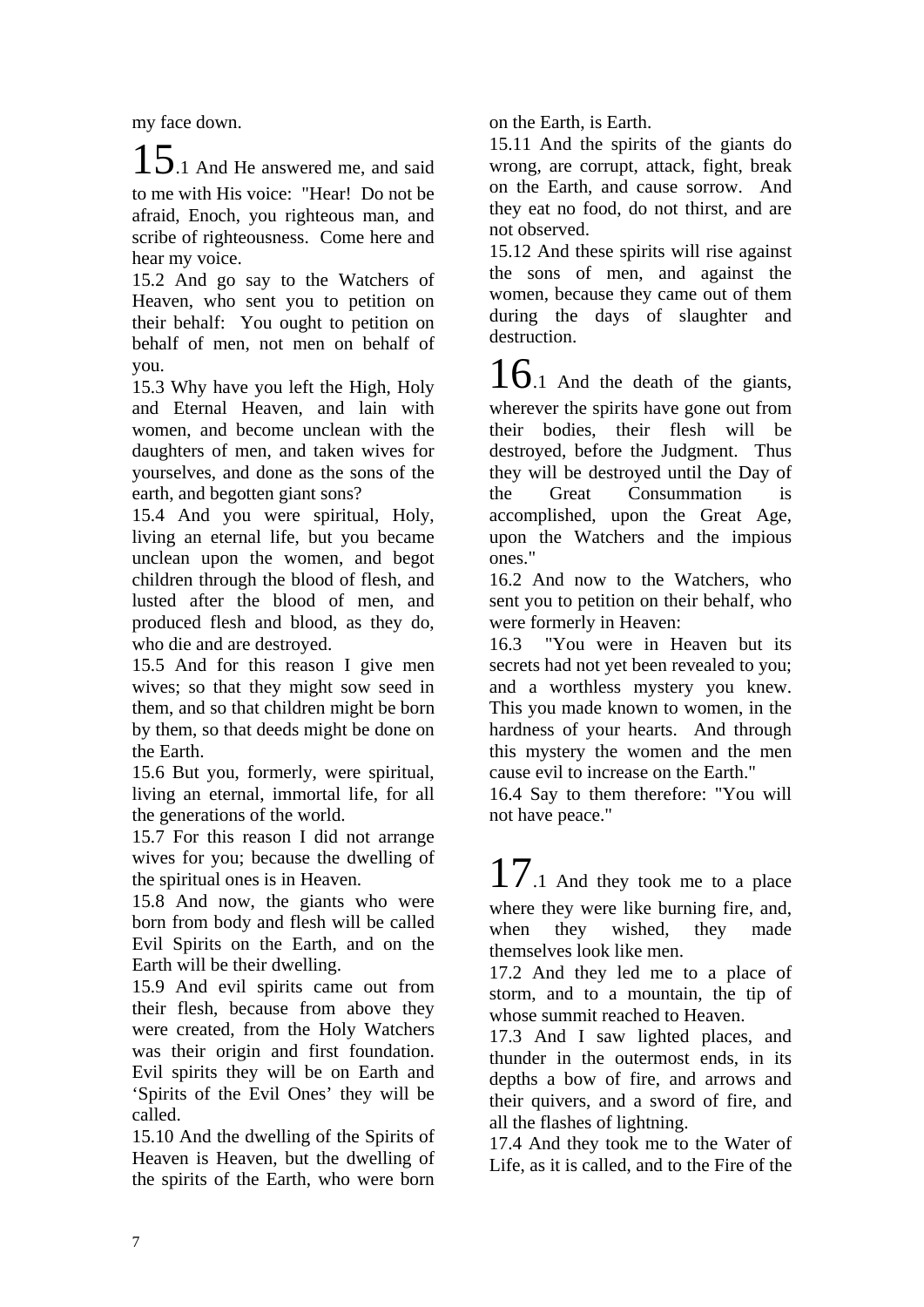West, which receives every setting of the Sun.

17.5 And I came to a river of fire, whose fire flows like water, and pours out into the Great Sea, which is towards the west.

17.6 And I saw all the great rivers, and I reached the Great Darkness, and went where all flesh walks.

17.7 And I saw the Mountains of the Darkness of Winter and the place where the water of all the deeps pours out.

17.8 And I saw the mouths of all the rivers of the Earth, and the mouth of the deep.

18.1 And I saw the storehouses of all the winds, and I saw how with them He has adorned all creation, and I saw the foundations of the Earth.

18.2 And I saw the cornerstone of the Earth. And I saw the four winds which support the Earth and the sky.

18.3 And I saw how the winds stretch out the height of Heaven, and how they position themselves between Heaven and Earth; they are the Pillars of Heaven.

18.4 And I saw the winds which turn the sky and cause the disc of the Sun and all the stars to set.

18.5 And I saw the winds on the Earth which support the clouds and I saw the paths of the Angels. I saw at the end of the Earth; the firmament of Heaven above.

18.6 And I went towards the south, and it was burning day and night, where there were seven mountains of precious stones, three towards the east and three towards the south.

18.7 And those towards the east were of coloured stone, and one was of pearl, and one of healing stone; and those towards the south, of red stone.

18.8 And the middle one reached to Heaven, like the throne of the Lord, of stibium, and the top of the throne was of sapphire.

18.9 And I saw a burning fire, and what

was in all the mountains.

18.10 And I saw a place there, beyond the great earth; there the waters gathered together.

18.11 And I saw a deep chasm of the earth, with pillars of heavenly fire, and I saw among them fiery pillars of Heaven, which were falling, and as regards both height and depth, they were immeasurable.

18.12 And beyond this chasm, I saw a place, and it had neither the sky above it, nor the foundation of earth below it; there was no water on it, and no birds, but it was a desert place.

18.13 And a terrible thing I saw there, seven stars, like great burning mountains.

18.14 And like a spirit questioning me, the Angel said: "This is the place of the end of Heaven and Earth; this is the prison for the Stars of Heaven and the Host of Heaven.

18.15 And the stars which roll over the fire, these are the ones which transgressed the command of the Lord, from the beginning of their rising, because they did not come out at their proper times.

18.16 And He was angry with them, and bound them until the time of the consummation of their sin, in the Year of Mystery."

 $19.1$  And Uriel said to me: "The spirits of the Angels who were promiscuous with women will stand here; and they, assuming many forms, made men unclean and will lead men astray so that they sacrifice to demons as gods. And they will stand there until the great judgment day, on which they will be judged, so that an end will be made of them.

19.2 And their wives, having led astray the Angels of Heaven, will become peaceful."

19.3 And I, Enoch, alone saw the sight, the ends of everything; and no man has seen what I have seen.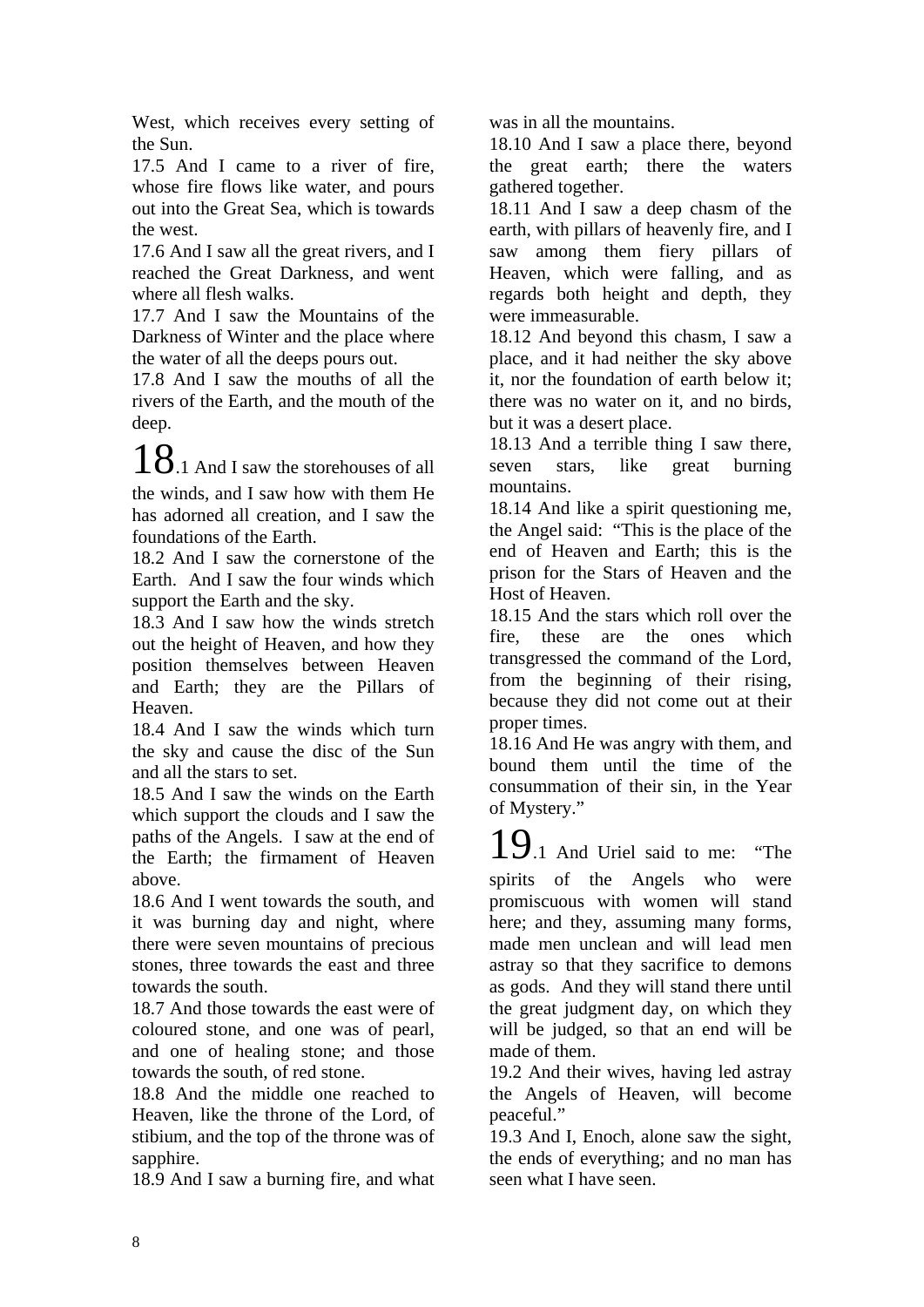$20.1$  And these are the names of the Holy Angels who keep watch.

20.2 Uriel, one of the Holy Angels; namely the Holy Angel of the Spirits of Men.

20.4 Raguel, one of the Holy Angels; who takes vengeance on the world, and on the lights.

20.5 Michael, one of the Holy Angels, namely the one put in charge of the best part of humankind, in charge of the nation.

20.6 Saraqael, one of the Holy Angels; who is in charge of the spirits of men who cause the spirits to sin.

20.7 Gabriel, one of the Holy Angels, who is in charge of the Serpents, and the Garden, and the Cherubim.

 $21.1$  And I went round to a place where nothing was made.

21.2 And I saw a terrible thing, neither the High Heaven nor the firm ground, but a desert place, prepared and terrible. 21.3 And there, I saw seven Stars of Heaven, bound on it together, like great mountains, and burning like fire.

21.4 Then I said: "For what sin have they been bound, and why have they been thrown here?"

21.5 And Uriel, one of the Holy Angels, who was with me and led me, spoke to me and said: "Enoch, about whom do you ask? About whom do you inquire, ask, and care?

21.6 These are some of the stars which transgressed the command of the Lord Most High, and they have been bound here until ten thousand ages are completed; the number of days of their sin."

21.7 And from there I went to another place, more terrible than this. And I saw a terrible thing: there was a great fire there, which burnt and blazed. And the place had a cleft reaching into the abyss, full of great pillars of fire, which were made to fall; neither its extent nor its size could I see, nor could I see its source.

21.8 Then I said: "How terrible this place is, and how painful to look at!"

21.9 Then Uriel, one of the Holy Angels, who was with me, answered me. He answered me and said to me: "Enoch, why do you have such fear and terror because of this terrible place, and before this pain?"

21.10 And he said to me: "This place is the prison of the Angels, and there they will be held for ever."

 $22.1$  And from there, I went to another place, and he showed me in the west a large and high mountain, and a hard rock, and four beautiful places.

22.2 And inside, it was deep, wide, and very smooth. How smooth is that which rolls, and deep and dark to look at!

22.3 Then Raphael, one of the Holy Angels who was with me, answered me, and said to me: "These beautiful places are there so that the spirits, the souls of the dead, might be gathered into them. For them they were created; so that here they might gather the souls of the sons of men.

22.4 And these places they made, where they will keep them until the Day of Judgment, and until their appointed time, and that appointed time will be long, until the great judgment comes upon them.

22.5 And I saw the spirits of the sons of men who were dead and their voices reached Heaven and complained.

22.6 Then I asked Raphael, the Angel who was with me, and said to him: "Whose is this spirit, whose voice thus reaches Heaven and complains?"

22.7 And he answered me, and said to me, saying: "This spirit is the one that came out of Abel, whom Cain, his brother, killed. And he will complain about him until his offspring are destroyed from the face of the Earth, and from amongst the offspring of men,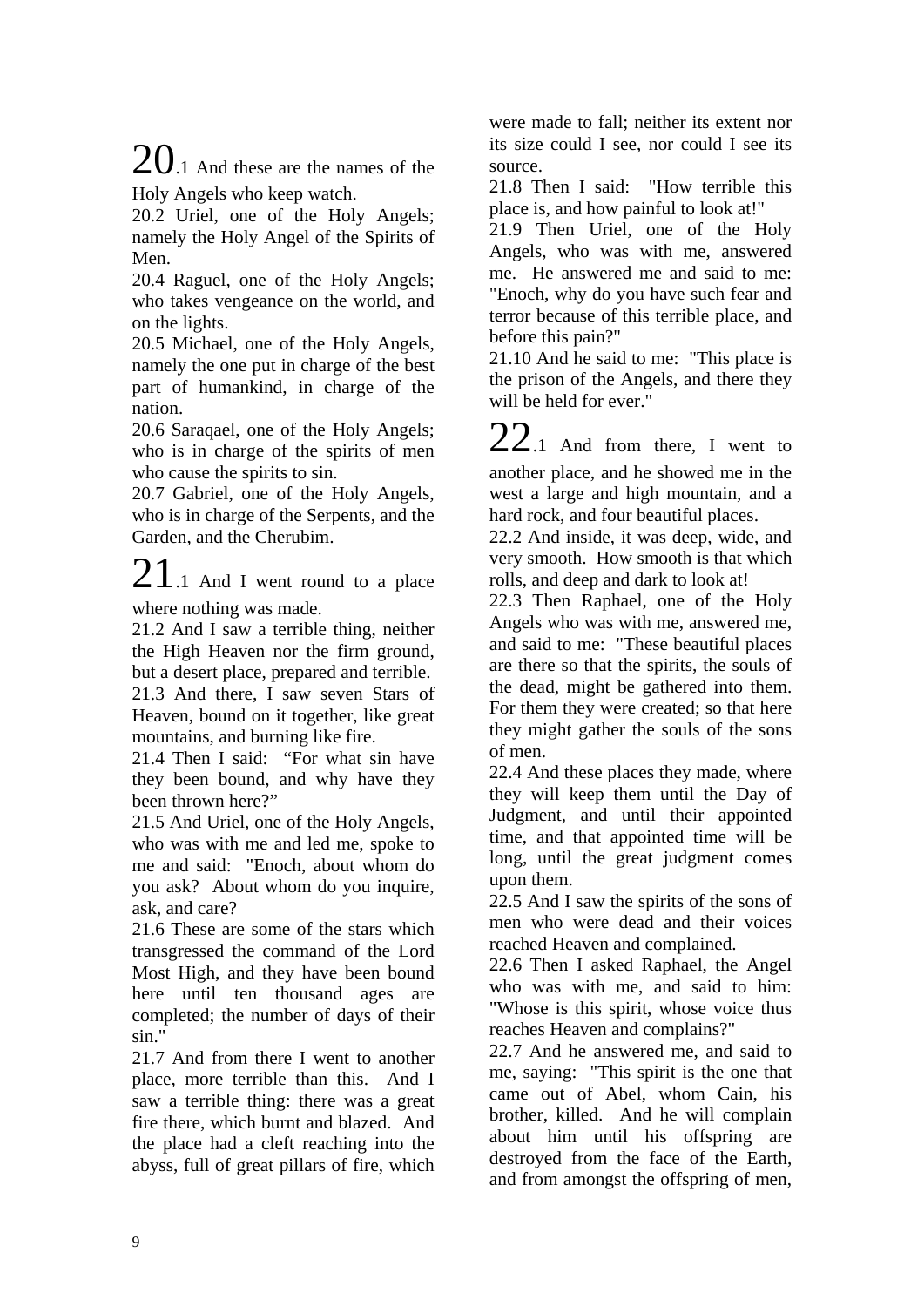his offspring perish."

22.8 Then I asked about him, and about judgment on all, and I said: "Why is one separated from another?"

22.9 And he answered me, and said to me: "These three places where made, in order that they might separate the spirits of the dead. And thus the souls of the righteous have been separated; this is the spring of water, and on it the light.

22.10 Likewise, a place has been created for sinners, when they die, and are buried in the earth, and judgment has not come upon them during their life.

22.11 And here their souls will be separated for this great torment, until the Great Day of Judgment and Punishment and Torment for those who curse, forever, and of vengeance on their souls. And there he will bind them forever. Verily, He is, from the beginning of the world.

22.12 And thus a place has been separated for the souls of those who complain, and give information about their destruction, about when they were killed, in the days of the sinners.

22.13 Thus a place has been created, for the souls of men who are not righteous, but sinners, accomplished in wrongdoing, and with the wrongdoers will be their lot. But their souls will not be killed on the day of judgment, nor will they rise from here."

22.14 Then I blessed the Lord of Glory, and said: "Blessed be my Lord, the Lord of Glory and Righteousness, who rules everything forever."

 $23.1$  And from there I went to another place, towards the west, to the ends of the Earth.

23.2 And I saw a fire that burnt and ran without resting or ceasing from running, by day or by night, but continued in exactly the same way.

23.3 And I asked saying: "What is this which has no rest?"

23.4 Then Raguel, one of the Holy

Angels, who was with me, answered me, and said to me: "This burning fire, whose course you saw towards the west, is the fire of all the Lights of Heaven."

24<sub>1</sub> And from there I went to another place of the Earth and he showed me a mountain of fire that blazed day and night.

24.2 And I went towards it and saw seven magnificent mountains. And all were different from one another, and precious and beautiful stones, and all were precious, and their appearance glorious, and their form was beautiful. Three towards the east one fixed firmly on another and three towards the south one on another, and deep and rugged valleys, no one of which was near another.

24.3 And there was a seventh mountain, in the middle of these, and in their height they were all like the seat of a throne and fragrant trees surrounded it.

24.4 And there was among them a tree such as which I have never smelt, and none of them, or any others, were like it. It smells more fragrant than any fragrance, and its leaves, and its flowers, and its wood never wither. Its fruit is good, and its fruit is like bunches of dates on a palm.

24.5 And then I said: "Behold, this beautiful tree! Beautiful to look at, and pleasant are its leaves, and its fruit very delightful in appearance."

24.6 And then Michael, one of the Holy and Honoured Angels, who was with me, and was in charge of them,

 $25.1$  answered me and said to me: "Enoch, why do you ask me about the fragrance of this tree, and why do you inquire to learn?"

25.2 Then I, Enoch, answered him saying: "I wish to learn about everything, but especially about this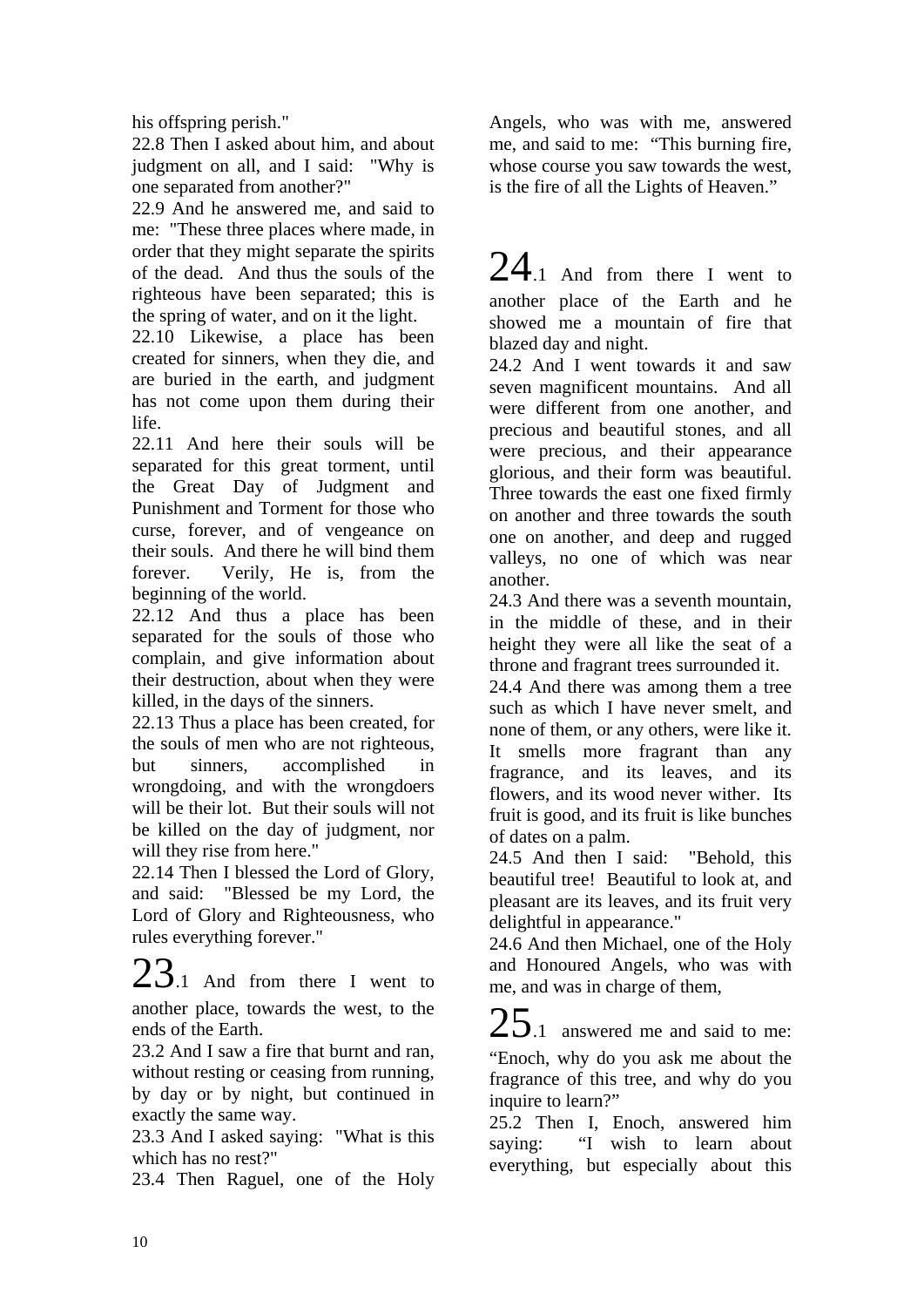tree."

25.3 And he answered me, saying: "This high mountain, which you saw, whose summit is like the Throne of the Lord, is the throne where the Holy and Great One, the Lord of Glory, the Eternal King, will sit, when he comes down to visit the Earth for good.

25.4 And this beautiful and fragrant tree, and no creature of flesh has authority to touch it until the great judgment, when he will take vengeance on all and bring everything to a consummation forever, this will be given to the righteous and the humble.

25.5 From its fruit, life will be given to the chosen; towards the north it will be planted, in a Holy place, by the house of the Lord, the Eternal King.

25.6 Then they will rejoice with joy and be glad in the Holy place. They will each draw the fragrance of it into their bones, and they will live a long life on earth, as your fathers lived. And in their days sorrow and pain, and toil and punishment, will not touch them."

25.7 Then I blessed the Lord of Glory, the Eternal King, because he has prepared such things for righteous men, and has created such things, and said that they are to be given to them.

 $26$ .1 And from there, I went to the middle of the earth, and saw a blessed, well watered place, which had branches which remained alive, and sprouted from a tree which had been cut down.

26.2 And there I saw a holy mountain, and under the mountain, to the east of it, there was water, and it flowed towards the south.

26.3 And I saw towards the east, another mountain, which was of the same height, and between them, there was a deep and narrow valley; and in it, a stream ran by the mountain.

26.4 And to the west of this one, was another mountain, which was lower than it was and not high; and under it, there was a valley between them. And

there were other deep and dry valleys at the end of the three mountains.

26.5 And all the valleys were deep and narrow, of hard rock, and trees were planted on them.

26.6 And I was amazed at the rock, and I was amazed at the valley; I was very much amazed.

 $27<sub>.1</sub>$  Then I said: "What is the purpose of this blessed land, which is completely full of trees, and of this accursed valley in the middle of them?" 27.2 Then Raphael, one of the Holy Angels who was with me, answered me, and said to me: "This accursed valley, is for those who are cursed for ever. Here will be gathered together all who speak with their mouths against the Lord - words that are not fitting, and say hard things about His Glory. Here they will gather them together, and here will be their place of judgment.

27.3 And in the last days there will be the spectacle of the righteous judgment upon them, in front of the righteous, forever. For here, the merciful will bless the Lord of Glory the Eternal King.

27.4 And in the days of the judgment on them they will bless Him, on account of his mercy, according as He has assigned to them their lot."

27.5 Then I myself blessed the Lord of Glory, I addressed Him, and I remembered His majesty, as was fitting.

28.1 And from there, I went towards the east, to the middle of the mountain of the wilderness, and I saw only desert. 28.2 But it was full of trees from this seed and water gushed out over it from above.

28.3 The torrent, which flowed towards the northwest, seemed copious, and from all sides, there went up spray and mist.

 $29_{.1}$  And I went to another place,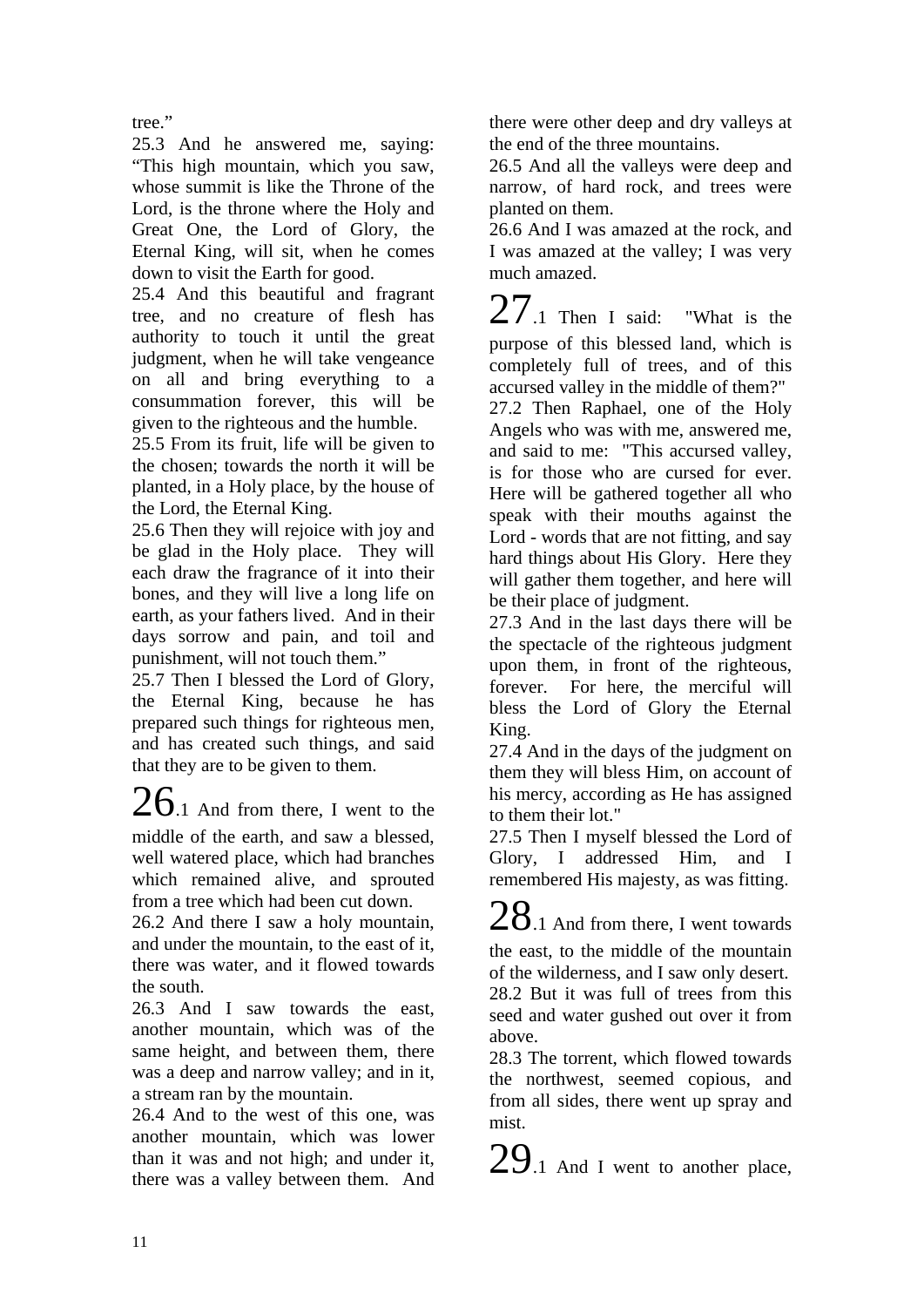away from the wilderness; I came near to the east of this mountain.

29.2 And there I saw Trees of Judgment, especially vessels of the fragrance of incense and myrrh, and the trees were not alike.

 $30<sub>1</sub>$  And above it, above these, above the mountains of the east, and not far away, I saw another place, valleys of water, like that which does not fail.

30.2 And I saw a beautiful tree, and its fragrance was like that of the mastic.

30.3 And by the banks of these valleys I saw fragrant cinnamon. And beyond those valleys I came towards the east.

31.1 And I saw another mountain on which there were trees, and there flowed out water, and there flowed out from it, as it were, a nectar whose name is styrax and galbanum.

31.2 And beyond this mountain I saw another mountain, and on it there were aloe trees, and those trees were full of a fruit, which is like an almond, and is hard.

31.3 And when they take this fruit it is better than any fragrance.

 $32<sub>0.1</sub>$  And after these fragrances, to the north, as I looked over the mountains, I saw seven mountains full of fine nard, and fragrant trees of cinnamon and pepper.

32.2 And from there, I went over the summits of those mountains, far away to the east, and I went over the Red Sea, and I was far from it, and I went over the Angel Zotiel.

32.3 And I came to the Garden of Righteousness, and I saw beyond those trees many large trees growing there, sweet smelling, large, very beautiful and glorious, the Trees of Wisdom, from which they eat and know great wisdom.

32.4 And it is like the carob tree, and its fruit is like bunches of grapes on a vine, very beautiful, and the smell of this tree

spreads and penetrates afar.

32.5 And I said: "This tree is beautiful! How beautiful and pleasing is its appearance!"

32.6 And the Holy Angel Raphael, who was with me, answered me and said to me: "This is the Tree of Wisdom, from which your ancient father and ancient mother, who were before you, ate and learnt wisdom; and their eyes were opened, and they knew that they were naked. And they were driven from the garden."

 $33.1$  And from there I went to the ends of the earth, and I saw there large animals, each different from the other, and also birds, which differed in form, beauty, and call - each different from the other.

33.2 And to the east of these animals, I saw the ends of the Earth, on which Heaven rests, and the open Gates of Heaven.

33.3 And I saw how the stars of Heaven come out, and counted the Gates out of which they come, and wrote down all their outlets, for each one, individually, according to their number. And their names, according to their constellations, their positions, their times, and their months, as the Angel Uriel, who was with me, showed me.

33.4 And he showed me everything, and wrote it down, and also their names he wrote down for me, and their laws and their functions.

34.1 And from there I went towards the north, to the ends of the Earth, and there I saw a great and glorious wonder at the ends of the whole Earth.

34.2 And there I saw three Gates of Heaven; through each of them north winds go out; when they blow there is cold, hail, hoarfrost, snow, fog, and rain.

34.3 And from one Gate, it blows for good; but when they blow through the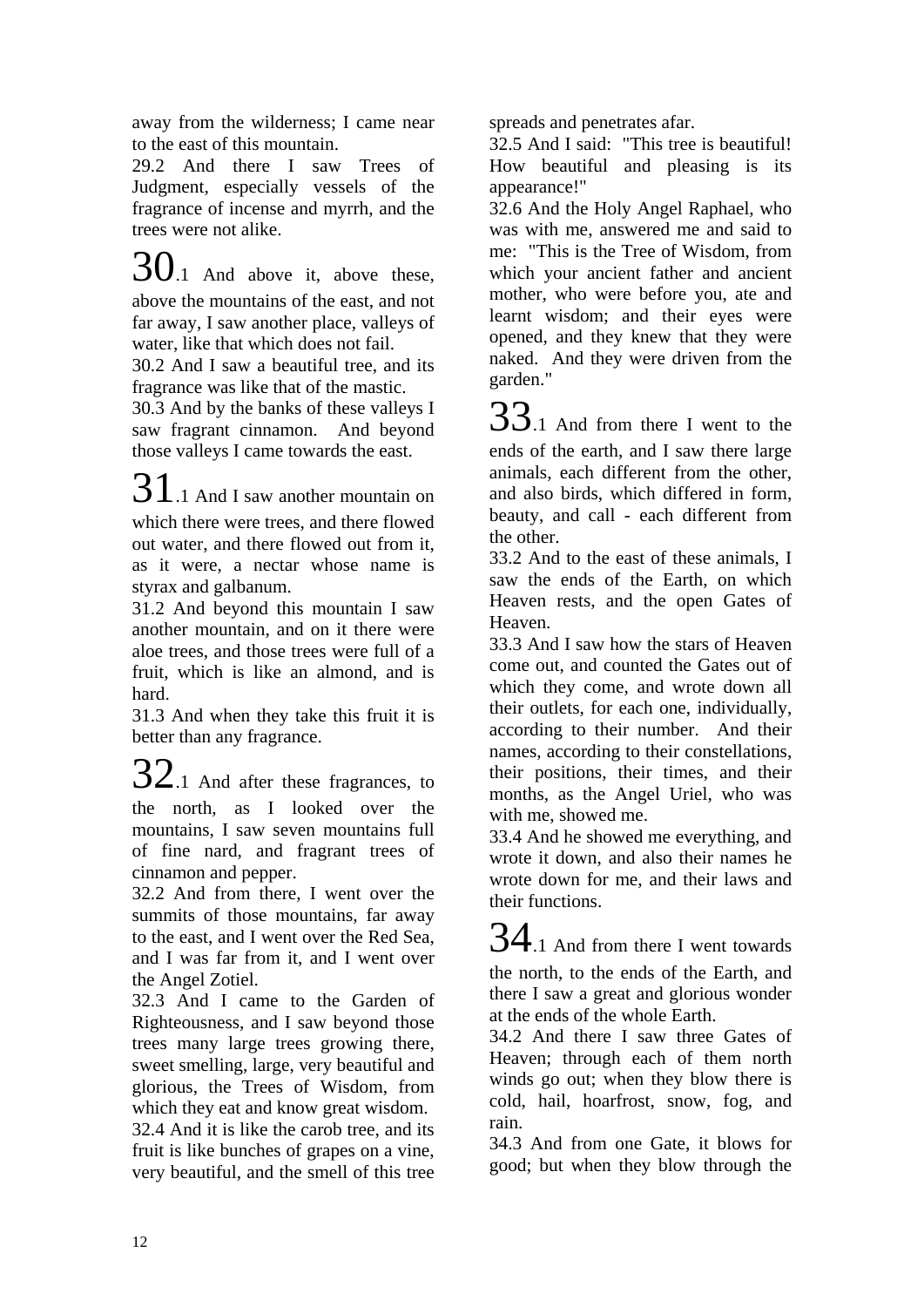other two Gates, it is with force, and it brings torment over the earth, and they blow with force.

35.1 And from there I went towards the west, to the ends of the Earth, and I saw there, as I saw in the east, three open Gates - as many Gates and as many outlets.

 $36.1$  And from there I went towards the south, to the ends of the Earth, and there I saw three Gates of Heaven open; and the south wind, the mist, and the rain, and wind, come out from there.

36.2 And from there I went towards the east of the ends of Heaven, and there I saw the three eastern Gates of Heaven open, and above them, there were smaller Gates.

36.3 Through each of these smaller Gates, the stars of Heaven pass, and go towards the west, on the path that has been shown to them.

36.4 And when I saw, I blessed, and I will always bless the Lord of Glory, who has made Great and Glorious Wonders so that he might show the greatness of His Work, to His Angels, and to the souls of men, so that they might praise His Work. And so that all his creatures might see the work of His Power, and praise the great work of His Hands, and bless Him forever!

### **Section II. Chapters XXXVII-**

### **LXXI**

### **The Parables**

37.1 The second vision that he saw, the vision of wisdom, which Enoch, the son of Jared, the son of Malalel, the son of Cainan, the son of Enosh, the son of Seth, the son of Adam, saw.

37.2 And this is the beginning of the words of wisdom, which I raised my voice to speak, and say. "To those who dwell on dry ground: - Hear, you men of old, and see, those who come after; the words of the Holy One, which I will speak, in front of the Lord of Spirits."

37.3 "It would have been better to have said these things before, but from those who come after, we will not withhold the beginning of wisdom."

37.4 Until now, there has not been given, by the Lord of Spirits, such wisdom as I have received. In accordance with my insight, in accordance with the wish of the Lord of Spirits: by whom the lot of eternal life has been given to me.

37.5 And the three parables were imparted to me and I raised my voice, and said to those who dwell on the dry ground: -

### 38.1 **The First Parable**.

When the community of the righteous appears and the sinners are judged for their sins and are driven from the face of the dry ground.

38.2 And when the Righteous One appears, in front of the chosen righteous, whose works are weighed by the Lord of Spirits. And when light appears to the righteous and chosen who dwell on the dry ground. Where will be the dwelling of the sinners? And where will be the resting-place of those who denied the Lord of Spirits? It would have been better for them, if they had not been born.

38.3 And when the secrets of the righteous are revealed, the sinners will be judged, and the impious driven from the presence of the righteous and the chosen.

38.4 And from then on, those who possess the earth will not be mighty and exalted. Nor will they be able to look at the face of the Holy ones, for the light of the Lord of the Spirits will have appeared on the face of the Holy, the righteous, and the chosen.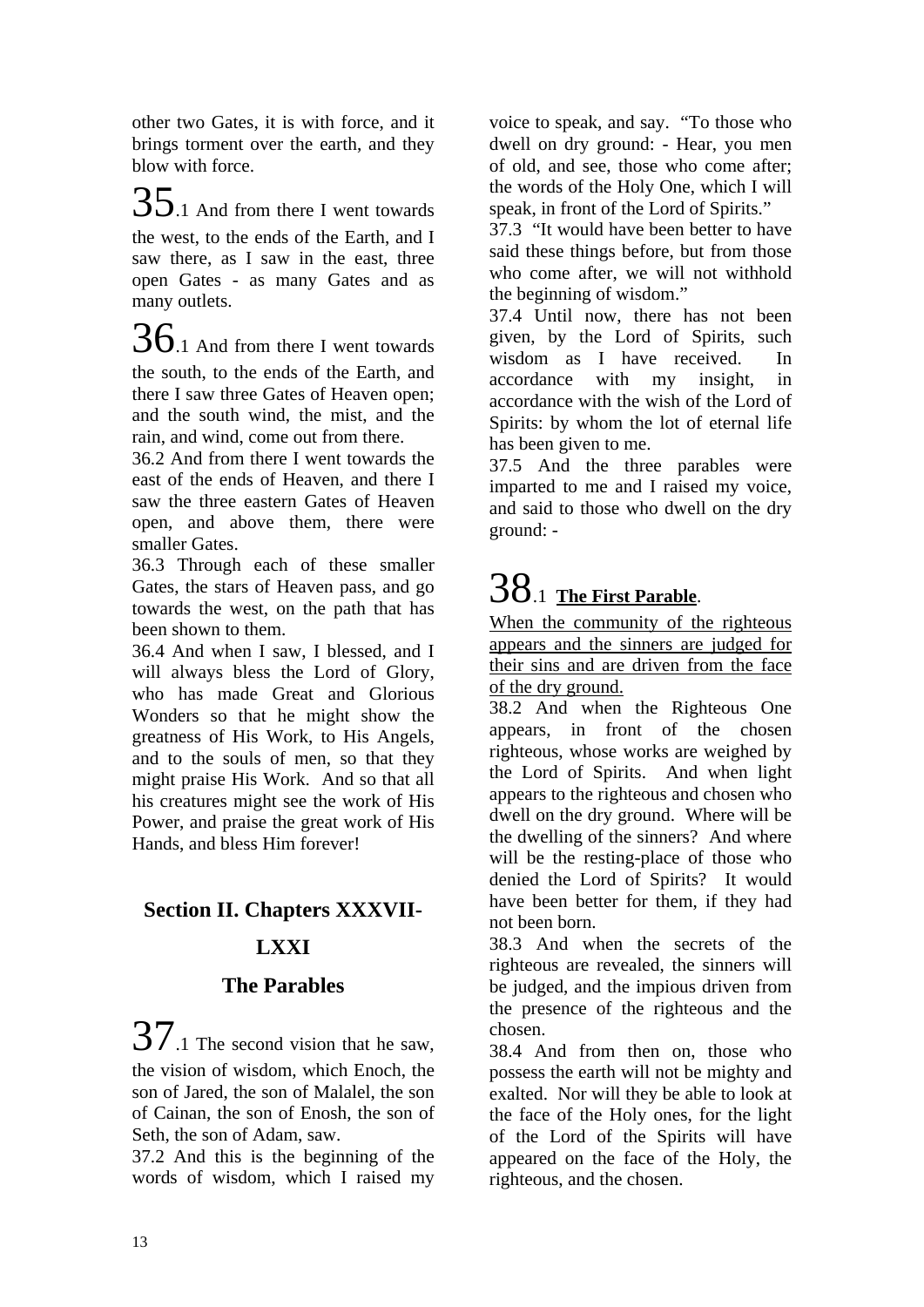38.5 And the mighty kings will at that time be destroyed and given into the hand of the righteous and the Holy.

38.6 And from then on no one will be able to seek the Lord of Spirits for their life will be at an end.

39.1 And it will come to pass in these days that the chosen and holy children will come down from the high Heavens and their offspring will become one with the sons of men.

39.2 In those days Enoch received books of indignation and anger and books of tumult and confusion. And there will be no mercy for them, says the Lord of Spirits.

39.3 And at that time clouds and a storm wind carried me off from the face of the earth and set me down at the end of Heaven.

39.4 And there I saw another vision; the Dwelling of the Righteous and the Resting-Places of the Holy.

39.5 There my eyes saw their dwelling with the Angels, and their resting places with the Holy Ones, and they were petitioning and supplicating and praying, on behalf of the sons of men; and righteousness, like water, flowed in front of them, and mercy like dew on the ground. Thus it is among them forever and ever.

39.6 And in those days my eyes saw the Place of the Chosen Ones of Righteousness and Faith; and there will be righteousness in their days, and the righteous and chosen will be without number, in front of him, forever and ever.

39.7 And I saw their dwelling, under the Wings of the Lord of Spirits, and all the righteous and chosen shone in front of him, like the light of fire. And their mouths were full of blessing, and their lips praised the name of the Lord of Spirits. And righteousness will not fail in front of him, and truth will not fail in front of him.

39.8 There I wished to dwell, and my

soul longed for that dwelling; there had my lot been assigned before, for thus it was decided about me, in front of the Lord of Spirits.

39.9 And in those days I praised and exalted the name of the Lord of Spirits, with blessing and praise, for he has destined me for blessing and praise, in accordance with the Lord of Spirits.

39.10 And for a long time my eyes looked at that place, and I blessed him and praised him, saying: "Blessed is He, and may He be blessed from the beginning and for ever!"

39.11 And in his presence there is no end. He knew before the world was created what the world would be, even for all the generations that are to come.

39.12 Those who do not sleep bless you, and they stand before Your Glory, and bless and praise and exalt, saying: "Holy, Holy, Holy, Lord of Spirits; he fills the earth with spirits."

39.13 And there, my eyes saw all those who do not sleep; standing in front of Him, and blessing, and saying: "Blessed are you, and blessed is the name of the Lord, for ever and ever!"

39.14 And my face was transformed until I was unable to see.

 $40.1$  And after this I saw a thousand thousands and ten thousand times ten thousand! A multitude beyond number, or reckoning, who stood in front of the Glory of the Lord of Spirits.

40.2 I looked, and on the four sides of the Lord of Spirits, I saw four figures, different from those who were standing; and I learnt their names, because the Angel who went with me made known their names, and showed me all the secret things.

40.3 And I heard the voices of those four figures as they sang praises in front of the Lord of Glory.

40.4 The first voice blesses the Lord of Spirits forever and ever.

40.5 And the second voice I heard blessing the Chosen One and the chosen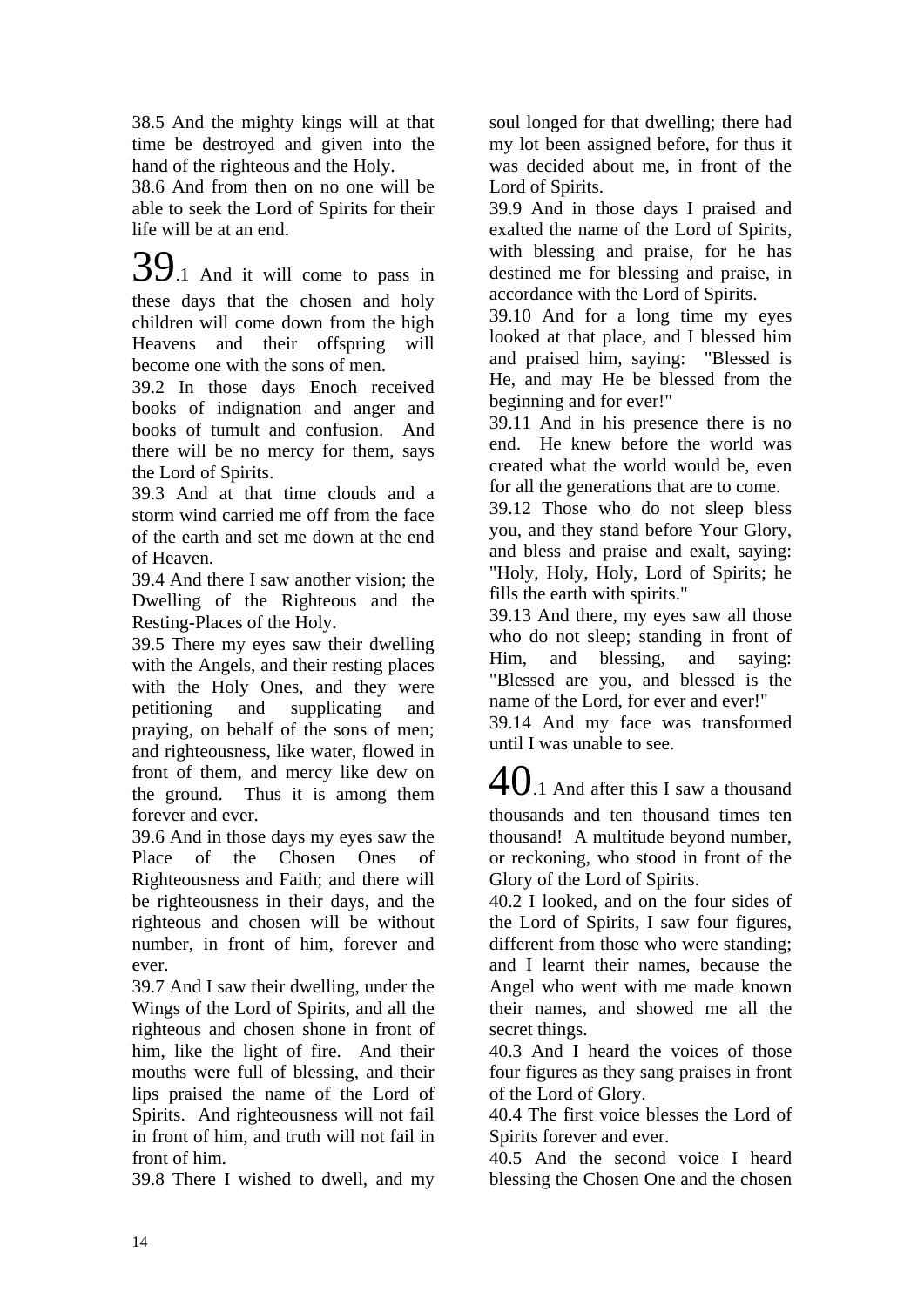who depend on the Lord of Spirits.

40.6 And the third voice I heard, petitioned, and prayed, on behalf of those who dwell on dry ground and supplicate in the name of the Lord of Spirits.

40.7 And the fourth voice I heard driving away the Satans and not allowing them to come in front of the Lord of Spirits to accuse those who dwell on the high ground.

40.8 And after this I asked the Angel of Peace, who went with me, and showed me everything which is secret: "Who are those four figures, whom I have seen, and whose words I have heard and written down?"

40.9 And he said to me: "This first one, is the Holy Michael, the merciful and long-suffering. And the second, who is in charge of all the diseases, and in charge of all the wounds of the sons of men, is Raphael. And the third, who is in charge of all the powers, is the Holy Gabriel. And the fourth, who is in charge of repentance and hope of those who will inherit eternal life, is Phanuel."

40.10 And these are the four Angels of the Lord Most High; and the four voices that I heard in those days.

 $41$ .1 And after this, I saw all the secrets of Heaven, and how the Kingdom is divided, and how the deeds of men are weighed in the Balance.

41.2 There I saw the Dwelling of the Chosen, and the Resting Places of the Holy; and my eyes saw there all the sinners who deny the name of the Lord of Spirits being driven from there. And they dragged them off, and they were not able to remain, because of the punishment that went out from the Lord of Spirits.

41.3 And there my eyes saw the secrets of the flashes of lightning and of the thunder. And the secrets of the winds, how they are distributed in order to blow over the earth, and the secrets of the clouds, and of the dew; and there I saw from where they go out, in that place. And how, from there, the dust of the earth is saturated.

41.4 And there I saw closed storehouses from which the winds are distributed, and the storehouse of the hail, and the storehouse of the mist, and the storehouse of the clouds; and its cloud remained over the earth, from the beginning of the world.

41.5 And I saw the Chambers of the Sun and the Moon, where they go out, and where they return. And their glorious return; and how one is more honoured than the other is. And their magnificent course, and how they do not leave their course, neither adding nor subtracting from their course. And how they keep faith in one another, observing their oath.

41.6 And the Sun goes out first, and completes its journey at the command of the Lord of Spirits - and his Name endures forever and ever.

41.7 And after this is the hidden, and visible, path of the Moon, and it travels the course of its journey, in that place, by day and by night. One stands opposite the other, in front of the Lord of Spirits, and they give thanks, and sing praise, and do not rest, because their thanksgiving is like rest to them.

41.8 For the shining Sun makes many revolutions; for a blessing and for a curse. And the path of the journey of the Moon is for the righteous light but for the sinners; darkness. In the Name of the Lord, who has created a division between light and darkness, and has divided the spirits of men, and has established the spirits of the righteous, in the name of His Righteousness.

41.9 For no Angel hinders, and no power is able to hinder, because the judge sees them all, and judges them all Himself.

 $42_{.1}$  Wisdom found no place where she could dwell, and her dwelling was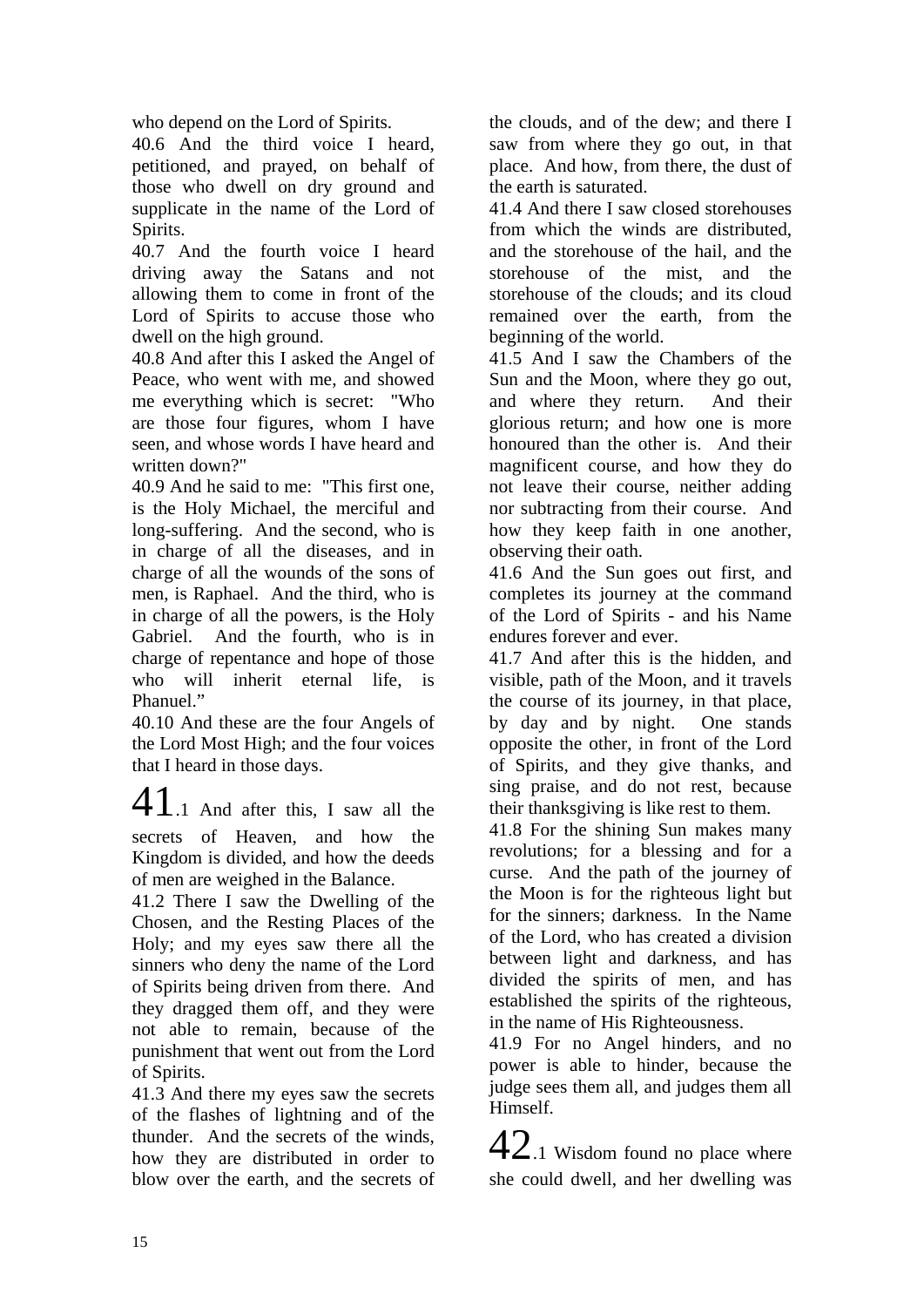in Heaven.

42.2 Wisdom went out, in order to dwell among the sons of men, but did not find a dwelling; wisdom returned to her place, and took her seat in the midst of the Angels.

42.3 And iniquity came out from her chambers; those whom she did not seek she found, and dwelt among them, like rain in the desert, and like dew on the parched ground.

43.1 And again I saw flashes of lightning and the stars of Heaven, and I saw how He called them all by their names, and they obeyed Him.

43.2 And I saw the Balance of Righteousness, how they are weighed according to their light, according to the width of their areas, and the day of their appearing. And how their revolutions produce lightning, and I saw their revolutions, according to the number of the Angels, and how they keep faith with one another.

43.3 And I asked the Angel, who went with me and showed me what is secret: "What are these?"

43.4 And he said to me: "Their likeness, the Lord of Spirits has shown to you; these are the names of the righteous who, dwell on the dry ground and believe in the name of the Lord of Spirits for ever and ever."

And other things I saw concerning lightning, how some of the stars rise and become lightning but cannot lose their form.

45.1 And this is **The Second Parable**. About those who deny the Name of the Dwelling of the Holy Ones and of the Lord of Spirits.

45.2 They will not ascend into Heaven nor will they come upon the earth; such will be the lot of the sinners who deny the Name of the Lord of Spirits who will thus be kept for the Day of Affliction and Distress.

45.3 "On that day the Chosen One will sit on the Throne of Glory and will choose their works. And their resting places will be without number and their spirits within them will grow strong when they see My Chosen One and those who appeal to My Holy and Glorious Name.

45.4 And on that day I will cause My Chosen One to dwell among them and I will transform Heaven and make it an Eternal Blessing and Light.

45.5 And I will transform the dry ground and make it a blessing, and I will cause My Chosen Ones to dwell upon it; but those who commit sin and evil will not tread upon it.

45.6 For I have seen, and have satisfied with peace, My Righteous Ones, and have placed them in front of Me; but for the sinners My Judgement draws near so that I may destroy them from the face of the earth."

 $46.1$  And there I saw one who had a 'Head of Days' and his head was white like wool. And with him there was another whose face had the appearance of a man and his face was full of grace like one of the Holy Angels.

46.2 And I asked one of the Holy Angels, who went with me and showed me all the secrets, about that Son of Man, who he was, and from where he was, and why he went with the Head of Days.

46.3 And he answered me, and said to me:

"This is the Son of Man who has righteousness and with whom righteousness dwells. He will reveal all the treasures of that which is secret, for the Lord of Spirits has chosen him, and through uprightness his lot has surpassed all others, in front of the Lord of Spirits, forever.

46.4 And this Son of Man, who you have seen, will rouse the kings and the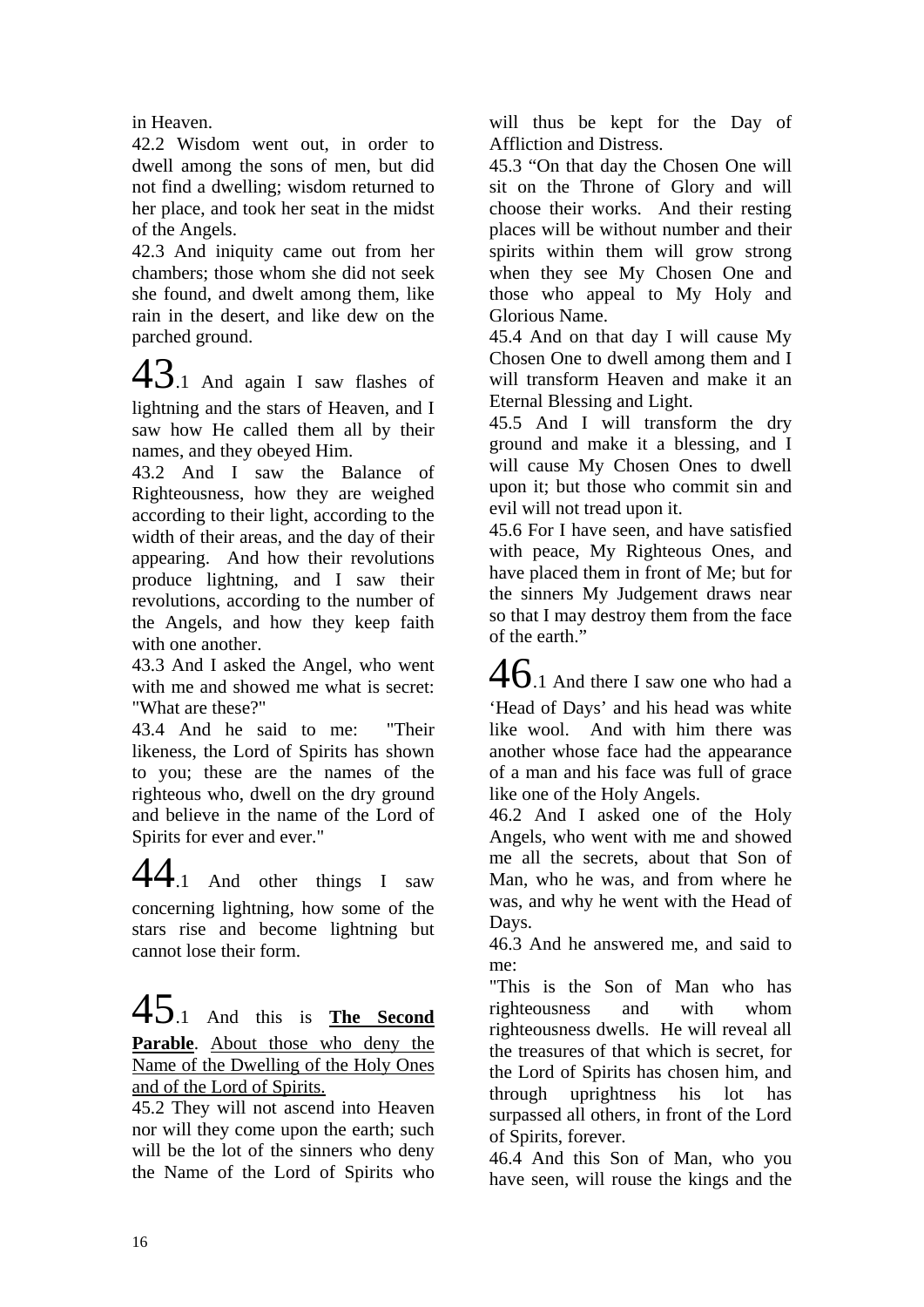powerful from their resting places, and the strong from their thrones, and will loose the reins of the strong, and will break the teeth of the sinners.

46.5 And he will cast down the kings from their thrones, and from their kingdoms, for they do not exalt him, and do not praise him, and do not humbly acknowledge from where their kingdom was given to them.

46.6 And he will cast down the faces of the strong and shame will fill them, and darkness will be their dwelling, and worms will be their resting place. And they will have no hope of rising from their resting-places, for they do not exalt the name of the Lord of Spirits.

46.7 And these are they who judge the Stars of Heaven, and raise their hands against the Most High, and trample upon the dry ground, and dwell upon it. And all their deeds show iniquity, and their power rests on their riches, and their faith is in their gods that they have made with their hands, and they deny the name of the Lord of Spirits.

46.8 And they will be driven from the houses of his congregation, and of the faithful, who depend on the Name of the Lord of Spirits.

 $47<sub>.1</sub>$  And in those days, the prayer of the righteous, and the blood of the righteous will have ascended from the Earth in front of the Lord of Spirits.

47.2 In these days the Holy Ones who live in Heaven above will unite with one voice, and supplicate, and pray, and praise, and give thanks, and bless, in the name of the Lord of Spirits. Because of the blood of the righteous that has been poured out. And because of the prayer of the righteous, so that it may not cease in front of the Lord of Spirits, so that justice might be done to them, and that their patience may not have to last forever."

47.3 And in those days, I saw the Head of Days sit down on the Throne of his Glory and the Books of the Living were opened in front of him and all His Host, which dwell in the Heavens above, and his Council were standing in front of Him.

47.4 And the hearts of the Holy Ones were full of joy that the number of righteousness had been reached, and the prayer of the righteous had been heard, and the blood of the righteous had not been required in front of the Lord of Spirits.

48.1 And in that place I saw an inexhaustible spring of righteousness and many springs of wisdom surrounded it, and all the thirsty drank from them and were filled with wisdom, and their dwelling was with the Righteous and the Holy and the Chosen. 48.2 And at that hour that Son of Man was named, in the presence of the Lord of Spirits, and his name brought to the Head of Days.

48.3 Even before the Sun and the constellations were created, before the Stars of Heaven were made, his name was named in front of the Lord of Spirits.

48.4 He will be a staff to the righteous and the Holy, so that they may lean on him and not fall, and he will be the Light of the Nations, and he will be the hope of those who grieve in their hearts. 48.5 All those who dwell upon the dry ground will fall down and worship in front of him, and they will bless, and

praise, and celebrate with psalms, the name of the Lord of Spirits.

48.6 And because of this he was chosen, and hidden in front of Him, before the World was created, and forever.

48.7 But the wisdom of the Lord of Spirits has revealed him to the Holy and the righteous, for he has kept safe the lot of the righteous, for they have hated and rejected this world of iniquity. And all its works and its ways they have hated in the name of the Lord of Spirits. For in His name they are saved and he is the one who will require their lives.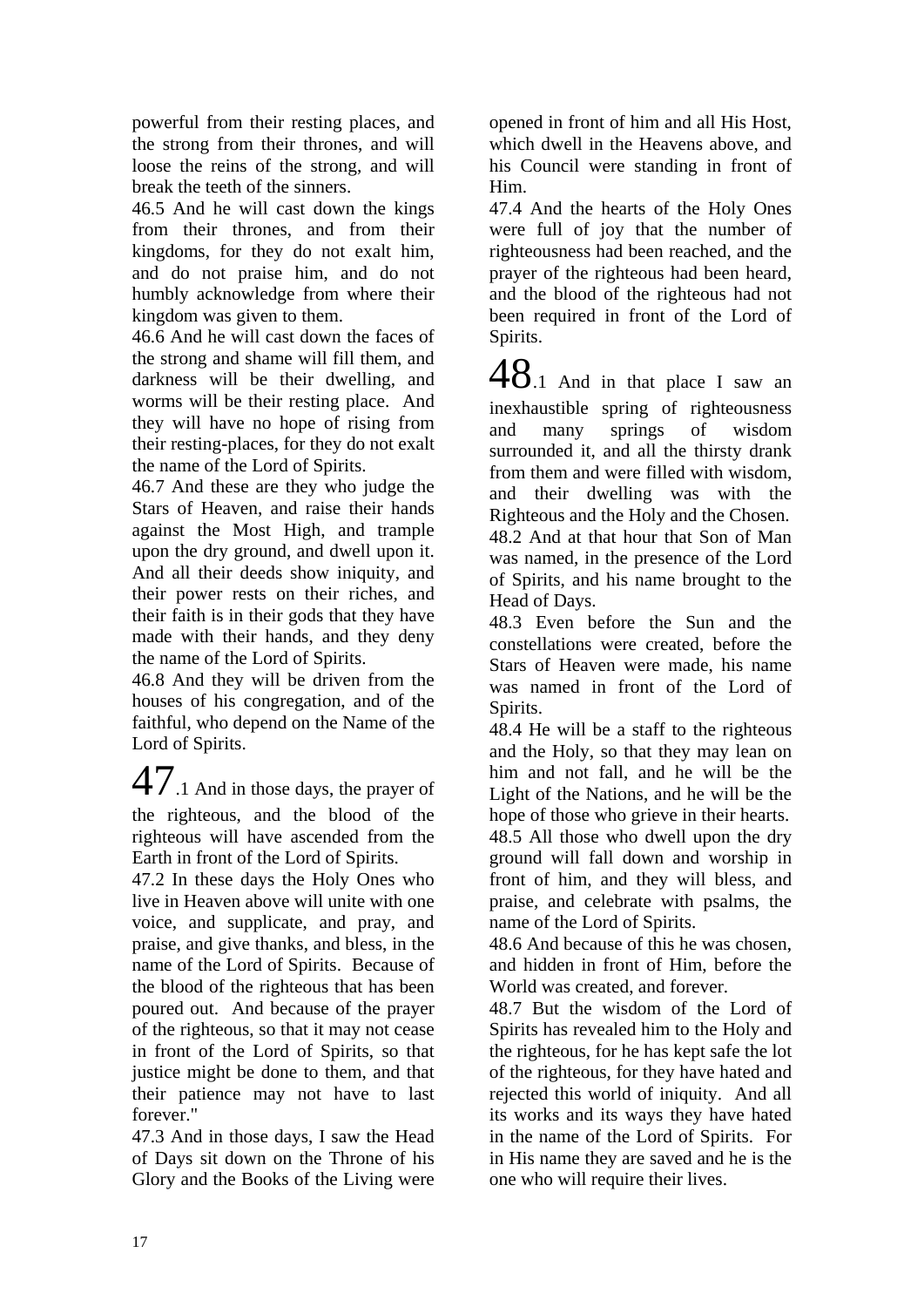48.8 And in those days the kings of the Earth, and the strong who possess the dry ground, will have downcast faces because of the works of their hands, for on the day of their distress and trouble they will not save themselves.

48.9 And I will give them into the hands of my chosen ones; like straw in the fire, and like lead in water, so they will burn in front of the righteous, and sink in front of the Holy, and no trace will be found of them.

48.10 And on the day of their trouble there will be rest on the earth and they will fall down in front of him and will not rise. And there will be no one who will take them with his hands and raise them for they denied the Lord of Spirits and his Messiah. May the name of the Lord of Spirits be blessed!

 $49_{.1}$  For wisdom has been poured out like water and glory will not fail in front of Him forever and ever.

49.2 For He is powerful in all the secrets of righteousness and iniquity will pass away like a shadow, and will have no existence; for the Chosen One stands in front of the Lord of Spirits and His Glory is for ever and ever, and His Power for all generations.

49.3 And in Him dwell the spirit of wisdom, and the spirit that gives understanding, and the spirit of knowledge and of power, and the spirit of those who sleep in righteousness.

49.4 And he will judge the things that are secret, and no one will be able to say an idle word in front of him, for he has been chosen in front of the Lord of Spirits, in accordance with His wish.

 $50$ .1 And in those days a change will occur for the Holy and the chosen; the Light of Days will rest upon them, and glory and honour will return to the Holy.

50.2 And on the day of trouble, calamity will be heaped up over the sinners, but the righteous will conquer in the Name of the Lord of Spirits and He will show this to others so that they might repent and abandon the works of their hands.

50.3 And they will have no honour in front of the Lord of Spirits, but in His Name they will be saved and the Lord of Spirits will have mercy on them, for his mercy is great.

50.4 And He is righteous in His judgment, and in front of His Glory iniquity will not be able to stand against His Judgment; he who does not repent will be destroyed.

50.5 "And from then on I will not have mercy on them," says the Lord of Spirits.

 $51$ .1 And in those days the Earth will return that which has been entrusted to it, and Sheol will return that which has been entrusted to it and that which it has received. And destruction will return what it owes.

51.2 And He will choose the Righteous and the Holy from among them; for the day has come near when they must be saved.

51.3 And in those days, the Chosen One will sit on his throne, and all the Secrets of Wisdom will flow out from the council of his mouth, for the Lord of Spirits has appointed him and glorified him.

51.4 And in those days the mountains will leap like rams, and the hills will skip like lambs satisfied with milk, and all will become Angels in Heaven.

51.5 Their faces will shine with joy, for in those days the Chosen One will have risen and the earth will rejoice. And the righteous will dwell upon it and the chosen will walk upon it.

 $52.1$  And after those days, in that place where I had seen all the visions of that which is secret, for I had been carried off by a whirlwind, and they had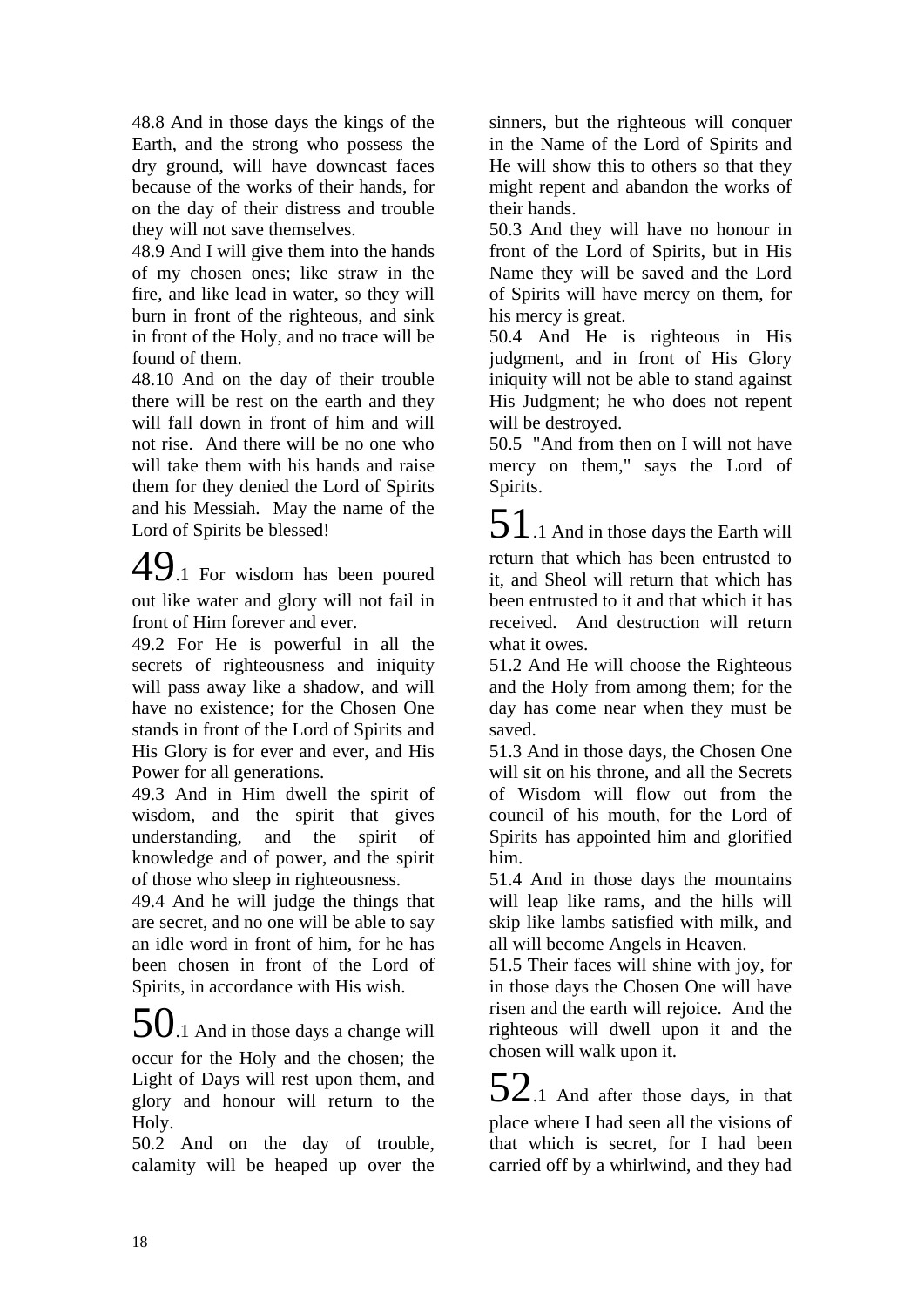brought me to the west.

52.2 There my eyes saw the secrets of Heaven; everything that will occur on Earth: a mountain of iron, and a mountain of copper, and a mountain of silver, and a mountain of gold, and a mountain of soft metal, and a mountain of lead.

52.3 And I asked the Angel who went with me, saying:

"What are these things which I have seen in secret?"

52.4 And he said to me: "All these things which you have seen serve the authority of His Messiah, so that he may be strong and powerful on the Earth."

52.5 And that Angel of Peace answered me, saying: "Wait a little and you will see, and everything which is secret, which the Lord of Spirits has established, will be revealed to you.

52.6 And these mountains, that you have seen; the mountain of iron, and the mountain of copper, and the mountain of silver, and the mountain of gold, and the mountain of soft metal, and the mountain of lead. All these in front of the Chosen One will be like wax before fire, and like the water that comes down from above onto these mountains they will be weak under his feet.

52.7 And it will come to pass in those days, that neither by gold, nor by silver, will men save themselves; they will be unable to save themselves, or to flee.

52.8 And there will be neither iron for war nor material for a breastplate: bronze will be no use, and tin will be of no use and will count for nothing, and lead will not be wanted.

52.9 All these will be wiped out and destroyed from the face of the earth when the Chosen One appears in front of the Lord of Spirits."

 $53.1$  And there my eyes saw a deep valley, and its mouth was open; and all those who dwell upon dry ground and the sea and the islands will bring gifts and presents and offerings to him, but that deep valley will not become full.

53.2 And their hands commit evil, and everything at which the righteous toil the sinners evilly devour; and so the sinners will be destroyed from in front of the Lord of Spirits, and will be banished from the face of His Earth, unceasingly for ever and ever.

53.3 For I saw the Angels of Punishment going and preparing all the instruments of Satan.

53.4 And I asked the Angel of Peace, who went with me, and I said to him: "These instruments - for whom are they preparing them?"

53.5 And he said to me: "They are preparing these for the kings and the powerful of this Earth, so that by means of them they may be destroyed.

53.6 And after this the Righteous and Chosen One will cause the house of his congregation to appear; from then on, in the name of the Lord of Spirits, they will not be hindered.

53.7 And in front of him these mountains will not be firm like the earth, and the hills will be like a spring of water; and the righteous will have rest from the ill-treatment of the sinners."

54.1 And I looked, and turned to another part of the Earth, and I saw there a deep valley with burning fire.

54.2 And they brought the kings and powerful and threw them into that valley.

54.3 And there my eyes saw how they made instruments for them - iron chains of immeasurable weight.

54.4 And I asked the Angel of Peace, who went with me, saying: "These chain instruments - for whom are they being prepared?"

54.5 And he said to me: "These are being prepared for the hosts of Azazel, so that they may take them, and throw them into the lowest part of hell; and they will cover their jaws with rough stones, as the Lord of Spirits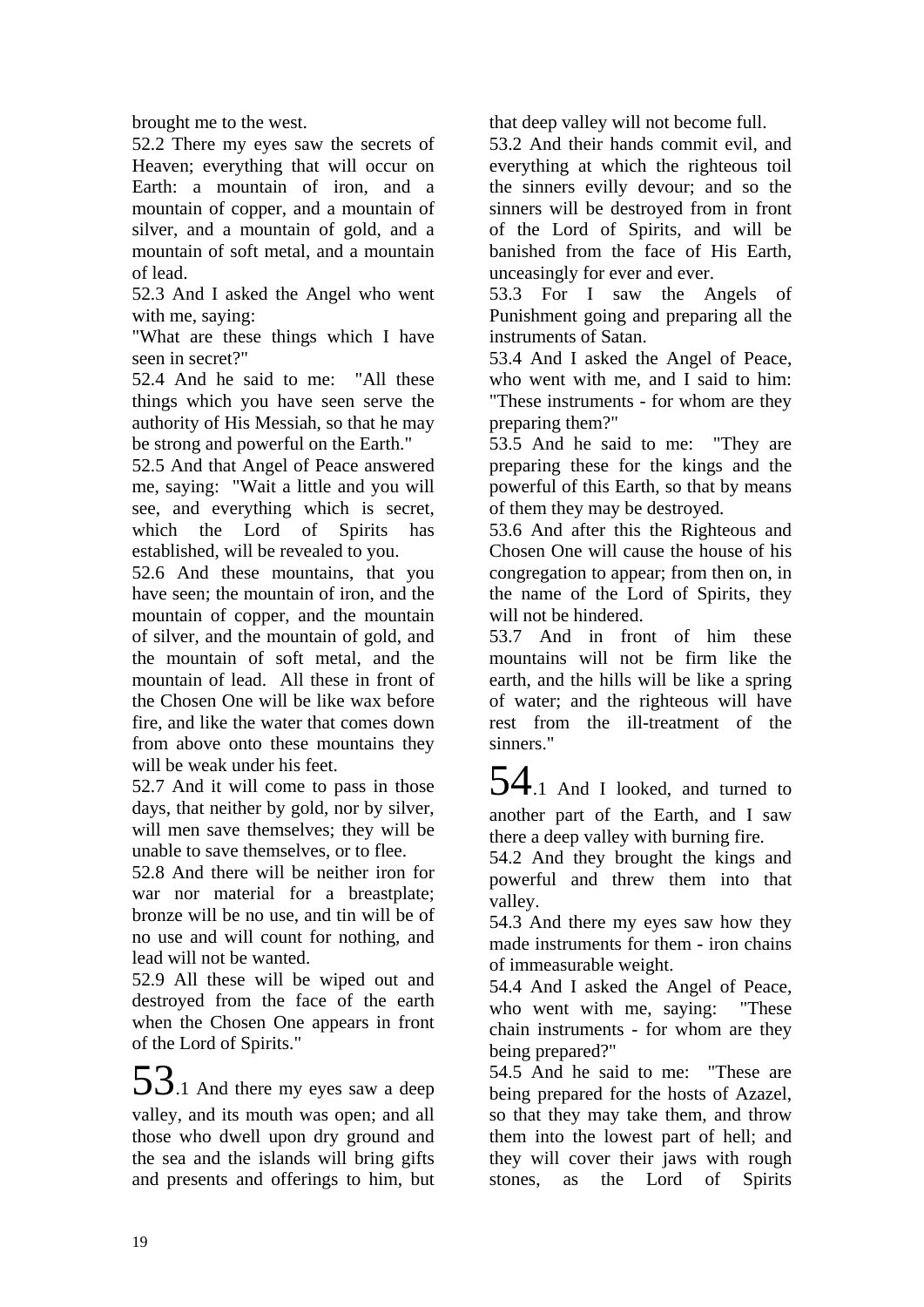commanded.

54.6 And Michael and Gabriel, Raphael and Phanuel - these will take hold of them on that great day. And throw them, on that day, into the furnace of burning fire, so that the Lord of Spirits may take vengeance on them for their iniquity, in that they became servants of Satan, and led astray those who dwell upon the dry ground.

54.7 And in those days, the punishment of the Lord of Spirits will go out, and all the storehouses of the waters which are above the sky and under the earth, will be opened.

54.8 And all the waters will be joined with the waters that are above the sky. The water that is above the sky is male and the water that is under the Earth is female.

54.9 And all those who dwell upon the dry ground, and those who dwell under the ends of Heaven, will be wiped out.

54.10 And because of this they will acknowledge their iniquity which they have committed on the Earth and through this they will be destroyed."

 $55.1$  And after this, the Head of Days repented, and said:

"I have destroyed to no purpose all those who dwell upon the dry ground."

55.2 And he swore by His Great Name: "From now on I will not act like this towards all those who dwell upon the dry ground. And I will put a sign in Heaven, and it will be a pledge of faith between me and them forever, so long as Heaven is above the Earth.

55.3 And this will be in accordance with my command. When I want to take hold of them with the hands of the Angels, on the day of distress and pain, in the face of my anger and my wrath, my wrath and anger will remain upon them" says the Lord, The Lord of Spirits.

55.4 "You powerful kings who dwell upon the dry ground will be obliged to watch my Chosen One sit down on the throne of My Glory, and judge, in the Name of the Lord of Spirits, Azazel and all his associates and all his hosts."

 $56.1$  And I saw there the hosts of the Angels of Punishment, as they went, and they were holding chains of iron and bronze.

56.2 And I asked the Angel of Peace, who went with me, saying:

"To whom are those who are holding the chains going?"

56.3 And he said to me: "Each to his own chosen ones, and to their beloved ones, so that they may be thrown into the chasm, in the depths of the valley."

56.4 And then, that valley will be filled with their chosen and beloved ones, and the days of their life will be at an end, and the days of their leading astray will no longer be counted.

56.5 And in those days, the Angels will gather together, and will throw themselves towards the east, upon the Parthians and Medes. They will stir up the kings so that a disturbing spirit will come upon them, and they will drive them from their thrones; and they will come out like lions from their lairs, and like hungry wolves in the middle of their flocks.

56.6 And they will go up and trample on the Land of My Chosen Ones, and the land of my chosen ones will become before them a tramping-ground and a beaten track.

56.7 But the City of My Righteous Ones will be a hindrance to their horses, and they will stir up slaughter amongst themselves, and their own right hand will be strong against them. And a man will not admit to knowing his neighbour, or his brother, nor a son his father, or his mother, until, through their death, there are corpses enough; and their punishment - it will not be in vain.

56.8 And in those days Sheol will open its mouth and they will sink into it and their destruction; Sheol will swallow up the sinners in front of the faces of the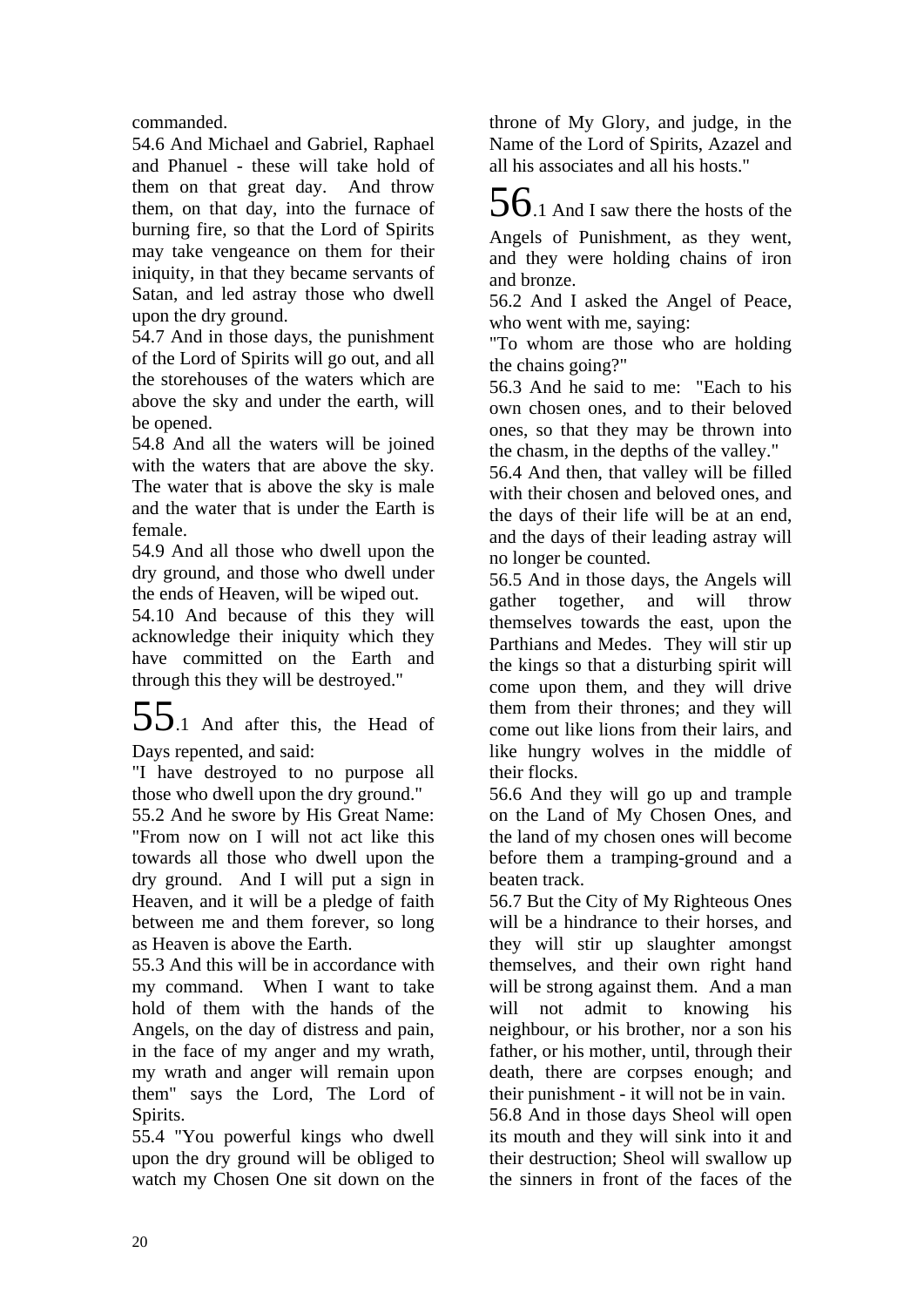chosen."

 $57<sub>.1</sub>$  And it came to pass, after this, that I saw another host of chariots with men riding on them, and they came upon the wind from the east and from the west, to the south.

57.2 And the sound of the noise of their chariots was heard. And when this occurred the Holy Ones observed it from Heaven and the Pillars of the Earth were shaken from their foundations. And the sound was heard from the ends of the Earth to the ends of Heaven throughout one day.

57.3 And all will fall down and worship the Lord of Spirits. And this is the end of the second parable.

### 58.1 And I began to speak **The Third Parable**. About The Righteous and about The Chosen.

58.2 Blessed are you, the righteous and the chosen, for your lot will be glorious! 58.3 And the righteous will be in the light of the Sun and the chosen in the light of eternal life. And there will be no end to the days of their life and the days of the Holy will be without number.

58.4 And they will seek the light and will find righteousness with the Lord of Spirits. Peace be to the righteous with the Lord of the World!

58.5 And after this it will be said to the Holy that they should seek in Heaven the secrets of righteousness, the lot of faith; for it has become bright as the Sun upon the dry ground, and darkness has passed away.

58.6 And there will be ceaseless light, and to a limit of days, they will not come, for darkness will have been destroyed previously. And the light will endure in front of the Lord of Spirits, and the light of uprightness will endure in front of the Lord of Spirits, forever.

## $59$ .1 And in those days my eyes saw

the secrets of the flashes of lightning, and the lights, and the regulations governing them; and they flash for a blessing or a curse, as the Lord of Spirits wishes.

59.2 And there I saw the secrets of the thunder and how when it crashes in Heaven above the sound of it is heard. And they showed me the dwellings of the dry ground, and the sound of the thunder, for peace, and for blessing, or for a curse, according to the word of the Lord of Spirits.

59.3 And after this all the secrets of the lights, and of the flashes of lightning, were shown to me. They flash to bring blessing and satisfaction.

 $60.1$  In the fiftieth year, in the seventh month, on the fourteenth day of the month of the life of Enoch. In that parable, I saw how the Heaven of Heavens was shaken violently, and the Host of the Most High and the Angels, a thousand thousands and ten thousand times ten thousand, were extremely disturbed.

60.2 And then I saw the Head of Days sitting on the throne of his glory and the Angels and righteous were sitting around him.

60.3 And a great trembling seized me, and fear took hold of me, and my loins collapsed and gave way, and my whole being melted, and I fell upon my face.

60.4 And the Holy Michael sent another Holy Angel, one of the Holy Angels, and he raised me; and when he raised me my spirit returned, for I had been unable to endure the sight of that host, and the disturbance, and the shaking of Heaven.

60.5 And the Holy Michael said to me:

"What sight has disturbed you like this? Until today has the day of His mercy lasted and He has been merciful and long suffering towards those who dwell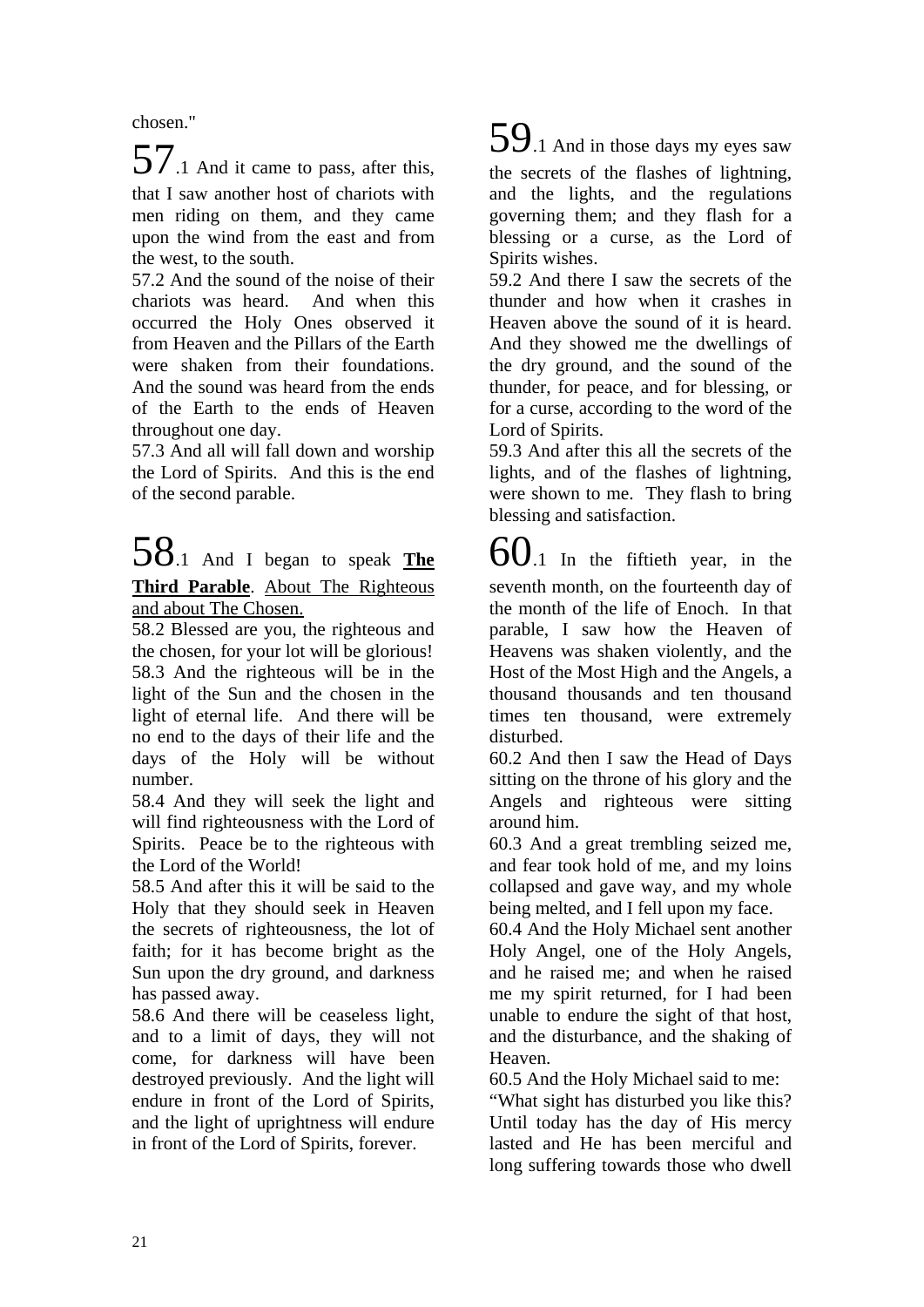upon the dry ground.

60.6 And when the Day, and the Power, and the Punishment, and the Judgment come that the Lord of Spirits has prepared for those who worship the Righteous Judgment, and for those who deny the Righteous Judgment, and for those who take His name in vain - and that Day has been prepared. For the chosen a covenant, but for the sinners a visitation."

60.7 And on that day two monsters will be separated from one another, a female monster whose name is Leviathan, to dwell in the depths of the sea, above the springs of the waters.

60.8 And the name of the male is Behemoth who occupies with his breast an immense desert named Dendayn on the east of the Garden where the chosen and the righteous dwell. Where my great-grandfather was received, who was seventh from Adam, the first man whom the Lord of Spirits made.

60.9 And I asked that other Angel to show me the power of those monsters, how they were separated on one day, and thrown, one into the depths of the sea and the other on to the dry ground of the desert.

60.10 And he said to me: "Son of man, you here wish to know what is secret."

60.11 And the other Angel spoke to me, the one who went with me and showed me what is secret; what is first and last in Heaven, in the heights, and under the dry ground, in the depths, and at the Ends of Heaven, and at the Foundations of Heaven, and in the Storehouses of the Winds.

60.12 And how the spirits are distributed, and how they are weighed. And how the springs, and the winds, are counted according to the power of their spirit. And the power of the light of the Moon. And the divisions of the stars according to their names. And how all the divisions are made.

60.13 And the thunder - according to the places were it falls. And all the divisions that are made in lightning - so that it may flash. And its hosts - how they quickly obey.

60.14 For the thunder have fixed intervals, which have been given to its sound, for waiting. And the thunder and the lightning are not separate although not the same. Through a spirit the two of them move inseparably.

60.15 For when the lightning flashes the thunder utters its voice, and the spirit, at the proper time, causes it to rest, and divides equally between them because the storehouse of the times for their occurrence is like that of the sand. And each of them, at the proper time, is held by a rein, and turned back by the power of the spirit, and likewise driven forward, according to the number of the regions of the Earth.

60.16 And the spirit of the sea is male and strong, and according to the power of its strength, the spirit turns it back with a rein, and likewise it is driven forward, and scattered amongst all the mountains of the Earth.

60.17 And the spirit of the hoarfrost is its own Angel; and the spirit of the hail, is a good Angel.

60.18 And the spirit of the snow has withdrawn because of its power, and it has a special spirit, and that which rises from it is like smoke and its name is frost.

60.19 And the spirit of the mist is not associated with them in their storehouse but has a special storehouse; for its course is glorious both in light and darkness, and in winter and in summer, and its storehouse is an Angel.

60.20 The spirit of the dew has its dwelling at the ends of Heaven and is connected with the storehouses of the rain. And its course is in winter and in summer and its clouds. And the clouds of the mist are associated and one gives to the other.

60.21 And when the spirit of the rain moves from its storehouse the Angels come and open the storehouse and bring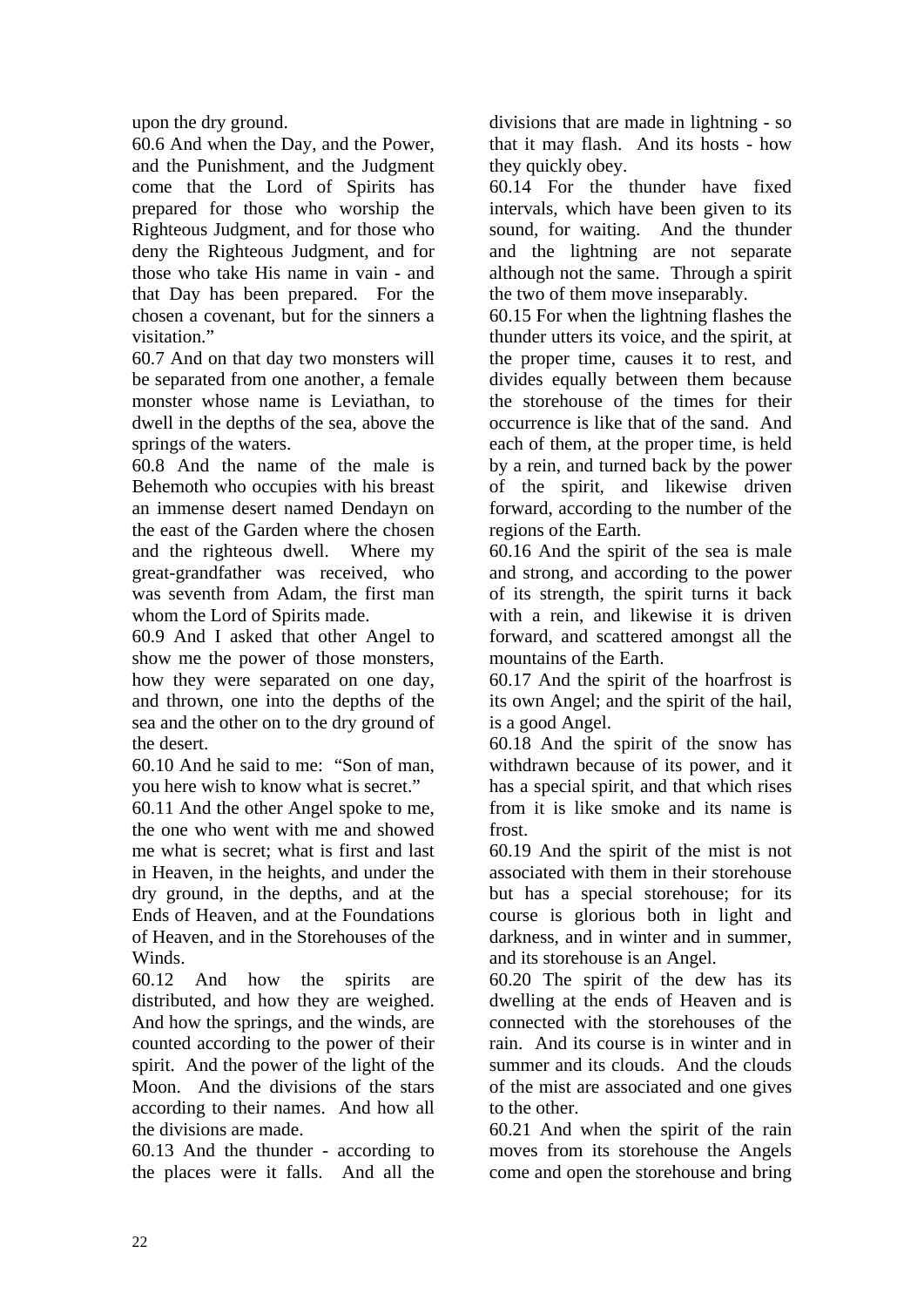it out. And when it is scattered over all the dry ground it joins with all the water that is on the dry ground. And whenever it joins with the water that is on the dry ground.(.…..)

60.22 For the waters are for those who dwell upon the dry ground, for they are nourishment for the dry ground, from the Most High who is in Heaven. Therefore there is a fixed measure for the rain and the Angels comprehend it.

60.23 All these things, I saw towards the Garden of Righteousness.

60.24 And the Angel of Peace who was with me, said to me: "These two monsters, prepared in accordance with the greatness of the Lord, will feed them that Punishment of the Lord. And children will be killed with their mothers and sons with their fathers.

60.25 When the punishment of the Lord of Spirits rests upon them it will remain resting so that the punishment of the Lord of Spirits may not come in vain upon these. Afterwards, the judgment will be according to His mercy and His patience."

 $61$ .1 And in those days, I saw long cords given to those Angels and they acquired wings for themselves, and flew, and went towards the north.

61.2 And I asked the Angel, saying:

"Why did these take the long cords, and go?" And he said to me: "They went so that they may measure."

61.3 And the Angel who went with me, said to me:

"These will bring the measurements of the righteous, and the ropes of the righteous, to the righteous, that they may rely on the name of the Lord of Spirits for ever and ever.

61.4 The chosen will begin to dwell with the chosen, and these measurements will be given to faith, and will strengthen righteousness.

61.5 And these measurements will reveal all the secrets of the depths of the Earth, and those who were destroyed by the desert, and those who were devoured by the fish of the sea, and by animals, that they may return and rely on the Day of the Chosen One. For no one will be destroyed in front of the Lord of Spirits, and no one can be destroyed."

61.6 And all those in the Heavens above received a command, and power, and one voice, and one light like fire was given to them.

61.7 And Him, before everything, they blessed, and exalted, and praised in wisdom. And they showed themselves wise in speech and in the spirit of life.

61.8 And the Lord of Spirits set the Chosen One on the throne of his glory, and he will judge all the works of the Holy ones in Heaven above, and in the Balance he will weigh their deeds.

61.9 And when he lifts his face to judge their secret ways according to the word of the name of the Lord of Spirits, and their path according to the way of the Righteous Judgment of the Lord Most High, they will all speak with one voice and bless, and praise, and exalt, and glorify, the Name of the Lord of Spirits. 61.10 And he will call all the Host of the Heavens and all the Holy Ones above, and the Host of the Lord, the Cherubim, and the Seraphim, and the Ophannim, and all the Angels of Power, and all the Angels of the Principalities, and the Chosen One, and the other host that is upon the dry ground, and over the water, on that Day.

61.11 And they will raise one voice, and will bless, and praise, and glorify, and exalt, in the spirit of faith, and in the spirit of wisdom, and of patience, and in the spirit of mercy, and in the spirit of justice, and of peace, and in the spirit of goodness. And they will all say with one voice: "Blessed is He, and blessed be the name of the Lord of Spirits for ever and ever."

61.12 All Those Who Do Not Sleep in Heaven above will bless him. All His Holy Ones who are in Heaven, will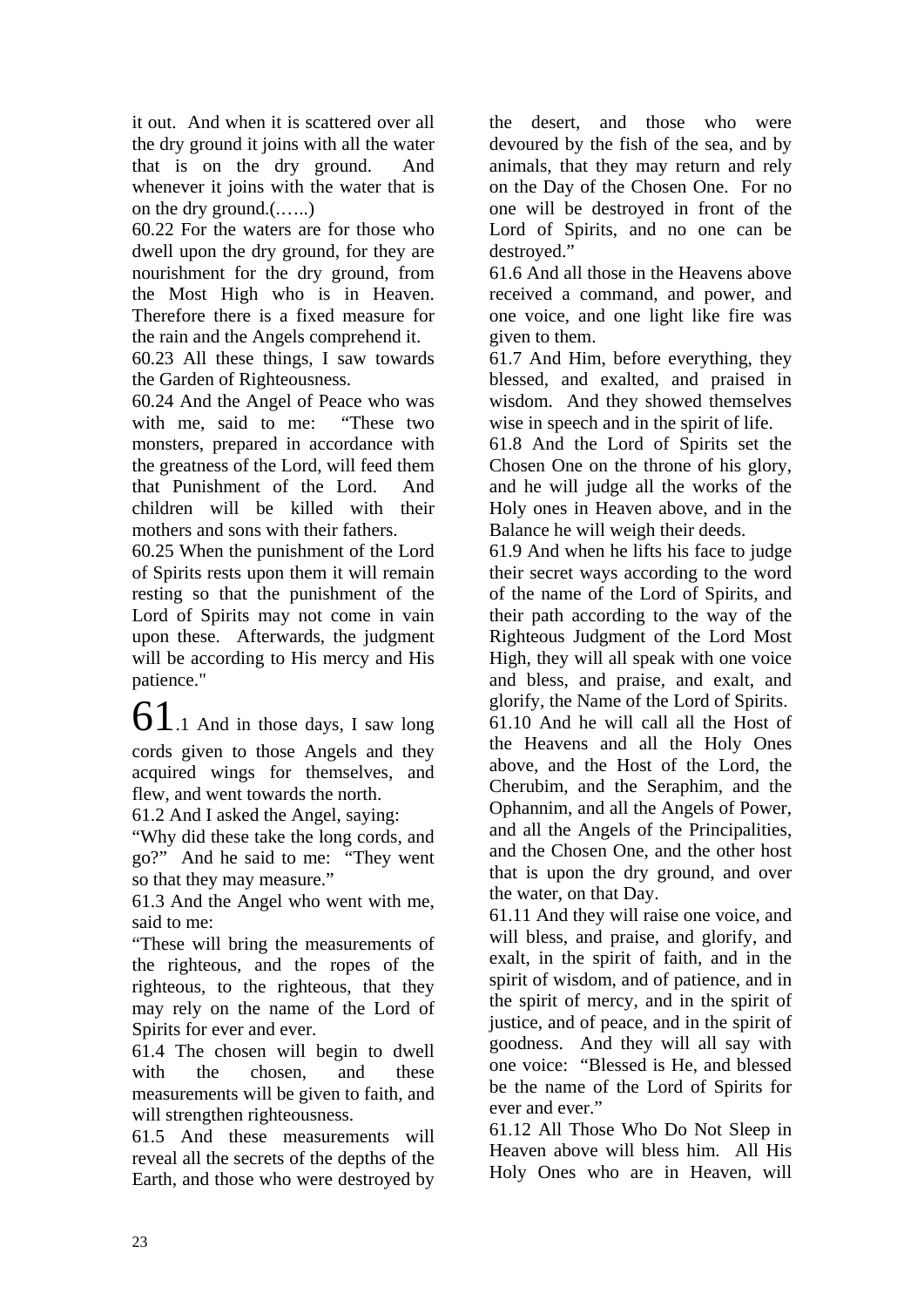bless Him, and all the chosen ones who dwell in the Garden of Life, and every spirit able to bless, and praise and exalt, and hallow your Holy Name. And all flesh which to the limit of its power, will praise, and bless, your Name forever and ever.

61.13 For great is the mercy of the Lord of Spirits, and he is long-suffering; and all his works and all his forces, as many as he has made, he has revealed to the righteous and the chosen, in the Name of the Lord of Spirits.

 $62.1$  And thus the Lord commanded the kings, and the mighty and the exalted, and those who dwell upon the earth, and said: "Open your eyes and raise your horns if you are able to acknowledge the Chosen One."

62.2 And the Lord of Spirits sat on His Throne of Glory, and the spirit of righteousness was poured out on him, and the word of his mouth kills all the sinners and all the lawless, and they are destroyed in front of him.

62.3 And on that Day, all the kings and the mighty and the exalted, and those who possess the earth, will stand up and they will see and recognize how he sits on the Throne of His Glory. And the righteous are judged in righteousness, in front of him, and no idle word is spoken in front of him.

62.4 And pain will come upon them as upon a woman in labour, for whom giving birth is difficult when her child enters the mouth of the womb, and she has difficulty giving birth.

62.5 And one half of them will look at the other, and they will be terrified, and will cast down their faces, and pain will take hold of them when they see that son of a woman sitting on the throne of His Glory.

62.6 And the mighty kings, and all those who possess the earth, will praise and bless and exalt Him who rules everything that is hidden.

62.7 For from the beginning that Son of

Man was hidden, and the Most High kept him in the presence of His power, and revealed him only to the chosen.

62.8 And the community of the Holy and the chosen will be sown and all the chosen will stand before him on that day.

62.9 And all the mighty kings, and the exalted, and those who rule the dry ground, will fall down before him, on their faces, and worship; and they will set their hopes on that Son of Man, and will entreat him, and will petition for mercy from him.

62.10 But the Lord of Spirits will then so press them that they will hasten to go out from before Him, and their faces will be filled with shame, and the darkness will grow deeper on their faces.

62.11 And the Angels of Punishment will take them so that they may repay them for the wrong that they did to His children and to His chosen ones.

62.12 And they will become a spectacle to the righteous and to His chosen ones; they will rejoice over them, for the anger of the Lord of Spirits will rest upon them, and the sword of the Lord of Spirits will be drunk with them.

62.13 And the righteous and the chosen will be saved on that Day and they will never see the faces of the sinners and the lawless from then on.

62.14 And the Lord of Spirits will remain over them and with that Son of Man they will dwell, and eat, and lie down, and rise up, forever and ever.

62.15 And the righteous and chosen will have risen from the earth, and will have ceased to cast down their faces, and will have put on the Garment of Life.

62.16 And this will be a Garment of Life from the Lord of Spirits; and your garments will not wear out, and your glory will not fail, in front of the Lord of Spirits.

 $63.1$  In those days, the mighty kings who possess the dry ground will entreat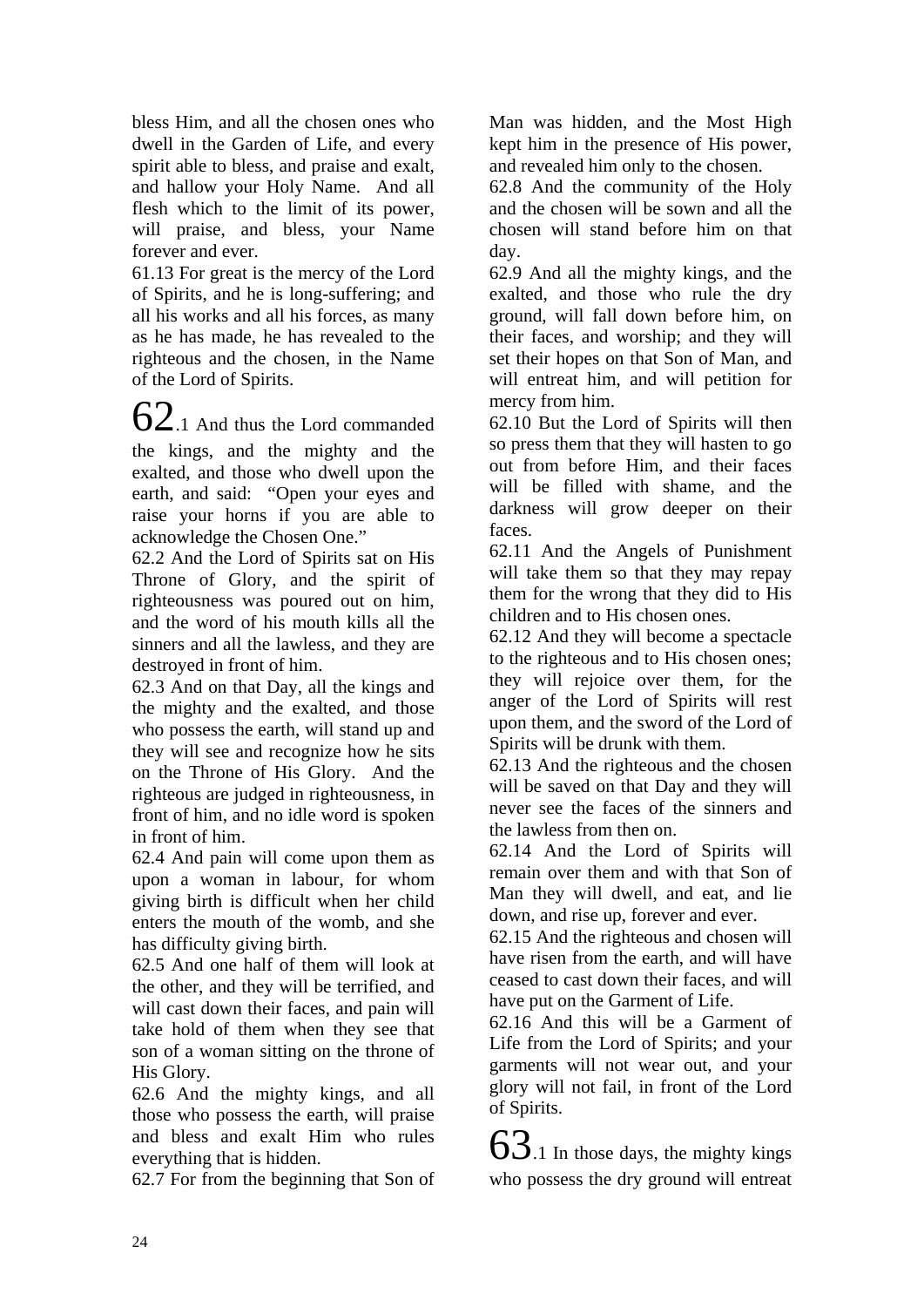the Angels of His Punishment to whom they have been handed over so that they might give them a little respite. And so that they might fall down and worship in front of the Lord of Spirits, and confess their sins in front of Him.

63.2 And they will bless and praise the Lord of Spirits, and say: "Blessed be the Lord of Spirits, and the Lord of Kings, the Lord of the Mighty, and the Lord of the Rich, and the Lord of Glory, and the Lord of Wisdom!

63.3 And everything secret is clear, in front of You, and your power is for all generations, and your glory is forever and ever. Deep and without number are all your secrets and your righteousness is beyond reckoning.

63.4 Now we realize that we ought to praise and bless the Lord of Kings and the one who is King over all Kings."

63.5 And they will say: "Would that we might be given a respite, so that we might praise and thank and bless him, and make our confession in front of His Glory.

63.6 And now we long for a respite, but do not find it; we are driven off and do not obtain it; and the light has passed away from before us, and darkness will be our dwelling forever and ever.

63.7 For we have not made our confession before him, and we have not praised the name of the Lord of Kings, and we have not praised the Lord for all his works, but our hopes have been on the sceptre of our kingdom, and of our glory.

63.8 And on the day of our affliction and distress he does not save us, and we find no respite to make our confession that our Lord is faithful in all his doings, and in all his judgments and his justice, and that his judgments show no respect for persons.

63.9 And we pass away from in front of him because of all our works and all our sins have been counted exactly."

63.10 Then they will say to them: "Our souls are sated with possessions gained

through iniquity, but they do not prevent our going down into the flames of the torment of Sheol."

63.11 And after this their faces will be filled with darkness and shame, in front of that Son of Man, and they will be driven away from him. And the sword will dwell among them - in front of Him.

63.12 And thus says the Lord of Spirits: "This is the Law and the Judgment for the mighty, and the kings, and the exalted, and for those who possess the dry ground, in front of the Lord of Spirits."

 $64.1$  And I saw other figures hidden in that place.

64.2 I heard the voice of the Angel saying: "These are the Angels who came down from Heaven onto the Earth and revealed what is secret to the sons of men, and led astray the sons of men, so that they committed sin."

 $65.1$  And in those days, Noah saw the Earth had tilted and that its destruction was near.

65.2 And he set off from there and went to the ends of the Earth and cried out to his great-grandfather Enoch; and Noah said three times in a bitter voice: "Hear me, hear me, hear me!"

65.3 And he said to him: "Tell me, what is it that is being done on the Earth, that the Earth is so afflicted and shaken, lest I be destroyed with it!"

65.4 And immediately there was a great disturbance on the Earth and a voice was heard from Heaven and I fell upon my face.

65.5 And my great-grandfather Enoch came, stood by me, and said to me: "Why did you cry out to me, with such bitter crying and weeping?

65.6 And a command has gone out from the Lord against those who dwell upon the dry ground that this must be their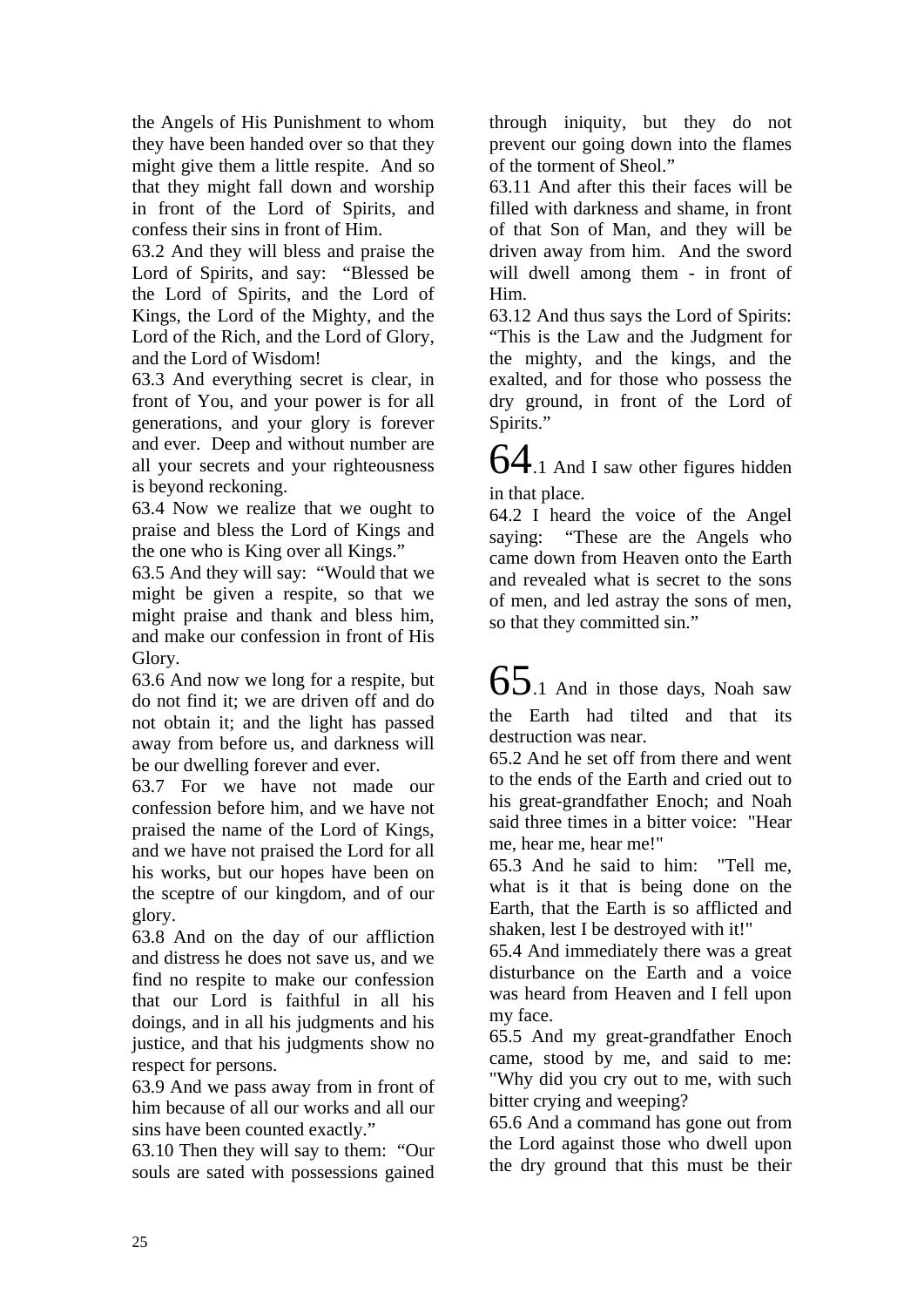end. For they have learnt all the secrets of the Angels, and all the wrongdoings of the satans, and all their secret power, and all the power of those who practice magic arts, and the power of enchantments, and the power of those who cast molten images for all the Earth.

65.7 And further, how silver is produced from the dust of the earth and how soft metal occurs on the earth.

65.8 For lead and tin are not produced from the earth, like the former; there is a spring which produces them, and an Angel who stands in it, and that Angel distributes them."

65.9 And after this, my greatgrandfather Enoch took hold of me with his hand, and raised me, and said to me: "Go, for I have asked the Lord of Spirits about this disturbance on the earth."

65.10 And he said to me: "Because of their iniquity, their judgment has been completed, and they will no longer be counted before me; because of the sorceries they have searched out and learnt, the Earth and those who dwell upon it will be destroyed.

65.11 And for these, there will be no place of refuge, for ever, for they showed to them what is secret, and they have been condemned; but not so for you, my son; the Lord of Spirits knows that you are pure and innocent of this reproach concerning the secrets.

65.12 And he has established your name among the Holy, and will keep you from amongst those who dwell upon the dry ground; and he has destined your offspring in righteousness, to be kings, and for great honours. And from your offspring will flow out a spring of the Righteous and Holy, without number forever."

 $66$ .1 And after this, he showed me the Angels of Punishment, who were ready to come and release all the forces of the water, which is under the earth, in order to bring judgment and destruction on all those who reside and dwell upon the dry ground.

66.2 And the Lord of Spirits commanded the Angels who were coming out, not to raise their hands, but to keep watch; for those Angels were in charge of the forces of the waters.

66.3 And I came out from before Enoch.

 $67.1$  And in those days, the word of the Lord came to me, and he said to me: "Noah, behold; your lot has come up before me, a lot without reproach, a lot of love and uprightness.

67.2 And now the Angels are making a wooden structure, and when the Angels come out from that task, I will put my hand on it, and keep it safe. And a change shall take place so that the dry ground may not remain empty.

67.3 And I will establish your offspring before me, forever and ever, and I will scatter those who dwell with you, over the face of the dry ground. I will not again put them to the test, on the face of the Earth, but they will be blessed and increase on the dry ground in the name of the Lord."

67.4 And they will shut up those Angels, who showed iniquity, in that burning valley, which my greatgrandfather Enoch had shown to me previously, in the west, near the mountains of gold and silver and iron and soft metal and tin.

67.5 And I saw that valley, in which there was a great disturbance, and a heaving of the waters.

67.6 And when all this happened, from the fiery molten metal, and the disturbance, which disturbed the waters in that place, a smell of sulphur was produced, and it was associated with those waters. And that valley of the Angels, who led men astray, burns under the ground.

67.7 And through the valleys of that same area, flow out rivers of fire where those Angels will be punished, who led astray those on the dry ground.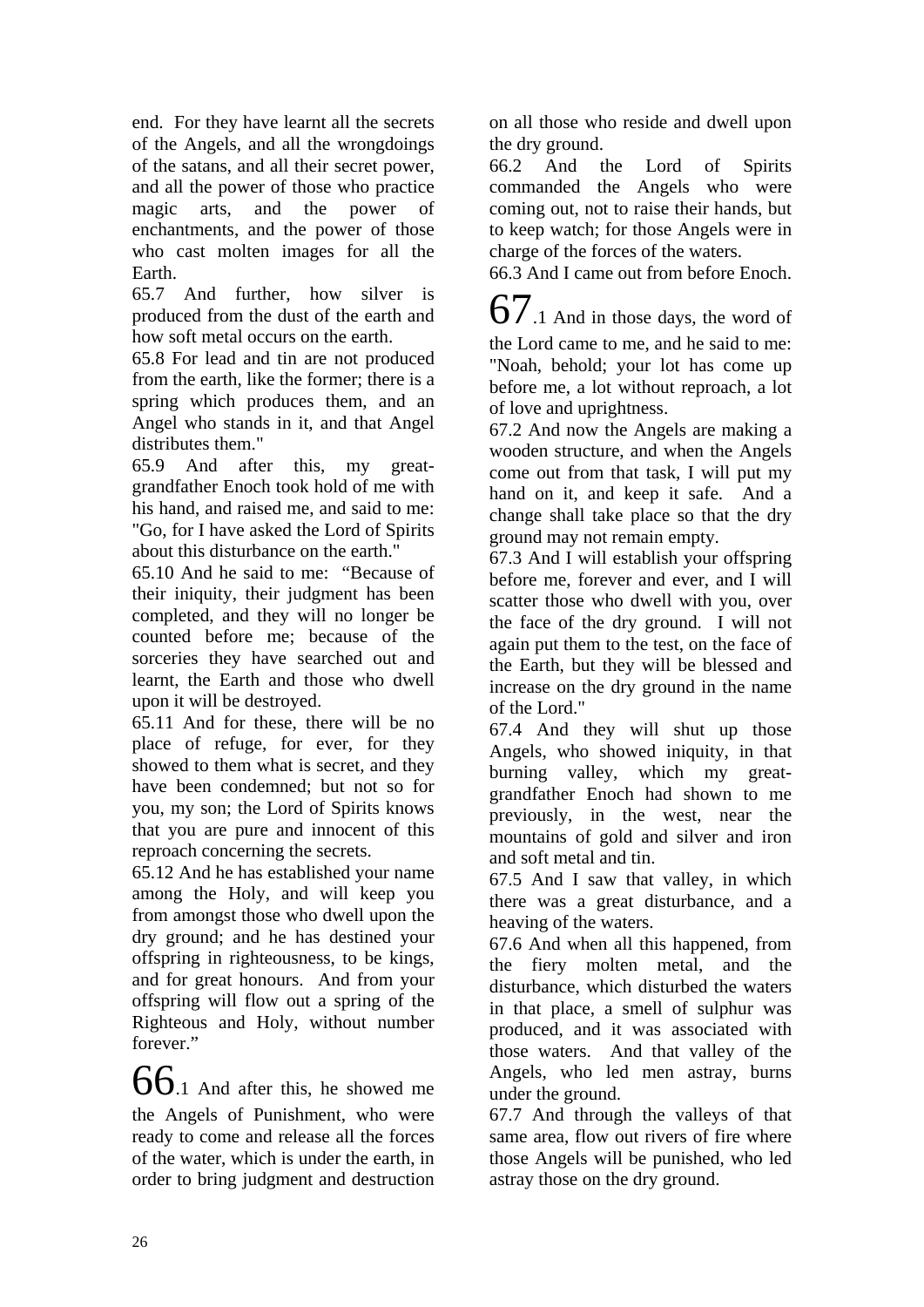67.8 And in those days, those waters will serve the kings, and the mighty, and the exalted, and those who dwell upon dry ground, for the healing of soul and body, but also for the punishment of the spirit. And their spirits are so full of lust that they will be punished in their bodies, for they denied the Lord of Spirits. And they see their punishment every day yet they do not believe in His Name.

67.9 And the more their bodies are burnt, the more a change will come over their spirits, for ever and ever; for no one can speak an idle word in front of the Lord of Spirits.

67.10 For judgment will come upon them, for they believe in the lust of their bodies, but deny the spirit of the Lord.

67.11 And those same waters will undergo a change in those days; for when those Angels are punished in those days, the temperature of those springs of water will change, and when the Angels come up, that water of the springs will change, and become cold.

67.12 And I heard the Holy Michael answering and saying: "This judgment, with which the Angels are judged, is a testimony for the kings and the mighty who possess the dry ground.

67.13 For these waters of judgment serve for the healing of the bodies of the kings, and for the lust of their bodies; but they do not see, and do not believe, that these waters will change, and will become a fire which burns forever."

 $68.1$  And after this, my greatgrandfather Enoch gave me the explanation of all the secrets, in a book, and the parables that had been given to him; and he put them together for me, in the words of the Book of Parables.

68.2 And on that day the Holy Michael answered Raphael, saying: "The power of the spirit seizes me and makes me tremble because of the harshness of the judgment of the Angels. Who can endure the harshness of the judgment which has been executed and before which they melt with fear?"

68.3 And the Holy Michael answered Raphael again, and said to him: "Who would not soften his heart over it, and whose mind would not be disturbed by this word? Judgment has gone out against them, upon those whom they have led out like this."

68.4 But it came to pass, when he stood before the Lord of Spirits, that the Holy Michael spoke as follows to Raphael: "I will not take their part under the eye of the Lord, for the Lord of Spirits is angry with them, because they act as if they were the Lord.

68.5 Because of this the hidden judgment will come upon them for ever and ever; for neither any other Angel, nor any man, will receive their lot, but they alone have received their judgment for ever and ever.

 $69<sub>.1</sub>$  And after this judgment I will terrify them, and make them tremble, for they have shown this to those who dwell upon the dry ground."

69.2 And behold, the names of those Angels: - The first of them is **Semyaza (Azza)**, and the second **Artaqifa**, and the third **Armen**, and the fourth Kokabiel, and the fifth Turiel, and the sixth Ramiel, and the seventh Daniel, and the eighth Nuqael, and the ninth **Baraqiel**, and the tenth **Azazel**, and the eleventh **Armaros**, the twelfth **Batriel**, the thirteenth **Basasael**, the fourteenth **Ananel**, the fifteenth **Turiel**, the sixteenth **Samsiel**, the seventeenth **Yetarel**, the eighteenth **Tumiel**, the nineteenth **Turiel**, the twentieth **Rumiel**, the twenty-first **Azazel.**

69.3 And these are the chiefs of their Angels, and the names of the leaders of hundreds, and their leaders of fifties, and their leaders of tens.

69.4 The name of the first is Yequn; this is the one who led astray all the children of the Holy Angels, and he brought them down onto the dry ground, and led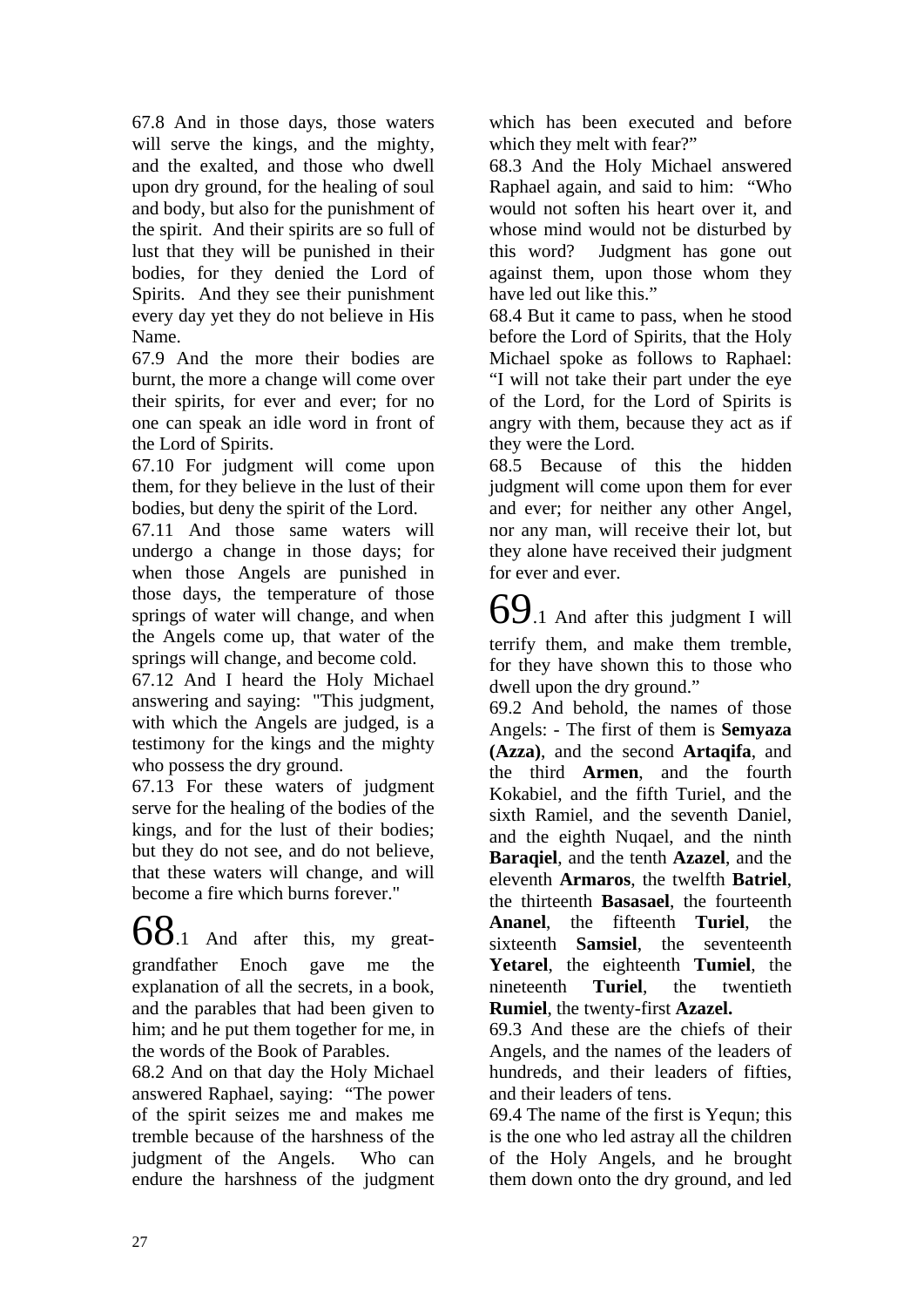them astray through the daughters of men.

69.5 And the name of the second is Asbeel; this one suggested an evil plan to the children of the Holy Angels, and led them astray, so that they corrupted their bodies with the daughters of men.

69.6 And the name of the third is Gadreel; this is the one that showed all the deadly blows to the sons of men. And he led astray Eve. And he showed the weapons of death to the children of men, the shield and the breastplate, and the sword for slaughter, and all the weapons of death to the sons of men.

69.7 And from his hand they have gone out against those who dwell the dry ground from that time and forever and ever.

69.8 And the name of the fourth is Penemue; this one showed the sons of men the bitter and the sweet and showed them all the secrets of their wisdom.

69.9 He taught men the art of writing with ink and paper, and through this many have gone astray, from eternity to eternity, and to this day.

69.10 For men were not created for this, that they should confirm their faith like this, with pen and ink.

69.11 For men were created no differently from the Angels, so that they might remain righteous and pure, and death, which destroys everything, would not have touched them; but through this knowledge of theirs they are being destroyed and through this power death consumes them.

69.12 And the name of the fifth is Kasdeyae; this one showed the sons of men all the evil blows of the spirits and of the demons, and the blows that attack the embryo in the womb so that it miscarries. And the blows that attack the soul: the bite of the serpent. And the blows that occur at midday, and the son of the serpent - who is strong.

69.13 And this is the task of Kesbeel, the chief of the oath, who showed the oath to the Holy ones when he dwelt on high in glory. And his name is Beqa.

69.14 And this one told the Holy Michael that he should show him the secret name so that they might mention it in the oath, so that those, who showed the sons of men everything that is secret, trembled before that name and oath.

69.15 And this is the power of this oath, for it is powerful and strong, and he placed this oath, Akae, in the charge of the Holy Michael.

69.16 And these are the secrets of this oath, and they are strong through this oath, and Heaven was suspended, before the world was created, and forever.

69.17 And through it the earth was founded upon the water, and from the hidden recesses of the mountains come beautiful waters, from the creation of the world and for ever.

69.18 And through that oath the sea was created, and as its foundation, for the time of anger, he placed for it the sand, and it does not go beyond it, from the creation of the world and for ever.

69.19 And through that oath the deeps were made firm, and they stand and do not move from their place, from the creation of the world and for ever.

69.20 And through that oath the Sun and the Moon complete their course and do not transgress their command, from the creation of the world and for ever.

69.21 And through that oath the stars complete their course, and he calls their names, and they answer him, from the creation of the world and for ever.

69.22 And likewise the spirits of the water, of the winds, and of all the breezes, and their paths, according to all the groups of the spirits.

69.23 And there are kept the storehouses of the sound of thunder, and of the light of the lightning; and there are kept the storehouses of the hail, and the hoarfrost, and the storehouses of the mist, and the storehouses of the rain and dew.

69.24 And all these make their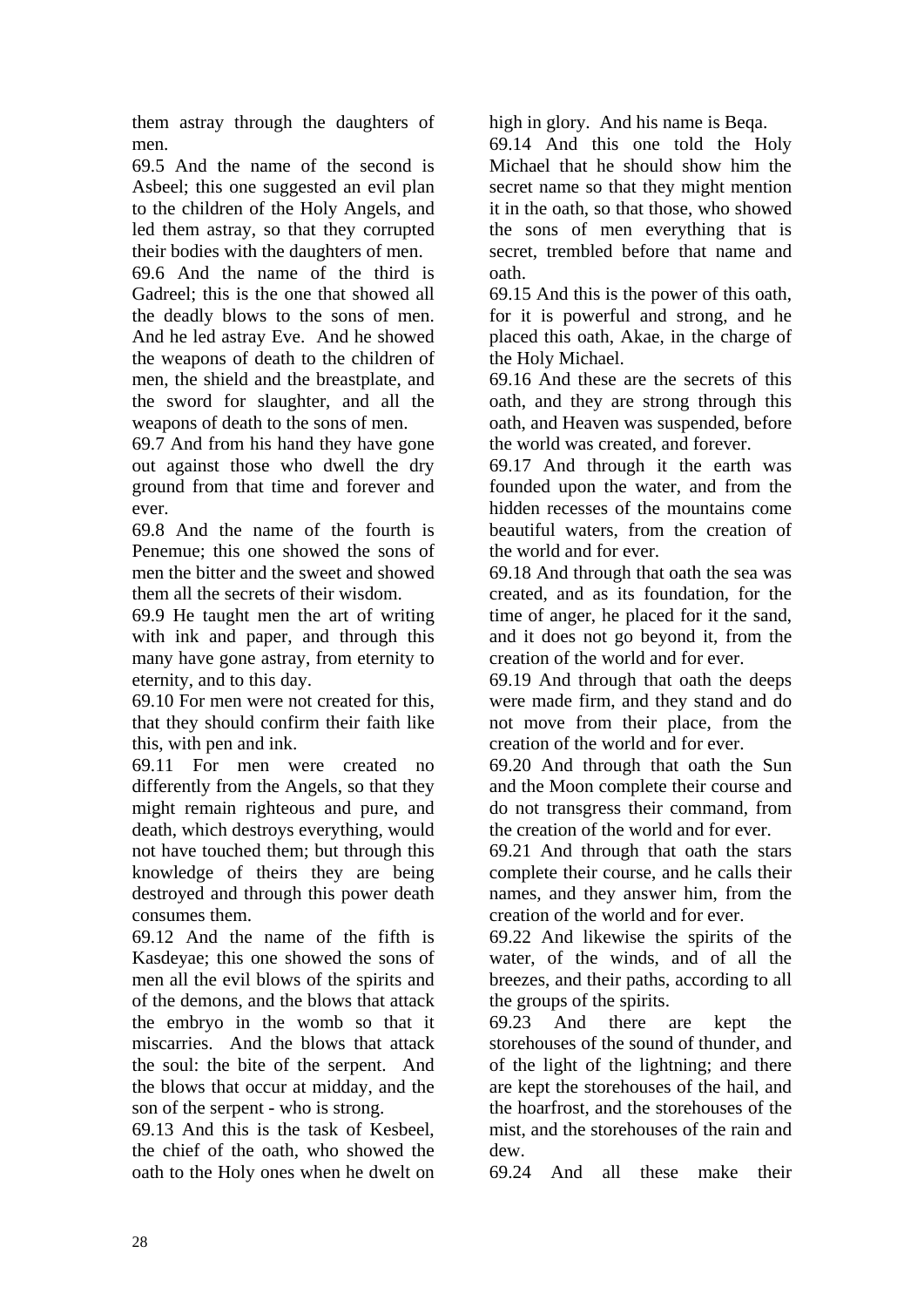confession and give thanks in front of the Lord of Spirits and sing praises with all their power. And their food consists of all their thanksgiving and they give thanks, praise, and exalt, in the name of the Lord of Spirits, forever and ever.

69.25 And this oath is strong over them and through it they are kept safe and their courses are not disturbed.

69.26 And they had great joy and they blessed, praised, and exalted, because the name of that Son of Man had been revealed to them.

69.27 And he sat on the Throne of His Glory and the whole judgment was given to the Son of Man and he will cause the sinners to pass away and be destroyed from the face of the Earth.

69.28 And those who led astray the world will be bound in chains and will be shut up in the assembly-place of their destruction, and all their works will pass away from the face of the earth.

69.29 And from then on there will be nothing corruptible. For that Son of Man has appeared, and has sat on the Throne of His Glory, and everything evil will pass away and go from in front of Him; and the word of that Son of Man will be strong in front of the Lord of Spirits.

This is the Third Parable of Enoch.

 $70.1$  And it came to pass, after this, that while he was living his name was lifted from those who dwell upon the dry ground to the presence of that Son of Man, and to the presence of the Lord of Spirits.

70.2 And he was lifted on the chariots of the spirit, and his name vanished from among them.

70.3 And from that day I was not counted among them, and He placed me between two winds, between the north and the west, where the Angels took the cords to measure for me the place for the chosen and the righteous.

70.4 And there I saw the First Fathers

and the righteous who from the beginning of the world dwelt in that place.

 $71$ .1 And it came to pass, after this, that my spirit was carried off, and it went up into the Heavens. I saw the sons of the Holy Angels treading upon flames of fire their garments were white, and their clothing, and the light of their face, was like snow.

71.2 And I saw two rivers of fire, and the light of that fire shone like a hyacinth, and I fell upon my face in front of the Lord of Spirits.

71.3 And the Angel Michael, one of the Archangels, took hold of me by my right hand, and raised me and led me out to all the secrets of mercy, and the secrets of righteousness.

71.4 And he showed me all the secrets of the Ends of Heaven and all the Storehouses of the Stars and the Lights from where they come out from below the Holy Ones.

71.5 And the Spirit carried Enoch off to the Highest Heaven, and I saw there, in the middle of that Light, something built of crystal stones, and in the middle of those stones tongues of living fire.

71.6 And my spirit saw a circle of fire, which surrounded that house; from its four sides came rivers, full of living fire, and they surrounded that house.

71.7 And round about were the Seraphim and the Cherubim, and the Ophannim; these are They Who Do Not Sleep but keep watch over the Throne of His Glory.

71.8 And I saw Angels, who could not be counted, a thousand thousands and ten thousand times ten thousand, surrounding that house. And Michael, and Raphael, and Gabriel, and Phanuel, and the Holy Angels who are in the Heavens above, went in and out of that house.

71.9 And Michael, and Raphael, and Gabriel, and Phanuel, and many Holy Angels without number, came out from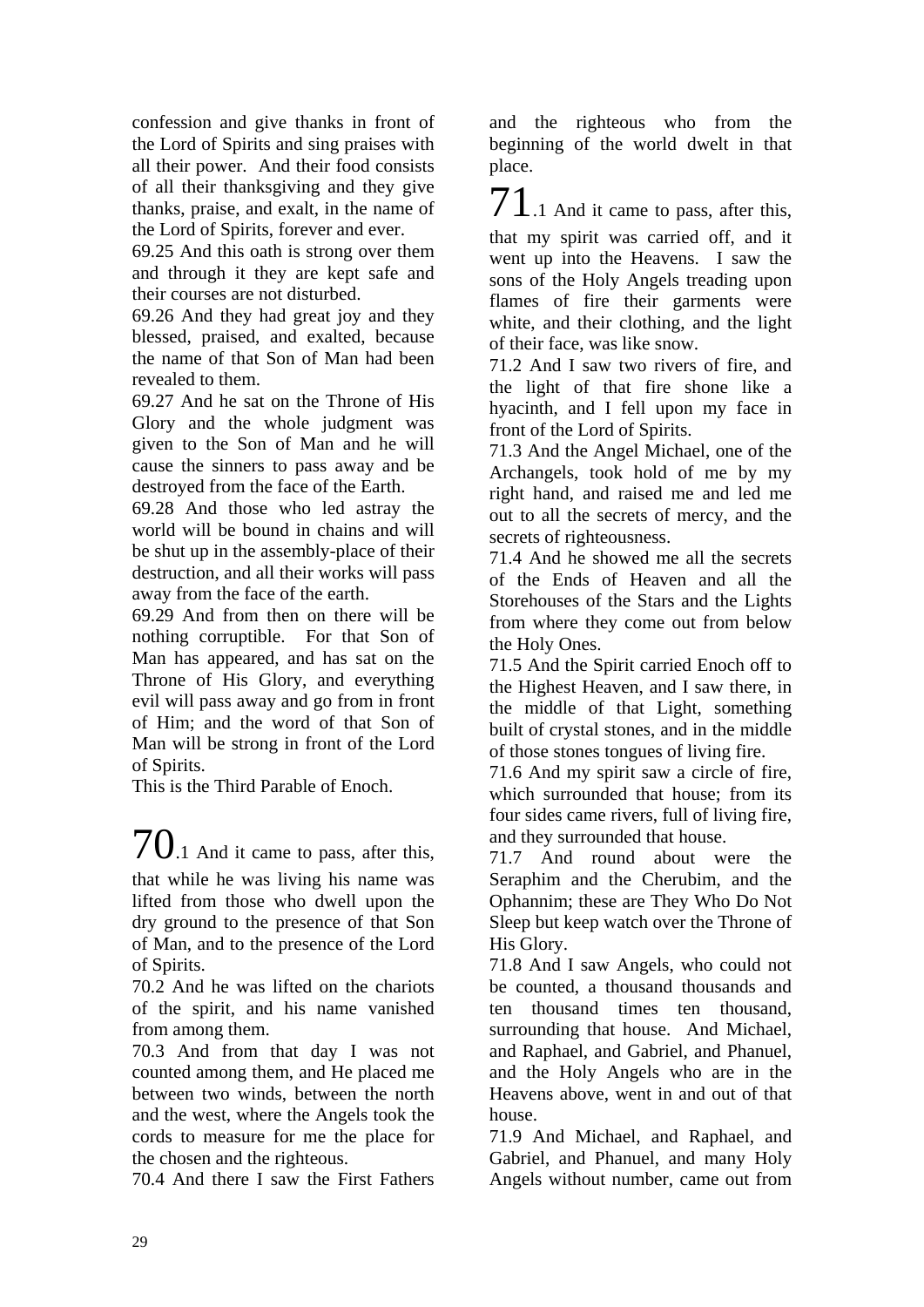that house.

71.10 And with them the Head of Days, his head white, and pure, like wool and his garments - indescribable.

71.11 And I fell upon my face, and my whole body melted, and my spirit was transformed; and I cried out in a loud voice, in the spirit of power, and I blessed, praised, and exalted.

71.12 And these blessings, which came out from my mouth, were pleasing before that Head of Days.

71.13 And that Head of Days came with Michael, Gabriel, Raphael and Phanuel, and thousands and tens of thousands of Angels without number.

71.14 And that Angel, came to me, and greeted me with his voice, and said to me: "You are the son of man who was born to righteousness and righteousness remains over you and the righteousness of the Head of Days, will not leave you."

71.15 And he said to me: "He proclaims peace to you in the name of the world which is to come, for from there peace has come out from the creation of the world and so you will have it for ever and for ever and ever.

71.16 And all will walk according to your way, inasmuch as righteousness will never leave you. With you will be their dwelling, and with you their lot, and they will not be separated from you for ever and for ever and ever.

71.17 And so there will be length of days with that Son of Man, and the righteous will have peace, and the righteous will have an upright way in the name of the Lord of Spirits, for ever and ever."

### **Section I I I. Chapters LXXII-**

### **LXXXII**

#### **The Book of the Heavenly**

#### **Luminaries**

### 72.1 **The Book of the Revolutions of the Lights of Heaven.**

Each as it is; according to their classes, according to their period of rule and their times, according to their names and places of origin, and according to their months. That Uriel, the Holy Angel who was with me, and is their leader, showed to me. And he showed me all their regulations, exactly as they are, for each year of the world and for ever, until the new creation shall be made which will last forever.

72.2 And this is the First Law of the Lights. The light called the Sun; its rising is in the Gates of Heaven that are towards the east, and its setting is in the western Gates of Heaven.

72.3 And I saw six Gates from which the Sun rises, and six Gates in which the Sun sets, and the Moon also rises and sets in those Gates, and the leaders of the stars together with those whom they lead. There are six in the east and six in the west, all exactly in place, one next to the other; and there are many windows to the south and the north of those Gates.

72.4 And first there rises the greater light, named the Sun, and its disc is like the disc of Heaven, and the whole of it is full of a fire which gives light and warmth.

72.5 The wind blows the chariots on which it ascends, and the Sun goes down in the sky and returns through the north in order to reach the east, and is led so that it comes to the appropriate Gate and shines in the sky.

72.6 In this way it rises in the first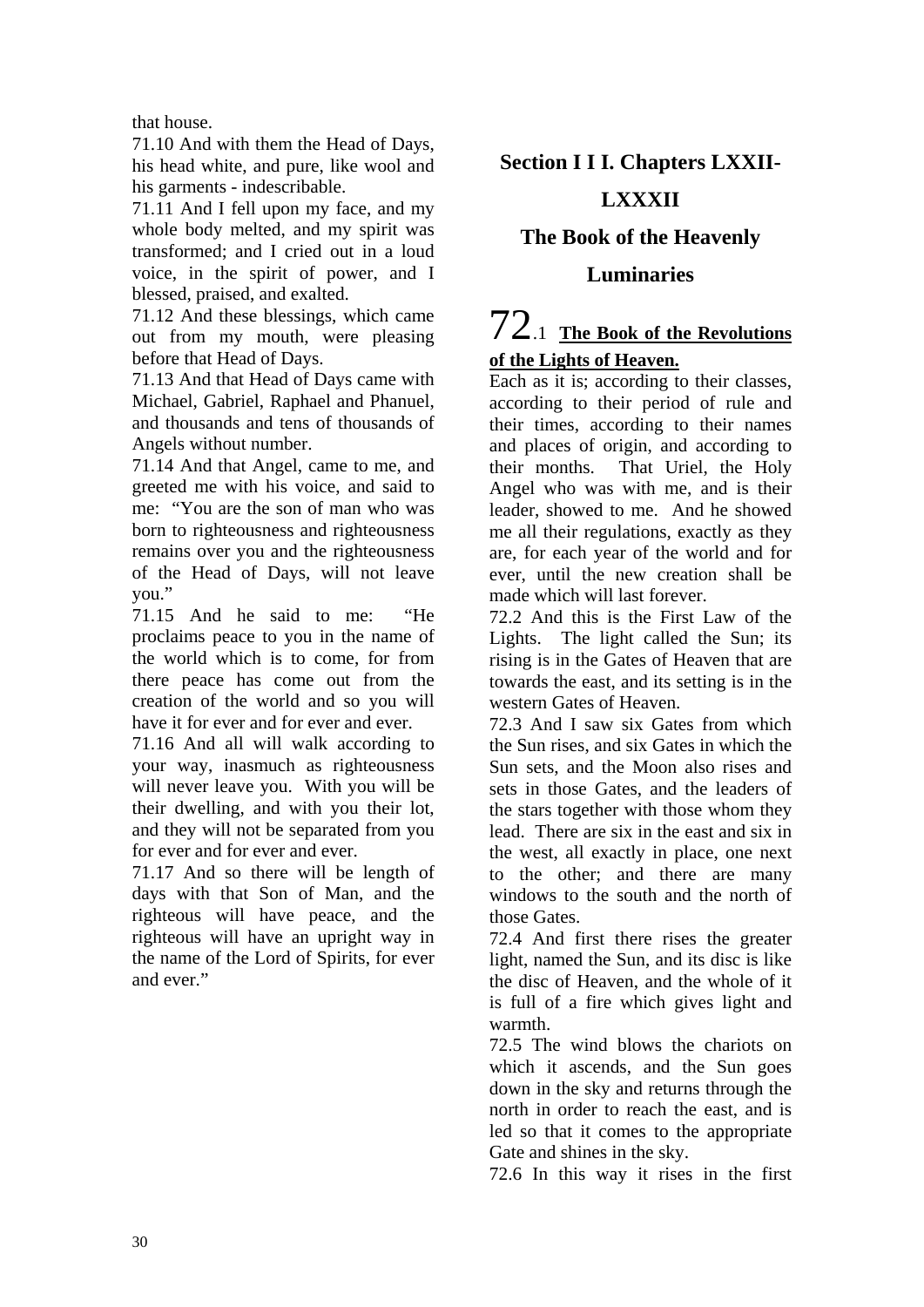month, in the large Gate, namely; it rises through the fourth of those six Gates that are towards the east.

72.7 And in that fourth Gate, through which the Sun rises in the first month, there are twelve window-openings from which, whenever they are opened, flames come out.

72.8 When the Sun rises in Heaven it goes out through that fourth Gate for thirty days, and exactly in the fourth Gate, in the west of Heaven, it goes down.

72.9 And in those days the day grows daily longer, and the night grows nightly shorter, until the thirtieth morning.

72.10 And on that day the day becomes longer than the night by a double part, and the day amounts to exactly ten parts, and the night amounts to eight parts.

72.11 And the Sun rises from that fourth Gate, and sets in the fourth Gate, and returns to the fifth Gate in the east for thirty mornings; and it rises from it and sets in the fifth Gate.

72.12 And then the day becomes longer by two parts, and the day amounts to eleven parts, and the night becomes shorter and amounts to seven parts.

72.13 And the Sun returns to the east and comes to the sixth Gate, and rises and sets in the sixth Gate for thirty-one mornings, because of its sign.

72.14 And on that day the day becomes longer than the night, and the day becomes double the night; and the day amounts to twelve parts, and the night becomes shorter and amounts to six parts.

72.15 And the Sun rises up so that the day may grow shorter, and the night longer; and the Sun returns to the east, and comes to the sixth Gate, and rises from it, and sets, for thirty mornings.

72.16 And when thirty mornings have been completed the day becomes shorter, by exactly one part; and the day amounts to eleven parts, and the night to seven parts.

72.17 And the Sun goes out from the west, through that sixth Gate, and goes to the east, and rises in the fifth Gate for thirty mornings and it sets in the west again, in the fifth Gate in the west.

72.18 On that day the day becomes shorter by two parts, and the day amounts to ten parts, and the night to eight parts.

72.19 And the Sun rises from that fifth Gate, and sets in the fifth Gate in the west, and rises in the fourth Gate for thirty-one mornings because of its sign, and sets in the west.

72.20 On that day the day becomes equal with the night, and is of equal length; and the night amounts to nine parts, and the day to nine parts.

72.21 And the Sun rises from that Gate and sets in the west, and returns to the east, and rises in the third Gate for thirty mornings, and sets in the west in the third Gate.

72.22 And the Sun rises from that third Gate, and sets in the third Gate in the west, and returns to the east; and the Sun rises in the second Gate in the east for thirty mornings, and likewise, it sets in the second Gate, in the west of Heaven.

72.24 And on that day the night amounts to eleven parts and the day to seven parts.

72.25 And the Sun rises, on that day, from the second Gate, and sets in the west in the second Gate, and returns to the east to the first Gate for thirty-one mornings, then sets in the west in the first Gate.

72.26 And on that day the night becomes longer, and becomes double the day; and the night amounts to exactly twelve parts, and the day to six parts.

72.27 And with this, the Sun has completed the divisions of its journey, and it turns back again, along these divisions of its journey; and it comes through that first Gate for thirty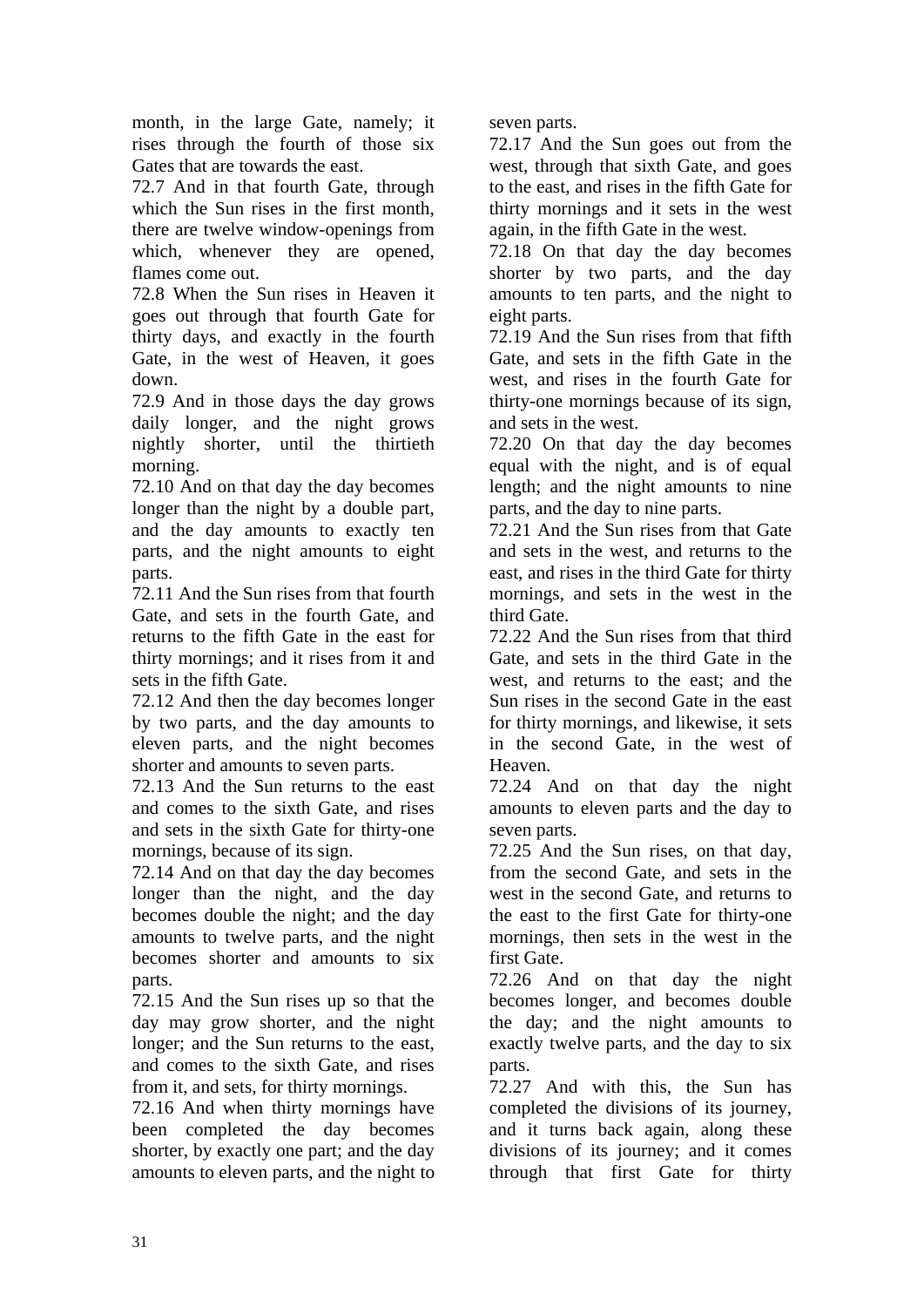mornings, and sets in the west opposite it.

72.28 And on that day the night becomes shorter in length by one part, and amounts to eleven parts, and the day to seven parts.

72.29 And the Sun returns, and comes to the second Gate in the east, and it returns along those divisions of its journey for thirty mornings, rising and setting.

72.30 And on that day the night becomes shorter in length and the night amounts to ten parts and the day to eight parts.

72.31 And on that day, the Sun rises from the second Gate, and sets in the west, and returns to the east, and rises in the third Gate for thirty one mornings, and sets in the west of the sky.

72.32 And on that day the night becomes shorter, and amounts to nine parts, and the day amounts to nine parts, and the night becomes equal with the day. And the year amounts to exactly 364 days.

72.33 And the length of the day and the night, and the shortness of the day and the night - they are different because of the journey of the Sun.

72.34 Because of it, its journey becomes daily longer, and nightly shorter.

72.35 And this is the law and the journey of the Sun and its return, as often as it returns; sixty times it returns and rises, that is the great eternal light, which for ever and ever is named the Sun.

72.36 And this that rises is the great light, which is named after its appearance, as the Lord commanded.

72.37 And thus it rises and sets; it neither decreases, nor rests, but runs day and night in its chariot. And its light is seven times brighter than that of the Moon but in size the two are equal.

 $73<sub>1</sub>$  And after this law I saw another law, for the lesser light, named the Moon.

73.2 And its disc is like the disc of the Sun, and the wind blows its chariot on which it rides, and in fixed measure light is given to it.

73.3 And every month it's rising and setting change, and its days are as the days of the Sun, and when its light is uniformly full, it is a seventh part the light of the Sun.

73.4 And thus it rises, and its first phase is towards the east; it rises on the thirtieth morning. And on that day it appears, and becomes for you the first phase of the Moon, on the thirtieth morning, together with the Sun in the Gate through which the Sun rises.

73.5 And a half.(…..) .with a seventh part, and its entire disc is empty, without light, except for a seventh part, a fourteenth part of it's light.

73.6 And on the day that it receives a seventh part and a half of its light, its light amounts to a seventh, and a seventh part and a half.

73.7 It sets with the Sun, and when the Sun rises, the Moon rises with it, and receives a half of one part of light. And on that night at the beginning of its morning, at the beginning of the Moon's day, the Moon sets with the Sun, and is dark on that night in six and seven parts and a half.

73.8 And it rises on that day, with exactly a seventh part, goes out, recedes from the rising of the Sun, and becomes bright on the remainder of its days, in the other six and seven parts.

 $74$ .1 And another journey, and law, I saw for it, in that according to this law it makes its monthly journey.

74.2 And Uriel, the Holy Angel who is leader of them all, showed me everything, and I wrote down their positions as he showed them to me. And I wrote down their months, as they are, and the appearance of their light, until fifteen days have been completed.

74.3 In seventh parts it makes all its darkness full, and in seventh parts it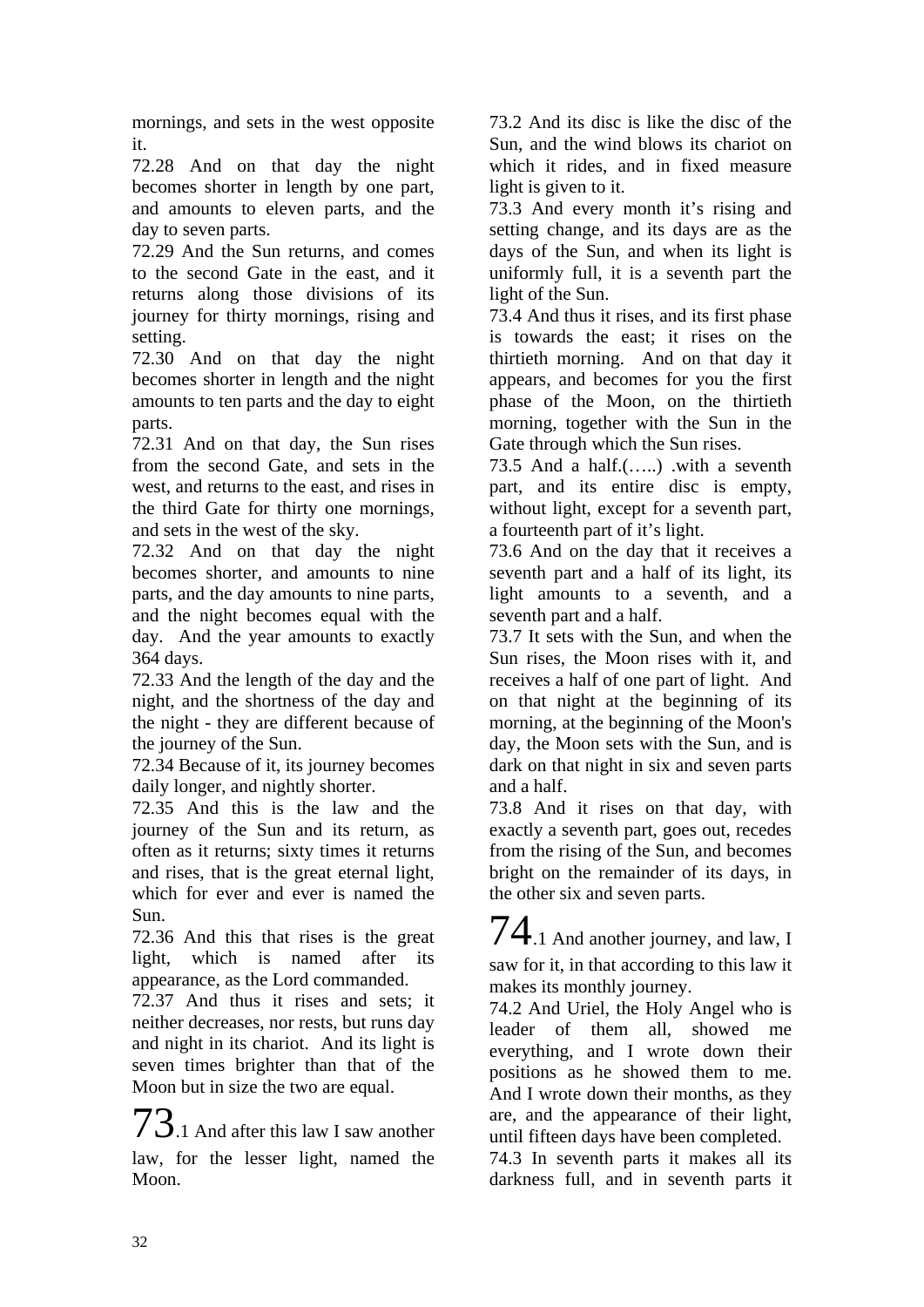makes all its light full, in the east and in the west.

74.4 And in certain months, it changes its setting, and in certain months, it follows its own individual course.

74.5 In two months it sets with the Sun, in those two Gates that are in the middle, in the third and in the fourth Gate.

74.6 It goes out for seven days and turns back, and returns again to the Gate from which the Sun rises. And in that Gate it makes all its light full, and it recedes from the Sun, and comes, in eight days, to the sixth Gate from which the Sun rises.

74.7 And when the Sun rises from the fourth Gate, the Moon goes out for seven days, until it rises from the fifth Gate. And again it returns in seven days to the fourth Gate, makes all its light full, recedes, and comes to the first Gate in eight days.

74.8 And again it returns in seven days to the fourth Gate from which the Sun rises.

74.9 Thus I saw their positions; how the Moon rose and the Sun set in those days.

74.10 And if five years are added together, the Sun has an excess of thirty days. For each year, of the five years, there are three hundred and sixty four days.

74.11 And the excess, of the Sun and the stars, comes to six days. In five years, with six days each, they have an excess of thirty days, and the Moon falls behind the Sun and the stars by thirty days.

74.12 And the Moon conducts the years exactly, all of them according to their eternal positions; they are neither early nor late, even by one day, but change the year in exactly 364 days.

74.13 In three years, there are 1,092 days, and in five years 1,820 days, so that in eight years there are 2,912 days.

74.14 For the Moon alone, the days in three years come to 1,062 days, and in five years it is fifty days behind.

74.15 And there are 1,770 days in five years so that for the Moon the days in eight years amount to 2,832 days.

74.16 For the difference in eight years is eighty days, and all the days that the Moon is behind, in eight years, are eighty days.

74.17 And the year is completed exactly, in accordance with their positions, and the positions of the Sun, in that they rise from the Gates from which the Sun rises and sets for thirty days.

 $75.1$  And the leaders of the tens of thousands, who are in charge of the whole of creation, and in charge of all the stars, and also the four days which are added, and are not separated from their position, according to the whole reckoning of the year. And these serve on the four days that are not counted in the reckoning of the year.

75.2 And because of them men go wrong in them. For these lights really serve in the stations of the world, one in the first Gate, and one in the third Gate, and one in the fourth Gate, and one in the sixth Gate. And the exact harmony of the world is completed in the separate 364 stations of the world.

75.3 For the signs, and the times, and the years, and the days, were showed to me by the Angel Uriel whom the Lord of Eternal Glory has placed in charge of all the Lights of Heaven. In Heaven and in the world, so that they might rule on the Face of Heaven, and appear over the earth, and be leaders of day and night; the Sun, the Moon, the stars, and all the serving creatures who revolve in all the Chariots of Heaven.

75.4 Likewise, Uriel showed to me twelve Gate-openings in the disc of the chariot of the Sun, in the sky, from which the rays of the Sun come out. And from them heat comes out over the Earth when they are opened at the times that are appointed for them.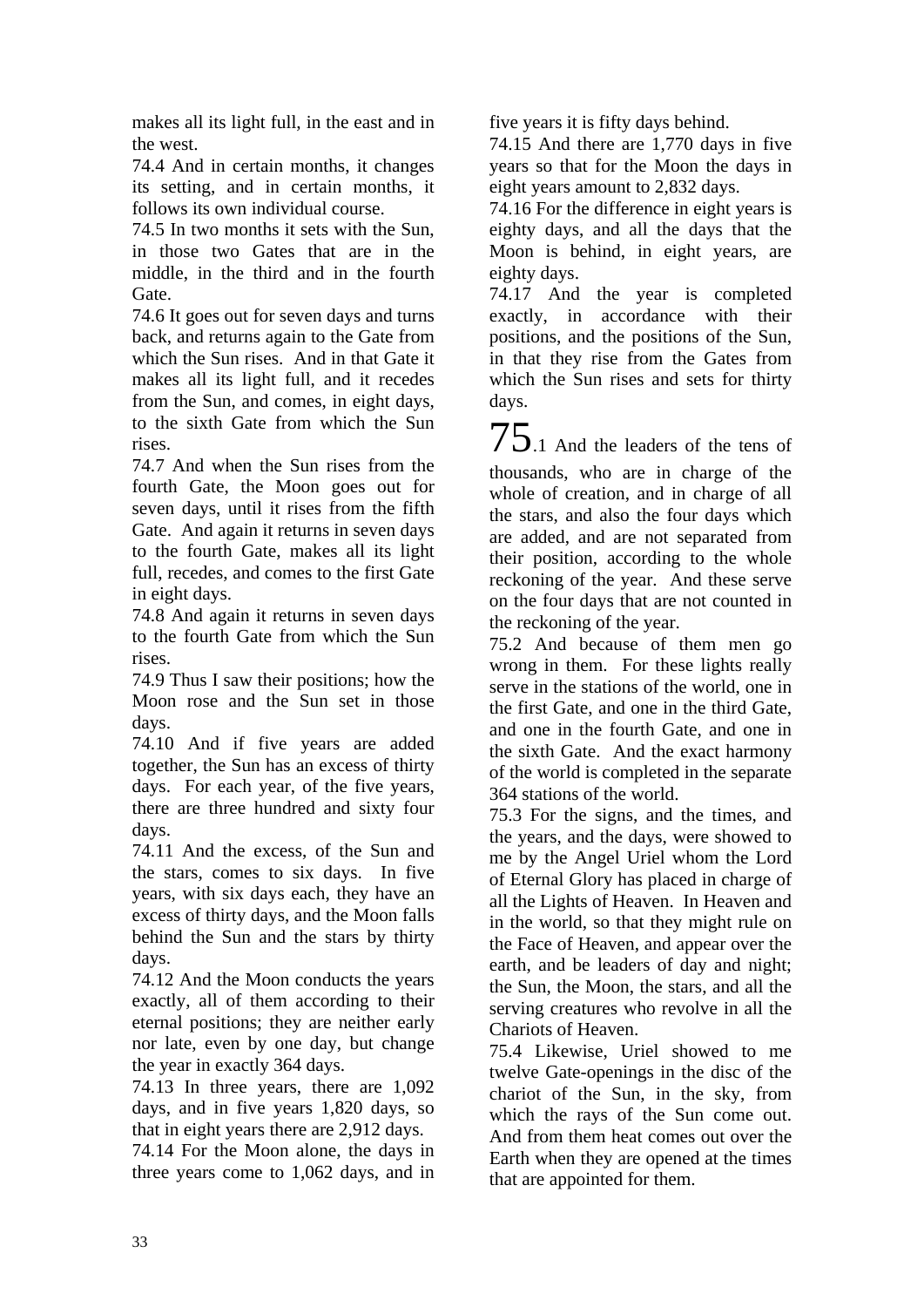75.5 And there are openings for the winds, and for the spirit of the dew, when they are opened at their times, opened in Heaven, at the ends of the earth.

75.6 I saw twelve Gates in Heaven, at the ends of the earth, from which the Sun, and the Moon, and the stars, and all the works of Heaven, go out in the east and in the west.

75.7 And there are many windowopenings to the north and to the south, and each window, at its appointed time, sends out heat corresponding to those Gates, from which the stars go out, in accordance with His command to them, and in which they set according to their number.

75.8 And I saw chariots in Heaven, running through the region above those Gates, in which the stars that never set rotate.

75.9 And one is bigger than all the others. And it goes round through the whole world.

 $76$ .1 And at the ends of the earth, I saw twelve Gates open to all the winds, from which the winds come out and blow over the earth.

76.2 Three of them open in the front of Heaven, and three in the back, and three on the right of Heaven, and three on the left.

76.3 And the three first are those towards the east, and then the three towards the north, and the three after these towards the south, and the three in the west.

76.4 Through four of them come winds of blessing and peace. And from the other eight come winds of punishment; when they are sent they bring devastation to the whole Earth, and to the water which is on it, and to all those who dwell upon it, and to everything that is in the water and on dry ground.

76.5 And the first wind from those Gates, called the east wind, comes out through the first Gate, which is towards the east. The one that comes from the south brings devastation, drought, heat, and destruction.

76.6 And through the second Gate, in the middle, comes what is right. And from it come rain, and fruitfulness, and prosperity, and dew. And through the third Gate, which is towards the north, comes cold and drought.

76.7 And after these, the winds towards the south come out, through three Gates. First, through the first of the Gates, which inclines towards the east, comes a hot wind.

76.8 And through the middle Gate, which is next to it, come pleasant fragrances, and dew, and rain, and prosperity, and life.

76.9 And through the third Gate, which is towards the west, come dew, and rain, and locusts, and devastation.

76.10 And after these, the winds towards the north..(…)..from the seventh Gate, which is towards the east, come dew and rain, locusts and devastation.

76.11 And through the Gate exactly in the middle, come rain, and dew, and life, and prosperity. And through the third Gate, which is towards the west come mist and hoarfrost, and snow, and rain, and dew, and locusts.

76.12 And after these the winds towards the west. Through the first Gate, which inclines towards the north, come dew, and rain, and hoarfrost, and cold, and snow, and frost.

76.13 And from the middle Gate, come dew and rain, prosperity and blessing. And through the last Gate, which is towards the south, come drought and devastation, burning and destruction.

76.14 And thus the twelve Gates, of the four quarters of Heaven are complete. And all their laws, and all their punishments, and all their benefits, I have shown to you, my son Methuselah.

1 1.1 They called the first quarter eastern because it is the first, and they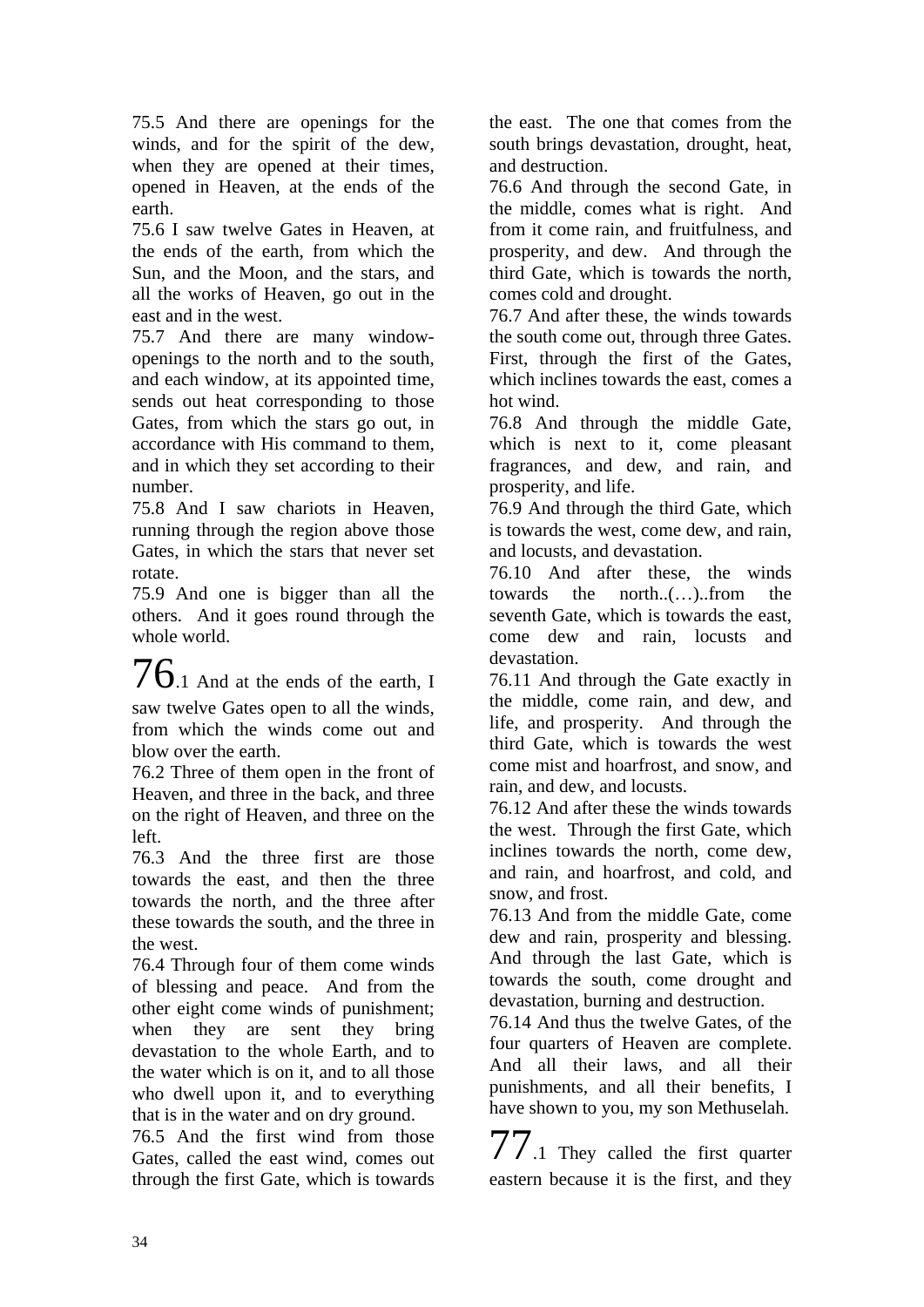call the second the south because there the Most High descends, and there especially the one who is blessed forever descends.

77.2 And the western quarter is called waning because there all the lights of Heaven wane and go down.

77.3 And the fourth quarter, named the north, is divided into three parts. And the first of them is the dwelling place for men; and the second contains seas of water, and the deeps, and the forests, and rivers, and darkness and mist; and the third part contains the Garden of Righteousness.

77.4 I saw seven high mountains, which were higher than all other mountains on the earth; and from them snow comes. And days and times and years, pass away and go by.

77.5 I saw seven rivers on the earth, larger than all the other rivers; one of them comes from the east and pours out its waters into the Great Sea.

77.6 And two of them come from the north to the sea and pour out their water into the Erythraean Sea in the east.

77.7 And the remaining four flow out on the side of the north, to their seas, two to the Erythraean Sea, and two into the Great Sea, and they discharge themselves there, and not into the wilderness, as some say.

77.8 I saw seven large islands, in the sea and on the land, two on the land, and five in the Great Sea.

 $78<sub>1</sub>$  The names of the Sun are as follows: The first Oryares, and the second Tomases.

78.2 The Moon has four names: The first name is Asonya, and the second Ebla, and the third Benase, and the fourth Era'e.

78.3 These are the two great lights; their disc is like the disc of Heaven and in size the two are equal.

78.4 In the disc of the Sun, are seven parts of light, which are added to it more than to the Moon, and in fixed measure light is transferred to the Moon until a seventh part of the Sun is exhausted.

78.5 And they set, go into the Gates of the west, go round through the north, and rise through the Gates of the east, on the face of Heaven.

78.6 And when the Moon rises, it appears in the sky, and has a half of a seventh part of light, and on the fourteenth day it makes all its light full.

78.7 And fifteen parts of light are transferred to it, until on the fifteenth day its light is full, according to the sign of the year, and amounts to fifteen parts. And the Moon comes into being by halves of a seventh part.

78.8 And in its waning on the first day, it decreases to fourteen parts of its light. And on the second to thirteen parts, and on the third to twelve parts, on the fourth to eleven parts, and on the fifth to ten parts, and on the sixth to nine parts, and on the seventh to eight parts, and on the eighth to seven parts, and on the ninth to six parts, and on the tenth to five parts, and on the eleventh to four parts, and on the twelfth to three, and on the thirteenth to two, and on the fourteenth to half of a seventh part. And all the light that remains from the total disappears on the fifteenth day.

78.9 And in certain months the Moon has twenty-nine days and once twentyeight.

78.10 And Uriel showed me another law: - when light is transferred to the Moon, and on which side it is transferred from the Sun.

78.11 All the time that the Moon is increasing in its light, it transfers as it becomes opposite the Sun, until in fourteen days it's light is full in the sky; and when it is all ablaze, it's light is full in the sky.

78.12 And on the first day it is called the New Moon, for on that, daylight rises on it.

78.13 And its light becomes full exactly on the day that as the Sun goes down in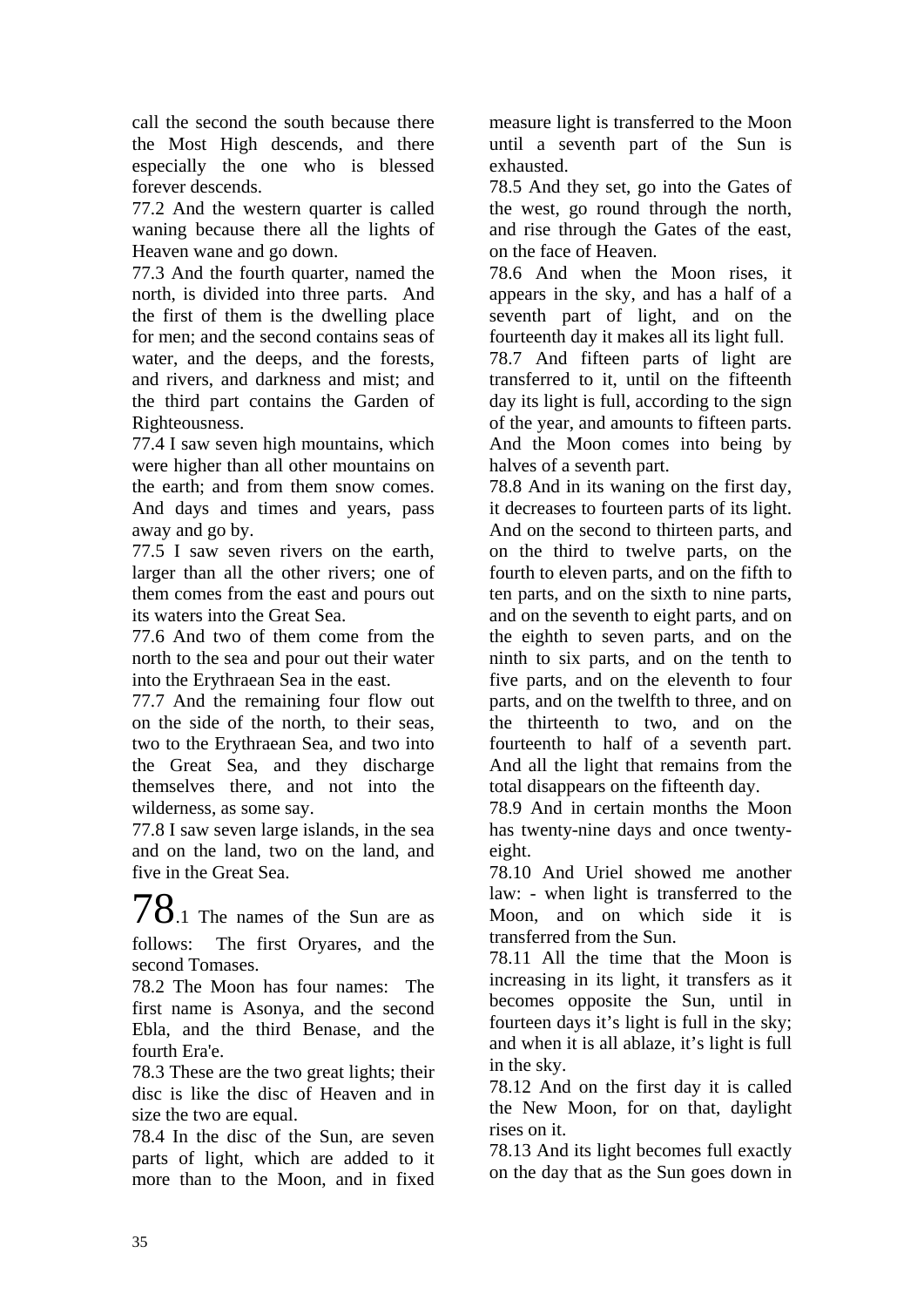the west it rises from the east for the night. And the Moon shines for the whole night until the Sun rises opposite it, and the Moon is seen opposite the Sun.

78.14 And on the side on which the light of the Moon appears, there again it wanes, until all its light disappears, and the days of the Moon end and its disc remains empty without light.

78.15 And for three months, at its proper time, it achieves thirty days, and for three months, it achieves twentynine days, during which it completes its waning, in the first period, in the first Gate, 127 days.

78.16 And in the time of it's rising, for three months, it appears in each month with thirty days. And for three months it appears in each month with twentynine days

78.17 By night, for twenty days each time, it looks like a man, and by day like Heaven, for there is nothing else in it except it's light.

 $79$ .1 And now, my son Methuselah, I have shown you everything, and the whole Law of the Stars of Heaven is complete.

79.2 And he showed me the whole law for these, for every day, and for every time, and for every rule, and for every year, and for the end thereof, according to its command, for every month and every week.

79.3 And the waning of the Moon, which occurs in the sixth Gate, for in that sixth Gate it's light becomes full, and after that it is the beginning of the month.

79.4 And the waning, which occurs in the first Gate, at its proper time, until 127 days are complete, or by weeks; twenty-five weeks and two days.

79.5 And how it falls behind the Sun, according to the law of the stars, by exactly five days in one period of time, when it has completed the pathway you have seen.

79.6 Such is the appearance, and likeness, of every light, which Uriel, the great Angel who is their leader, showed to me.

80.1 And in those days Uriel answered me and said to me: "Behold, I have shown you everything, Oh Enoch. And I have revealed everything to you, so that you may see this Sun, and this Moon, and those who lead the Stars of Heaven, and all those who turn them, their tasks and their times and their rising.

80.2 But in the days of the sinners the years will become shorter, and their seed will be late on their land, and on their fields. And all things on the earth will change and will not appear at their proper time. And the rain will be withheld and Heaven will retain it.

80.3 And in those times the fruits of the earth will be late, and will not grow at their proper time, and the fruits of the trees will be withheld at their proper time.

80.4 And the Moon will change its customary practice and will not appear at its proper time.

80.5 But in those days it will appear in Heaven, come on top of a large chariot in the west, and shine with more than normal brightness.

80.6 And many heads of the stars, in command, will go astray. And these will change their courses and their activities and will not appear at the times that have been prescribed for them.

80.7 And the entire law of the stars will be closed to the sinners, and the thoughts of those who dwell upon the Earth will go astray over them, and they will turn from all their ways and will go astray, and will think them gods.

80.8 And many evils will overtake them and punishment will come upon them to destroy them all."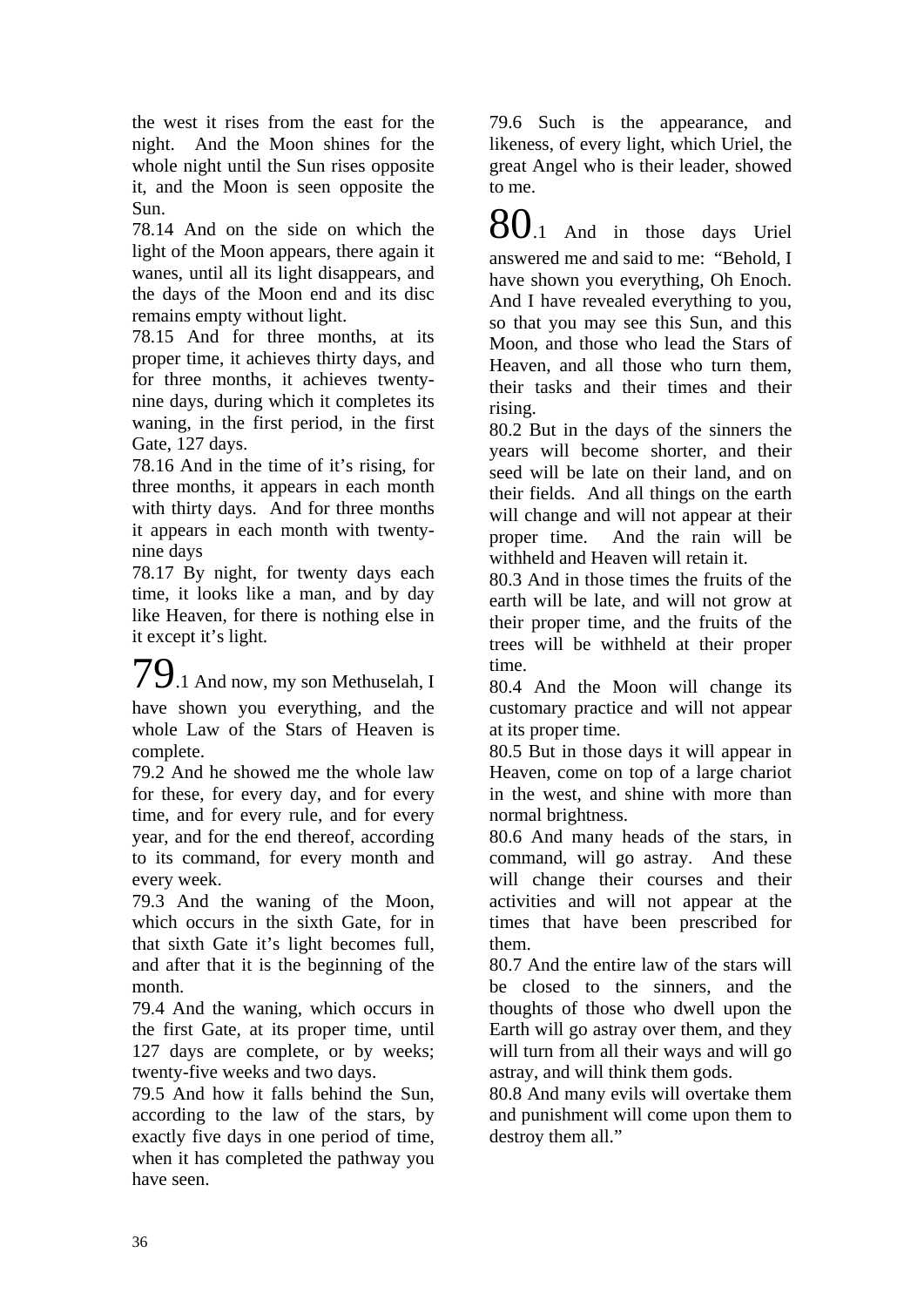$81<sub>.1</sub>$  And he said to me: "Oh Enoch, look at the book of the Tablets of

Heaven and read what is written upon them, and note every individual fact."

81.2 And I looked at everything that was written and I noted everything. And I read the book and everything that was written in it, all the deeds of men. and all the children of flesh who will be upon the Earth, for all the generations of eternity.

81.3 And then I immediately blessed the Lord, the Eternal King of Glory, in that he has made all the works of the world, and I praised the Lord because of his patience, and I blessed him on account of the sons of Adam.

81.4 And at that time I said: "Blessed is the man who dies righteous and good, concerning whom no book of iniquity has been written, and against whom no guilt has been found."

81.5 And these three Holy ones brought me and set me on the earth in front of the door of my house, and said to me: "Tell everything to your son Methuselah, and show all your children that no flesh is righteous, before the Lord, for He created them.

81.6 For one year we will leave you with your children, until you have regained your strength, so that you may teach your children and write these things down for them, and testify to all your children. And in the second year we will take you from amongst them.

81.7 Let your heart be strong, for the good will proclaim righteousness to the good, the righteous will rejoice with the righteous and they will wish each other well.

81.8 But the sinner will die with the sinner and the apostate will sink with the apostate.

81.9 And those who practice righteousness will die because of the deeds of men, and will be gathered in because of the deeds of the impious."

81.10 And in those days they finished speaking to me and I went to my family as I blessed the Lord of Ages.

 $82.1$  And now, my son Methuselah, all these things I recount to you, and write down for you. I have revealed everything to you, and have given you books about all these things. Keep, my son Methuselah, the books from the hand of your father so that you may pass them on to the generations of eternity.

82.2 I have given wisdom to you, and to your children, and to those who will be your children, that they may give it to their children, for all the generations, forever, this wisdom that is beyond their thoughts.

82.3 And those who understand it will not sleep, but will incline their ears that they may learn this wisdom, and it will be better for those who eat from it than good food.

82.4 Blessed are all the righteous, blessed are all those who walk in the way of righteousness and do not sin like the sinners.

In the numbering of all their days in which the Sun journeys in Heaven, coming in and out, through the Gates of Heaven, for thirty days.

With the leaders of the thousands, of this order of stars, and with the four which are added, and divided between the four seasons of the year, which lead them and appear with them on four days.

82.5 Because of them men go wrong, and they do not reckon them in the reckoning of the whole year; for men go wrong in respect of them and do not know them exactly.

82.6 For they belong in the reckoning of the year, and are truly recorded forever, one in the first Gate, and one in the third, and one in the fourth and one in the sixth. And the year is completed in 364 days.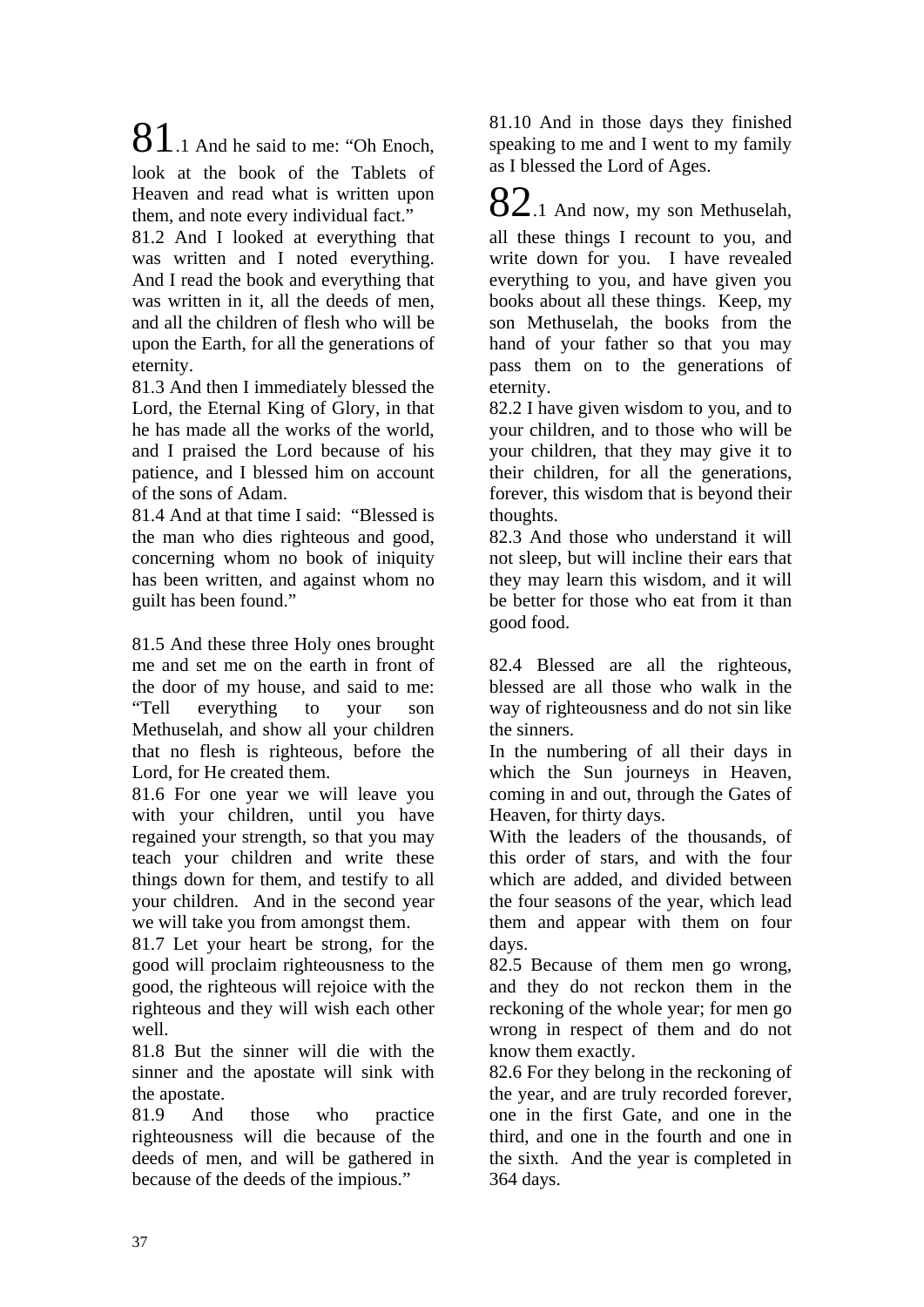82.7 And the account of it is true, and the recorded reckoning of it is exact, for the lights, and the months, and the feasts, and the years, and the days. Uriel showed me, and inspired me; he to whom the Lord of the whole created world gave commands about the Host of Heaven for me.

82.8 And he has power in Heaven, over night and day, to cause light to shine on men; the Sun, the Moon, and the stars, and all the Powers of Heaven, which rotate in their orbits.

82.9 And this is the Law of the Stars, which set in their places, at their times, and at their feasts, and in their months.

82.10 And these are the names of those who lead them, who keep watch, so that they appear at their times, and in their orders, and in their months, and in their periods of rule, and in their positions.

82.11 Their four leaders, who divide the four parts of the year, appear first; and after them the twelve leaders of the orders, who divide the months and the years into 364 days, with the heads over thousands, who separate the days. And for the four days, that are added to them, there are the leaders who separate the four parts of the year.

82.12 And as for these heads over thousands, one is added between the leader and the led, but their leaders make the separation.

82.13 And these are the names of the leaders who separate the four appointed parts of the year: Melkiel, Helemmelek, Meleyal, and Narel.

82.14 And the names of those whom they lead: Adnarel, Iyasusael, Iylumiel; these three follow behind the leaders of the orders. And all others follow behind the three leaders of the orders, who follow behind those leaders of positions, who separate the four parts of the year.

82.15 In the beginning of the year, Melkiel rises first and rules, who is called the southern Sun - and all the days of his period, during which he rules, are ninety-one.

82.16 And these are the signs of the days that are to be seen on the earth, in the days of his period of rule; sweat, and heat, and calm. And all the trees bear fruit, and leaves appear on all the trees, and the wheat harvest, and rose flowers. And all the flowers bloom in the field but the trees of winter are withered.

82.17 And these are the names of the leaders who are under them: Berkeel, Zelebsael, and another one who is added, a head over a thousand, named Heloyaseph. And the days of the period of rule, of this one, are complete.

82.18 The second leader, after him, is Helemmelec, whom they call the Shining Sun; and all the days of his light are ninety-one.

82.19 And these are the signs of the days on earth: heat, and drought. And the trees bring their fruit to ripeness and maturity and make their fruit dry. And the sheep mate and become pregnant. And men gather all the fruits of the earth, and everything that is in the fields, and the vats of wine. And these things occur in the days of his period of rule.

82.20 And these are the names, and the orders, and the leaders of these heads over thousands: Gedaeyal, Keel, and Heel. And the name of the head-over-athousand, who is added to them, is Asfael. And the days of his period of rule are complete.

# **Section IV. Chapters LXXXIII-**

# **XC.**

#### **The Dream-Visions.**

83.1 And now, my son Methuselah, I will show you all the visions that I saw, recounting them before you.

83.2 Two visions I saw, before I took a wife, and neither one was like the other. For the first time, when I learnt the art of writing, and for the second time,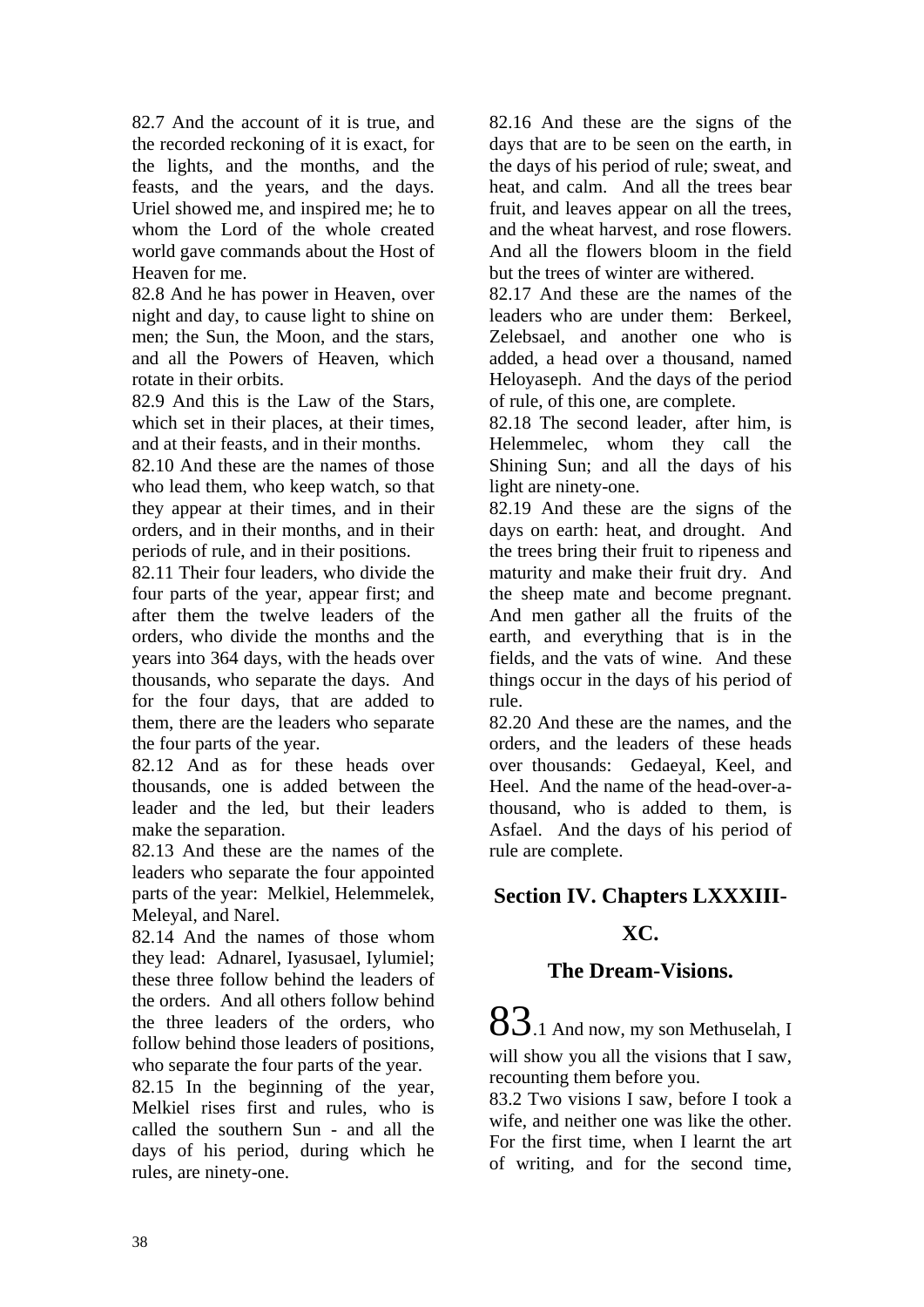before I took your mother. I saw a terrible vision and concerning this I made supplication to the Lord.

83.3 I had lain down in the house of my grandfather, Malalel, when I saw in a vision how Heaven was thrown down, and removed, and it fell upon the Earth.

83.4 And when it fell upon the Earth, I saw how the earth was swallowed up in a great abyss, and mountains were suspended on mountains, and hills sank down upon hills, and tall trees were torn up by their roots, and were thrown down, and sank into the abyss.

83.5 And then speech fell into my mouth, and I raised my voice to cry out, and said: "The earth is destroyed!"

83.6 And my grandfather, Malalel, roused me, since I lay near him, and said to me: "Why did you cry out so, my son, and why do you moan so?"

83.7 And I recounted to him the whole vision, which I had seen, and he said to me: "A terrible thing you have seen, my son! Your dream vision concerns the secrets of all the sin of the Earth; it is about to sink into the abyss and be utterly destroyed.

83.8 And now, my son, rise and make supplication to the Lord of Glory, for you are faithful, that a remnant may be left on the Earth and that he may not wipe out the whole Earth.

83.9 My son, from Heaven all this will come upon the Earth, and upon the Earth there will be great destruction."

83.10 And then I rose and prayed, and made supplication, and wrote my prayer down for the generations of eternity, and I will show everything to you my son Methuselah.

83.11 And, when I went out below and saw the sky, and the Sun rising in the east, and the Moon setting in the west, and some stars, and the whole Earth, and everything as He knew it since the beginning. Then I blessed the Lord of Judgment and ascribed Majesty to him, for he makes the Sun come out from the windows of the east, so that it ascends

and rises on the face of Heaven, and follows the path which has been shown to it.

84.1 And I raised my hands in righteousness and I blessed the Holy and Great One. And I spoke with the breath of my mouth, and with the tongue of flesh, which God has made for men born of flesh so that they might speak with it; and he has given them breath, and a tongue, and a mouth, so that they might speak with them.

84.2 "Blessed are you, Oh Lord King, and great and powerful in your majesty, Lord of the whole Creation of Heaven, King of Kings, and God of the whole world! And your kingly authority, and your Sovereignty and your Majesty will last forever, and forever and ever, and your power, for all generations. And all the Heavens are your throne, forever, and the whole Earth your footstool forever, and ever and ever.

84.3 For you made, and you rule, everything, and nothing is too hard for you, and no wisdom escapes you; it does not turn away from your throne nor from your presence. And you know, and see, and hear, everything, and nothing is hidden from you, for you see everything.

84.4 And now the Angels of your Heaven are doing wrong and your anger rests upon the flesh of men until the day of the great judgment.

84.5 And now, Oh God, Lord, and Great King, I entreat and ask that you will fulfill my prayer to leave me a posterity on Earth and not to wipe out all the flesh of men and make the earth empty so that there is destruction forever.

84.6 And now, my Lord, wipe out from the earth the flesh that has provoked your anger, but the flesh of righteousness and uprightness establish as a seed bearing plant forever. And do not hide your face from the prayer of your servant, Oh Lord."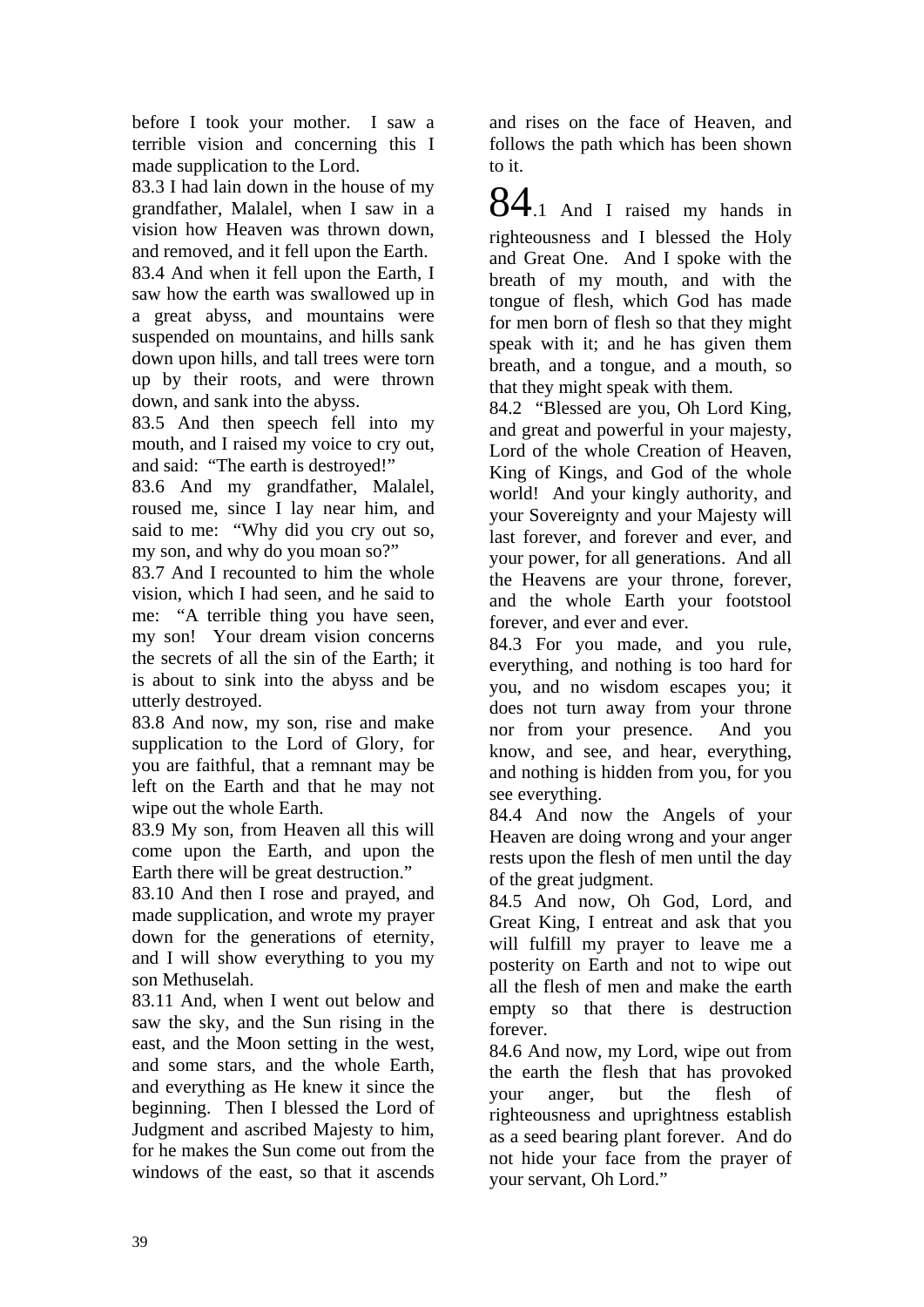85.1 And after this I saw another dream, and I will show it all to you, my son.

85.2 And Enoch raised his voice and said to his son Methuselah: "To you I speak, my son. Hear my words, and incline your ear to the dream vision of your father.

85.3 Before I took your mother, Edna, I saw a vision on my bed: - and behold - a bull came out of the earth, and that bull was white.

And, after it, a heifer came out, and with the heifer came two bullocks, and one of them was black and the other red.

85.4 And that black bullock struck the red one, and pursued it over the earth, and from then on I could not see that red bullock.

85.5 But that black bullock grew, and a heifer went with it; and I saw that many bulls came out from it, which were like it, and followed behind it.

85.6 And that cow, that first one, came from the presence of that first bull, seeking that red bullock, but did not find it. And then it moaned bitterly and continued to seek it.

85.7 And I looked until that first bull came to it, and calmed it, and from that time it did not cry out.

85.8 And after this, she bore another white bull, and after this she bore many black bulls and cows.

85.9 And I saw, in my sleep, that white bull, how it likewise grew and became a large white bull. And from it came many white bulls, and they were like it.

85.10 And they began to beget many white bulls that were like them - one following another.

 $86.1$  And again, I looked with my eyes as I was sleeping, and I saw Heaven above, and behold, a star fell from Heaven, and it arose and ate and pastured amongst those bulls.

86.2 And, after this, I saw the large and the black bulls, and behold, all of them changed their pens, and their pastures, and their heifers. And they began to moan, one after another.

86.3 And, again, I saw in the vision and looked up at Heaven, and behold, I saw many stars, how they came down, and were thrown down from Heaven to that first star, and fell amongst those heifers and bulls. They were with them pasturing amongst them.

86.4 And I looked at them and saw, and behold, all of them let out their private parts, like horses, and began to mount the cows of the bulls. And they all became pregnant and bore elephants, camels, and asses.

86.5 And all the bulls were afraid of them, and were terrified in front of them. And they began to bite with their teeth, and to devour, and to gore with their horns.

86.6 And so they began to devour those bulls, and behold, all the sons of the Earth began to tremble and shake before them and to flee.

87.1 And again I saw them, how they began to gore one another, and to devour one another, and the Earth began to cry out.

87.2 And I raised my eyes again to Heaven, and saw in the vision, and behold, there came from Heaven beings that were like white men. And four came from that place, and three others with them.

87.3 And those three, who came out last, took hold of me by my hand and raised me from the generations of the Earth, and lifted me up onto a high place, and showed me a tower high above the earth, and all the hills were lower.

87.4 And one said to me: "Remain here until you have seen everything which is coming upon these elephants, and camels, and asses, and upon the stars, and upon all the bulls."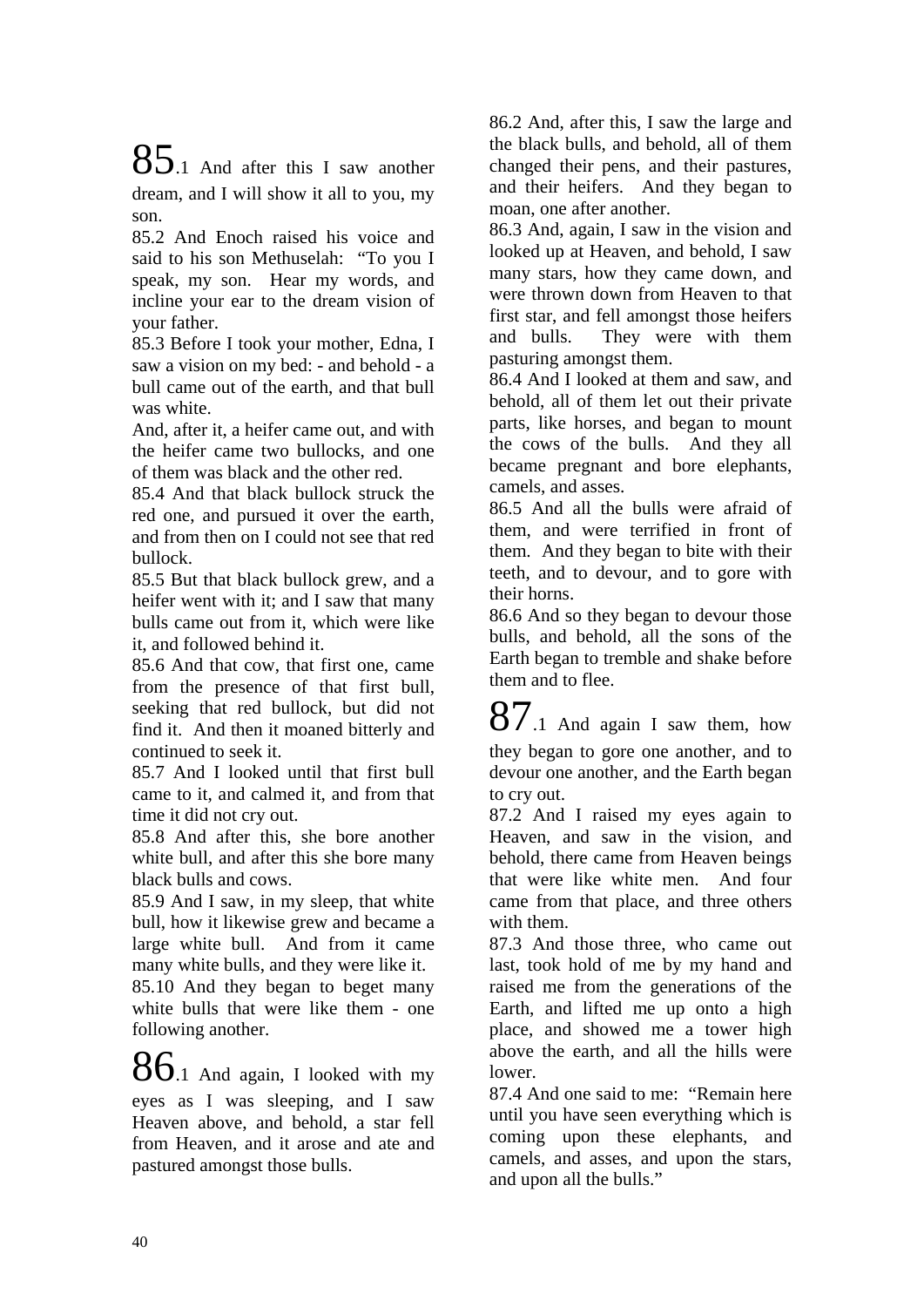88.1 And I saw one of those four who had come out first, how he took hold of that first star, which had fallen from Heaven, and bound it by its hands and feet, and threw it into an abyss. And that abyss was narrow, and deep, and horrible, and dark.

88.2 And one of them drew his sword, and gave it to those elephants, camels, and asses; and they began to strike one another, and the whole Earth shook because of them.

88.3 And as I looked in the vision, behold, one of those four who had come out cast a line from Heaven and gathered and took all the large stars; those whose private parts were like the private parts of horses, and bound them all by their hands and their feet, and threw them into a chasm of the Earth.

89.1 And one of those four, went to a white bull, and taught him a mystery, trembling as he was. He was born a bull, but became a man, and built for himself a large vessel, and dwelt on it, and three bulls went with him in that vessel, and they were covered over.

89.2 And, again, I raised my eyes to Heaven and saw a high roof with seven water channels on it, and those channels discharged much water into an enclosure.

89.3 And I looked again, and behold, springs opened on the floor of that large enclosure, and water began to bubble up, and to rise above the floor. And I looked at that enclosure until its whole floor was covered by water.

89.4 And water, darkness, and mist increased on it, and I looked at the height of that water, and that water had risen above that enclosure and was pouring out over the enclosure, and it remained on the earth.

89.5 And all the bulls of that enclosure were gathered together, until I saw how they sank, and were swallowed up, and destroyed, in that water.

89.6 And that vessel floated on the water, but all the bulls, elephants, camels, and asses sank to the bottom, together with all the animals, so that I could not see them. And they were unable to get out, but were destroyed, and sank into the depths.

89.7 And, again, I looked at that vision until those water channels were removed from that high roof, and the chasms of the Earth were made level, and other abysses were opened.

89.8 And the water began to run down into them, until the earth became visible, and that vessel settled on the earth and the darkness departed, and light appeared.

89.9 And that white bull, who became a man, went out from that vessel, and the three bulls with him. And one of the three bulls was white, like that bull, and one of them was red as blood, and one was black. And that white bull passed away from them.

89.10 And they began to beget wild animals and birds, so that there arose from them every kind of species: lions, tigers, wolves, dogs, hyenas, wildboars, foxes, badgers, pigs, falcons, vultures, kites, eagles, and ravens. But amongst them was born a white bull.

89.11 And they began to bite one another but that white bull, which was born amongst them, begat a wild ass and a white bull with it, and the wild asses increased.

89.12 But that bull, which was born from it, begat a black wild boar and a white sheep, and that wild-boar begat many boars and that sheep begat twelve sheep.

89.13 And when those twelve sheep had grown, they handed one of their number over to the asses, and those in turn, handed that sheep over to the wolves; and that sheep grew up amongst the wolves.

89.14 And the Lord brought the eleven sheep to dwell with it, and to pasture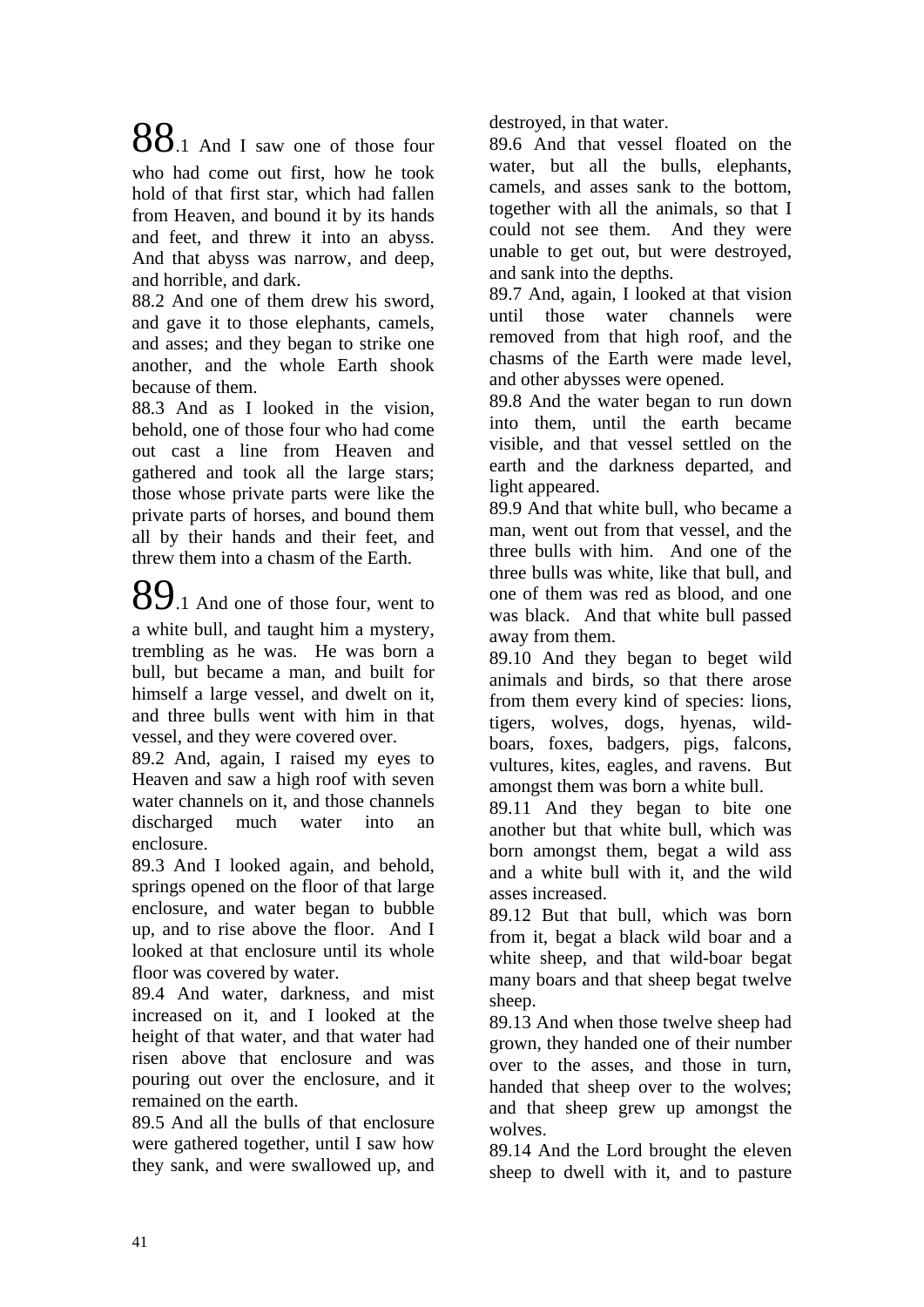with it amongst the wolves, and they increased and became many flocks of sheep.

89.15 And the wolves began to make them afraid, and they oppressed them until they made away with their young, and then they threw their young into a river with much water; but those sheep began to cry out because of their young, and to complain to their Lord.

89.16 But a sheep, which had been saved from the wolves, fled and escaped to the wild asses. And I saw the sheep moaning and crying out, and petitioning the Lord with all their power, until that Lord of the sheep came down at the call of the sheep, from a high room, and came to them, and looked at them.

89.17 And he called that sheep, which had fled from the wolves, and spoke to it about the wolves, that it should warn them that they should not touch the sheep.

89.18 And the sheep went to the wolves, in accordance with the Word of the Lord, and another sheep met that sheep and went with it. And the two of them together, entered the assembly of those wolves, spoke to them, and warned them that from then on, they should not touch those sheep.

89.19 And after this, I saw the wolves, how they acted even more harshly towards the sheep, with all their power, and the sheep called out.

89.20 And their Lord came to the sheep and began to beat those wolves; and the wolves began to moan, but the sheep became silent and from then on they did not cry out.

89.21 And I looked at the sheep until they escaped from the wolves; but the eyes of the wolves were blinded, and those wolves went out in pursuit of the sheep with all their forces.

89.22 And the Lord of the sheep went with them, as he led them, and all his sheep followed him; and his face was glorious, and his appearance terrible and magnificent.

89.23 But the wolves began to pursue those sheep until they met them by a stretch of water.

89.24 And that stretch of water was divided, and the water stood on one side, and on the other, before them. And their Lord as he led them, stood between them and the wolves.

89.25 And while those wolves had not yet seen the sheep, they went into the middle of that stretch of water; but the wolves pursued the sheep, and those wolves ran after them into that stretch of water.

89.26 But when they saw the Lord of the sheep they turned to flee in front of him; but that stretch of water flowed together again, and suddenly resumed its natural form, and the water swelled up, and rose until it covered those wolves.

89.27 And I looked until all the wolves that had pursued those sheep were destroyed and drowned.

89.28 But the sheep escaped that water, and went to a desert, where there was neither water, nor grass. And they began to open their eyes and see, and I saw the Lord of the sheep pasturing them, and giving them water and grass, and that sheep going and leading them.

89.29 And that sheep went up to the summit of a high rock and the Lord of the sheep sent it to them.

89.30 And after this, I saw the Lord of the sheep standing before them, and his appearance was terrible and majestic, and all those sheep saw him and were afraid of him.

89.31 And all of them were afraid and trembled before him; and they cried out to that sheep, with those who were in their midst: "We cannot stand before our Lord nor look at him."

89.32 And that sheep, which led them, again went up to the summit of that rock; and the sheep began to be blinded, and go astray from the path which had been shown to them, but that sheep did not know.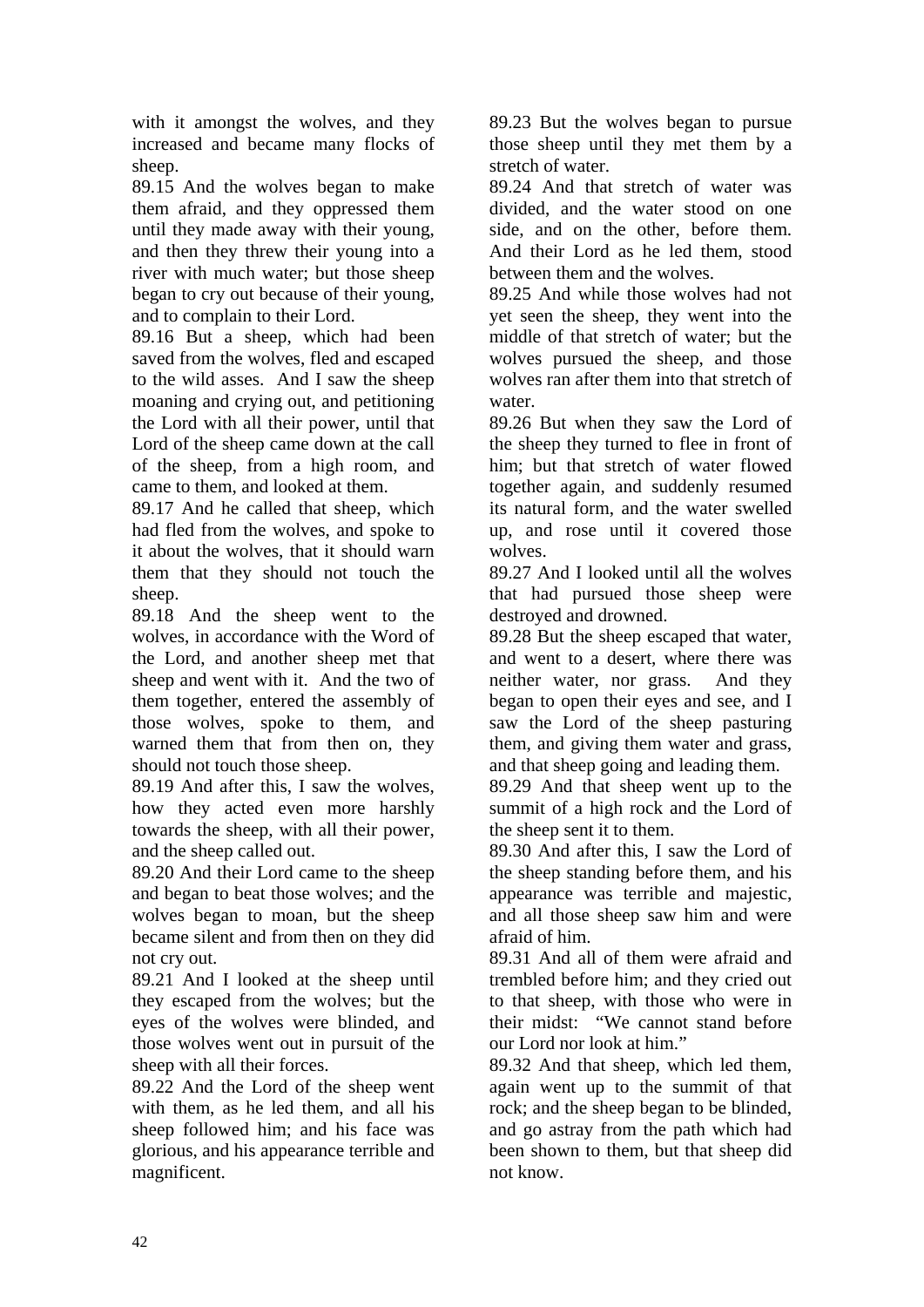89.33 And the Lord of the sheep was extremely angry with them, and that sheep knew, and went down from the summit of the rock, and came to the sheep, and found the majority of them, with their eyes blinded, and going astray from his path.

89.34 And when they saw it they were afraid and trembled before it and wished that they could return to their enclosure. And that sheep took some other sheep with it, and went to those sheep that had gone astray, and then began to kill them; and the sheep were afraid of it. And that sheep brought back those sheep that had gone astray, and they returned to their enclosures.

89.36 And I looked there at the vision, until that sheep became a man, and built a house for the Lord of the sheep, and made all the sheep stand in that house.

89.37 And I looked until that sheep. which had met that sheep that led the sheep, fell asleep. And I looked until all the large sheep were destroyed and small ones arose in their place, and they came to a pasture, and drew near a river of water.

89.38 And that sheep that led them, which had become a man, separated from them and fell asleep, and all the sheep sought it, and cried out very bitterly over it.

89.39 And I looked until they left off crying for that sheep, and crossed that river of water. And there arose all the sheep that led them, in place of those which had fallen asleep; and they led.

89.40 And I looked until the sheep came to a good place and a pleasant and glorious land, and I looked until those sheep were satisfied. And that house was in the middle of them in that green and pleasant land.

89.41 And sometimes their eyes were opened, and sometimes blinded, until another sheep rose up, led them, and brought them all back. And their eyes were opened.

89.42 And the dogs, and the foxes, and

the wild boars, began to devour those sheep until the Lord of the sheep raised up a ram from among them, which led them.

89.43 And that ram began to butt those dogs, foxes, and wild boars, on one side and on the other until it had destroyed them all.

89.44 And the eyes of that sheep were opened, and it saw that ram in the middle of the sheep, how it renounced its glory, and began to butt those sheep, and how it trampled on them and behaved unbecomingly.

89.45 And the Lord of the sheep sent the sheep to another sheep and raised it up to be a ram and to lead the sheep in place of that sheep which had renounced its glory.

89.46 And it went to it, and spoke with it alone, and raised up that ram, and made it the prince and leader of the sheep. And, during all this, those dogs oppressed the sheep.

89.47 And the first ram pursued that second ram and that second ram rose and fled before it. And I looked until those dogs made the first ram fall.

89.48 And that second ram rose up and led the small sheep, and that ram begat many sheep, and fell asleep. And a small sheep became a ram, in place of it, and became the prince and leader of those sheep.

89.49 And those sheep grew and increased; but all the dogs, and foxes, and wild boars, were afraid and fled from it. And that ram butted and killed all the animals, and those animals did not again prevail amongst the sheep, and did not seize anything further from them.

89.50 And that house became large and broad, and for those sheep a high tower was built on that house for the Lord of the sheep. And that house was low but the tower was raised up and high. And the Lord of the sheep stood on that tower and they spread a full table before him.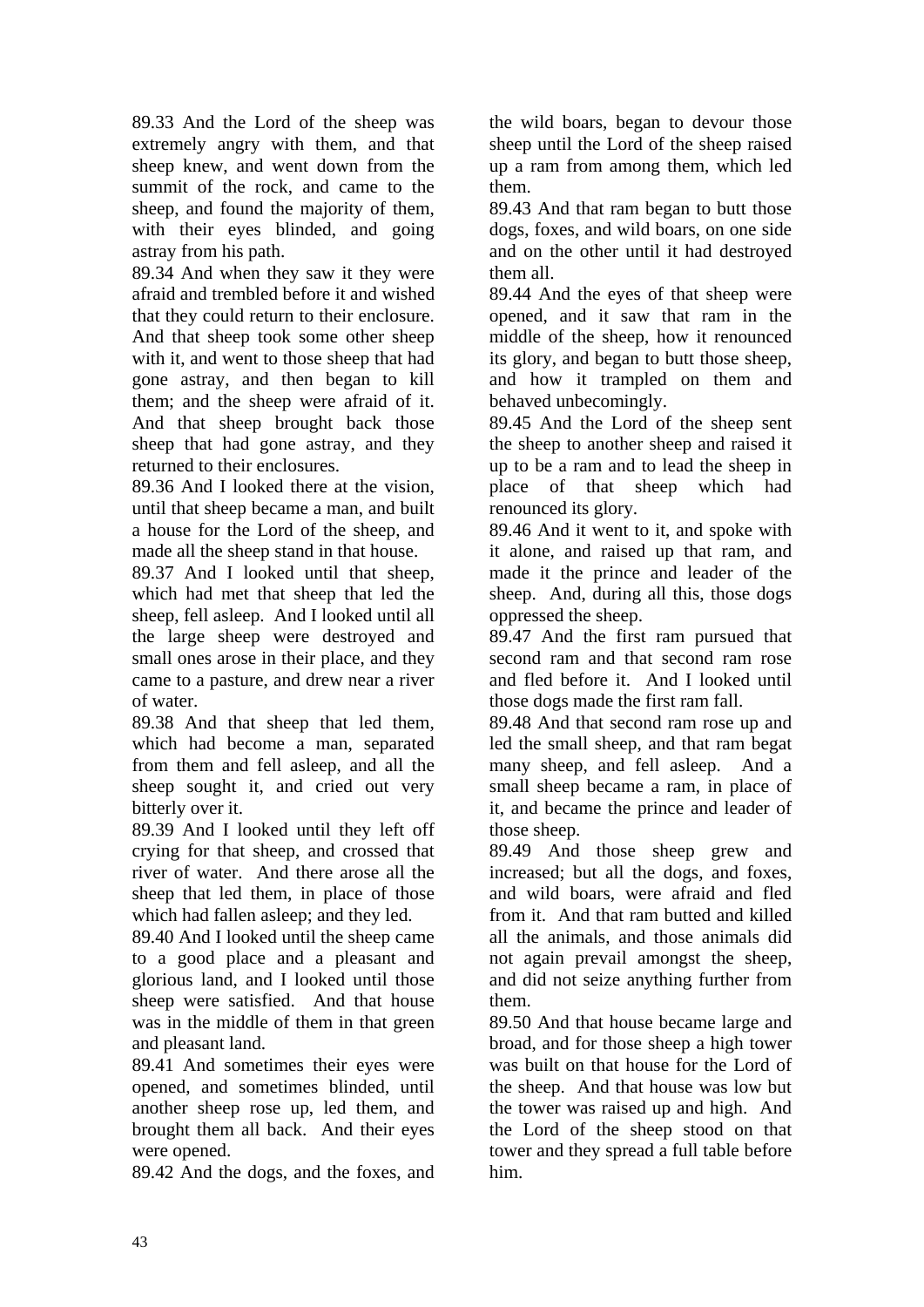89.51 And I saw those sheep again, how they went astray, and walked in many ways, and left that house of theirs; and the Lord of the sheep called some of the sheep, and sent them to the sheep, but the sheep began to kill them.

89.52 But one of them was saved, and was not killed, and it sprang away and cried out against the sheep. And they wished to kill it but the Lord of the sheep saved it from the hands of the sheep, brought it up to me, and made it stay.

89.53 And he sent many other sheep to those sheep, to testify to them and to lament over them.

89.54 And after this, I saw how when they left the house of the Lord of the sheep, and his tower, they went astray in everything, and their eyes were blinded. And I saw how the Lord of the sheep wrought much slaughter among them, in their pastures, until those sheep invited that slaughter, and betrayed his place.

89.55 And he gave them into the hands of the lions, and the tigers, and the wolves, and the hyenas, and into the hands of the foxes, and to all the animals. And those wild animals began to tear those sheep in pieces.

89.56 And I saw how he left that house of theirs, and their tower, and gave them all into the hands of the lions so that they might tear them in pieces and devour them, and into the hands of all the animals.

89.57 And I began to cry out with all my power, to call the Lord of the sheep, and to represent to him concerning the sheep; that all the wild animals were devouring them.

89.58 But he remained still, although he saw, and he rejoiced that they were devoured, swallowed up and carried off. And he gave them into the hands of all the animals for food.

89.59 And he called seventy shepherds, and cast off those sheep, so that they might pasture them. And he said to the shepherds and to their companions: "Each one of you, from now on, is to pasture the sheep and do whatever I command you.

89.60 And I will hand them over to you, duly numbered, and I will tell you which of them are to be destroyed, and destroy them." And he handed those sheep over to them.

89.61 And he called another, and said to him: "Observe and see everything that these shepherds do against these sheep for they will destroy from among them more than I have commanded them.

89.62 And write down all the excess and destruction, which is wrought by the shepherds; how many they destroy at my command and how many they destroy of their own volition. Write down against each shepherd, individually, all that he destroys.

89.63 And read out in front of me exactly how many they destroy of their own volition and how many are handed over for destruction so that this may be a testimony for me against them. So that I may know all the deeds of the shepherds in order to hand them over for judgment. And I will see what they do, whether they abide by my command with which I have commanded them, or not.

89.64 But they must not know this, and you must not show this to them, but only write down against each individual in his time all that the shepherds destroy, and bring it all up to me."

89.65 And I looked until those shepherds pastured at their times, and they began to kill and destroy more than they were commanded, and they gave those sheep into the hands of the lions.

89.66 And the lions and the tigers devoured and swallowed up the majority of those sheep, and the wild boars devoured with them; and they burnt down that tower and demolished that house.

89.67 And I was extremely sad about that tower because that house of the sheep had been demolished; and after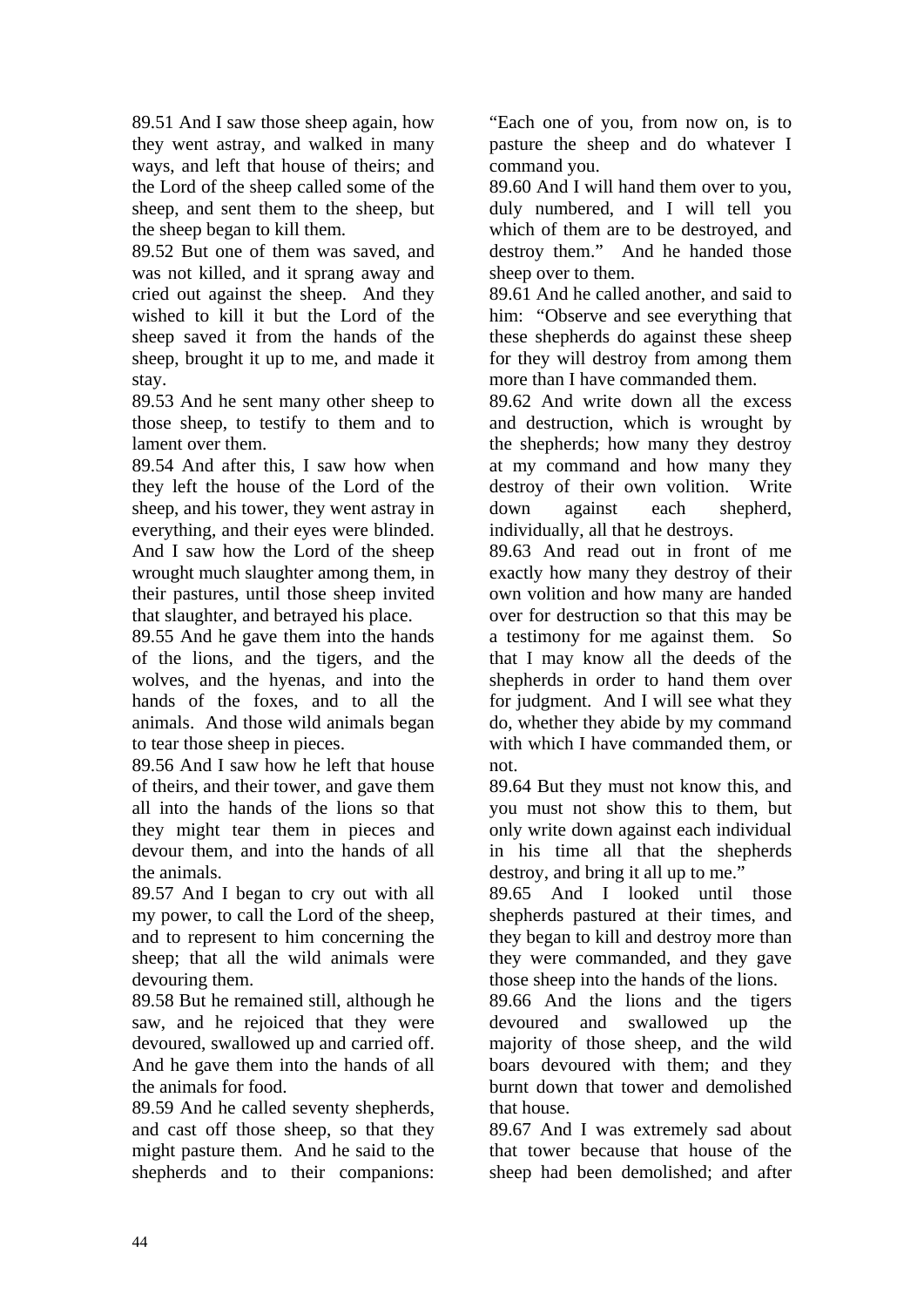that I was unable to see whether those sheep went into that house.

89.68 And the shepherds and their companions handed those sheep over to all the animals so that they might devour them. Each one of them, at his time, received an exact number, and for each of them, one after the other, there was written in a book how many of them were destroyed.

89.69 And each one killed and destroyed more than was prescribed and I began to weep and moan very much because of those sheep.

89.70 And likewise, in the vision, I saw that one who wrote, how each day, he wrote down each one that was destroyed by those shepherds. And he brought up, and presented, the whole book to the Lord of the sheep, everything they had done and all that each one of them had made away with, and all that they had handed to destruction.

89.71 And the book was read out in front of the Lord of the sheep, and he took the book in his hand, read it, sealed it, and put it down.

89.72 And after this I saw how the shepherds pastured for twelve hours, and behold three of those sheep returned, and arrived, and came and began to build up all that had fallen down from that house; but the wild boars hindered them so that they could not.

89.73 And they again began to build, as before, and they raised up that tower, and it was called the high tower. And they began again to place a table before the tower but all the bread on it was unclean and was not pure.

89.74 And, besides all this, the eyes of these sheep were blinded so that they could not see, and their shepherds likewise. And they handed yet more of them over to destruction, and they trampled on the sheep with their feet, and devoured them.

89.75 But the Lord of the sheep remained still, until all the sheep were scattered abroad, and had mixed with them, and they did not save them from the hands of the animals.

89.76 And that one who wrote the book brought it up, showed it, and read it out in the dwelling of the Lord of the sheep. And he entreated Him on behalf of them, and petitioned Him, as he showed Him all the deeds of their shepherds and testified in front of Him against all the shepherds.

89.77 And he took the book, put it down by Him, and went out.

90.1 And I looked until the time that thirty-five shepherds had pastured the sheep the same way, and, each individually; they all completed their time like the first ones. And others received them into their hands to pasture them, at their time, each shepherd at his own time.

90.2 And after this, I saw in the vision, all the birds of the sky coming: - The eagles, the vultures, and the kites, and the ravens. But the eagles led all the birds, and they began to devour those sheep, to peck out their eyes, and to devour their flesh.

90.3 And the sheep cried out because the birds devoured their flesh. And I cried out and lamented in my sleep because of that shepherd who pastured the sheep.

90.4 And I looked until those sheep were devoured by those dogs, and by the eagles, and by the kites, and they left them neither flesh nor skin, nor sinew, until only their bones remained. And their bones fell upon the ground and the sheep became few.

90.5 And I looked until the time that twenty-three shepherds had pastured, and they completed, each in his time, fifty eight times.

90.6 And small lambs were born from those white sheep, and they began to open their eyes, to see, and to cry to the sheep.

90.7 But the sheep did not cry to them,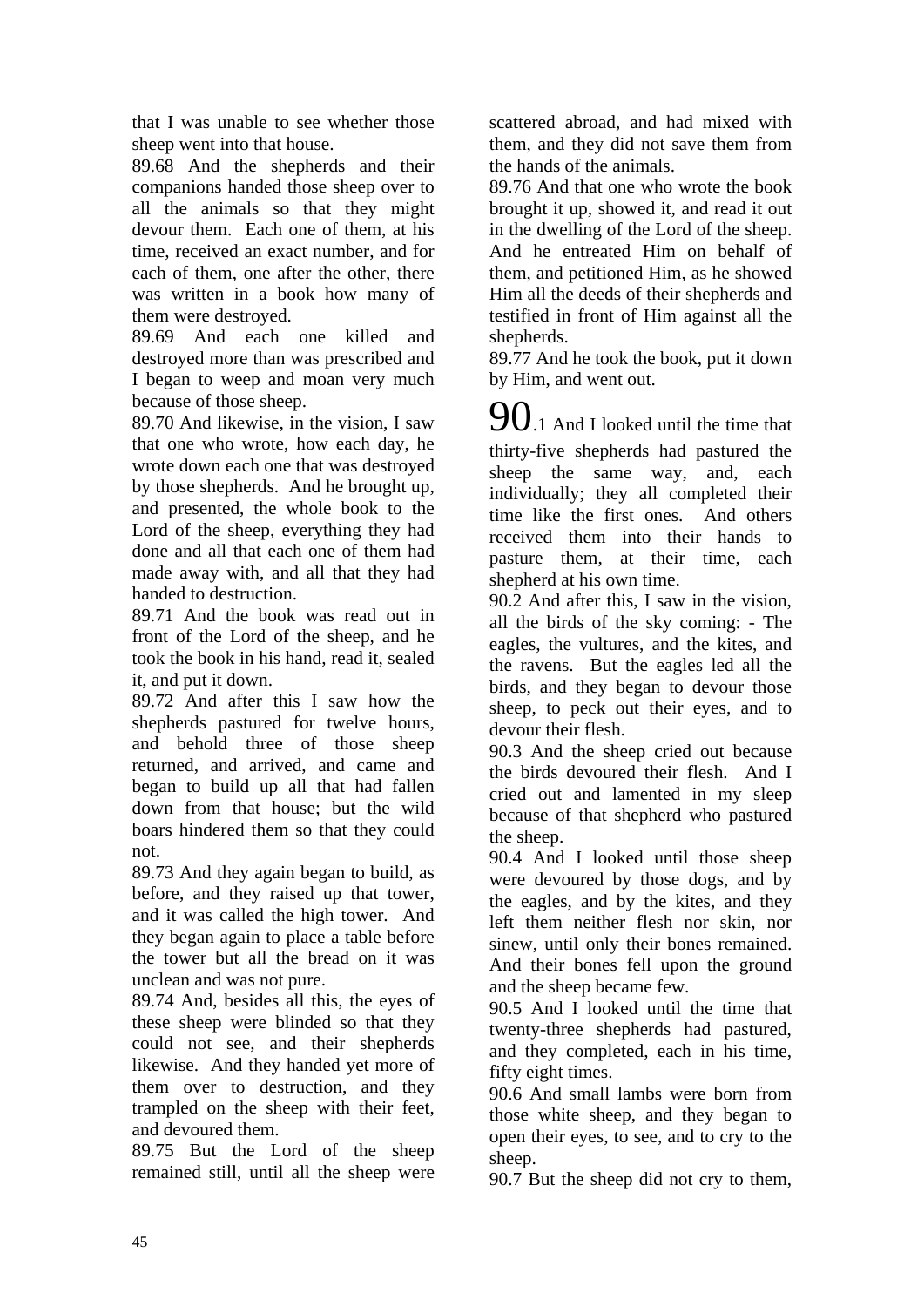and did not listen to what they said to them, but were extremely deaf, and their eyes were extremely and excessively blinded.

90.8 And I saw in the vision, how the ravens flew upon those lambs, and took one of those lambs, and dashed the sheep in pieces and devoured them.

90.9 And I looked until horns came up on those lambs but the ravens cast their horns down. And I looked until a big horn grew on one of those sheep, and their eyes were opened.

90.10 And it looked at them and their eyes were opened. And it cried to the sheep, and the rams saw it, and they all ran to it.

90.11 And, besides all this, those eagles, and vultures, and ravens, and kites, were still continually tearing the sheep in pieces, and flying upon them and devouring them. And the sheep were silent but the rams lamented and cried out.

90.12 And those ravens battled and fought with it, and wished to make away with its horn, but they did not prevail against it.

90.13 And I looked at them until the shepherds and the eagles, and those vultures, and kites, came and cried to the ravens that they should dash the horn of that ram in pieces. And they fought and battled with it, and it fought with them and cried out so that its help might come to it.

90.14 And I looked until that man, who wrote down the names of the shepherds and brought them up before the Lord of the sheep, came, and he helped that ram and showed it everything; its help was coming down.

90.15 And I looked until that Lord of the sheep came to them in anger, all those who saw him fled, and they all fell into the shadow in front of Him.

90.16 All the eagles and vultures and ravens and kites, gathered together and brought with them all the wild sheep, and they all came together and helped one another in order to dash that horn of the ram in pieces.

90.17 And I looked at that man, who wrote the book at the command of the Lord, until he opened that book of the destruction that those last twelve shepherds had wrought. And he showed, in front of the Lord of the sheep, that they had destroyed even more than those before them had.

90.18 And I looked until the Lord of the sheep came to them and took the Staff of His Anger and struck the Earth. And the Earth was split. And all the animals, and the birds of the sky, fell from those sheep and sank in the earth; and it closed over them.

90.19 And I looked until a big sword was given to the sheep. And the sheep went out against all the wild animals to kill them. And all the animals, and birds of the sky, fled before them.

90.20 And I looked until a throne was set up in a pleasant land and the Lord of the sheep sat on it. And they took all the sealed books and opened the books in front of the Lord of the sheep.

90.21 And the Lord called those men, the seven first white ones, and commanded them to bring in front of Him the first star, which went before those stars whose private parts were like horses, and they brought them all in front of Him.

90.22 And He said to that man who wrote in front of Him, who was one of the seven white ones, He said to him: "Take those seventy shepherds, to whom I handed over the sheep, and who, on their own authority, took and killed more than I commanded them."

90.23 And behold, I saw them all bound, and they all stood in front of Him.

90.24 And the judgment was held, first on the stars, and they were judged and found guilty, and they went to the place of damnation, and were thrown into a deep place full of fire burning, and full of pillars of fire.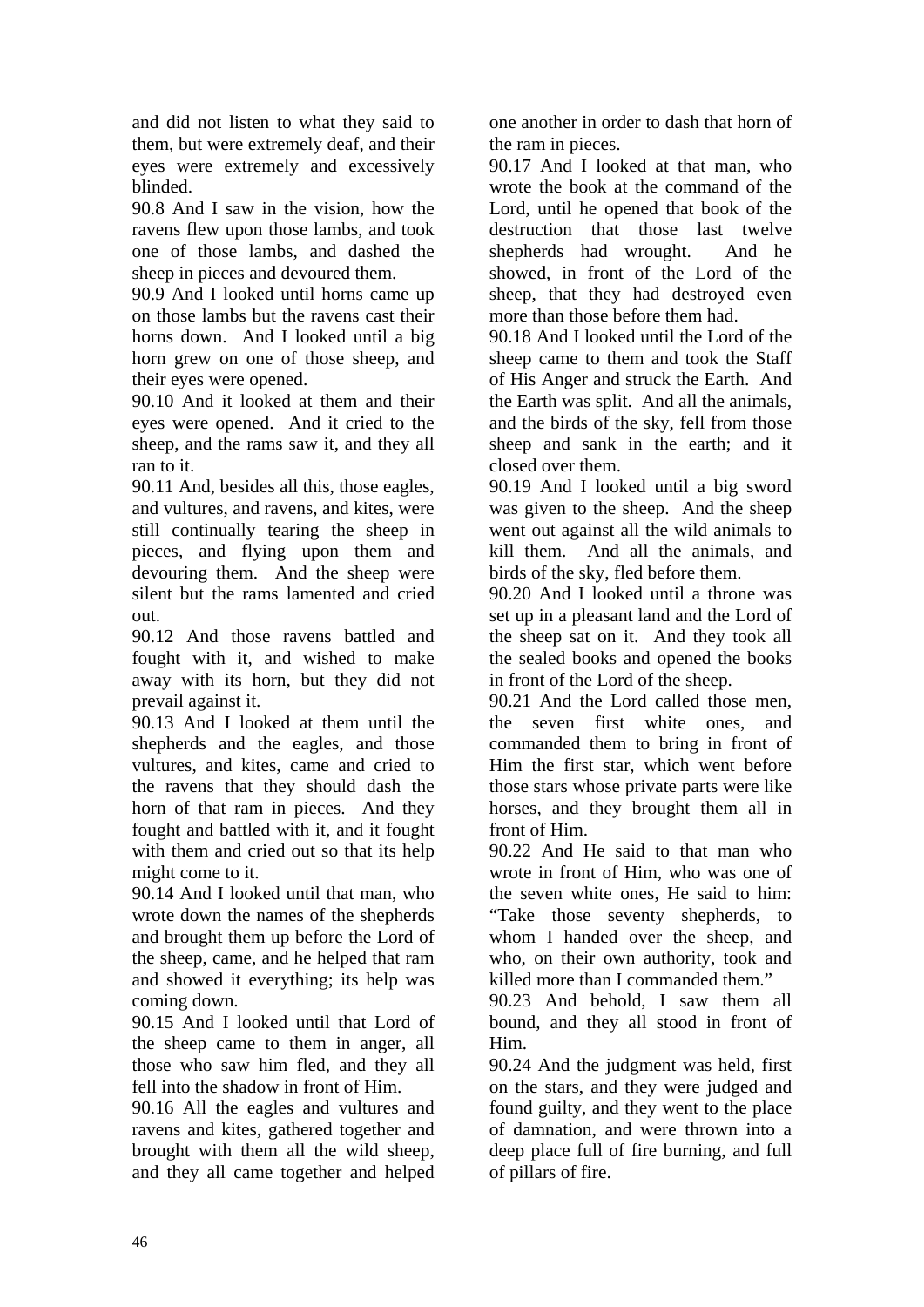90.25 And those seventy shepherds were judged, and found guilty, and they also were thrown into that abyss of fire.

90.26 And I saw at that time, how a similar abyss was opened in the middle of the Earth which was full of fire, and they brought those blind sheep and they were all judged, and found guilty, and thrown into that abyss of fire and they burned. And that abyss was on the south of that house.

90.27 And I saw those sheep burning and their bones were burning.

90.28 And I stood up to look until he folded up that old house, and they removed all the pillars, and all the beams and ornaments of that house were folded up with it. And they removed it and put it in a place in the south of the land.

90.29 And I looked until the Lord of the sheep brought a new house, larger and higher than the first one, and he set it up on the site of the first one that had been folded up. And all its pillars were new, and its ornaments were new and larger than those of the first one - the old one that had been removed. And the Lord of the sheep was in the middle of it.

90.30 And I saw all the sheep that were left, and all the animals of the earth, and all the birds of the sky, falling down and worshipping those sheep, and entreating them and obeying them in every command.

90.31 And after this, those three who were dressed in white and had taken hold of my hand, the ones who had brought me up at first. They, with the hand of that ram also holding me, took me up, and put me down in the middle of those sheep before the judgment was held.

90.32 And those sheep were all white and their wool thick and pure.

90.33 And all those which had been destroyed and scattered, and all the wild animals, and all the birds of the sky, gathered together in that house, and the Lord of the sheep rejoiced very much because they were all good, and had returned to His house.

90.34 And I looked until they had laid down that sword, which had been given to the sheep, and they brought it back into his house, and it was sealed in front of the Lord. And all the sheep were enclosed in that house but it did not hold them.

90.35 And the eyes of all of them were opened, and they saw well, and there was not one among them that did not see.

90.36 And I saw that that house was large, broad, and exceptionally full.

90.37 And I saw how a white bull was born, and its horns were big, and all the wild animals, and all the birds of the sky, were afraid of it, and entreated it continually.

90.38 And I looked until all their species were transformed and they all became white bulls. And the first among them was a wild-ox. And that wild-ox was a large animal and had big black horns on its head. And the Lord of the sheep rejoiced over them, and over all the bulls.

90.39 And I was asleep in the middle of them and I woke up and saw everything. 90.40 And this is the vision which I saw while I was asleep, and I woke up, blessed the Lord of Righteousness, and ascribed glory to him.

90.41 But after this I wept bitterly and my tears did not stop until I could not endure it. When I looked, they ran down, because of what I saw, for everything will come to pass and be fulfilled, and all the deeds of men, in their order, were shown to me.

90.42 That night I remembered my first dream, and because of it I wept, and was disturbed, because I had seen that vision.

# **Section V. XCI-CIV**

#### **A Book of Exhortation and Promised Blessing for the**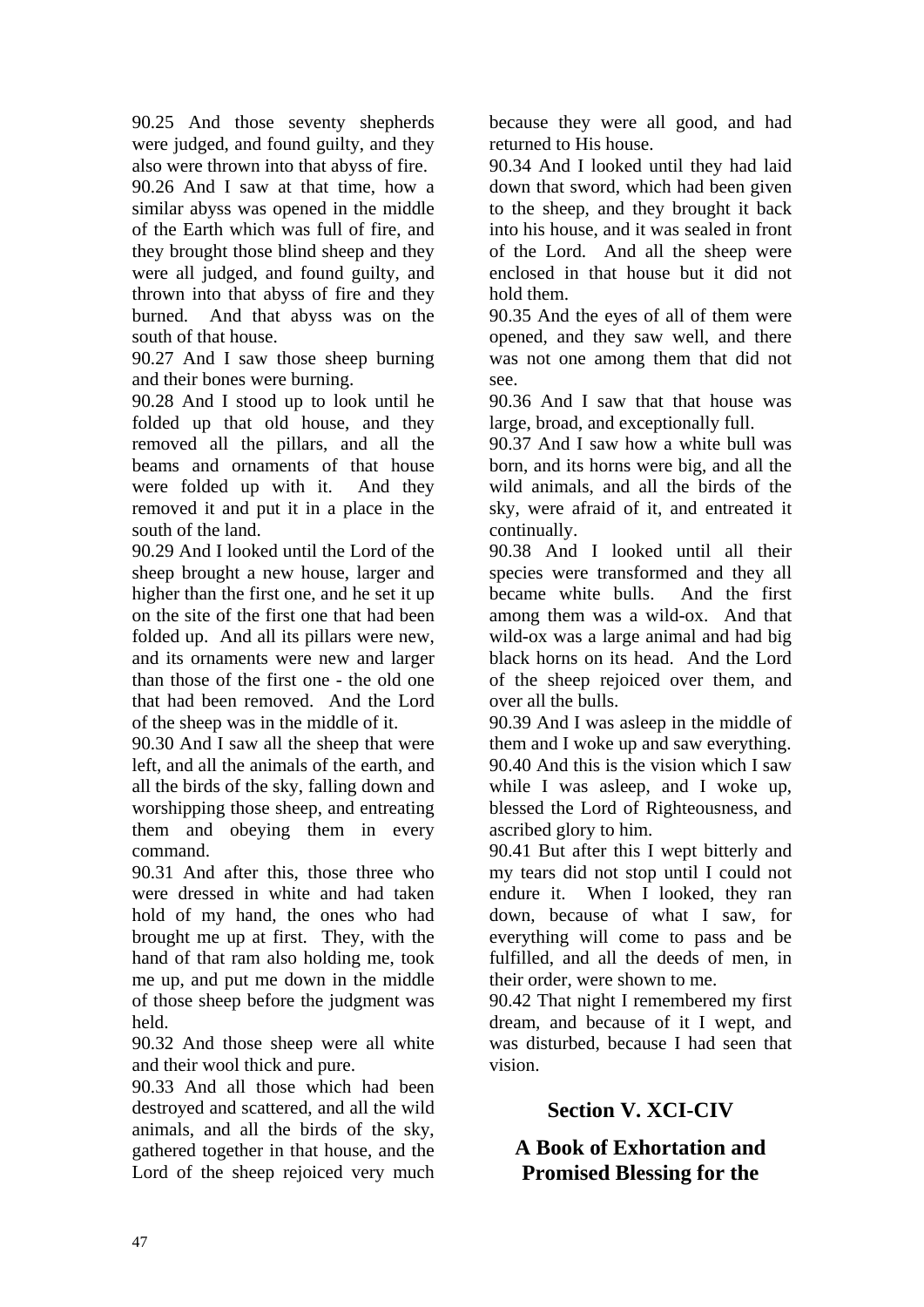#### **Righteous and of Malediction and Woe for the Sinners.**

**91**.1 And now my son Methuselah, call to me all your brothers, and gather to me all the children of your mother. For a voice calls me, and a spirit has been poured over me, so that I may show you everything that will come upon you forever.

91.2 And after this Methuselah went and called his brothers to him and gathered his relations.

91.3 And he spoke about righteousness to all his sons, and said:

"Hear, my children, all the words of your father, and listen properly to the voice of my mouth, for I will testify and speak to you - my beloved. Love uprightness and walk in it!

91.4 And do not draw near to uprightness with a double heart, and do not associate with those of a double heart, but walk in righteousness my children and it will lead you in good paths, and righteousness will be your companion.

91.5 For I know that the state of wrongdoing will continue on Earth, and a great punishment will be carried out on the Earth, and an end will be made of all iniquity. And it will be cut off at its roots and its whole edifice will pass away.

91.6 And iniquity will again be complete on the Earth, and all the deeds of iniquity, and the deeds of wrong, and of wickedness, will prevail for a second time."

91.7 And when iniquity, and sin, and blasphemy, and wrong, and all kinds of evil deeds increase, and when apostasy, wickedness, and uncleanness increase, a great punishment will come from Heaven upon all these. And the Holy Lord will come in anger, and in wrath, to execute judgment on the Earth.

91.8 In those days wrongdoing will be cut off at its roots, and the roots of iniquity, together with deceit, will be destroyed from under Heaven.

91.9 And all the idols of the nations will be given up, their towers will be burnt in fire, and they will remove them from the whole Earth. And they will be thrown down into the Judgment of Fire, and will be destroyed in anger, and in the severe judgment that is forever.

91.10 And the righteous will rise from sleep, and wisdom will rise, and will be given to them.

91.11 And after this the roots of iniquity will be cut off and the sword will destroy the sinners. The blasphemers will be cut off; in every place blasphemy will be destroyed by the sword.

91.12 And after this there will be another week; **the eighth**, that of righteousness, and a sword will be given to it so that the Righteous Judgment may be executed on those who do wrong, and the sinners will be handed over into the hands of the righteous.

91.13 And, at its end, they will acquire Houses because of their righteousness, and a House will be built for the Great King in Glory, forever.

91.14 And after this, in the **ninth week**, the Righteous Judgment will be revealed to the whole world. And all the deeds of the impious will vanish from the whole Earth. And the world will be written down for destruction and all men will look to the Path of Uprightness.

91.15 And, after this, in the **tenth week**, in the seventh part, there will be an Eternal Judgment that will be executed on the Watchers and the Great Eternal Heaven that will spring from the midst of the Angels.

91.16 And the First Heaven will vanish and pass away and a New Heaven will appear, and all the Powers of Heaven will shine forever, with sevenfold light.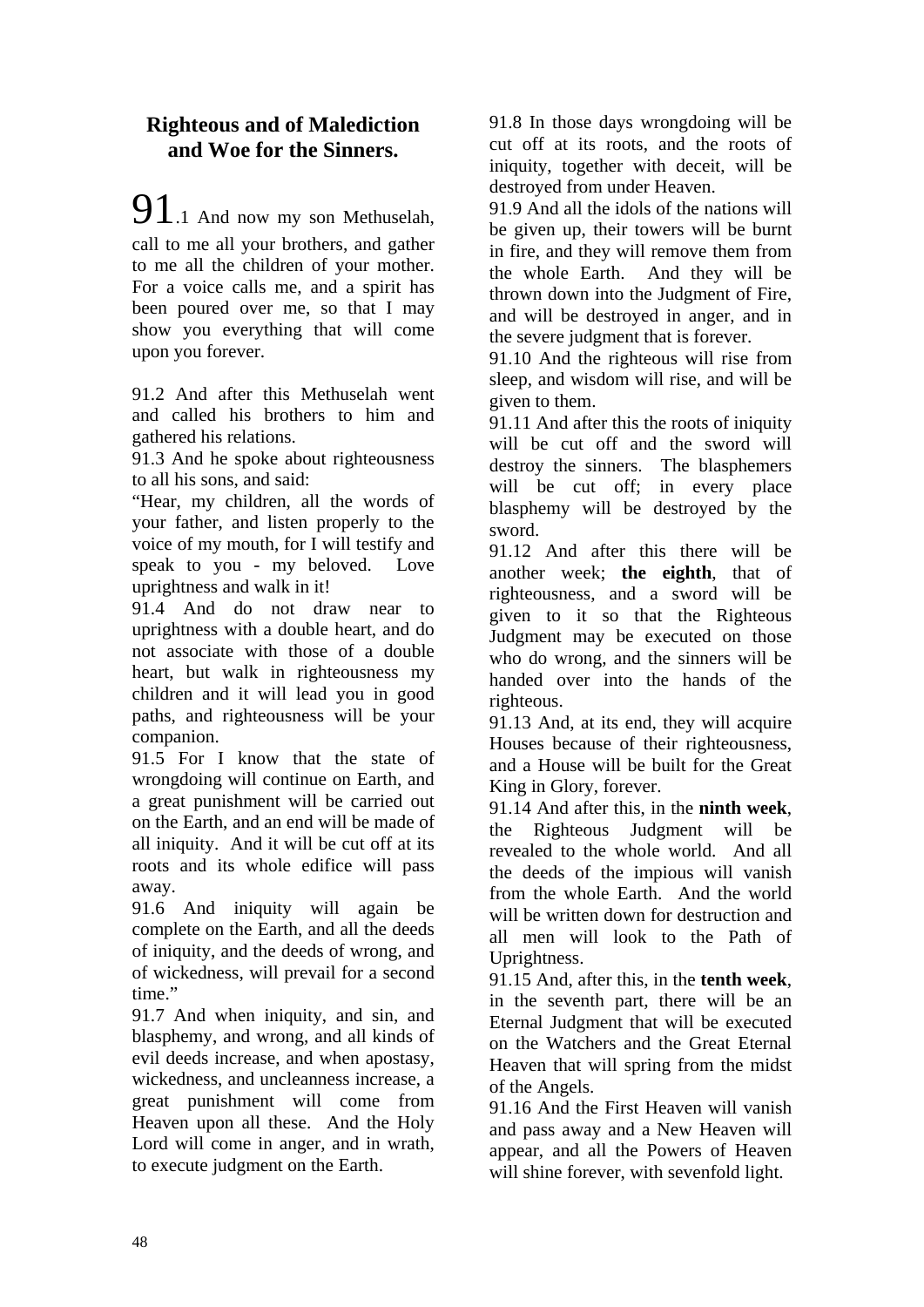91.17 And after this, there will be many weeks without number, forever, in goodness and in righteousness. And from then on sin will never again be mentioned.

91.18 And now I tell you, my children, and show you the paths of righteousness, and the paths of wrongdoing. And I will show you again so that you may know what is to come.

91.19 And now listen, my children, walk in the paths of righteousness and do not walk in the paths of wrongdoing, for all those who walk in the path of iniquity will be destroyed forever.

**92.**1 Written by Enoch-the-Scribe, this complete wisdom and teaching, praised by all men and a judge of the whole Earth.

For all my sons who dwell on Earth. And for the last generations who will practice justice and peace.

92.2 Let not your spirit be saddened by the times for the Holy and Great One has appointed days for all things.

92.3 And the righteous man will rise from sleep, will rise and will walk in the path of righteousness, and all his paths, and his journeys, will be in eternal goodness and mercy.

92.4 He will show mercy to the righteous man and to him give eternal uprightness, and to him give power. And he will live in goodness, and righteousness, and will walk in eternal light.

92.5 And sin will be destroyed in darkness, forever, and from that day will never again be seen.

93.1 And, after this, Enoch began to speak from the books:

93.2 And Enoch said: "Concerning the sons of righteousness, and concerning the chosen of the world, and concerning the plant of righteousness and uprightness, I will speak these things to you, and make them known to you, my children.

I, Enoch, according to that which appeared to me in the Heavenly vision, and that which I know from the words of the Holy Angels, and understanding from the Tablets of Heaven."

93.3 And Enoch then began to speak from the books, and said: "I was born the seventh, in the **first week**, while justice and righteousness still lasted.

93.4 And, after me, in the s**econd week**, great injustice will arise, and deceit will have sprung up. And in it there will be the First End, and in it, a man will be saved. And after it has ended, iniquity will grow, and He will make a law for the sinners.

93.5 And after this in the **third week**, at its end, a man will be chosen as the Plant of Righteous Judgment, and after him will come the Plant of Righteousness, forever.

93.6 And after this, in the **fourth week**, at its end, visions of the righteous and Holy will be seen, and a Law for All Generations, and an enclosure will be made for them.

93.7 And after this, in the **fifth week**, at its end, a House of Glory and Sovereignty will be built forever.

93.8 And after this, in the **sixth week**, all those who live in it will be blinded. And the hearts of them all, lacking wisdom, will sink into impiety. And in it, a man will ascend, and at its end the House of Sovereignty will be burnt with fire. And in it the whole race of the chosen root will be scattered.

93.9 And after this, in the **seventh week**, an apostate generation will arise. And many will be its deeds - but all its deeds will be apostasy.

93.10 And at its end, the Chosen Righteous, from the Eternal Plant of Righteousness, will be chosen, to whom will be given sevenfold teaching, concerning his whole creation.

93.11 For is there any man who can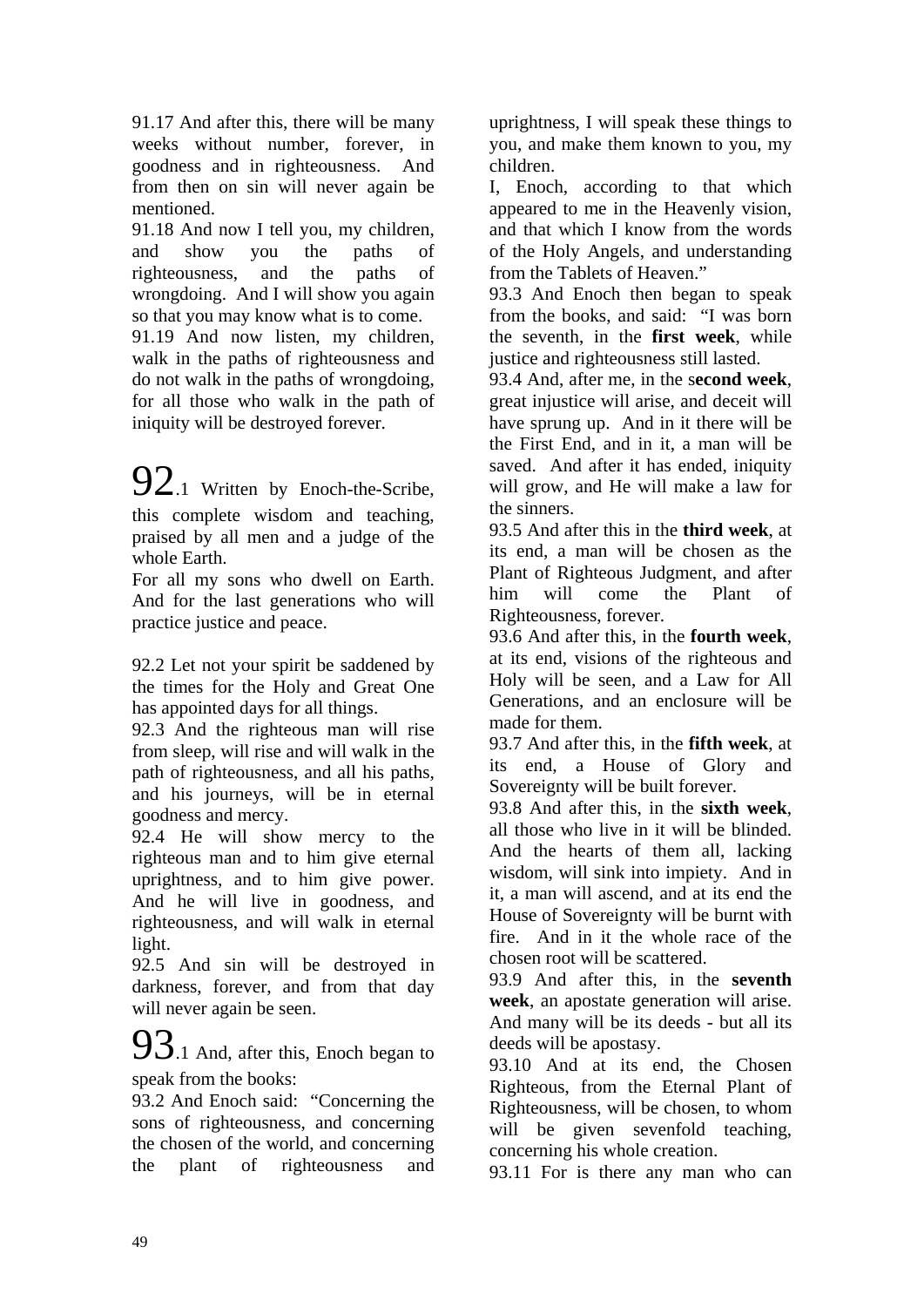hear the voice of the Holy One and not be disturbed? And who is there who can think his thoughts? And who is there who can look at all the works of Heaven?

93.12 And how should there be anyone who could understand the works of Heaven, and see a soul, or a spirit, and tell about it, or ascend and see all their ends and comprehend them, or make anything like them?

93.13 And is there any man who could know the length and breadth of the Earth? And to who has all its measurements been shown?

93.14 Or is there any man who could know the length of Heaven, and what is its height, and on what is it fixed, and how large is the number of stars, and where do all the lights rest?

94.1 And now I say to you, my children, love righteousness and walk in it; for the paths of righteousness are worthy of acceptance, but the paths of iniquity will quickly be destroyed and vanish.

94.2 And to certain men, from a future generation, the paths of wrongdoing and of death will be revealed; and they will keep away from them and will not follow them.

94.3 And now I say to you, the righteous: do not walk in the wicked path, or in wrongdoing, or in the paths of death, and do not draw near to them or you may be destroyed.

94.4 But seek, and choose for yourself, righteousness, and a life that is pleasing and walk in the paths of peace so that you may live and prosper.

94.5 And hold my words firmly in the thoughts of your heart, and do not let them be erased from your heart, for I know that sinners will tempt men to debase wisdom, and no place will be found for it, and temptation will in no way decrease.

94.6 Woe to those who build iniquity

and found deceit for they will quickly be thrown down and will not have peace.

94.7 Woe to those who build their houses with sin, for from their whole foundation they will be thrown down, and by the sword they shall fall, and those who acquire gold and silver will quickly be destroyed in the judgment.

94.8 Woe to you, you rich, for you have trusted in your riches, but from your riches you will depart for you did not remember the Most High in the days of your riches.

94.9 You have committed blasphemy, and iniquity, and are ready for the days of the outpouring of blood, and for the day of darkness, and for the day of the Great Judgment.

94.10 Thus I say, and make known to you, that He who created you will throw you down, and over your fall there will be no mercy, but your creator will rejoice at your destruction.

94.11 And your righteousness in those days will be a reproach to the sinners and to the impious.

 $95.1$  Would that my eyes were a rain-cloud, so that I might weep over you, and pour out my tears like rain, so that I might have rest from the sorrow of my heart!

95.2 Who permitted you to practice hatred and wickedness? May judgment come upon you, the sinners!

95.3 Do not be afraid of the sinners, you righteous, for the Lord will again deliver them into your hands, so that you may execute judgment on them as you desire.

95.4 Woe to you who pronounce anathema that you cannot remove.. Healing will be far from you because of your sin.

95.5 Woe to you who repay your neighbours with evil for you will be repaid according to your deeds.

95.6 Woe to you, you lying witnesses, and to those who weigh out iniquity, for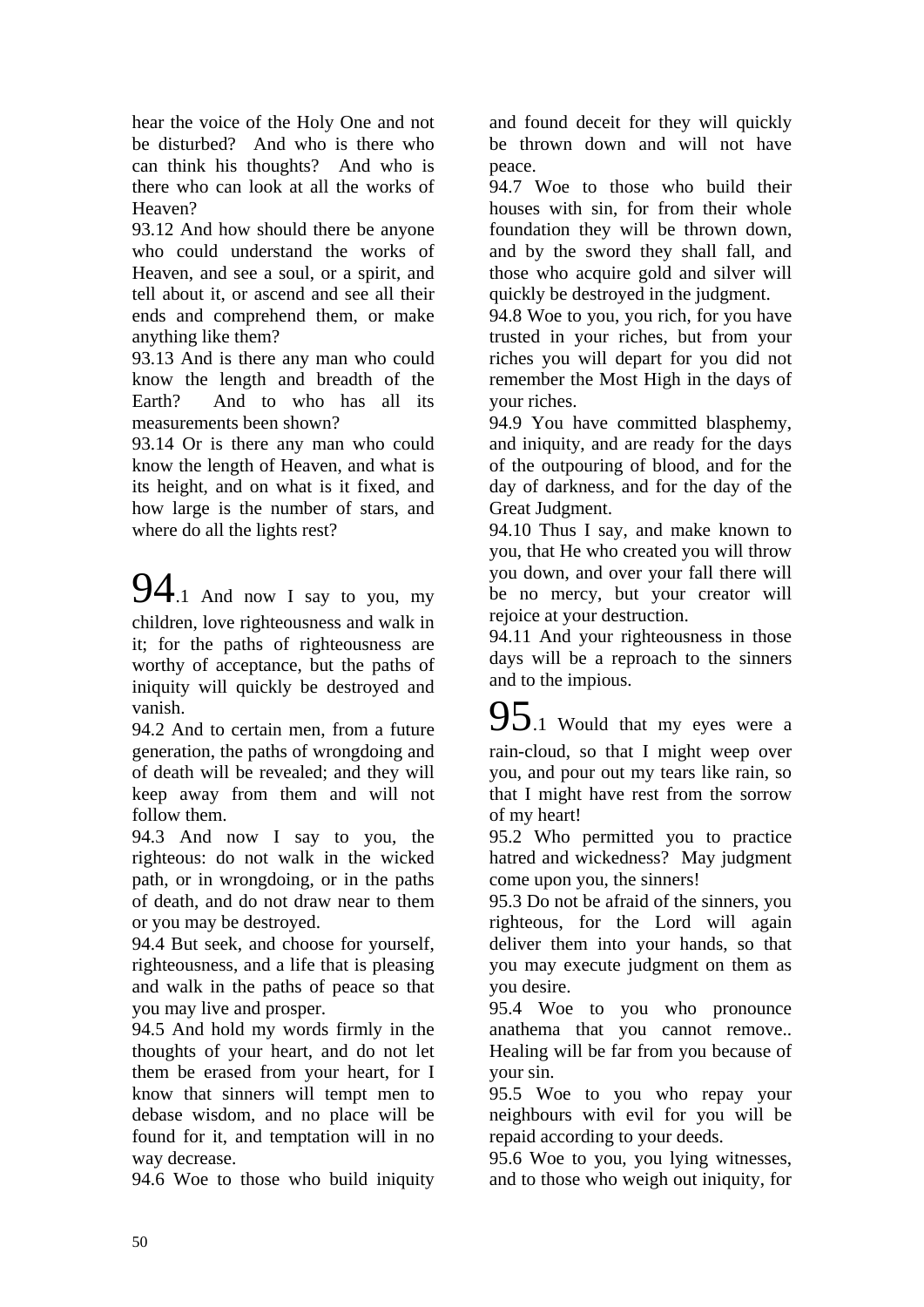you will quickly be destroyed.

95.7 Woe to you, you sinners, because you persecute the righteous, for you yourselves will be handed over and persecuted, you men of iniquity, and their yoke will be heavy on you.

96.1 Be hopeful, you righteous, for the sinners will quickly be destroyed before you, and you will have power over them, as you desire.

96.2 And in the day of the distress of the sinners, your young will rise up, like eagles, and your nest will be higher than that of vultures. And you will go up, and like badgers, enter the crevices of the earth, and the clefts of the rock, forever, before the lawless, but they will groan and weep because of you, like satyrs.

96.3 And do not be afraid you who have suffered, for you will receive healing, and a bright light will shine upon you, and the Voice of Rest you will hear from Heaven.

96.4 Woes to you, you sinners, for your riches make you appear righteous, but your hearts prove you to be sinners. And this word will be a testimony against you as a reminder of your evil deeds.

96.5 Woe to you who devour the finest of the wheat, and drink the best of the water, and trample upon the humble through your power.

96.6 Woe to you who drink water all the time, for you will quickly be repaid, and will become exhausted and dry for you have left the spring of life.

96.7 Woe to you who commit iniquity, and deceit, and blasphemy, it will be a reminder of evil against you.

96.8 Woe to you, you powerful, who through power oppress the righteous; for the day of your destruction will come.

In those days many good days will come for the righteous in the day of your judgment.

### 97.1 Believe, you righteous, that the sinners will become an object of shame and will be destroyed on the Day of Judgment.

97.2 Be it known to you, sinners, that the Most High remembers your destruction and that the Angels rejoice over your destruction.

97.3 What will you do, you sinners, and where will you flee on that day of judgment when you hear the sound of prayer of the righteous?

97.4 But you will not be like them against whom this word will be a testimony:

"You have been associated with the sinners."

97.5 And in those days, the prayer of the Holy will be in front of the Lord, and for you will come the days of your judgment.

97.6 And the words of your iniquity will be read out before the Great and Holy One, and your faces will blush with shame, and every deed which is founded upon iniquity will be rejected.

97.7 Woe to you, you sinners, who are in the middle of the sea, or on dry ground, their memory will be harmful to you.

97.8 Woe to you who acquire silver and gold, but not in righteousness, and say: "We have become very rich and have possessions, and have acquired everything that we desired.

97.9 And now let us do what we planned, for we have gathered silver and filled our storehouses, and as many as water are the servants of our houses."

97.10 And like the water your life will flow away, for your riches will not stay with you, but will quickly go up from you, for you acquired everything in iniquity and you will be given over to a great curse.

98.1 Now I swear to you, the wise, and the foolish, that you will see many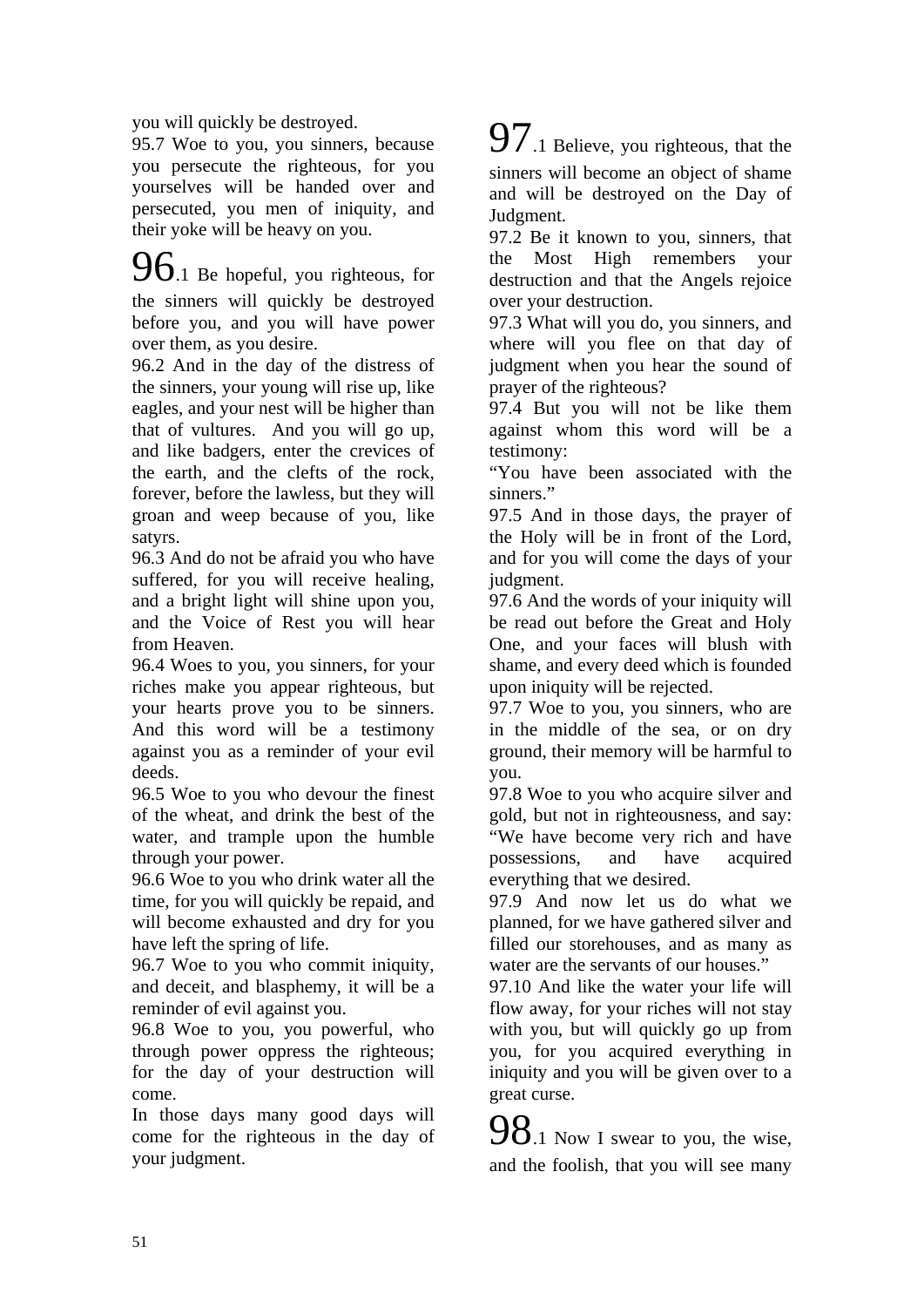things on the earth.

98.2 For you men will put on yourselves more adornments than a woman, and more coloured garments than a girl, clothed in sovereignty, and in majesty, and in power, and silver, and gold, and purple, and honours, - and food will be poured out like water.

98.3 Because of this they will have neither knowledge nor wisdom. And through this, they will be destroyed, together with their possessions, and with all their glory and their honour. And in shame, and in slaughter, and in great destitution, their spirits will be thrown into the fiery furnace.

98.4 I swear to you, you sinners, that as a mountain has not, and will not, become a slave, nor a hill a woman's maid, so sin was not sent on the Earth but man, of himself, created it. And those who commit it will be subject to a great curse.

98.5 And barrenness has not been given to a woman but because of the deeds of her hand she dies without children.

98.6 I swear to you, you sinners, by the Holy and Great One, that all your evil deeds are revealed in Heaven and that your wrongdoing is not covered or hidden.

98.7 And do not think in your spirit nor say in your heart, that you do not know, or do not see, every sin is written down every day in Heaven in front of the Most High.

98.8 From now on, you know that all your wrongdoing that you do will be written down every day, until the day of your judgment.

98.9 Woe to you, you fools, for you will be destroyed through your folly. And you do not listen to the wise and good will not come upon you.

98.10 And now know that you are ready for the day of destruction. And do not hope that you will live, you sinners; rather you will go and die, for you know no ransom. You are ready for the Day of the Great Judgment and for the day of distress and great shame for your spirits.

98.11 Woe to you, you stubborn of heart who do evil and eat blood, from where do you have good things to eat and drink and to be satisfied? From all the good things which our Lord the Most High has placed in abundance on the earth. Therefore you will not have peace.

98.12 Woe to you who love deeds of iniquity. Why do you hope for good for yourselves? Know that you will be given into the hands of the righteous, and they will cut your throats and kill you, and will not have mercy on you.

98.13 Woe to you who rejoice in the distress of the righteous for graves will not be dug for you.

98.14 Woe to you who declare the words of the righteous empty for you will have no hope of life.

98.15 Woe to you who write lying words, and the words of the impious, for they write their lies so that men may hear and continue their folly. And they will not have peace but will die a sudden death.

99.1 Woe to you who do impious deeds and praise and honour lying words; you will be destroyed and will not have a good life.

99.2 Woe to you who alter the words of truth, and they distort the eternal law and count themselves as being without sin; they will be trampled underfoot on the ground.

99.3 In those days make ready, you righteous, to raise your prayers as a reminder and lay them as a testimony before the Angels, that they may lay the sin of the sinners before the Most High as a reminder.

99.4 In those days the nations will be thrown into confusion and the races of the nations will rise on the Day of Destruction.

99.5 And in those days, those who are in need will go out, seize their children,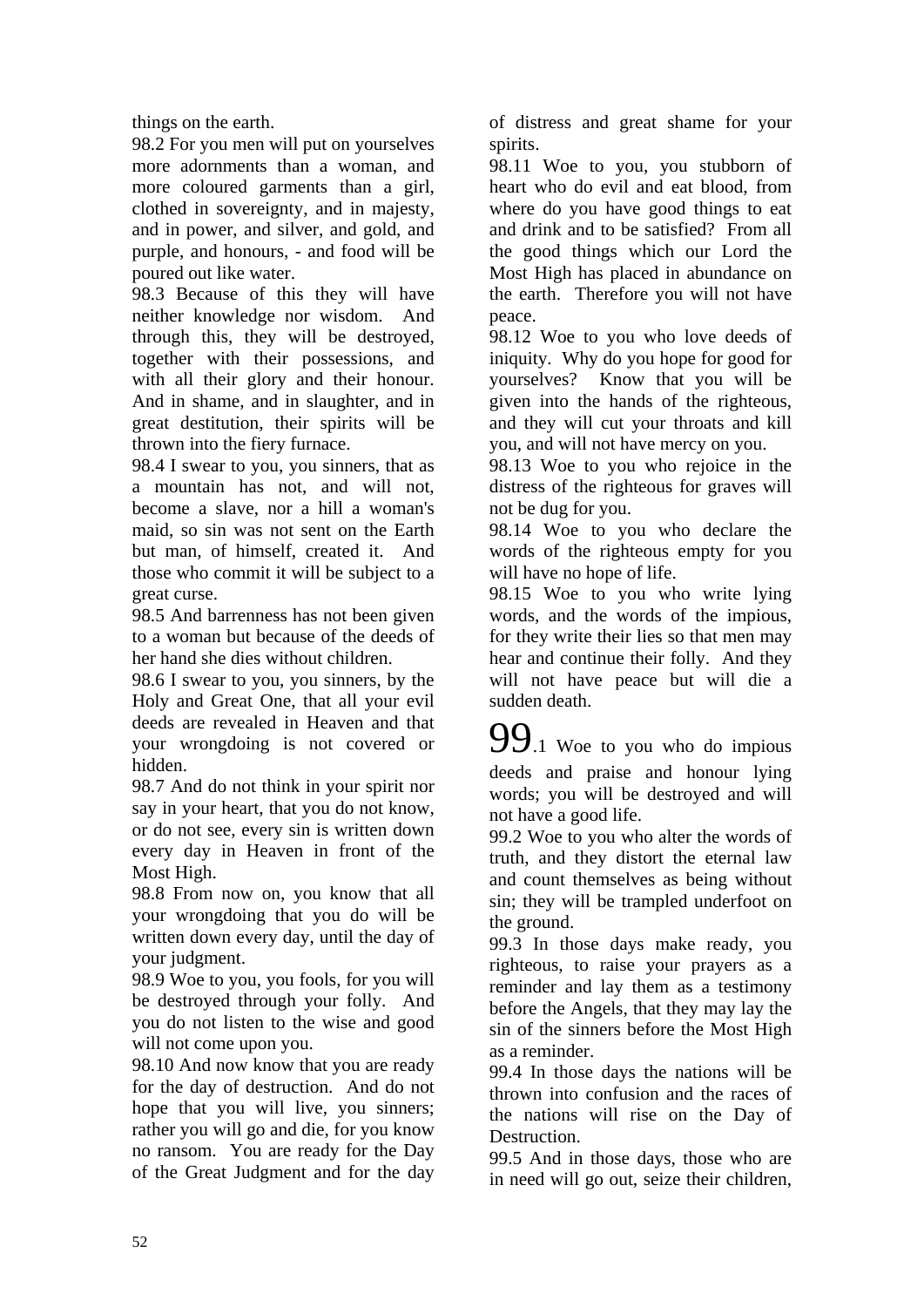and cast out their children. And their offspring will slip from them, and they will cast out their children while they are still sucklings, and will not return to them, and will not have mercy on their beloved ones.

99.6 And again I swear to you, the sinners, that sin is ready for the Day of Unceasing Bloodshed.

99.7 And they worship stone, and some carve images of gold and of silver, and of wood and of clay. And some, with no knowledge, worship unclean spirits and demons, and every kind of error. But no help will be obtained from them.

99.8 And they will sink into impiety because of the folly of their hearts, and their eyes will be blinded through the fear of their hearts, and through the vision of their ambitions.

99.9 Through these they will become impious and fearful, for they do all their deeds with lies, and worship stones, and they will be destroyed at the same moment.

99.10 And in those days, blessed are those who accept the words of wisdom, and understand them, and follow the paths of the Most High, and walk in the path of righteousness, and do not act impiously with the impious, for they will be saved.

99.11 Woe to you who extend evil to your neighbours; for you will be killed in Sheol.

99.12 Woe to you who lay foundations of sin and deceit, and who cause bitterness on the Earth, for because of this an end will be made of them.

99.13 Woe to you who build your houses with the toil of others, and all their building materials are the sticks and stones of sin; I say to you: "You will not have peace."

99.14 Woe to those who reject the measure, and the eternal inheritance of their fathers, and cause their souls to follow error, for they will not have rest.

99.15 Woe to those who commit iniquity, and help wrong, and kill their

neighbours, until the Day of the Great Judgment; for he will throw down your glory.

99.16 And you put evil into your hearts, and rouse the spirit of his anger, so that he may destroy you all with the sword. And all the righteous and the Holy will remember your sin.

100.1 And in those days, and in one place, fathers and sons will strike one another, and brothers will together fall in death, until their blood flows as if it were a stream.

100.2 For a man will not, in mercy, withhold his hand from his sons, nor from his son's sons, in order to kill them. And the sinner will not withhold his hand from his honoured brother from dawn until the Sun sets they will kill one another.

100.3 And the horse will walk up to its chest in the blood of sinners and the chariot will sink up to its height.

100.4 And in those days the Angels will come down into the hidden places, and gather together in one place all those who have helped sin, and the Most High will rise on that day to execute the Great Judgment on all the sinners.

100.5 And he will set guards, from the Holy Angels, over all the righteous and Holy, and they will guard them like the apple of an eye, until an end is made of all evil and all sin. And even if the righteous sleep a long sleep they have nothing to fear.

100.6 And the wise men will see the truth, and the sons of the Earth will understand all the words of this book, and they will know that their riches will not be able to save them or overthrow their sin.

100.7 Woe to you, you sinners, when you afflict the righteous on the day of severe trouble, and burn them with fire, you will be repaid according to your deeds.

100.8 Woe to you, you perverse of heart who watch to devise evil; fear will come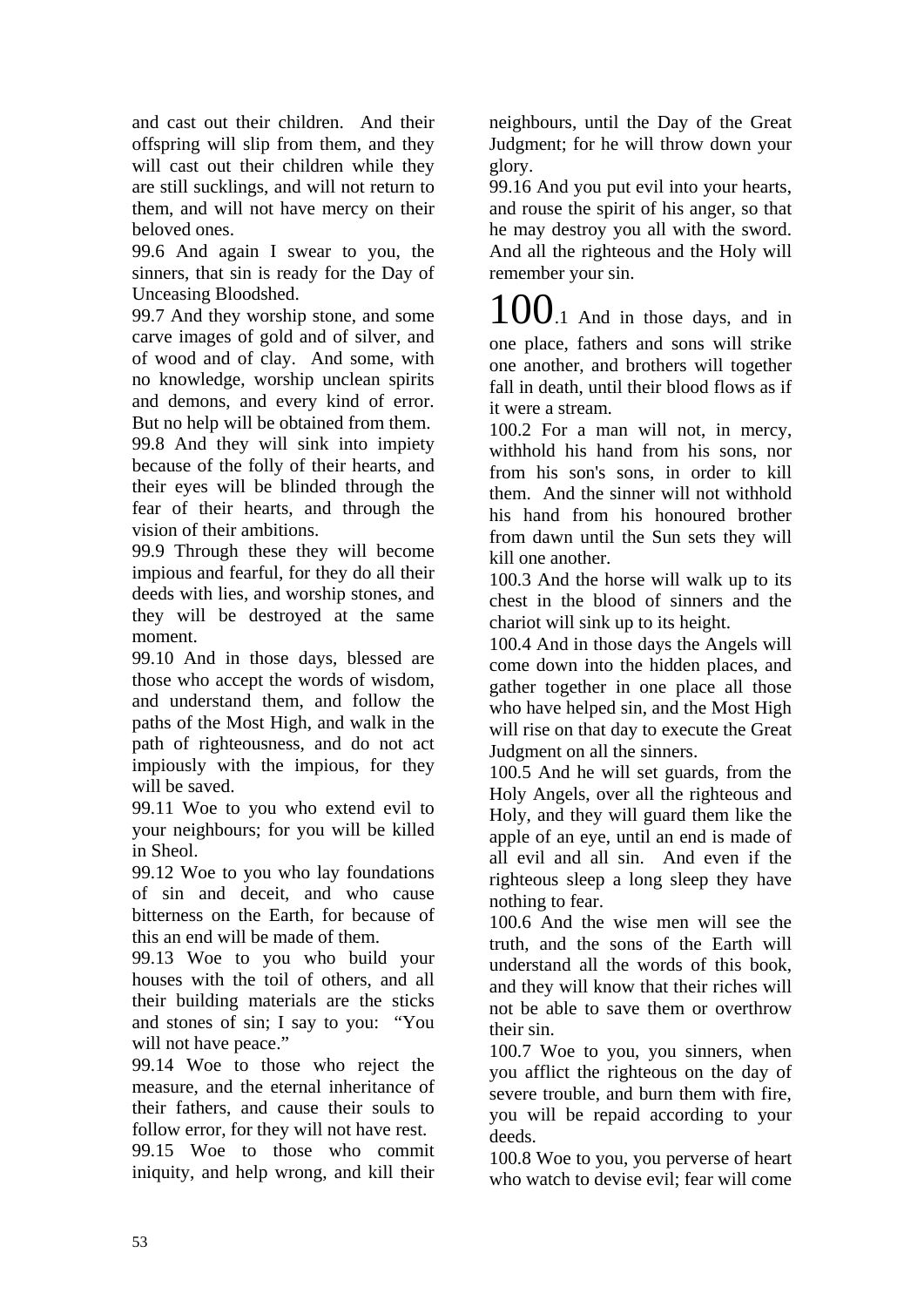upon you and there is no one who will help you.

100.9 Woe to you, you sinners, for an account of the words of your mouth, and for an account of the deeds of your hands that you have impiously done; you will burn in blazing flames of fire.

100.10 And now know that the Angels will inquire in Heaven into your deeds, from the Sun and the Moon and the Stars, into your sins, for on earth you execute judgment on the righteous.

100.11 And all the clouds and mist and dew and rain will testify against you, for they will be withheld from you so that they do not fall on you, and they will think about your sins.

100.12 And now give gifts to the rain, so that it may not be withheld from falling on you, and so that the dew, if it has accepted gold and silver from you, may fall.

100.13 When the hoarfrost and snow, with their cold, and all the snow-winds with their torments fall on you. In those days, you will not be able to stand before them.

 $101$ .1 Contemplate Heaven, all you sons of Heaven, and all the works of the Most High, and fear him, and do not do evil in front of Him.

101.2 If He closes the Windows of Heaven, and withholds the rain and the dew, so that it does not fall on the earth because of you, what will you do?

101.3 And if he sends his anger upon you, and upon all your deeds, will you not entreat him? For you speak proud and hard against his righteousness. And you will not have peace.

101.4 And do you not see the captains of the ships; how their ships are tossed by the waves and rocked by the winds and are in distress?

101.5 And because of this they are afraid, for all their good possessions that go out on the sea with them, and they think nothing good in their hearts, only that the sea will swallow them up, and that they will be destroyed in it.

101.6 Is not all the sea, and all its waters, and all its movement, the work of the Most High, and did he not seal all it's doings and bind it all with sand?

101.7 And at his rebuke it dries up and becomes afraid, and all its fish die, and everything in it; but you sinners who are on Earth do not fear him.

101.8 Did he not make Heaven, Earth, and everything that is in them? And who gave knowledge, and wisdom, to all things that move on the ground and in the sea?

101.9 And do not those captains of the ships fear the sea?

Yet, sinners do not fear the Most High.

 $102$ .1 And in those days, if he brings a fierce fire upon you, where will you flee, and where will you be safe? And when he utters his voice against you will you not be terrified and afraid? 102.2 And all the Lights will shake with great fear, and the whole Earth will be terrified, and will tremble and quail.

102.3 And all the Angels will carry out their commands, and will seek to hide from the One who is Great in Glory, and the children of the Earth will tremble and shake; and you sinners will be cursed forever and will not have peace.

102.4 Do not be afraid you souls of the righteous, and be hopeful, you who have died in righteousness.

102.5 And do not be sad that your souls have gone down into Sheol in sadness and that your bodies did not obtain during your life a reward in accordance with your goodness.

102.6 But when you die the sinners will say about you: "As we die, the righteous have also died, and of what use to them were their deeds?"

102.7 "Behold, like us they have died in sadness and in darkness, and what advantage do they have over us? From now on we are equal."

102.8 "And what will they receive and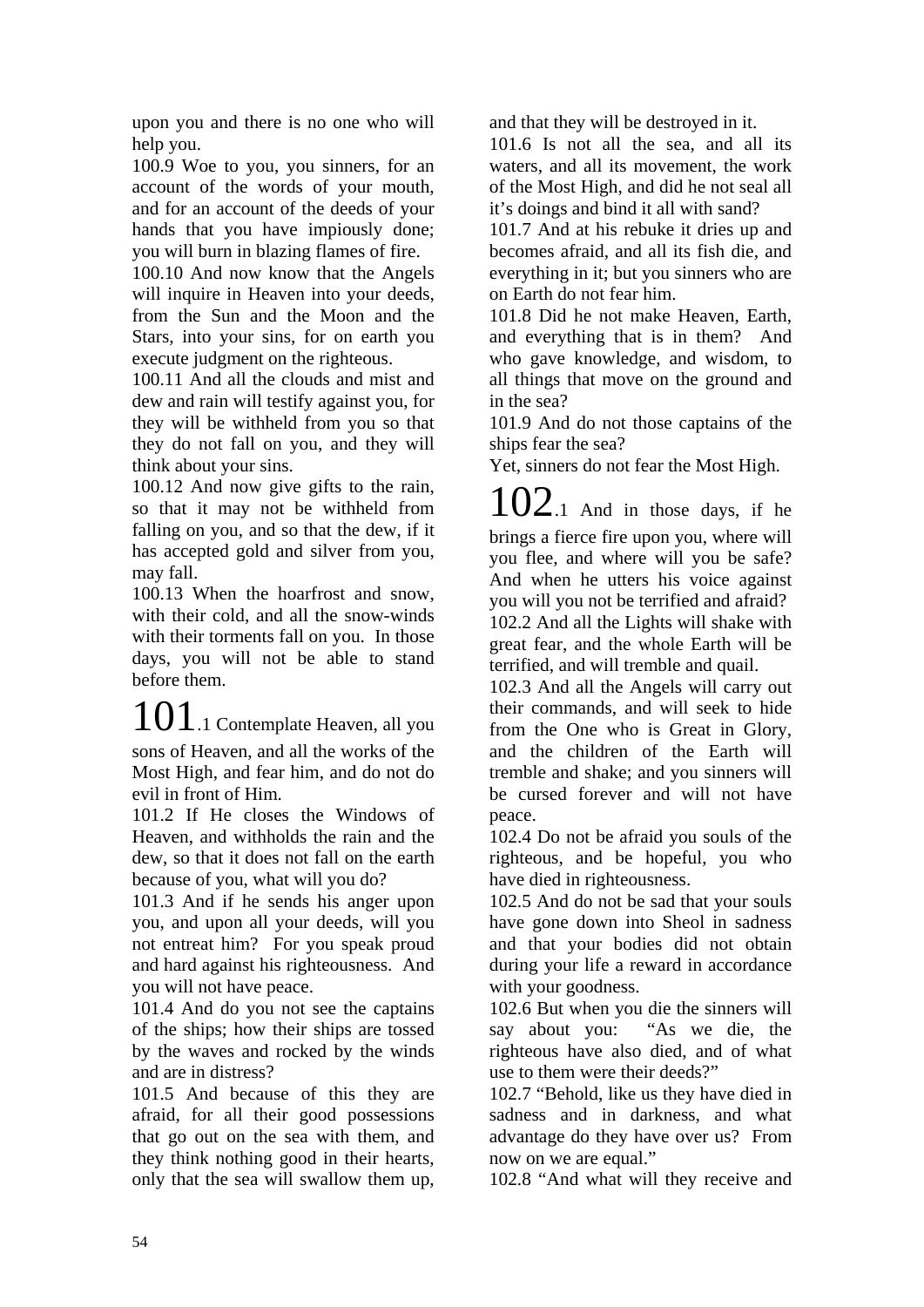what will they see forever? For behold, they too have died, and from now on they will never again see the light."

102.9 And I say to you, you sinners: "You are content to eat and drink, and strip men naked, and steal, and sin, and acquire possessions, and see good days.

102.10 But you saw the righteous, how their end was peace, for no wrong was found in them until the day of their death."

102.11 "But they were destroyed and became as though they had not been and their souls went down to Sheol in distress."

 $103$ .1 And now I swear to you, the righteous, by His Great Glory and His Honour, and by His Magnificent Sovereignty, and by His Majesty: - I swear to you that I understand this mystery.

103.2 And I have read the Tablets of Heaven and seen the writing of the Holy Ones. And I found written and engraved in it, concerning them, that all good, and joy, and honour, have been made ready, and written down, for the spirits of those who died in righteousness.

103.3 And much good will be given to you in recompense for your toil and that your lot will be more excellent than the lot of the living.

103.4 And the spirits of you who have died in righteousness will live, and your spirits will rejoice and be glad, and the memory of them will remain in front of the Great One for all the generations of eternity. Therefore do not fear their abuse.

103.5 Woe to you, you sinners, when you die in your sin, and those who are like you say about you: "Blessed were the sinners they saw their days.

103.6 And now they have died in prosperity and wealth, distress and slaughter they did not see during their life, but they have died in glory, and judgment was not executed on them in their life."

103.7 Know that their souls will be made to go down into Sheol, they will be wretched, and their distress will be great.

103.8 And in darkness, and in chains, and in burning flames, your spirits will come to the Great Judgment. And the Great Judgment will last for all generations, forever. Woe to you for you will not have peace.

103.9 Do not say, the righteous and the good who were alive; "In the days of our affliction we toiled laboriously, and saw every affliction, and met many evils. We were spent and became few and our spirit small.

103.10 We were destroyed and there was no one who helped us with words or with deeds. We were powerless and found nothing. We were tortured and destroyed and did not expect to see life from one day to the next.

103 11 We hoped to become the head but became the tail. We toiled and laboured, but were not masters of the fruits of our toil; we became food for the sinners, and the lawless made their yoke heavy upon us.

103.12 Those who hated us, those who goaded us, were masters of us. And to those who hated us we bowed our necks but they did not have mercy on us.

103.13 We sought to escape from them so that we might flee and be at rest. But we found no place where we might flee and be safe from them.

103.14 We complained about them to the rulers, in our distress, and cried out against those who devoured us, but they took no notice of our cries, and did not wish to listen to our voice.

103.15 And they helped those who plundered us and devoured us, and those who made us few, and they concealed their wrongdoing, and did not remove from us the yoke of those who devoured us, and scattered us, and killed us. And they concealed our slaughter and did not remember that they had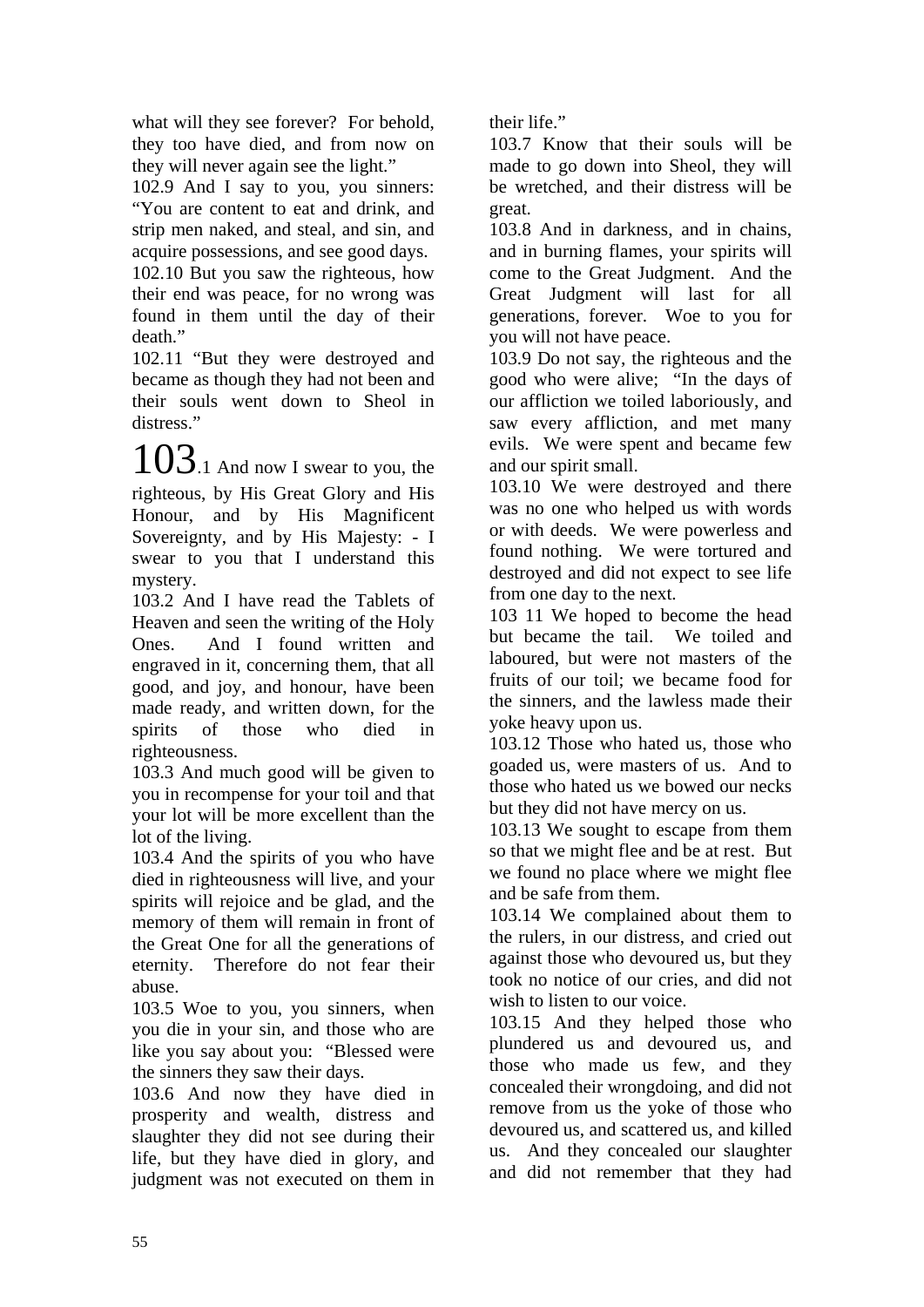raised their hands against us."

 $104_{.1}$  I swear to you, you righteous, that in Heaven the Angels remember you for good in front of the Glory of the Great One, and that your names are written down in front of the Glory of the Great One.

104.2 Be hopeful! For you were formerly put to shame through evils and afflictions, but now you will shine like the Lights of Heaven, and will be seen, and the Gate of Heaven will be opened to you.

104.3 And persevere in your cry for judgment and it will appear to you, for justice will be exacted from the rulers for all your distress, and from all those who helped those who plundered you.

104.4 Be hopeful, and do not abandon your hope, for you will have great joy like the Angels of Heaven.

104.5 What will you have to do? You will not have to hide on the day of the Great Judgment, nor will you be found to be sinners. The Eternal Judgment will be upon you for all the generations of eternity.

104.6 And now do not be afraid, you righteous, when you see the sinners growing strong and prospering in their desires, and do not be associated with them but keep far away from their wrongdoing, for you will be associates of the Host of Heaven.

104.7 For you sinners say: "None of our sins will be inquired into and written down!" But they will write down your sins every day.

104.8 And now I show you that light and darkness, day and night, see all your sins.

104.9 Do not be impious in your hearts, and do not lie, and do not alter the words of truth, nor say that the words of the Holy and Great One are lies, and do not praise your idols. For all your lies, and all your impiety, lead not to righteousness but to great sin.

104.10 And now I know this mystery;

that many sinners will alter and distort the words of truth, and speak evil words, and lie, and concoct great fabrications, and write books in their own words.

104.11 But when they write my words exactly in their languages, and do not alter or omit anything from my words, but write everything exactly, everything that I testified about before; then I know another mystery:

104.12 That books will be given to the righteous and wise and will be a source of joy and truth and much wisdom.

104.13 And books will be given to them, and they will believe in them and rejoice over them; and all the righteous who have learnt from them all the ways of truth will be glad.

 $105$ .1 And in those days, says the Lord, they shall call and testify to the sons of the Earth about the wisdom in them. Show it to them for you are their leaders and the rewards will be over all the Earth.

105.2 For my son and I will join ourselves with them, forever, in the paths of uprightness during their lives. And you will have peace.

Rejoice - you sons of uprightness!

Amen

# **Fragment of the Book of Noah**

 $106$ .1 And after those days my son Methuselah chose a wife for his son Lamech and she became pregnant by him and bore a son.

106.2 And his body was white like snow, and red like the flower of a rose, and the hair of his head was white like wool. And his eyes were beautiful and when he opened his eyes he made the whole house bright, like the Sun, so that the whole house was exceptionally bright.

106.3 And when he was taken from the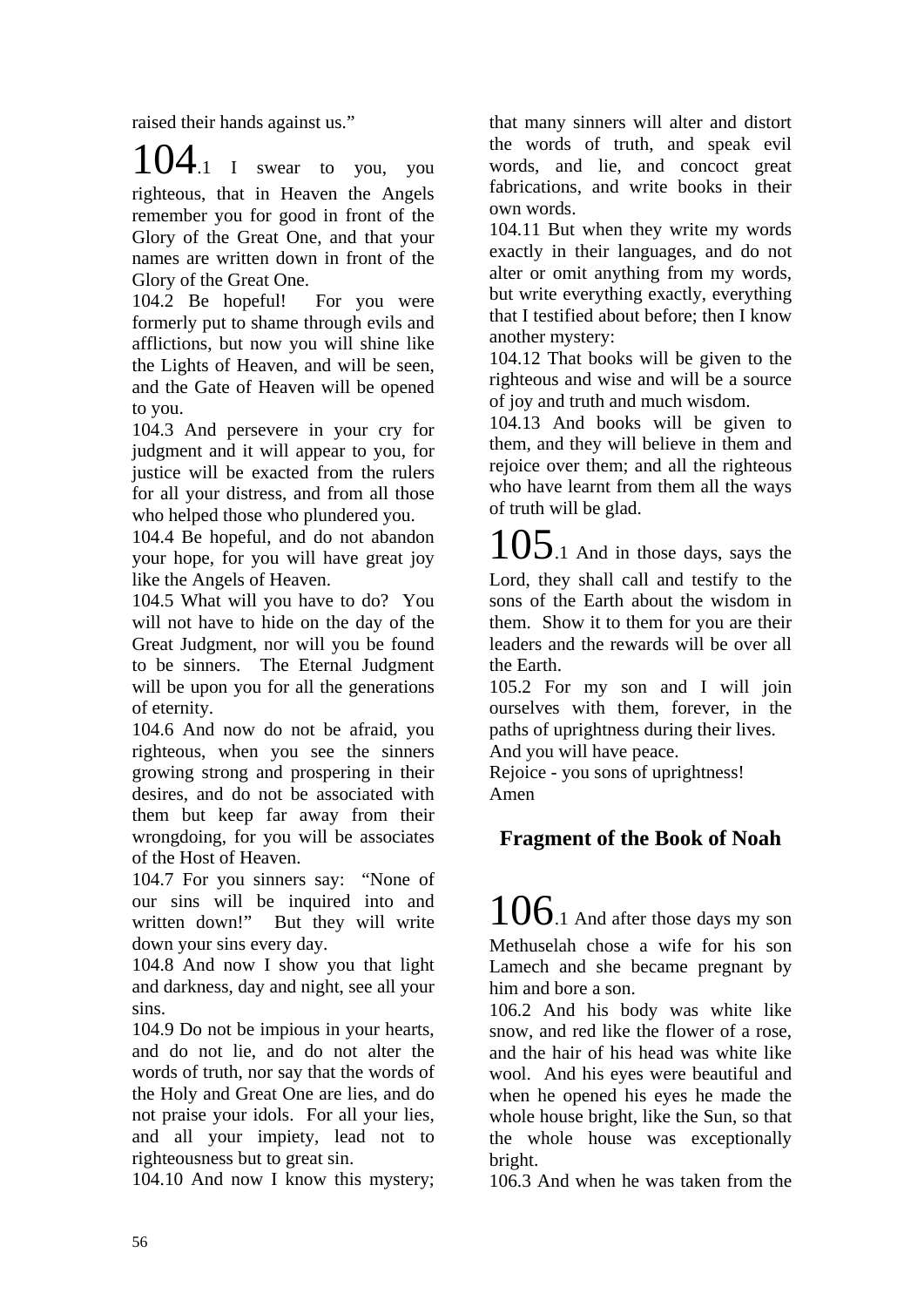hand of the midwife he opened his mouth and spoke to the Lord of Righteousness.

106.4 And his father Lamech was afraid of him, and fled, and went to his father Methuselah.

106.5 And he said to him: "I have begotten a strange son; he is not like a man but is like the children of the Angels of Heaven, of a different type and not like us. And his eyes are like the rays of the Sun and his face glorious.

106.6 And it seems to me that he is not sprung from me but from the Angels and I am afraid that something extraordinary may be done on the earth in his days.

106.7 And now, my father, I am entreating you and petitioning you, to go to our father Enoch, and learn from him the truth, for his dwelling is with the Angels."

106.8 And when Methuselah heard the words of his son he came to me, at the ends of the Earth, for he had heard that I was there. And he cried out, and I heard his voice and went to him. And I said to him: "Behold I am here my son, for you have come to me."

106.9 And he answered me, and said: "Because of a great matter I have come to you, and because of a disturbing vision, have I come near.

106.10 And now hear me, my father, for a child has been born to my son Lamech, whose form and type are not like the type of a man. His colour is whiter than snow, and redder than the flower of the rose, and the hair of his head is whiter than white wool. And his eyes are like the rays of the Sun; and he opened his eyes and made the whole house bright.

106.11 And he was taken from the hand of the midwife, and he opened his mouth, and blessed the Lord of Heaven.

106.12 And his father Lamech was afraid and fled to me. And he does not believe he is sprung from him but thinks him to be from the Angels of Heaven. And behold, I have come to you, so that you may make known to me the truth." 106.13 And I, Enoch, answered and said to him: "The Lord will do new things on Earth, and this I have already seen in a vision, and made known to you. For in the generation of my father, Jared, some from the height of Heaven transgressed the word of the Lord.

106.14 And behold, they commit sin and transgress the law, and have been promiscuous with women, and commit sin with them, and have married some of them, and have begotten children by them.

106.15 And there will be great destruction over the whole Earth, and there will be a deluge, and there will be great destruction for one year.

106.16 But this child, who has been born to you, will be left on the Earth, and his three sons will be saved with him. When all the men who are on the Earth die he and his sons will be saved.

106.17 They will beget on the Earth giants, not of spirit, but of flesh, and there will be great wrath on Earth, and the Earth will be cleansed of all corruption.

106.18 And now make known to your son Lamech that the one who has been born is truly his son. And call his name Noah, for he will be a remnant for you and he and his sons will be saved from the destruction which is coming on the earth because of all the sin and all the iniquity, which will be committed on the Earth in his days.

106.19 But after this, there will be yet greater iniquity than that which was committed on the earth before. For I know the mysteries of the Holy Ones, for the Lord showed them to me and made them known to me, and I read them in the Tablets of Heaven.

 $107_{.1}$  And I saw written on them, that generation upon generation will do wrong, until a generation of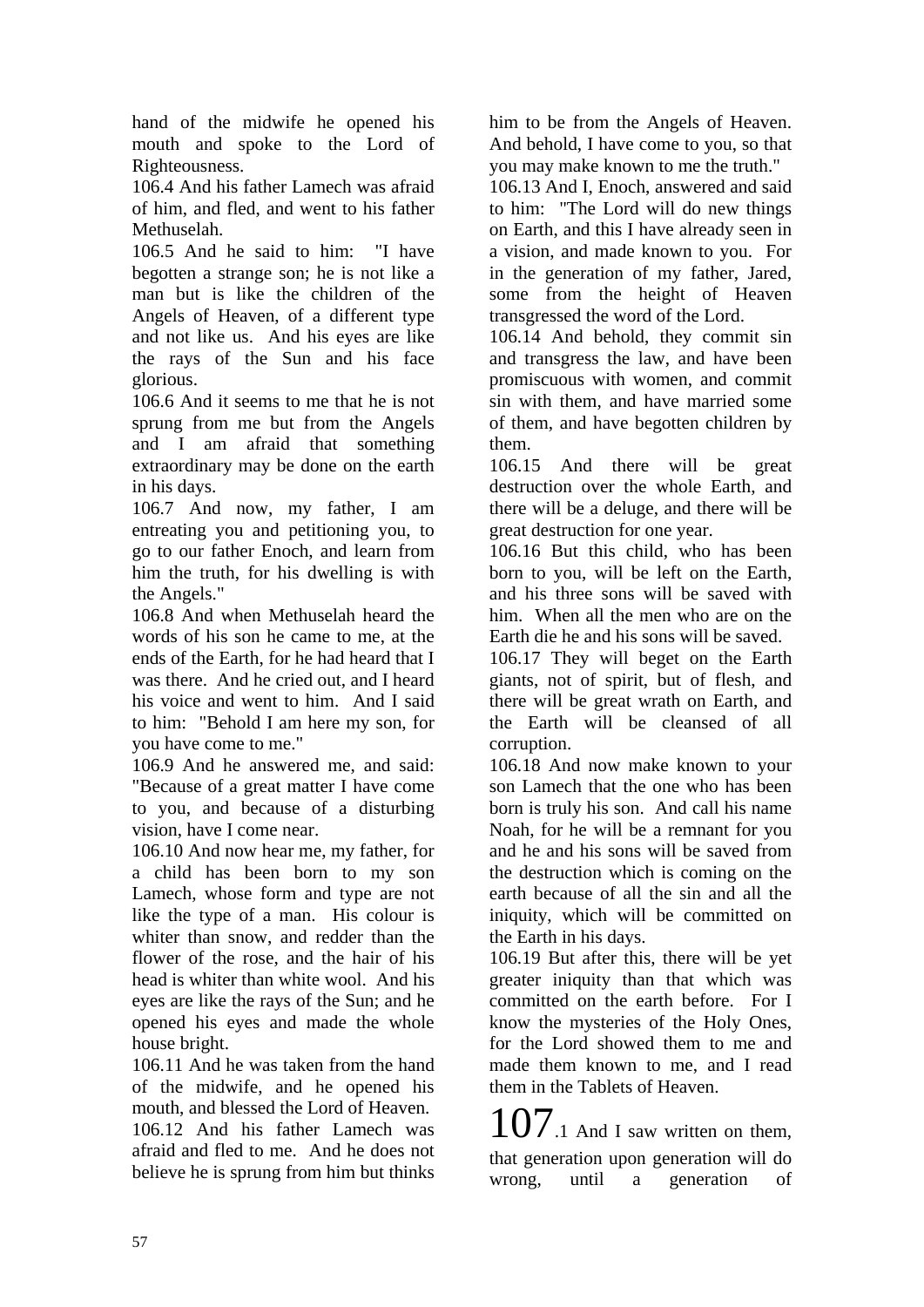righteousness shall arise, and wrongdoing shall be destroyed, and sin shall depart from the earth, and everything good shall come upon it.

107.2 And now, my son, go, make known to your son Lamech, that this child that has been born, is truly his son, and this is no lie.

107.3 And when Methuselah had heard the words of his father Enoch - for he showed him everything which is secret he returned, having seen him, and called the name of that child Noah; for he will comfort the Earth after all the destruction.

108.1 Another book which Enoch wrote for his son Methuselah and for those who should come after him and keep the law in the last days.

108.2 You who have observed, and are waiting in these days, until an end shall be made of those who do evil, and an end shall be made of the power of the wrongdoers.

108.3 Do indeed wait until sin shall pass away, for their names shall be erased from the Books of the Holy Ones, and their offspring will be destroyed forever. And their spirits will be killed, and they will cry out and moan in a chaotic desert place, and will burn in fire, for there is no Earth there.

108.4 And there I saw something like a cloud, which could not be discerned, for because of its depth I was not able to look into it. And the flames of a fire I saw, burning brightly, and things like bright mountains revolved and shook from side to side.

108.5 And I asked one of the Holy Angels, who were with me, and I said to him: "What is this bright place? For there is no sky, but only the flames of a burning fire, and the sounds of crying, and weeping, and moaning, and severe pain."

108.6 And he said to me: "This place which you see; here will be thrown the spirits of the sinners, and of the blasphemers, and of those who do evil. And of those who alter everything that the Lord has spoken through the mouths of the prophets about the things that shall be done.

108.7 For there are books, and records, about them in Heaven above so that the Angels may read them and know what is about to come upon the sinners. And upon the spirits of the humble, and of those who afflicted their bodies and were recompensed by God, and of those who were abused by evil men.

108.8 Those who loved God and did not love gold, or silver, or any possessions, but gave up their bodies to torment.

108.9 Those who, from the moment they existed, did not desire earthly food, but counted themselves as a breath which passes away, and kept to this. And the Lord tested them much, and their spirits were found pure, so that they might bless His Name."

108.10 And all their blessings I have recounted in the books, and he has assigned them their reward, for they were found to be such that they loved Heaven more than their life in the world. And although they were trampled underfoot by evil men, and had to listen to reviling and reproach from them, and were abused, yet they blessed their Lord.

108.11 And the Lord said: "And now I will call the spirits of the good, who are of the Generation of Light, and I will transform those who were born in darkness, who in the flesh were not recompensed with honour as was fitting to their faith.

108.12 And I will bring out into the shining light those who love my Holy Name and I will set each one on the throne of his honour."

108.13 And they will shine for times without number, for righteous is the Judgment of God, for with the faithful He will keep faith in the dwelling of upright paths.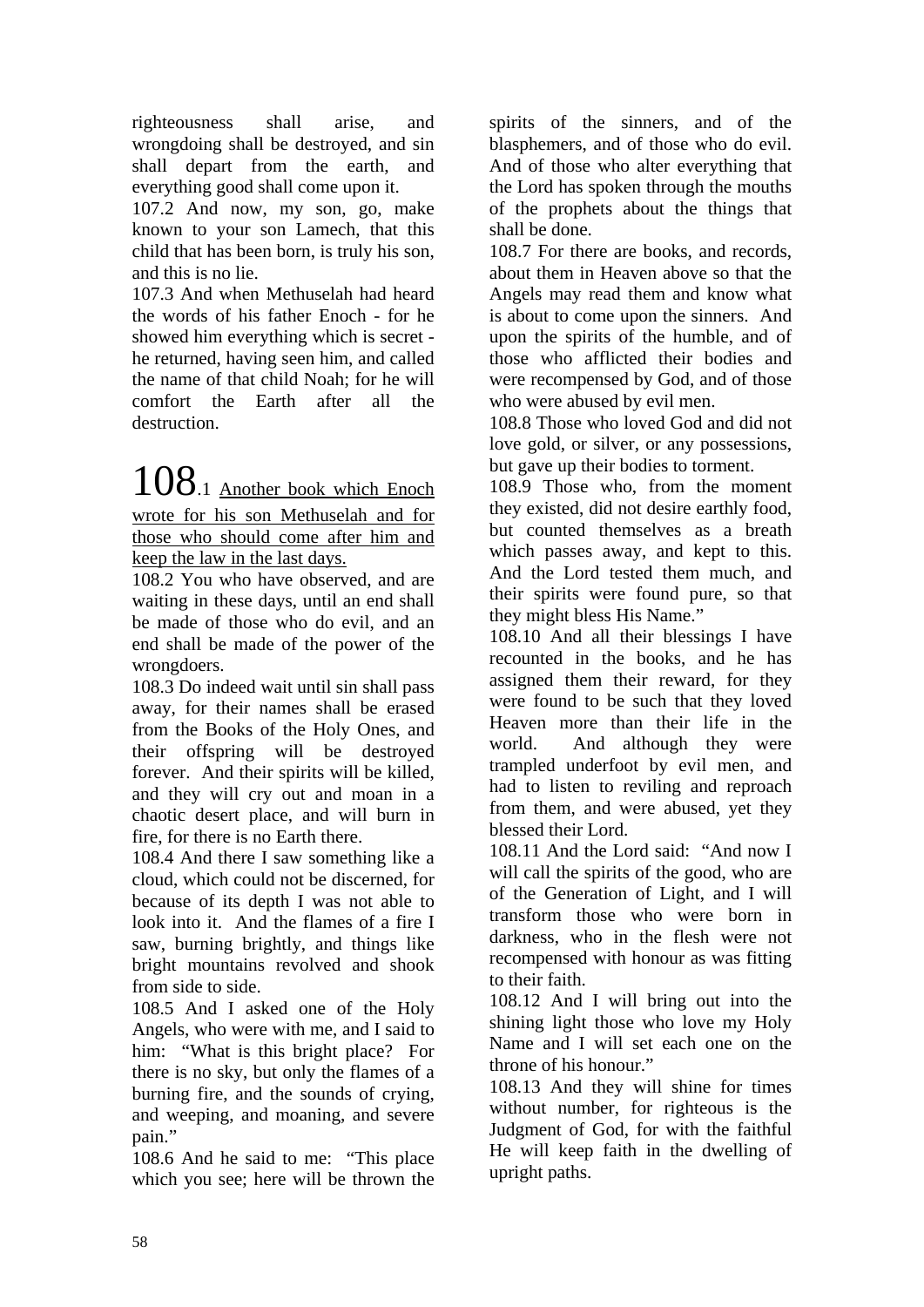108.14 And they will see those who were born in darkness thrown into the darkness while the righteous shine.

108.15 And the sinners will cry out as they see them shining but they themselves will go where days and times have been written down for them.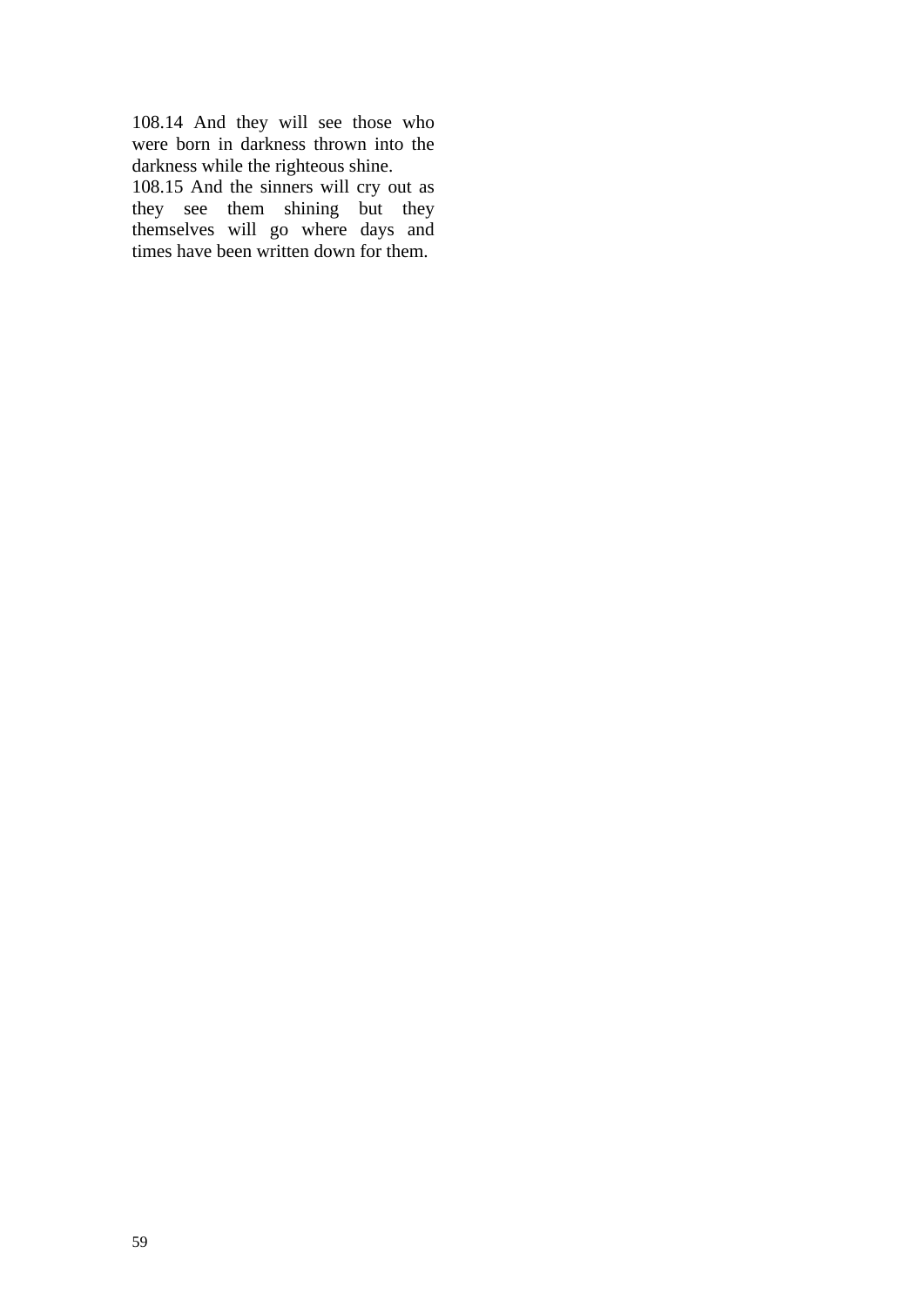# The Book of the Secrets of Enoch

#### **INTRODUCTION**

The Second Book of Enoch (usually abbreviated 2 Enoch, and otherwise variously known as Slavonic Enoch or The Secrets of Enoch) is a pseudepigraphic (a text whose claimed authorship is unfounded) of the Old Testament. It is usually considered to be part of the Apocalyptic literature. Late 1st century CE is the dating often preferred. The text has been preserved in full only in Slavonic, but in 2009 it was announced that Coptic fragments of the book had been identified. Greek is indicated as the language behind the Slavonic version[1]. It is not regarded as scripture by Jews or any Christian group. It was rediscovered and published at the end of 19th century.

Most scholars consider 2 Enoch to be composed by an unknown Jewish sectarian group, while some authors think it is a 1st century Christian text[2][3]. A very few scholars consider it a later Christian work[4]. This article discusses 2 Enoch. It is distinct from the Book of Enoch, known as 1 Enoch. There is also an unrelated 3 Enoch. The numbering of these texts has been applied by scholars to distinguish the texts from one another.

Dates ranging from the 1st century BC to the 10th century CE have been proposed, with the late 1st century CE often preferred. The date of the text can be deduced solely on the basis of the internal evidence since the book has survived only in the medieval manuscripts (even if a reference of 2 Enoch could be find in Origen's De Principis i, 3:3). Composition shall be later than the Book of the Watchers in 1 Enoch (about III century BCE). The crucial arguments for the early dating of the text have very largely been linked to the themes of the Temple in Jerusalem and its ongoing practices and customs. Scholarly efforts have been in this respect mostly directed toward finding hints that the Sanctuary was still standing when the original text was composed. Scholars noted that the text gives no indication that the destruction of the Temple had already occurred at the time of the book's composition. Critical readers of the pseudepigraphic would have some difficulties finding any explicit expression of feelings of sadness or mourning about the loss of the sanctuary.

Affirmations of the value of animal sacrifice and Enoch's halakhic instructions found in 2 Enoch 59 also appear to be fashioned not in the "preservationist," mishnaic-like mode but rather as if they reflected sacrificial practices that still existed when the author was writing his book. The author tries legitimize the central place of worship, which through the reference to the place Ahuzan, which is a cryptic name for a Jewish Temple.

Scholars have also previously noted in the text some indications of the ongoing practice of pilgrimage to the central place of worship. These indications could be expected in a text written in the Alexandrian Diaspora. Thus in his instructions to the children, Enoch repeatedly encourages them to bring the gifts before the face of God for the remission of sins, a practice which appears to recall well-known sacrificial customs widespread in the Second Temple period. Further, the Slavonic apocalypse also contains a direct command to visit the Temple three times a day, an inconsistency if the sanctuary had been already destroyed.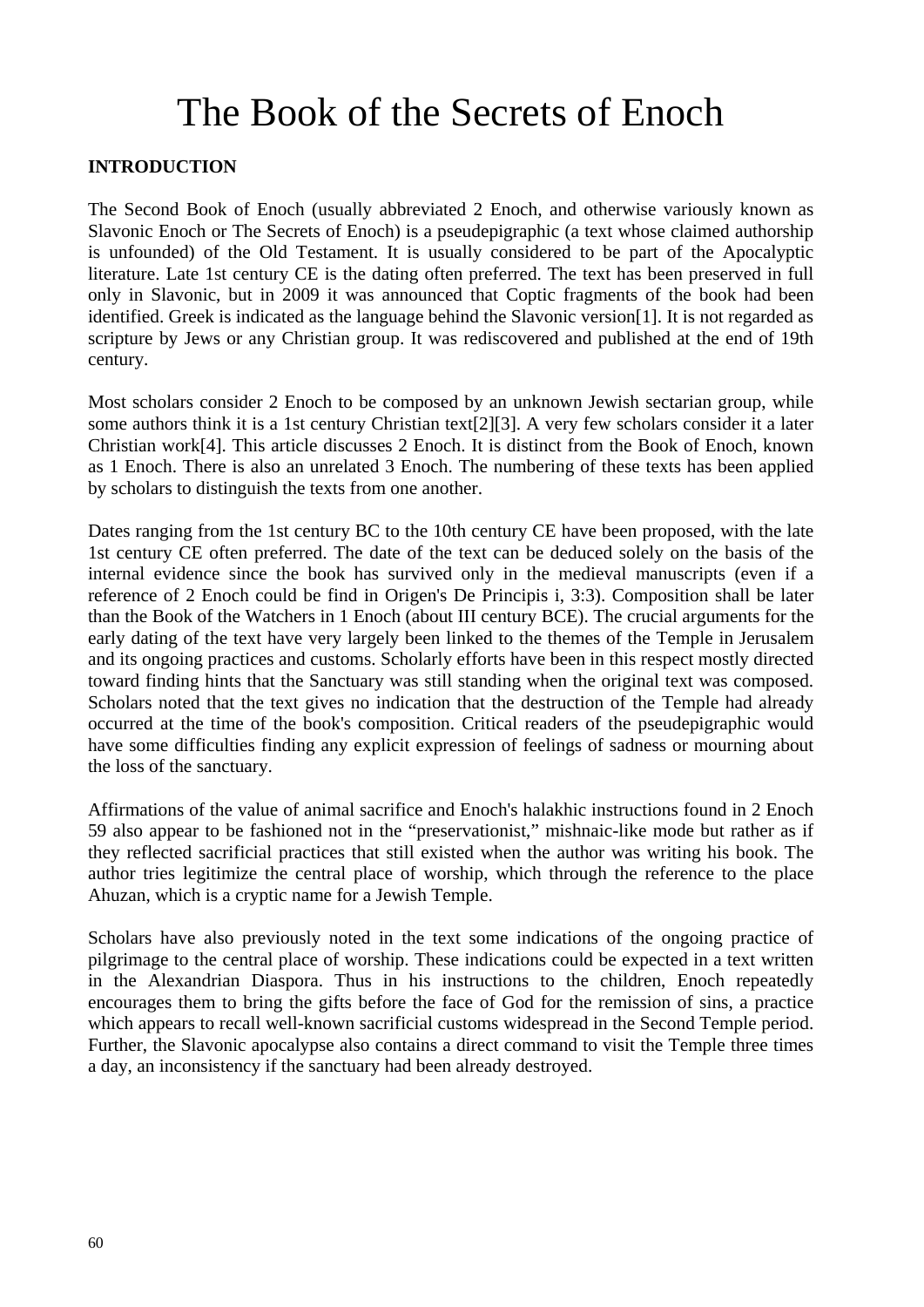# The Book of the Secrets of Enoch

Also known as Slavonic Enoch or 2 Enoch

Translated from the Slavonic by W. R. Morfill, M.A.

1.1 There was a wise man, a great artificer, and the Lord conceived love for him and received him, that he should behold the uppermost dwellings and be an eye-witness of the wise and great and inconceivable and immutable realm of God Almighty, of the very wonderful and glorious and bright and many-eyed station of the Lord's servants, and of the inaccessible throne of the Lord, and of the degrees and manifestations of the incorporeal hosts, and of the ineffable ministration of the multitude of the elements, and of the various apparition and inexpressible singing of the host of Cherubim, and of the boundless light.

2 At that time, he said, when my one hundred and sixty-fifth year was completed, I begat my son Mathusal (Methuselah).

3 After this too I lived two hundred years and completed of all the years of my life three hundred and sixty-five years.

4 On the first day of the month I was in my house alone and was resting on my bed and slept.

5 And when I was asleep, great distress came up into my heart, and I was weeping with my eyes in sleep, and I could not understand what this distress was, or what would happen to me.

6 And there appeared to me two men, exceeding big, so that I never saw such on earth; their faces were shining like the sun, their eyes too (were) like a burning light, and from their lips was fire coming forth with clothing and singing of various kinds in

appearance purple, their wings brighter than gold, their hands whiter than snow.

7 They were standing at the head of my bed and began to call me by my name.

8 And I arose from my sleep and saw clearly those two men standing in front of me.

9 And I saluted them and was seized with fear and the appearance of my face was changed from terror, and those men said to me:

10 Have courage, Enoch, do not fear; the eternal God sent us to you, and lo! You shalt to-day ascend with us into heaven, and you shall tell your sons and all your household all that they shall do without you on earth in your house, and let no one seek you till the Lord return you to them.

11 And I made haste to obey them and went out from my house, and made to the doors, as it was ordered me, and summoned my sons Mathusal (Methuselah) and Regim and Gaidad and made known to them all the marvels those (men) had told me.

 $2$  1. Listen to me, my children, I know not whither I go, or what will befall me; now therefore, my children, I tell you: turn not from God before the face of the vain, who made not Heaven and earth, for these shall perish and those who worship them, and may the Lord make confident your hearts in the fear of him. And now, my children, let no one think to seek me, until the Lord return me to you.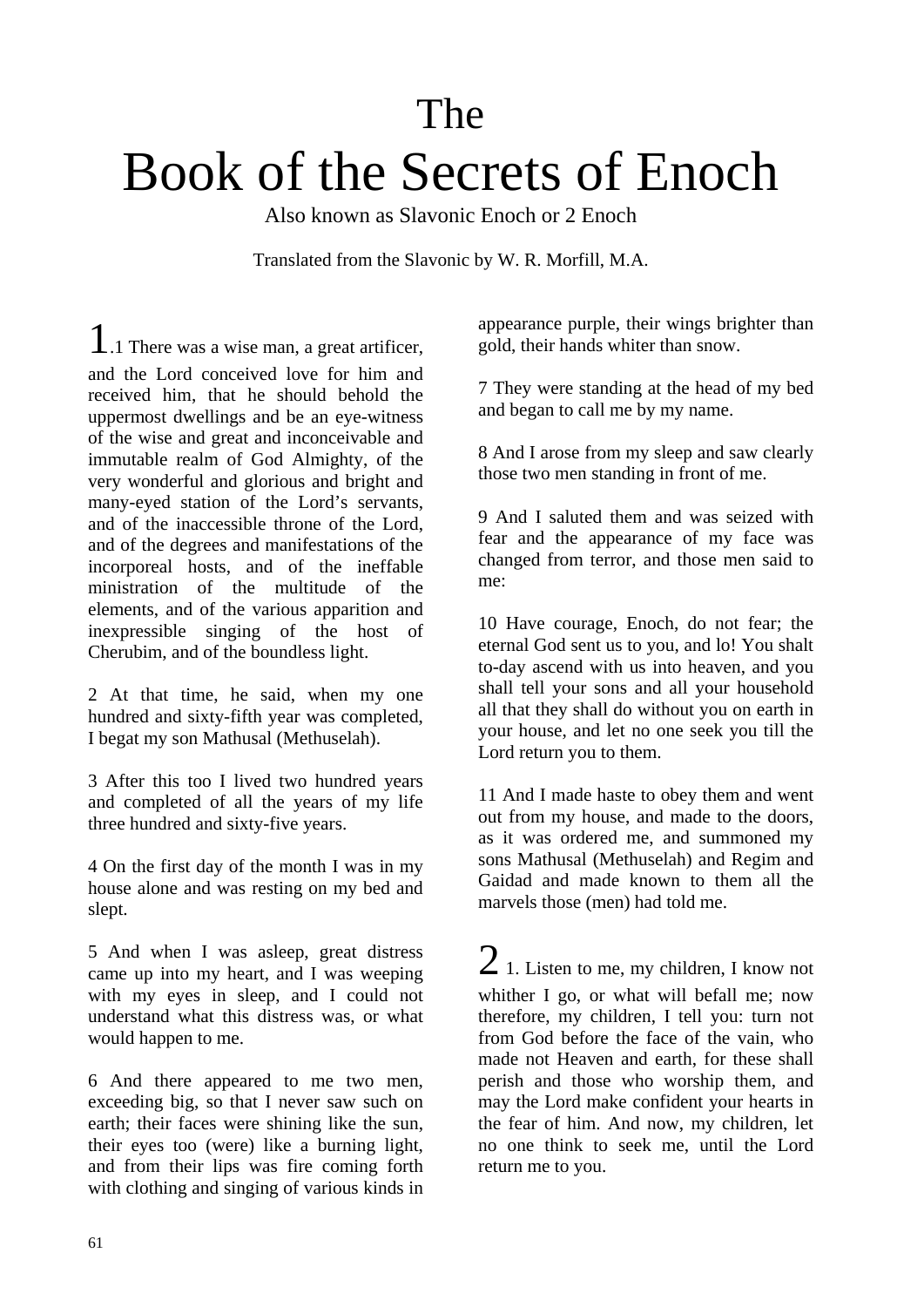$3.1$  It came to pass, when Enoch had told his sons, that the angels took him on to their wings and bore him up on to the first heaven and placed him on the clouds. And there I looked, and again I looked higher, and saw the ether, and they placed me on the first heaven and showed me a very great Sea, greater than the earthly sea.

4.1 They brought before my face the elders and rulers of the stellar orders, and showed me two hundred angels, who rule the stars and (their) services to the heavens, and fly with their wings and come round all those who sail.

5.1 And here I looked down and saw the treasure-houses of the snow, and the angels who keep their terrible store-houses, and the clouds whence they come out and into which they go.

 $6.1$  They showed me the treasure-house of the dew, like oil of the olive, and the appearance of its form, as of all the flowers of the earth; further many angels guarding the treasure-houses of these (things), and how they are made to shut and open.

7.1 And those men took me and led me up on to the second heaven, and showed me darkness, greater than earthly darkness, and there I saw prisoners hanging, watched, awaiting the great and boundless judgment, and these angels (spirits) were dark-looking, more than earthly darkness, and incessantly making weeping through all hours.

2 And I said to the men who were with me: Wherefore are these incessantly tortured? They answered me: These are God's apostates, who obeyed not God's commands, but took counsel with their own will, and turned away with their prince, who also (is) fastened on the fifth heaven.

3 And I felt great pity for them, and they saluted me, and said to me: Man of God, pray for us to the Lord; and I answered to them: Who am I, a mortal man, that I should pray for angels (spirits)? Who knows whither I go, or what will befall me? Or who will pray for me?

#### 8.1 And those men took me thence, and led me up on to the third heaven, and placed me there; and I looked downwards, and saw the produce of these places, such as has never been known for goodness.

2 And I saw all the sweet-flowering trees and beheld their fruits, which were sweetsmelling, and all the foods borne (by them) bubbling with fragrant exhalation.

3 And in the midst of the trees that of life, in that place whereon the Lord rests, when he goes up into paradise; and this tree is of ineffable goodness and fragrance, and adorned more than every existing thing; and on all sides (it is) in form gold-looking and vermilion and fire-like and covers all, and it has produce from all fruits.

4 Its root is in the garden at the earth's end.

5 And paradise is between corruptibility and incorruptibility.

6 And two springs come out which send forth honey and milk, and their springs send forth oil and wine, and they separate into four parts, and go round with quiet course, and go down into the PARADISE OF EDEN, between corruptibility and incorruptibility.

7 And thence they go forth along the earth, and have a revolution to their circle even as other elements.

8 And here there is no unfruitful tree, and every place is blessed.

9 And (there are) three hundred angels very bright, who keep the garden, and with incessant sweet singing and never-silent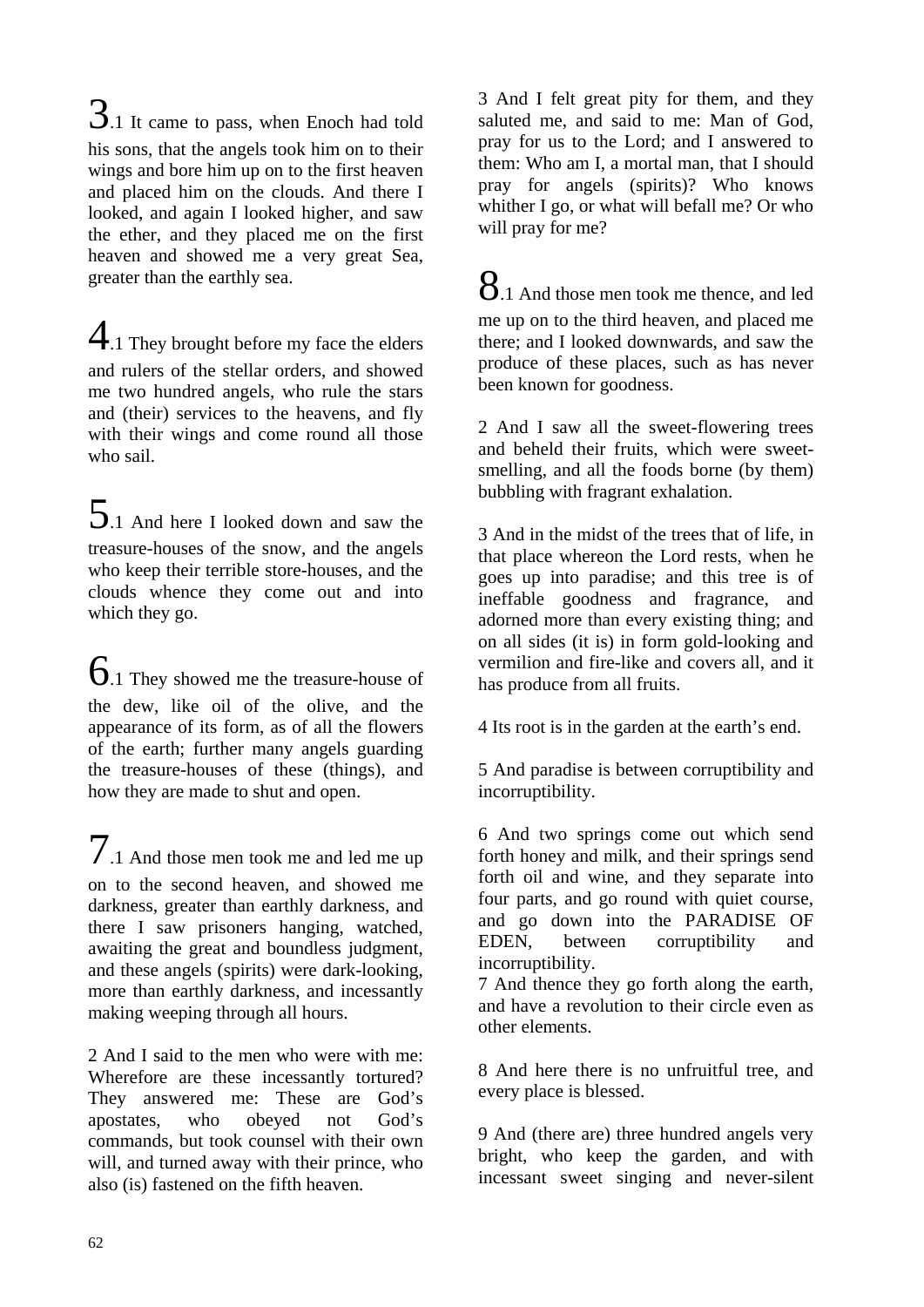voices serve the Lord throughout all days and hours.

10 And I said: How very sweet is this place, and those men said to me:

9.1 This place, O Enoch, is prepared for the righteous, who endure all manner of offence from those that exasperate their souls, who avert their eyes from iniquity, and make righteous judgment, and give bread to the hungering, and cover the naked with clothing, and raise up the fallen, and help injured orphans, and who walk without fault before the face of the Lord, and serve him alone, and for them is prepared this place for eternal inheritance.

10.1 And those two men led me up on to the Northern side, and showed me there a very terrible place, and (there were) all manner of tortures in that place: cruel darkness and unillumined gloom, and there is no light there, but murky fire constantly flaming aloft, and (there is) a fiery river coming forth, and that whole place is everywhere fire, and everywhere (there is) frost and ice, thirst and shivering, while the bonds are very cruel, and the angels (spirits) fearful and merciless, bearing angry weapons, merciless torture, and I said:

2 Woe, woe, how very terrible is this place.

3 And those men said to me: This place, O Enoch, is prepared for those who dishonour God, who on earth practice sin against nature, which is child-corruption after the sodomitic fashion, magic-making, enchantments and devilish witchcrafts, and who boast of their wicked deeds, stealing, lies, calumnies, envy, rancour, fornication, murder, and who, accursed, steal the souls of men, who, seeing the poor take away their goods and themselves wax rich, injuring them for other men's goods; who being able to satisfy the empty, made the hungering to die; being able to clothe, stripped the naked; and who knew not their creator, and bowed to the soulless (and lifeless) gods, who

cannot see nor hear, vain gods, (who also) built hewn images and bow down to unclean handiwork, for all these is prepared this place among these, for eternal inheritance.

11.1 Those men took me, and led me up on to the fourth heaven, and showed me all the successive goings, and all the rays of the light of sun and moon.

2 And I measure their goings, and compared their light, and saw that the sun's light is greater than the moon's.

3 Its circle and the wheels on which it goes always, like the wind going past with very marvellous speed, and day and night it has no rest.

4 Its passage and return (are accompanied by) four great stars, (and) each star has under it a thousand stars, to the right of the sun's wheel, (and by) four to the left, each having under it a thousand stars, altogether eight thousand, issuing with the sun continually.

5 And by day fifteen myriads of angels attend it, and by night A thousand.

6 And six-winged ones issue with the angels before the sun's wheel into the fiery flames, and a hundred angels kindle the sun and set it alight.

 $12$ .1 And I looked and saw other flying elements of the sun, whose names (are) Phoenixes and Chalkydri, marvellous and wonderful, with feet and tails in the form of a lion, and a crocodile's head, their appearance (is) empurpled, like the rainbow; their size (is) nine hundred measures, their wings (are like) those of angels, each (has) twelve, and they attend and accompany the sun, bearing heat and dew, as it is ordered them from God.

2 Thus (the sun) revolves and goes, and rises under the heaven, and its course goes under the earth with the light of its rays incessantly.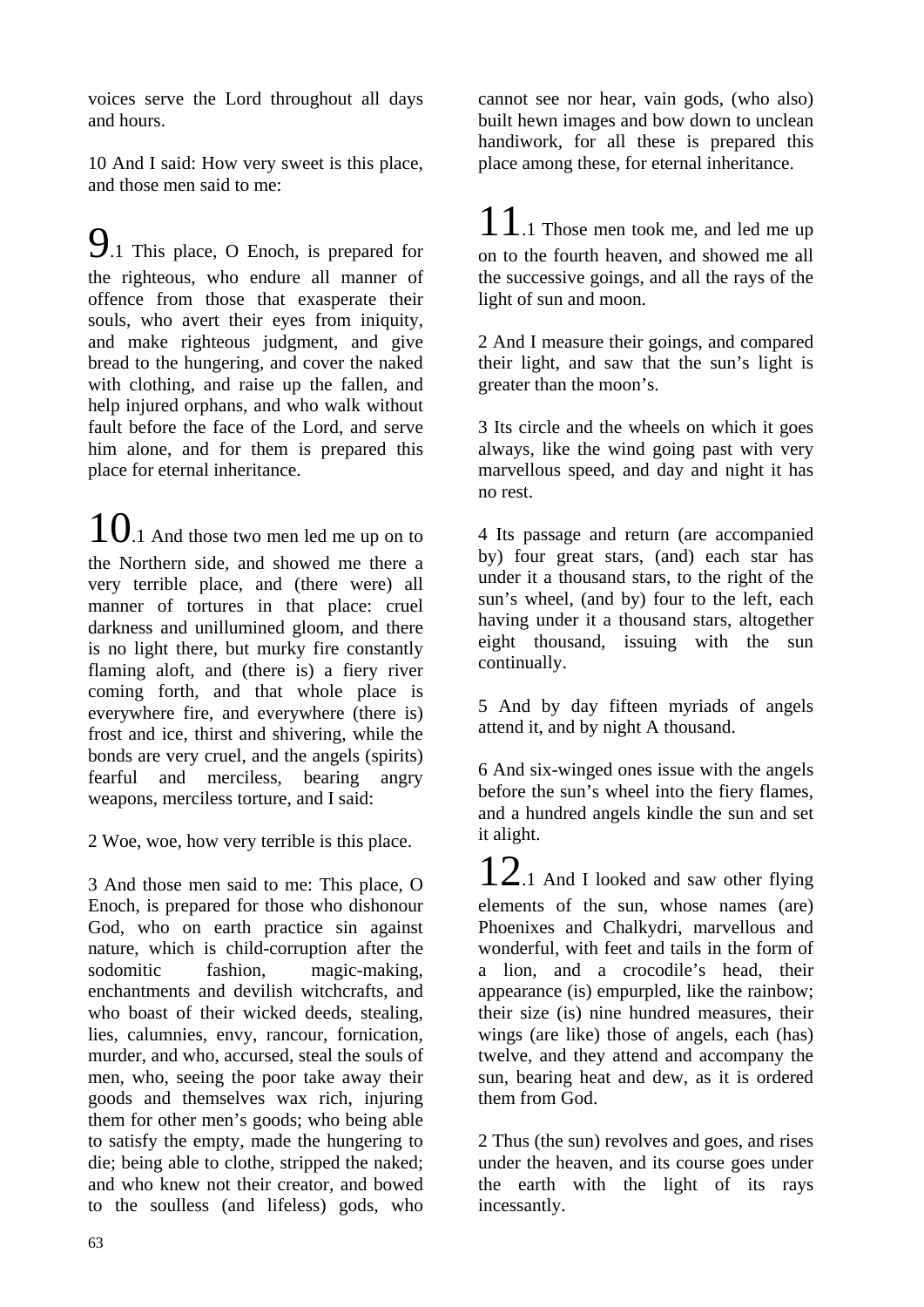$13.1$  Those men bore me away to the east, and placed me at the sun's gates, where the sun goes forth according to the regulation of the seasons and the circuit of the months of the whole year, and the number of the hours day and night.

2 And I saw six gates open, each gate having sixty-one stadia and A quarter of one stadium, and I measured (them) truly, and understood their size (to be) so much, through which the sun goes forth, and goes to the west, and is made even, and rises throughout all the months, and turns back again from the six gates according to the succession of the seasons; thus (the period) of the whole year is finished after the returns of the four seasons.

 $14$ .1 And again those men led me away to the western parts, and showed me six great gates open corresponding to the eastern gates, opposite to where the sun sets, according to the number of the days three hundred and sixty-five and A quarter.

2 Thus again it goes down to the western gates, (and) draws away its light, the greatness of its brightness, under the earth; for since the crown of its shining is in heaven with the Lord, and guarded by four hundred angels, while the sun goes round on wheel under the earth, and stands seven great hours in night, and spends half (its course) under the earth, when it comes to the eastern approach in the eighth hour of the night, it brings its lights, and the crown of shining, and the sun flames forth more than fire.

15.1 Then the elements of the sun, called Phoenixes and Chalkydri break into song, therefore every bird flutters with its wings, rejoicing at the giver of light, and they broke into song at the command of the Lord.

2 The giver of light comes to give brightness to the whole world, and the morning guard takes shape, which is the rays of the sun, and the sun of the earth goes out, and receives its brightness to light up the whole face of the earth, and they showed me this calculation of the sun's going.

3 And the gates which it enters, these are the great gates of the calculation of the hours of the year; for this reason the sun is a great creation, whose circuit (lasts) twenty-eight years, and begins again from the beginning.

 $16.1$  Those men showed me the other course, that of the moon, twelve great gates, crowned from west to east, by which the moon goes in and out of the customary times.

2 It goes in at the first gate to the western places of the sun, by the first gates with (thirty)-one (days) exactly, by the second gates with thirty-one days exactly, by the third with thirty days exactly, by the fourth with thirty days exactly, by the fifth with thirty-one days exactly, by the sixth with thirty-one days exactly, by the seventh with thirty days exactly, by the eighth with thirtyone days perfectly, by the ninth with thirtyone days exactly, by the tenth with thirty days perfectly, by the eleventh with thirtyone days exactly, by the twelfth with twenty-eight days exactly.

3 And it goes through the western gates in the order and number of the eastern, and accomplishes the three hundred and sixtyfive and a quarter days of the solar year, while the lunar year has three hundred fiftyfour, and there are wanting (to it) twelve days of the solar circle, which are the lunar epacts of the whole year.

4 Thus, too, the great circle contains five hundred and thirty-two years.

5 The quarter (of a day) is omitted for three years, the fourth fulfills it exactly.

6 Therefore they are taken outside of heaven for three years and are not added to the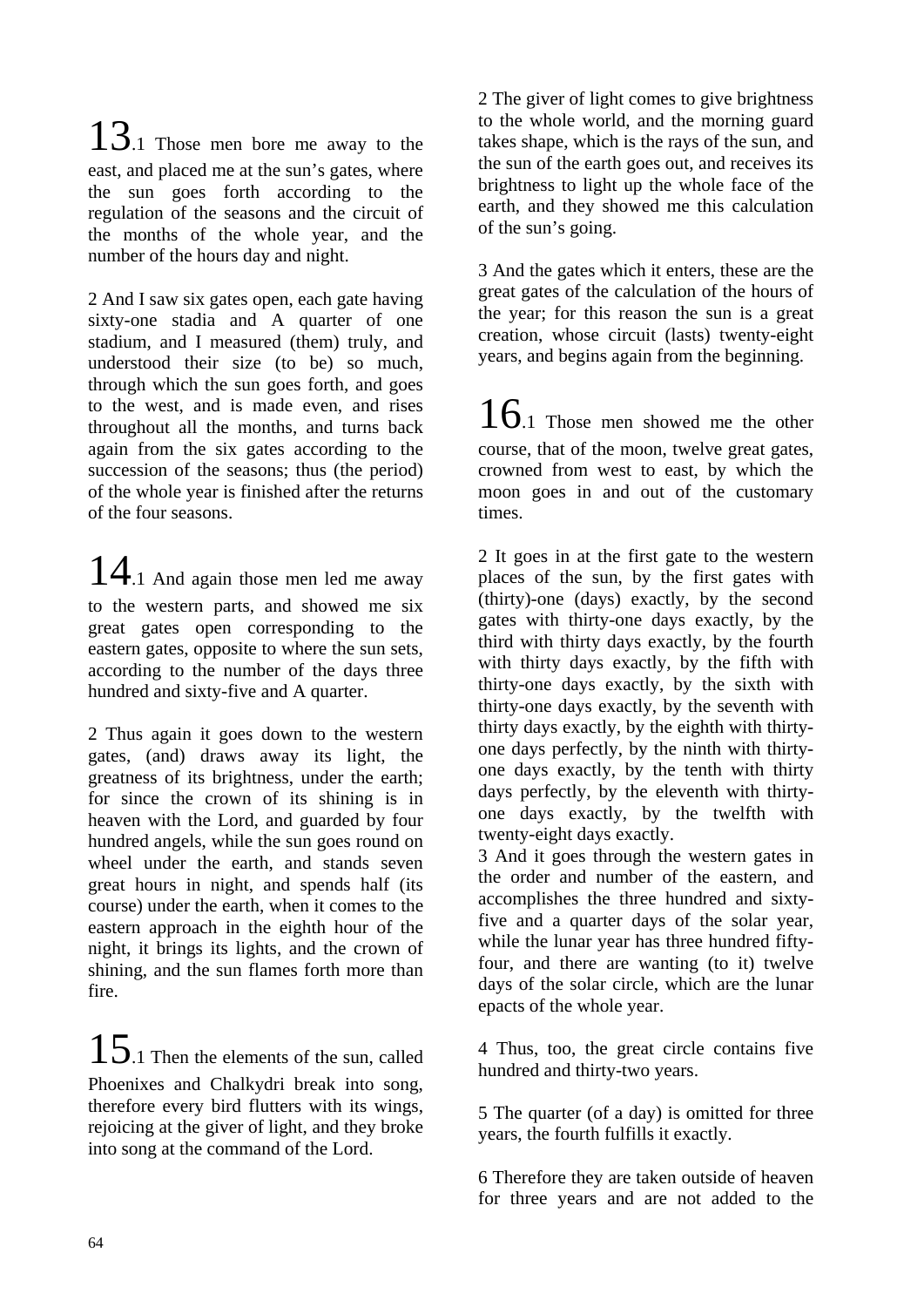number of days, because they change the time of the years to two new months towards completion, to two others towards diminution.

7 And when the western gates are finished, it returns and goes to the eastern to the lights, and goes thus day and night about the heavenly circles, lower than all circles, swifter than the heavenly winds, and spirits and elements and angels flying; each angel has six wings.

8 It has a sevenfold course in nineteen years.

17.1 In the midst of the heavens I saw armed soldiers, serving the Lord, with tympana and organs, with incessant voice, with sweet voice, with sweet and incessant (voice) and various singing, which it is impossible to describe, and (which) astonishes every mind, so wonderful and marvellous is the singing of those angels, and I was delighted listening to it.

18.1 The men took me on to the fifth heaven and placed me, and there I saw many and countless soldiers, called Grigori, of human appearance, and their size (was) greater than that of great giants and their faces withered, and the silence of their mouths perpetual, and their was no service on the fifth heaven, and I said to the men who were with me:

2 Wherefore are these very withered and their faces melancholy, and their mouths silent, and (wherefore) is there no service on this heaven?

3 And they said to me: These are the Grigori, who with their prince Satanail (Satan) rejected the Lord of light, and after them are those who are held in great darkness on the second heaven, and three of them went down on to earth from the Lord's throne, to the place Ermon, and broke through their vows on the shoulder of the hill Ermon and saw the daughters of men how good they are, and took to themselves

wives, and befouled the earth with their deeds, who in all times of their age made lawlessness and mixing, and giants are born and marvellous big men and great enmity.

4 And therefore God judged them with great judgment, and they weep for their brethren and they will be punished on the Lord's great day.

5 And I said to the Grigori: I saw your brethren and their works, and their great torments, and I prayed for them, but the Lord has condemned them (to be) under earth till (the existing) heaven and earth shall end for ever.

6 And I said: Wherefore do you wait, brethren, and do not serve before the Lord's face, and have not put your services before the Lord's face, lest you anger your Lord utterly?

7 And they listened to my admonition, and spoke to the four ranks in heaven, and lo! As I stood with those two men four trumpets trumpeted together with great voice, and the Grigori broke into song with one voice, and their voice went up before the Lord pitifully and affectingly.

19.1 And thence those men took me and bore me up on to the sixth heaven, and there I saw seven bands of angels, very bright and very glorious, and their faces shining more than the sun's shining, glistening, and there is no difference in their faces, or behaviour, or manner of dress; and these make the orders, and learn the goings of the stars, and the alteration of the moon, or revolution of the sun, and the good government of the world.

2 And when they see evildoing they make commandments and instruction, and sweet and loud singing, and all (songs) of praise.

3 These are the archangels who are above angels, measure all life in heaven and on earth, and the angels who are (appointed) over seasons and years, the angels who are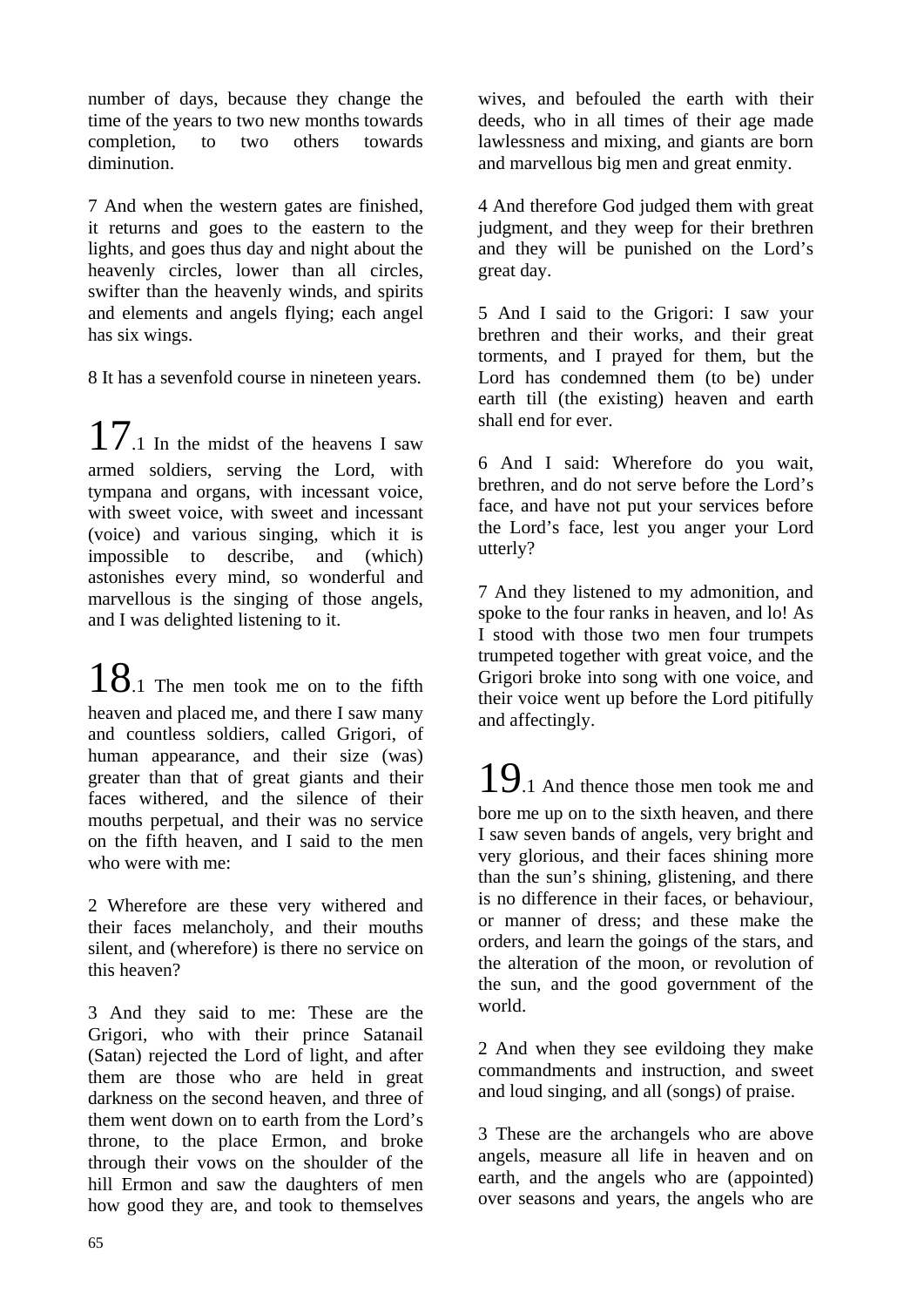over rivers and sea, and who are over the fruits of the earth, and the angels who are over every grass, giving food to all, to every living thing, and the angels who write all the souls of men, and all their deeds, and their lives before the Lord's face; in their midst are six Phoenixes and six Cherubim and six six-winged ones continually with one voice singing one voice, and it is not possible to describe their singing, and they rejoice before the Lord at his footstool.

20.1 And those two men lifted me up thence on to the seventh heaven, and I saw there a very great light, and fiery troops of great archangels, incorporeal forces, and dominions, orders and governments, Cherubim and seraphim, thrones and manyeyed ones, nine regiments, the Ioanit stations of light, and I became afraid, and began to tremble with great terror, and those men took me, and led me after them, and said to me:

2 Have courage, Enoch, do not fear, and showed me the Lord from afar, sitting on His very high throne. For what is there on the tenth heaven, since the Lord dwells there?

3 On the tenth heaven is God, in the Hebrew tongue he is called Aravat.

4 And all the heavenly troops would come and stand on the ten steps according to their rank, and would bow down to the Lord, and would again go to their places in joy and felicity, singing songs in the boundless light with small and tender voices, gloriously serving him.

 $21$ .1 And the Cherubim and seraphim standing about the throne, the six-winged and many-eyed ones do not depart, standing before the Lord's face doing his will, and cover his whole throne, singing with gentle voice before the Lord's face: Holy, holy, holy, Lord Ruler of Sabaoth, heavens and earth are full of Your glory.

2 When I saw all these things, those men said to me: Enoch, thus far is it commanded us to journey with you, and those men went away from me and thereupon I saw them not.

3 And I remained alone at the end of the seventh heaven and became afraid, and fell on my face and said to myself: Woe is me, what has befallen me?

4 And the Lord sent one of his glorious ones, the archangel Gabriel, and (he) said to me: Have courage, Enoch, do not fear, arise before the Lord's face into eternity, arise, come with me.

5 And I answered him, and said in myself: My Lord, my soul is departed from me, from terror and trembling, and I called to the men who led me up to this place, on them I relied, and (it is) with them I go before the Lord's face.

6 And Gabriel caught me up, as a leaf caught up by the wind, and placed me before the Lord's face.

7 And I saw the eighth heaven, which is called in the Hebrew tongue Muzaloth, changer of the seasons, of drought, and of wet, and of the twelve constellations of the circle of the firmament, which are above the seventh heaven.

8 And I saw the ninth heaven, which is called in Hebrew Kuchavim, where are the heavenly homes of the twelve constellations of the circle of the firmament.

 $22_{.1}$  On the tenth heaven, (which is called) Aravoth, I saw the appearance of the Lord's face, like iron made to glow in fire, and brought out, emitting sparks, and it burns.

2 Thus (in a moment of eternity) I saw the Lord's face, but the Lord's face is ineffable, marvellous and very awful, and very, very terrible.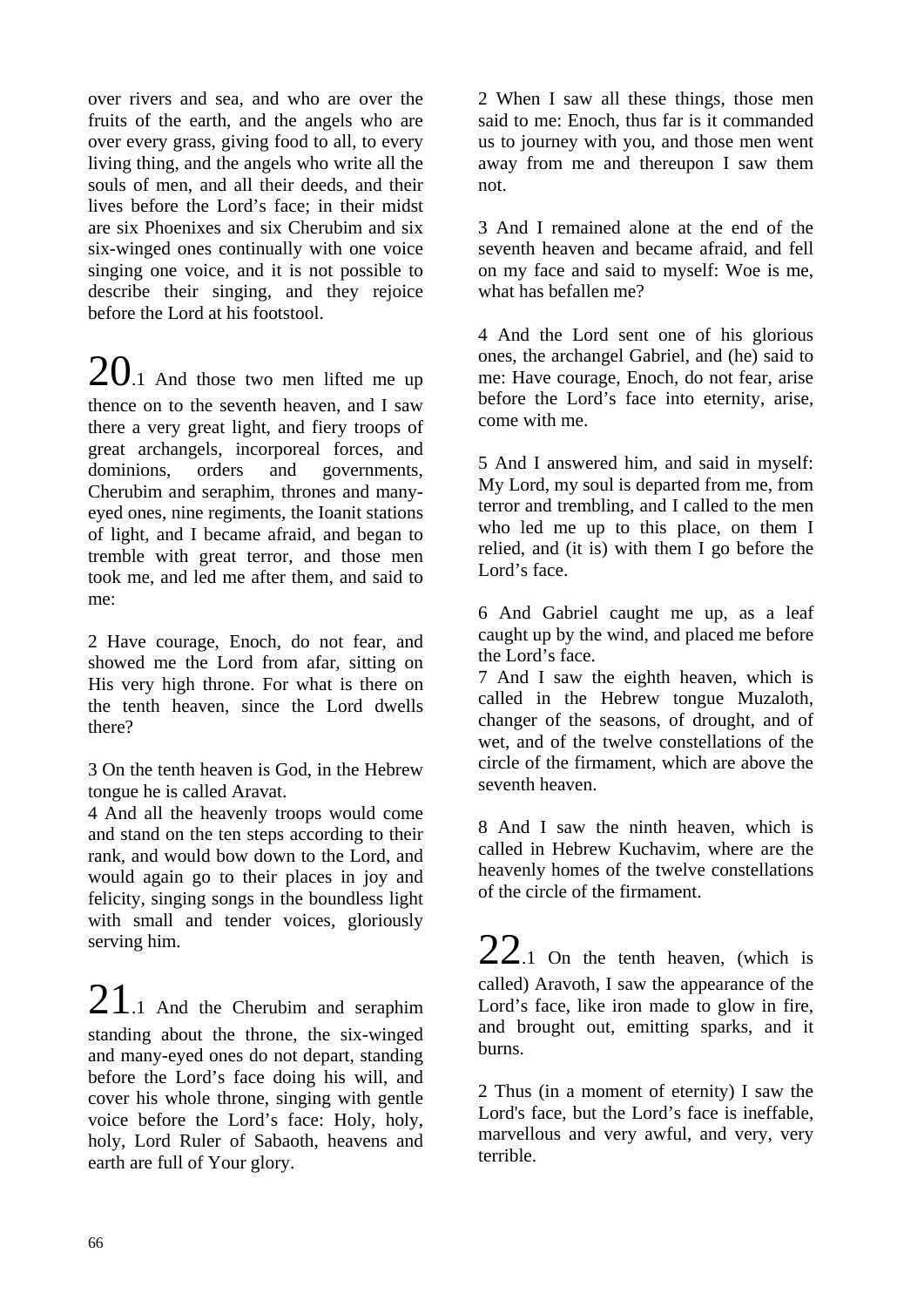3 And who am I to tell of the Lord's unspeakable being, and of his very wonderful face? And I cannot tell the quantity of his many instructions, and various voices, the Lord's throne (is) very great and not made with hands, nor the quantity of those standing round him, troops of Cherubim and seraphim, nor their incessant singing, nor his immutable beauty, and who shall tell of the ineffable greatness of his glory.

4 And I fell prone and bowed down to the Lord, and the Lord with his lips said to me:

5 Have courage, Enoch, do not fear, arise and stand before my face into eternity.

6 And the archistratege Michael lifted me up, and led me to before the Lord's face.

7 And the Lord said to his servants tempting them: Let Enoch stand before my face into eternity, and the glorious ones bowed down to the Lord, and said: Let Enoch go according to Your word.

8 And the Lord said to Michael: Go and take Enoch from out (of) his earthly garments, and anoint him with my sweet ointment, and put him into the garments of My glory.

9 And Michael did thus, as the Lord told him. He anointed me, and dressed me, and the appearance of that ointment is more than the great light, and his ointment is like sweet dew, and its smell mild, shining like the sun's ray, and I looked at myself, and (I) was like (transfigured) one of his glorious ones.

10 And the Lord summoned one of his archangels by name Pravuil, whose knowledge was quicker in wisdom than the other archangels, who wrote all the deeds of the Lord; and the Lord said to Pravuil: Bring out the books from my store-houses, and a reed of quick-writing, and give (it) to Enoch, and deliver to him the choice and comforting books out of your hand.

 $23.1$  And he was telling me all the works of heaven, earth and sea, and all the elements, their passages and goings, and the thunderings of the thunders, the sun and moon, the goings and changes of the stars, the seasons, years, days, and hours, the risings of the wind, the numbers of the angels, and the formation of their songs, and all human things, the tongue of every human song and life, the commandments, instructions, and sweet-voiced singings, and all things that it is fitting to learn.

2 And Pravuil told me: All the things that I have told you, we have written. Sit and write all the souls of mankind, however many of them are born, and the places prepared for them to eternity; for all souls are prepared to eternity, before the formation of the world.

3 And all double thirty days and thirty nights, and I wrote out all things exactly, and wrote three hundred and sixty-six books.

24.1 And the Lord summoned me, and said to me: Enoch, sit down on my left with Gabriel.

2 And I bowed down to the Lord, and the Lord spoke to me: Enoch, beloved, all (that) you see, all things that are standing finished I tell to you even before the very beginning, all that I created from non-being, and visible (physical) things from invisible (spiritual).

3 Hear, Enoch, and take in these my words, for not to My angels have I told my secret, and I have not told them their rise, nor my endless realm, nor have they understood my creating, which I tell you to-day.

4 For before all things were visible (physical), I alone used to go about in the invisible (spiritual) things, like the sun from east to west, and from west to east.

5 But even the sun has peace in itself, while I found no peace, because I was creating all things, and I conceived the thought of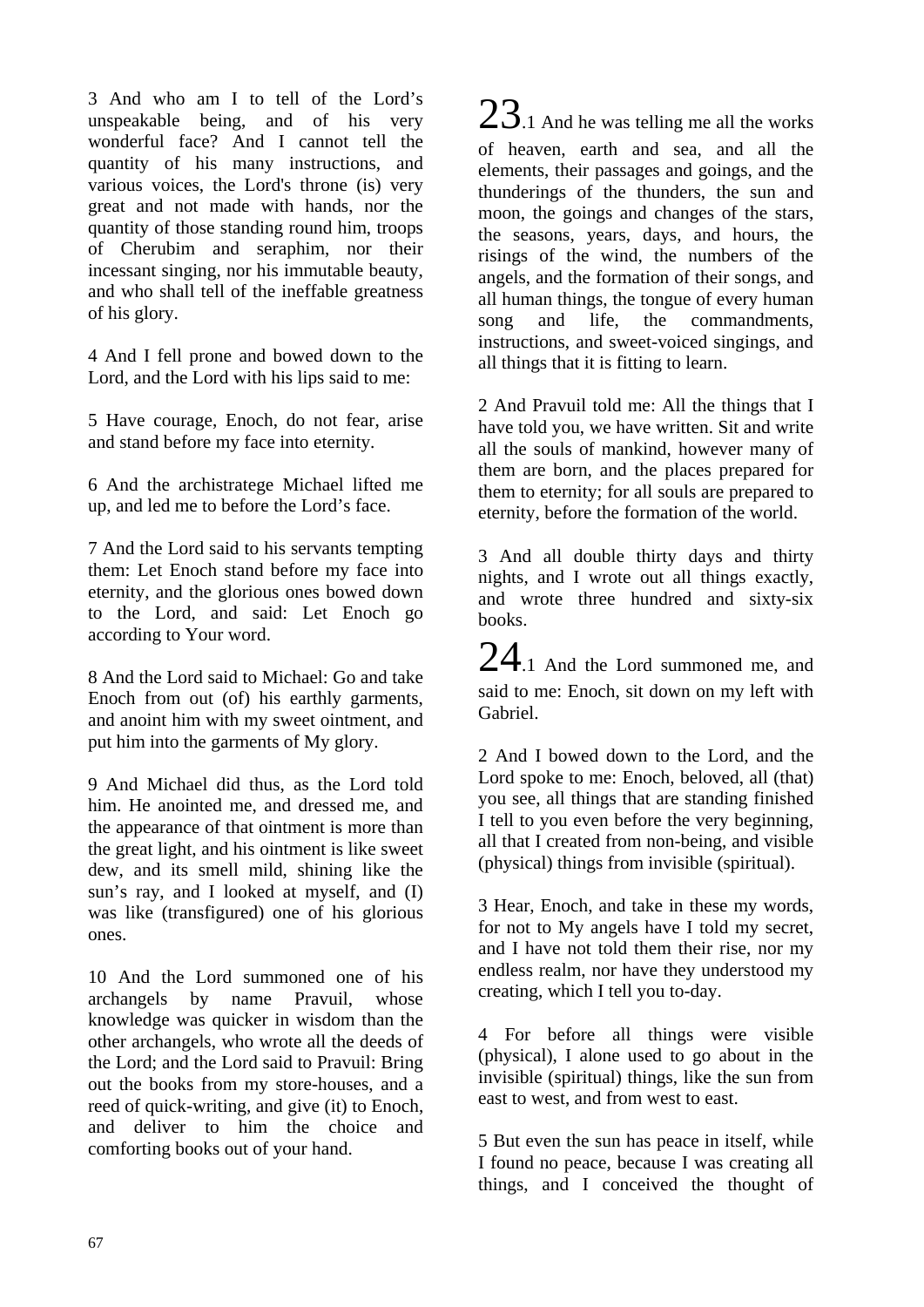placing foundations, and of creating visible (physical) creation.

 $25.1$  I commanded in the very lowest (parts), that visible (physical) things should come down from invisible (spiritual), and Adoil came down very great, and I beheld him, and lo! He had a belly of great light.

2 And I said to him: Become undone, Adoil, and let the visible (physical) (come) out of you.

3 And he came undone, and a great light came out. And I (was) in the midst of the great light, and as there is born light from light, there came forth a great age, and showed all creation, which I had thought to create.

4 And I saw that (it was) good.

5 And I placed for myself a throne, and took my seat on it, and said to the light: Go thence up higher and fix yourself high above the throne, and be A foundation to the highest things.

6 And above the light there is nothing else, and then I bent up and looked up from my throne.

 $26.1$  And I summoned the very lowest a second time, and said: Let Archas come forth hard, and he came forth hard from the invisible (spiritual).

2 And Archas came forth, hard, heavy, and very red.

3 And I said: Be opened, Archas, and let there be born from you, and he came undone, an age came forth, very great and very dark, bearing the creation of all lower things, and I saw that (it was) good and said to him:

4 Go thence down below, and make yourself firm, and be a foundation for the lower things, and it happened and he went down

and fixed himself, and became the foundation for the lower things, and below the darkness there is nothing else.

 $27<sub>.1</sub>$  And I commanded that there should be taken from light and darkness, and I said: Be thick, and it became thus, and I spread it out with the light, and it became water, and I spread it out over the darkness, below the light, and then I made firm the waters, that is to say the bottomless, and I made foundation of light around the water, and created seven circles from inside, and imaged (the water) like crystal wet and dry, that is to say like glass, (and) the circumcession of the waters and the other elements, and I showed each one of them its road, and the seven stars each one of them in its heaven, that they go thus, and I saw that it was good.

2 And I separated between light and between darkness, that is to say in the midst of the water hither and thither, and I said to the light, that it should be the day, and to the darkness, that it should be the night, and there was evening and there was morning the first day.

28.1 And then I made firm the heavenly circle, and (made) that the lower water which is under heaven collect itself together, into one whole, and that the chaos become dry, and it became so.

2 Out of the waves I created rock hard and big, and from the rock I piled up the dry, and the dry I called earth, and the midst of the earth I called abyss, that is to say the bottomless, I collected the sea in one place and bound it together with a yoke.

3 And I said to the sea: Behold I give you (your) eternal limits, and you shalt not break loose from your component parts.

4 Thus I made fast the firmament. This day I called me the first-created [Sunday].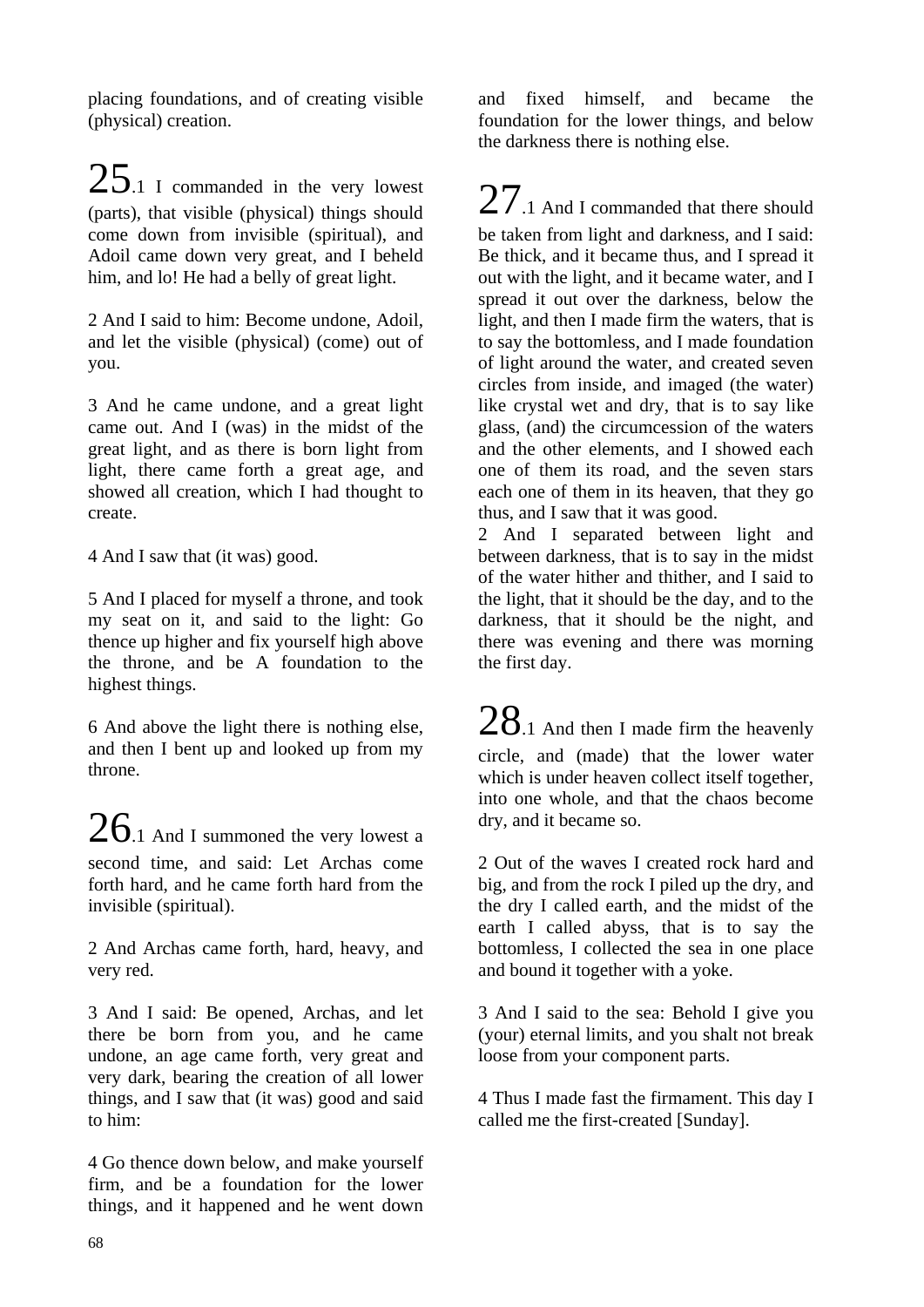29.1 And for all the heavenly troops I imaged the image and essence of fire, and my eye looked at the very hard, firm rock, and from the gleam of my eye the lightning received its wonderful nature, (which) is both fire in water and water in fire, and one does not put out the other, nor does the one dry up the other, therefore the lightning is brighter than the sun, softer than water and firmer than hard rock.

2 And from the rock I cut off a great fire, and from the fire I created the orders of the incorporeal ten troops of angels, and their weapons are fiery and their raiment a burning flame, and I commanded that each one should stand in his order.

3 And one from out the order of angels, having turned away with the order that was under him, conceived an impossible thought, to place his throne higher than the clouds above the earth, that he might become equal in rank to my power.

4 And I threw him out from the height with his angels, and he was flying in the air continuously above the bottomless.

30.1 On the third day I commanded the earth to make grow great and fruitful trees, and hills, and seed to sow, and I planted Paradise, and enclosed it, and placed as armed (guardians) flaming angels, and thus I created renewal.

2 Then came evening, and came morning the fourth day.

3 [Wednesday]. On the fourth day I commanded that there should be great lights on the heavenly circles.

4 On the first uppermost circle I placed the stars, Kruno, and on the second Aphrodit, on the third Aris, on the fifth Zoues, on the sixth Ermis, on the seventh lesser the moon, and adorned it with the lesser stars.

5 And on the lower I placed the sun for the illumination of day, and the moon and stars for the illumination of night.

6 The sun that it should go according to each constellation, twelve, and I appointed the succession of the months and their names and lives, their thunderings, and their hourmarkings, how they should succeed.

7 Then evening came and morning came the fifth day.

8 [Thursday]. On the fifth day I commanded the sea, that it should bring forth fishes, and feathered birds of many varieties, and all animals creeping over the earth, going forth over the earth on four legs, and soaring in the air, male sex and female, and every soul breathing the spirit of life.

9 And there came evening, and there came morning the sixth day.

10 [Friday]. On the sixth day I commanded my wisdom to create man from seven consistencies: one, his flesh from the earth; two, his blood from the dew; three, his eyes from the sun; four, his bones from stone; five, his intelligence from the swiftness of the angels and from cloud; six, his veins and his hair from the grass of the earth; seven, his soul from my breath and from the wind.

11 And I gave him seven natures: to the flesh hearing, the eyes for sight, to the soul smell, the veins for touch, the blood for taste, the bones for endurance, to the intelligence sweetness [enjoyment].

12 I conceived a cunning saying to say, I created man from invisible (spiritual) and from visible (physical) nature, of both are his death and life and image, he knows speech like some created thing, small in greatness and again great in smallness, and I placed him on earth, a second angel, honourable, great and glorious, and I appointed him as ruler to rule on earth and to have my wisdom, and there was none like him of earth of all my existing creatures.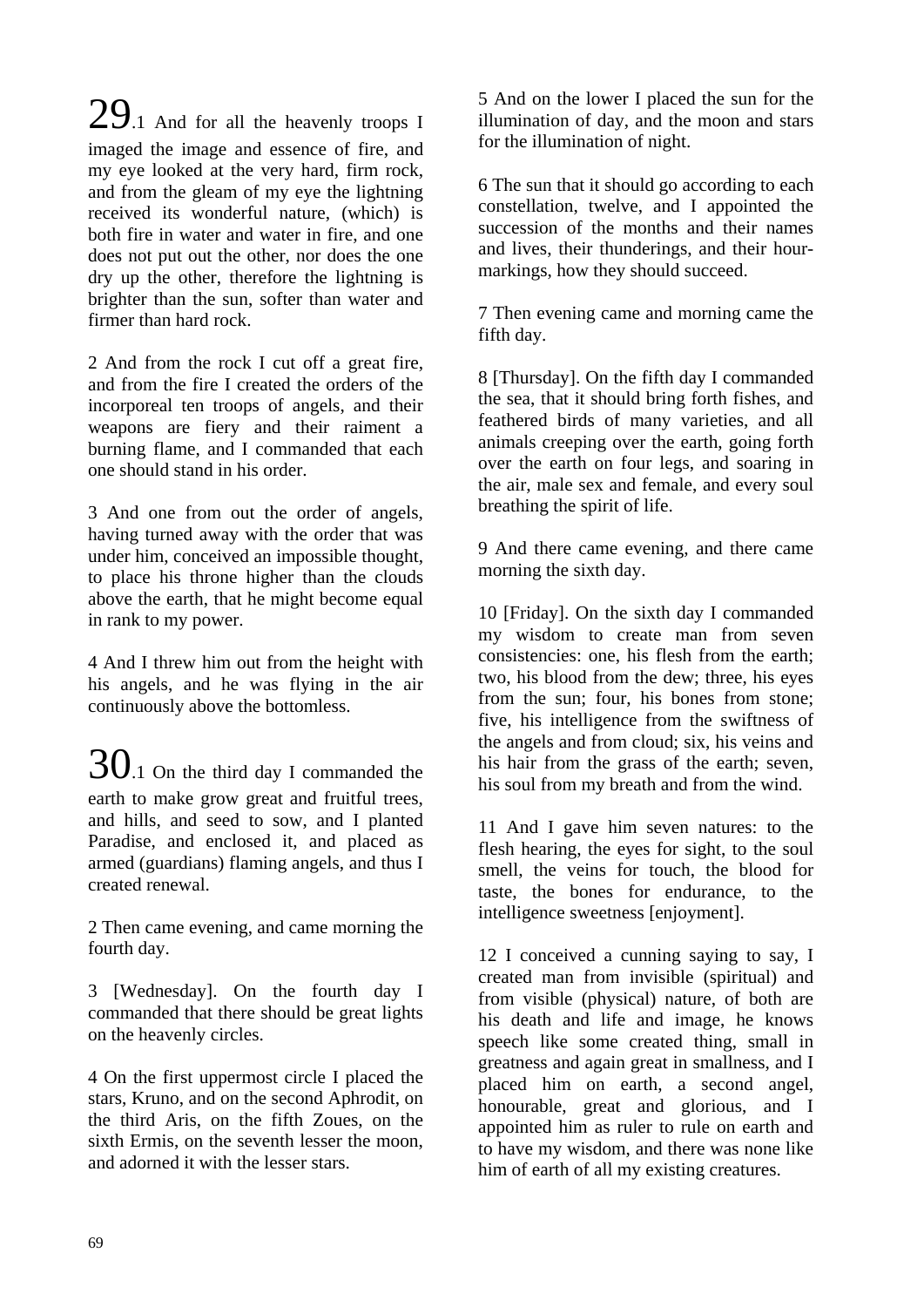13 And I appointed him a name, from the four component parts, from east, from west, from south, from north, and I appointed for him four special stars, and I called his name Adam, and showed him the two ways, the light and the darkness, and I told him:

14 This is good, and that bad, that I should learn whether he has love towards me, or hatred, that it be clear which in his race love me.

15 For I have seen his nature, but he has not seen his own nature, therefore (through) not seeing he will sin worse, and I said After sin (what is there) but death?

16 And I put sleep into him and he fell asleep. And I took from him A rib, and created him a wife, that death should come to him by his wife, and I took his last word and called her name mother, that is to say, Eva (Eve).

31.1 Adam has life on earth, and I created a garden in Eden in the east, that he should observe the testament and keep the command.

2 I made the heavens open to him, that he should see the angels singing the song of victory, and the gloomless light.

3 And he was continuously in paradise, and the devil understood that I wanted to create another world, because Adam was lord on earth, to rule and control it.

4 The devil is the evil spirit of the lower places, as a fugitive he made Sotona from the heavens as his name was Satanail (Satan), thus he became different from the angels, (but his nature) did not change (his) intelligence as far as (his) understanding of righteous and sinful (things).

5 And he understood his condemnation and the sin which he had sinned before, therefore he conceived thought against Adam, in such form he entered and seduced Eva (Eve), but did not touch Adam.

6 But I cursed ignorance, but what I had blessed previously, those I did not curse, I cursed not man, nor the earth, nor other creatures, but man's evil fruit, and his works.

 $32.1$  I said to him: Earth you are, and into the earth whence I took you you shalt go, and I will not ruin you, but send you whence I took you.

2 Then I can again receive you at My second presence.

3 And I blessed all my creatures visible (physical) and invisible (spiritual). And Adam was five and half hours in paradise.

4 And I blessed the seventh day, which is the Sabbath, on which he rested from all his works.

 $33.1$  And I appointed the eighth day also, that the eighth day should be the firstcreated after my work, and that (the first seven) revolve in the form of the seventh thousand, and that at the beginning of the eighth thousand there should be a time of not-counting, endless, with neither years nor months nor weeks nor days nor hours.

2 And now, Enoch, all that I have told you, all that you have understood, all that you have seen of heavenly things, all that you have seen on earth, and all that I have written in books by my great wisdom, all these things I have devised and created from the uppermost foundation to the lower and to the end, and there is no counsellor nor inheritor to my creations.

3 I am self-eternal, not made with hands, and without change.

4 My thought is my counsellor, my wisdom and my word are made, and my eyes observe all things how they stand here and tremble with terror.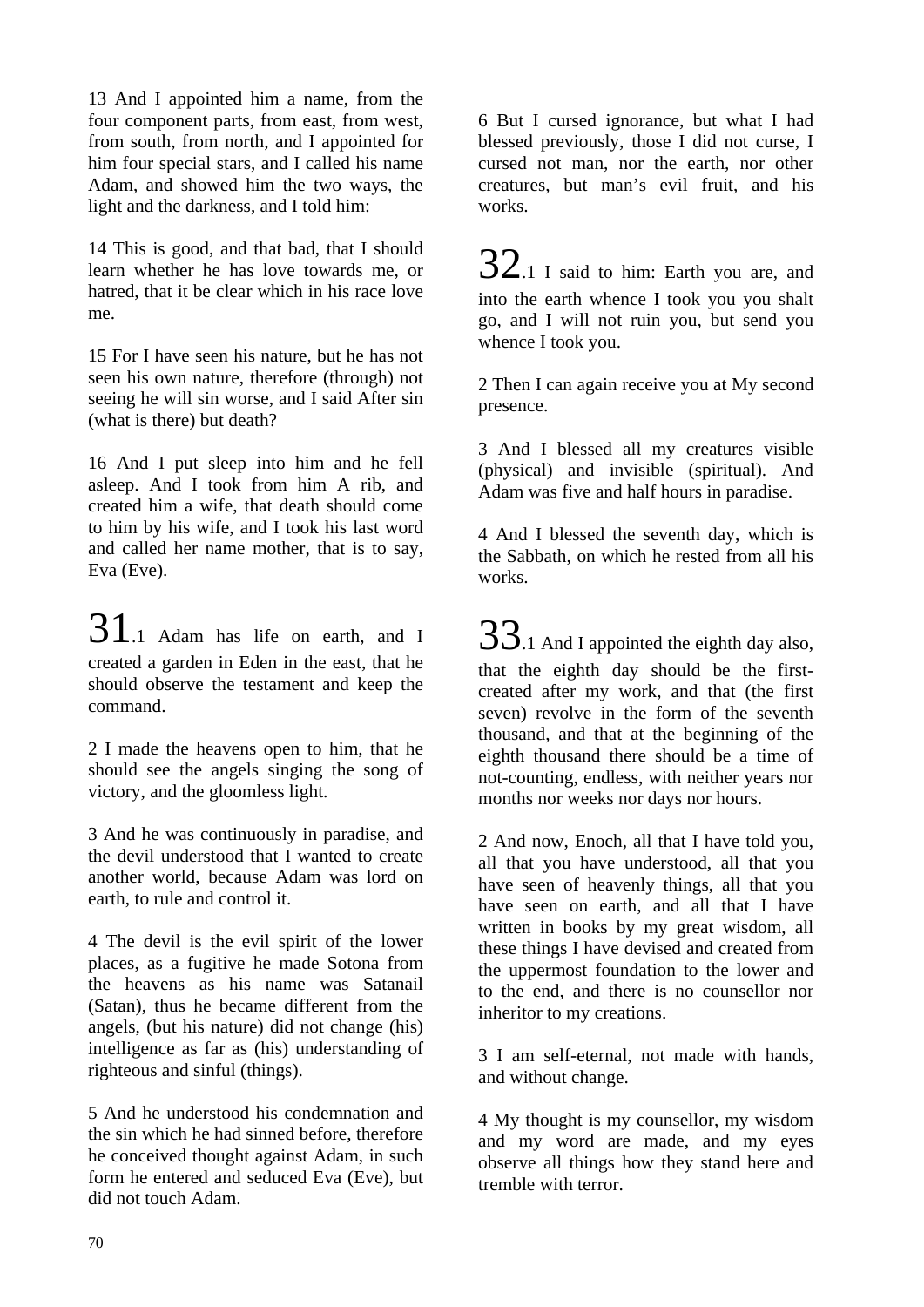5 If I turn away my face, then all things will be destroyed.

6 And apply your mind, Enoch, and know him who is speaking to you, and take thence the books which you yourself have written.

7 And I give you Samuil and Raguil, who led you up, and the books, and go down to earth, and tell your sons all that I have told you, and all that you have seen, from the lower heaven up to my throne, and all the troops.

8 For I created all forces, and there is none that resists me or that does not subject himself to me. For all subject themselves to my monarchy, and labour for my sole rule.

9 Give them the books of the handwriting, and they will read (them) and will know me for the creator of all things, and will understand how there is no other God but me.

10 And let them distribute the books of your handwriting–children to children, generation to generation, nations to nations.

11 And I will give you, Enoch, my intercessor, the archistratege Michael, for the handwritings of your fathers Adam, Seth, Enos, Cainan, Mahaleleel, and Jared your father.

 $34_{.1}$  They have rejected my commandments and my yoke, worthless seed has come up, not fearing God, and they would not bow down to me, but have begun to bow down to vain gods, and denied my unity, and have laden the whole earth with untruths, offences, abominable lecheries, namely one with another, and all manner of other unclean wickedness, which are disgusting to relate.

2 And therefore I will bring down a deluge upon the earth and will destroy all men, and the whole earth will crumble together into great darkness.

35.1 Behold from their seed shall arise another generation, much afterwards, but of them many will be very insatiate.

2 He who raises that generation, (shall) reveal to them the books of your handwriting, of your fathers, (to them) to whom he must point out the guardianship of the world, to the faithful men and workers of my pleasure, who do not acknowledge my name in vain.

3 And they shall tell another generation, and those (others) having read shall be glorified thereafter, more than the first.

36.1 Now, Enoch, I give you the term of thirty days to spend in your house, and tell your sons and all your household, that all may hear from my face what is told them by you, that they may read and understand, how there is no other God but me.

2 And that they may always keep my commandments, and begin to read and take in the books of your handwriting.

3 And after thirty days I shall send my angel for you, and he will take you from earth and from your sons to me.

 $37$ .1 And the Lord called upon one of the older angels, terrible and menacing, and placed him by me, in appearance white as snow, and his hands like ice, having the appearance of great frost, and he froze my face, because I could not endure the terror of the Lord, just as it is not possible to endure A stove's fire and the sun's heat, and the frost of the air.

2 And the Lord said to me: Enoch, if your face be not frozen here, no man will be able to behold your face.

 $38.1$  And the Lord said to those men who first led me up: Let Enoch go down on to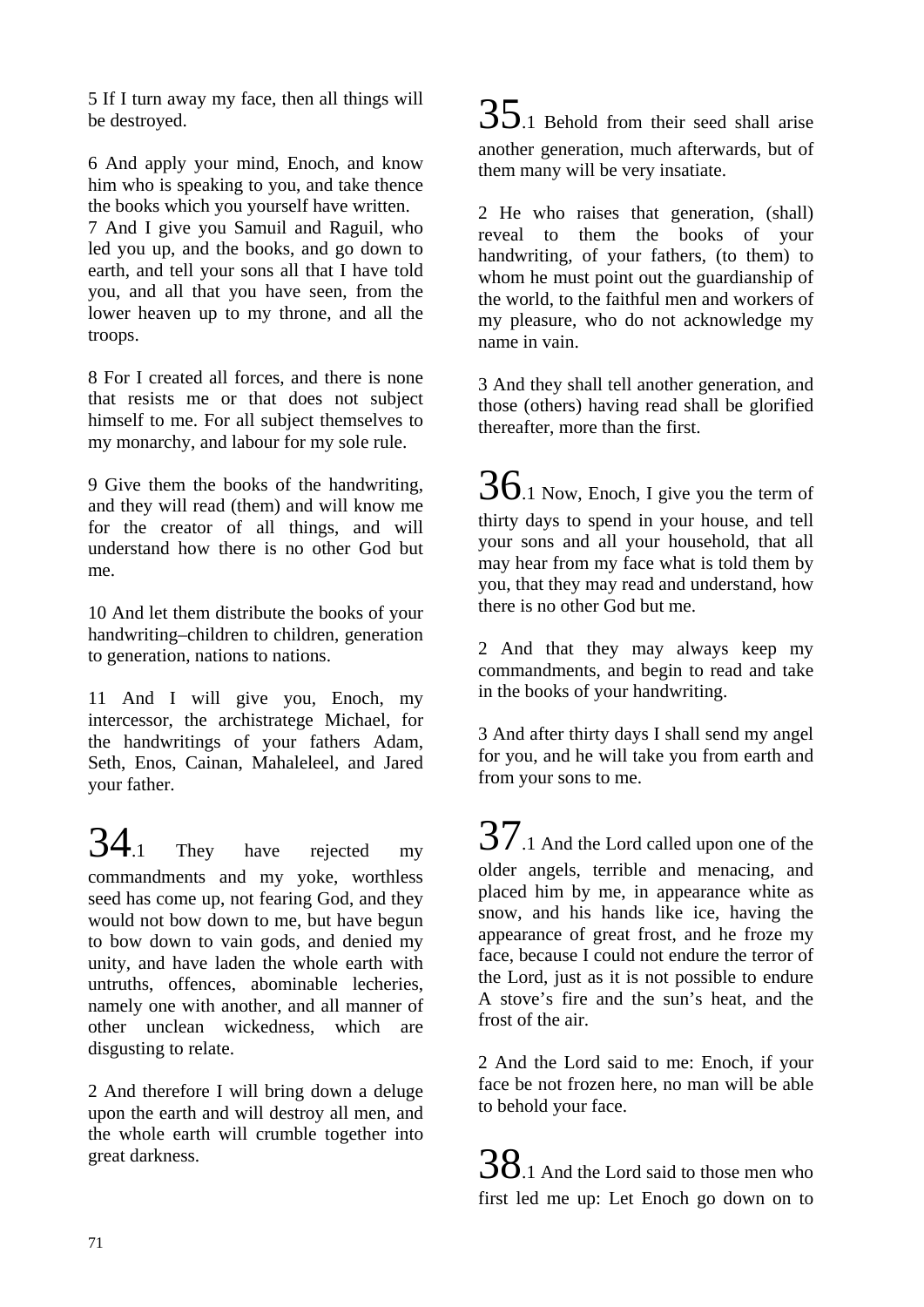earth with you, and await him till the determined day.

2 And they placed me by night on my bed.

3 And Mathusal (Methuselah) expecting my coming, keeping watch by day and by night at my bed, was filled with awe when he heard my coming, and I told him, Let all my household come together, that I tell them everything.

39.1 Oh my children, my beloved ones, hear the admonition of your father, as much as is according to the Lord's will.

2 I have been let come to you to-day, and announce to you, not from my lips, but from the Lord's lips, all that is and was and all that is now, and all that will be till judgment-day.

3 For the Lord has let me come to you, you hear therefore the words of my lips, of a man made big for you, but I am one who has seen the Lord's face, like iron made to glow from fire it sends forth sparks and burns.

4 You look now upon my eyes, (the eyes) of a man big with meaning for you, but I have seen the Lord's eyes, shining like the sun's rays and filling the eyes of man with awe.

5 You see now, my children, the right hand of a man that helps you, but I have seen the Lord's right hand filling heaven as he helped me.

6 You see the compass of my work like your own, but I have seen the Lord's limitless and perfect compass, which has no end.

7 You hear the words of my lips, as I heard the words of the Lord, like great thunder incessantly with hurling of clouds.

8 And now, my children, hear the discourses of the father of the earth, how fearful and awful it is to come before the face of the ruler of the earth, how much more terrible and awful it is to come before the face of the

ruler of heaven, the controller (judge) of quick and dead, and of the heavenly troops. Who can endure that endless pain?

 $40$ .1 And now, my children, I know all things, for this (is) from the Lord's lips, and this my eyes have seen, from beginning to end.

2 I know all things, and have written all things into books, the heavens and their end, and their plenitude, and all the armies and their marchings.

3 I have measured and described the stars, the great countless multitude (of them).

4 What man has seen their revolutions, and their entrances? For not even the angels see their number, while I have written all their names.

5 And I measured the sun's circle, and measured its rays, counted the hours, I wrote down too all things that go over the earth, I have written the things that are nourished, and all seed sown and unsown, which the earth produces and all plants, and every grass and every flower, and their sweet smells, and their names, and the dwellingplaces of the clouds, and their composition, and their wings, and how they bear rain and raindrops.

6 And I investigated all things, and wrote the road of the thunder and of the lightning, and they showed me the keys and their guardians, their rise, the way they go; it is let out (gently) in measure by a chain, lest by A heavy chain and violence it hurl down the angry clouds and destroy all things on earth.

7 I wrote the treasure-houses of the snow, and the store-houses of the cold and the frosty airs, and I observed their season's key-holder, he fills the clouds with them, and does not exhaust the treasure-houses.

8 And I wrote the resting-places of the winds and observed and saw how their key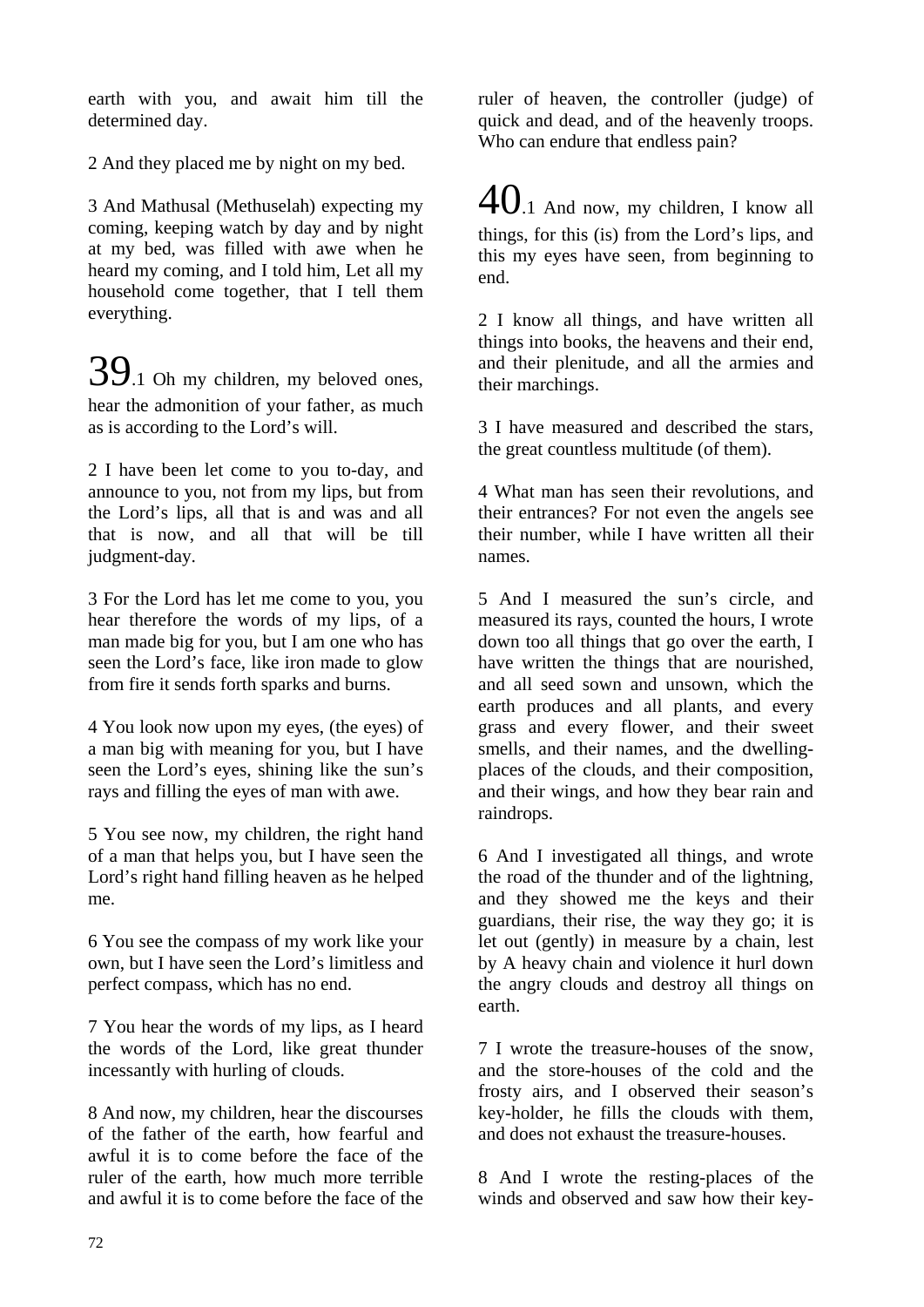holders bear weighing-scales and measures; first, they put them in (one) weighing-scale, then in the other the weights and let them out according to measure cunningly over the whole earth, lest by heavy breathing they make the earth to rock.

9 And I measured out the whole earth, its mountains, and all hills, fields, trees, stones, rivers, all existing things I wrote down, the height from earth to the seventh heaven, and downwards to the very lowest hell, and the judgment-place, and the very great, open and weeping hell.

10 And I saw how the prisoners are in pain, expecting the limitless judgment.

11 And I wrote down all those being judged by the judge, and all their judgment (and sentences) and all their works.

41.1 And I saw all forefathers from (all) time with Adam and Eva (Eve), and I sighed and broke into tears and said of the ruin of their dishonour:

2 Woe is me for my infirmity and (for that) of my forefathers, and thought in my heart and said:

3 Blessed (is) the man who has not been born or who has been born and shall not sin before the Lord's face, that he come not into this place, nor bring the yoke of this place.

 $42.1$  I saw the key-holders and guards of the gates of hell standing, like great serpents, and their faces like extinguishing lamps, and their eyes of fire, their sharp teeth, and I saw all the Lord's works, how they are right, while the works of man are some (good), and others bad, and in their works are known those who lie evilly.

43.1 I, my children, measured and wrote out every work and every measure and every righteous judgment.

2 As (one) year is more honourable than another, so is (one) man more honourable than another, some for great possessions, some for wisdom of heart, some for particular intellect, some for cunning, one for silence of lip, another for cleanliness, one for strength, another for comeliness, one for youth, another for sharp wit, one for shape of body, another for sensibility, let it be heard everywhere, but there is none better than he who fears God, he shall be more glorious in time to come.

44.1 The Lord with his hands having created man, in the likeness of his own face, the Lord made him small and great.

2 Whoever reviles the ruler's face, and abhors the Lord's face, has despised the Lord's face, and he who vents anger on any man without injury, the Lord's great anger will cut him down, he who spits on the face of man reproachfully, will be cut down at the Lord's great judgment.

3 Blessed is the man who does not direct his heart with malice against any man, and helps the injured and condemned, and raises the broken down, and shall do charity to the needy, because on the day of the great judgment every weight, every measure and every makeweight (will be) as in the market, that is to say (they are) hung on scales and stand in the market, (and every one) shall learn his own measure, and according to his measure shall take his reward.

 $45_{.1}$  Whoever hastens to make offerings before the Lord's face, the Lord for his part will hasten that offering by granting of his work.

2 But whoever increases his lamp before the Lord's face and make not true judgment, the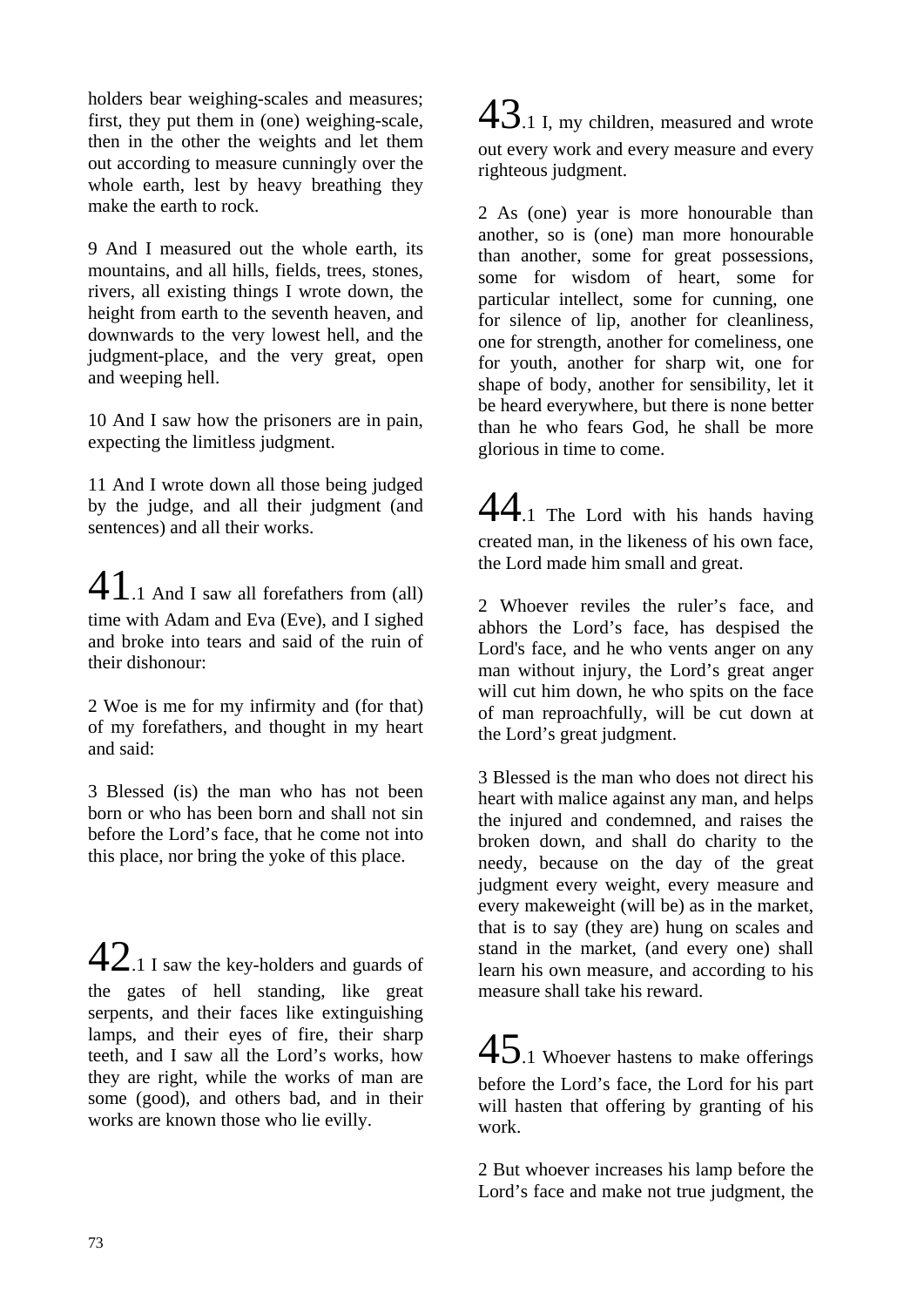Lord will (not) increase his treasure in the realm of the highest.

3 When the Lord demands bread, or candles, or (the )flesh (of beasts), or any other sacrifice, then that is nothing; but God demands pure hearts, and with all that (only) tests the heart of man.

 $46.1$  Hear, my people, and take in the words of my lips.

2 If any one bring any gifts to an earthly ruler, and have disloyal thoughts in his heart, and the ruler know this, will he not be angry with him, and not refuse his gifts, and not give him over to judgment?

3 Or (if) one man make himself appear good to another by deceit of tongue, but (have) evil in his heart, then will not (the other) understand the treachery of his heart, and himself be condemned, since his untruth was plain to all?

4 And when the Lord shall send a great light, then there will be judgment for the just and the unjust, and there no one shall escape notice.

47.1 And now, my children, lay thought on your hearts, mark well the words of your father, which are all (come) to you from the Lord's lips.

2 Take these books of your father's handwriting and read them.

3 For the books are many, and in them you will learn all the Lord's works, all that has been from the beginning of creation, and will be till the end of time.

4 And if you will observe my handwriting, you will not sin against the Lord; because there is no other except the Lord, neither in heaven, nor in earth, nor in the very lowest (places), nor in the (one) foundation.

5 The Lord has placed the foundations in the unknown, and has spread forth heavens visible (physical) and invisible (spiritual); he fixed the earth on the waters, and created countless creatures, and who has counted the water and the foundation of the unfixed, or the dust of the earth, or the sand of the sea, or the drops of the rain, or the morning dew, or the wind's breathings? Who has filled earth and sea, and the indissoluble winter?

6 I cut the stars out of fire, and decorated heaven, and put it in their midst.

48.1 That the sun go along the seven heavenly circles, which are the appointment of one hundred and eighty-two thrones, that it go down on a short day, and again one hundred and eighty-two, that it go down on a big day, and he has two thrones on which he rests, revolving hither and thither above the thrones of the months, from the seventeenth day of the month Tsivan it goes down to the month Thevan, from the seventeenth of Thevan it goes up.

2 And thus it goes close to the earth, then the earth is glad and makes grow its fruits, and when it goes away, then the earth is sad, and trees and all fruits have no florescence.

3 All this he measured, with good measurement of hours, and fixed A measure by his wisdom, of the visible (physical) and the invisible (spiritual).

4 From the invisible (spiritual) he made all things visible (physical), himself being invisible (spiritual).

5 Thus I make known to you, my children, and distribute the books to your children, into all your generations, and amongst the nations who shall have the sense to fear God, let them receive them, and may they come to love them more than any food or earthly sweets, and read them and apply themselves to them.

6 And those who understand not the Lord, who fear not God, who accept not, but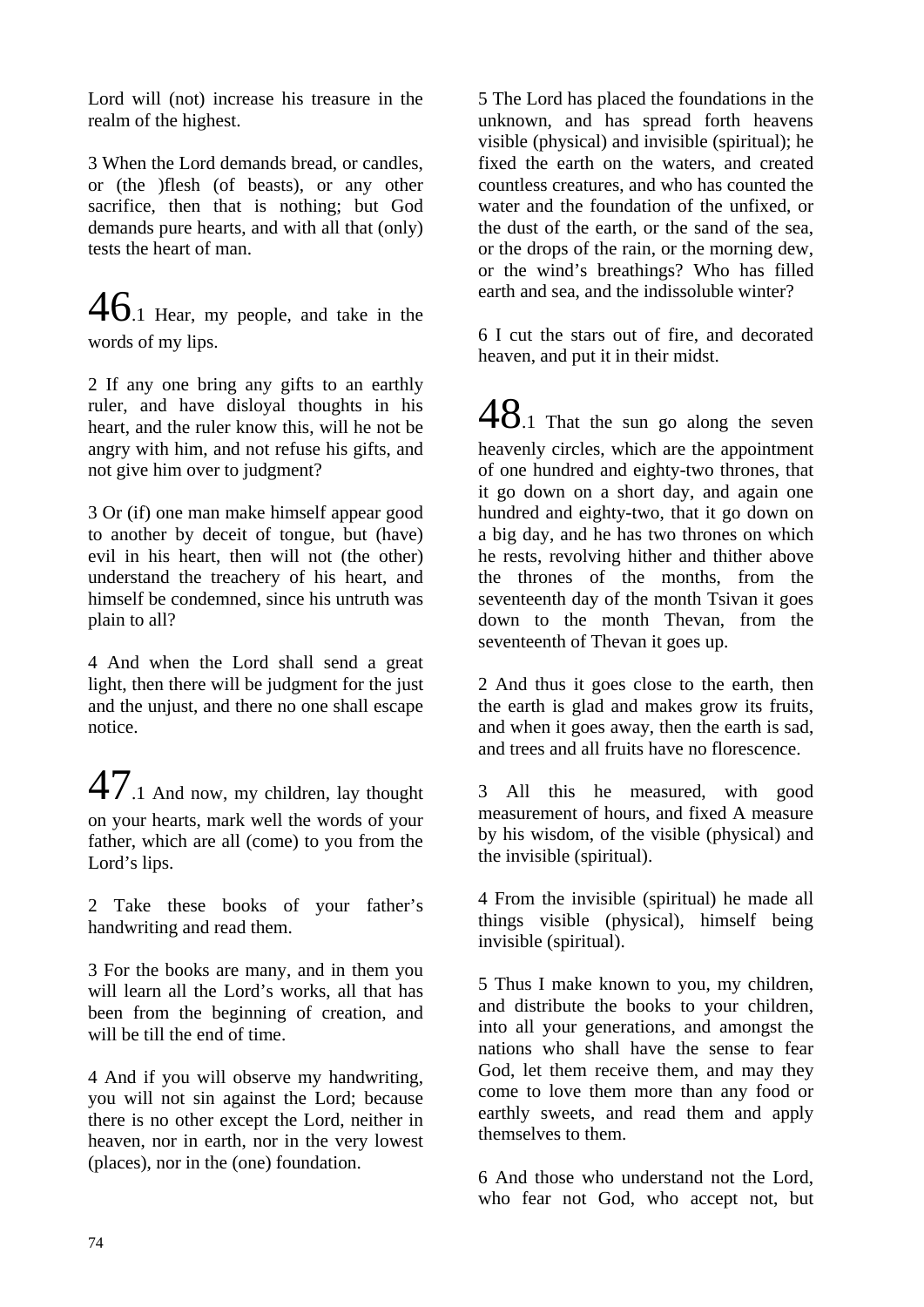reject, who do not receive the (books), a terrible judgment awaits these.

7 Blessed is the man who shall bear their yoke and shall drag them along, for he shall be released on the day of the great judgment.

49.1 I swear to you, my children, but I swear not by any oath, neither by heaven nor by earth, nor by any other creature which God created.

2 The Lord said: There is no oath in me, nor injustice, but truth.

3 If there is no truth in men, let them swear by the words, Yea, yea, or else, Nay, nay.

4 And I swear to you, yea, yea, that there has been no man in his mother's womb, (but that) already before, even to each one there is a place prepared for the repose of that soul, and a measure fixed how much it is intended that a man be tried in this world.

5 Yea, children, deceive not yourselves, for there has been previously prepared a place for every soul of man.

 $50<sub>1</sub>$  I have put every man's work in writing and none born on earth can remain hidden nor his works remain concealed. 2 I see all things.

3 Now therefore, my children, in patience and meekness spend the number of your days, that you inherit endless life.

4 Endure for the sake of the Lord every wound, every injury, every evil word and attack.

5 If ill-requitals befall you, return (them) not either to neighbour or enemy, because the Lord will return (them) for you and be your avenger on the day of great judgment, that there be no avenging here among men.

6 Whoever of you spends gold or silver for his brother's sake, he will receive ample treasure in the world to come.

7 Injure not widows nor orphans nor strangers, lest God's wrath come upon you.

51.1 Stretch out your hands to the poor according to your strength.

2 Hide not your silver in the earth.

3 Help the faithful man in affliction, and affliction will not find you in the time of your trouble.

4 And every grievous and cruel yoke that come upon you bear all for the sake of the Lord, and thus you will find your reward in the day of judgment.

5 It is good to go morning, midday, and evening into the Lord's dwelling, for the glory of your creator.

6 Because every breathing (thing) glorifies him, and every creature visible (physical) and invisible (spiritual) returns him praise.

 $52<sub>0.1</sub>$  Blessed is the man who opens his lips in praise of God of Sabaoth and praises the Lord with his heart.

2 Cursed every man who opens his lips for the bringing into contempt and calumny of his neighbour, because he brings God into contempt.

3 Blessed is he who opens his lips blessing and praising God.

4 Cursed is he before the Lord all the days of his life, who opens his lips to curse and abuse.

5 Blessed is he who blesses all the Lord's works.

6 Cursed is he who brings the Lord's creation into contempt.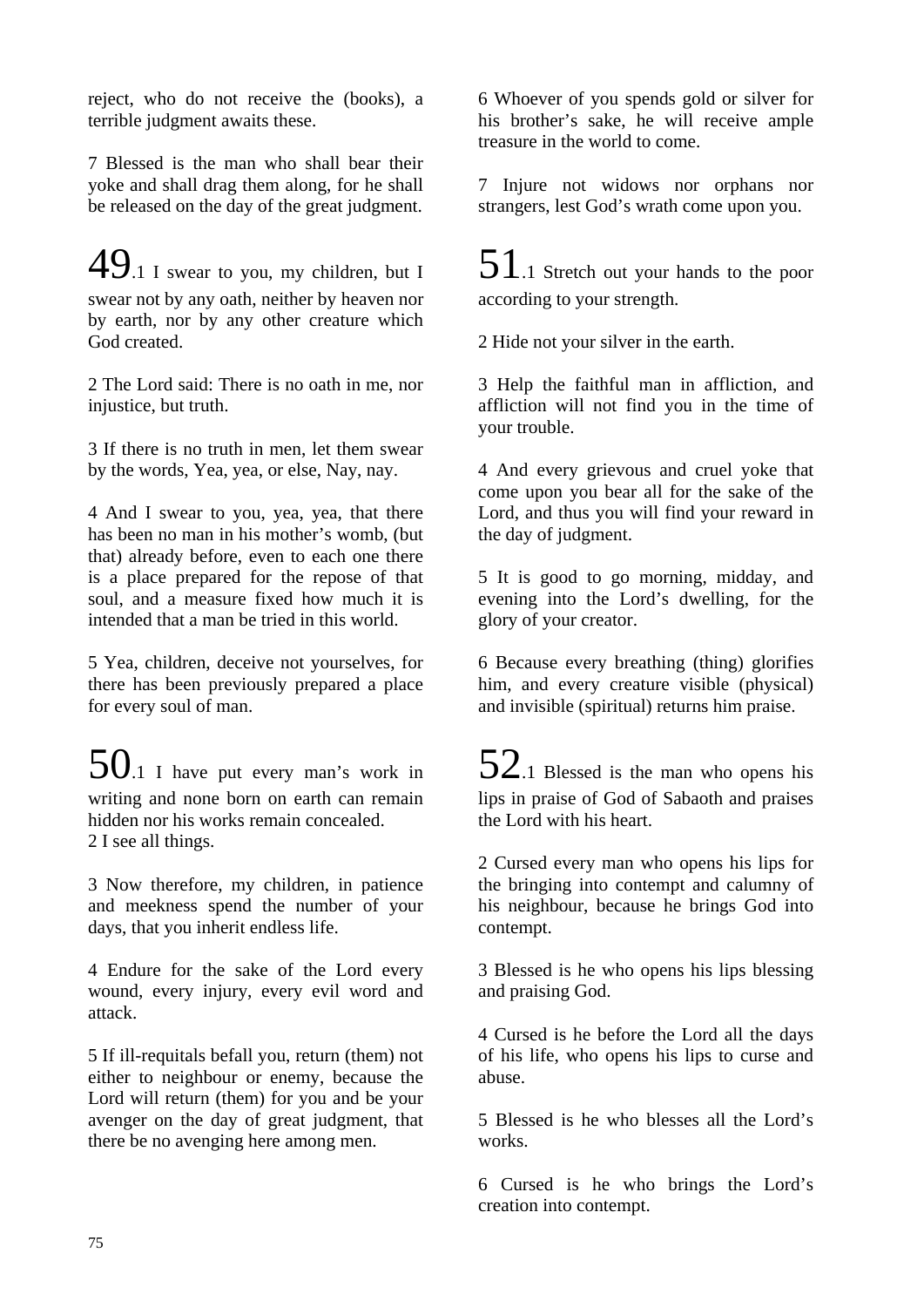7 Blessed is he who looks down and raises the fallen.

8 Cursed is he who looks to and is eager for the destruction of what is not his.

9 Blessed is he who keeps the foundations of his fathers made firm from the beginning.

10 Cursed is he who perverts the decrees of his forefathers.

11 Blessed is he who imparts peace and love.

12 Cursed is he who disturbs those that love their neighbours.

13 Blessed is he who speaks with humble tongue and heart to all.

14 Cursed is he who speaks peace with his tongue, while in his heart there is no peace but a sword.

15 For all these things will be laid bare in the weighing-scales and in the books, on the day of the great judgment.

 $53.1$  And now, my children, do not say: Our father is standing before God, and is praying for our sins, for there is there no helper of any man who has sinned.

2 You see how I wrote all works of every man, before his creation, (all) that is done amongst all men for all time, and none can tell or relate my handwriting, because the Lord see all imaginings of man, how they are vain, where they lie in the treasurehouses of the heart.

3 And now, my children, mark well all the words of your father, that I tell you, lest you regret, saying: Why did our father not tell us?

 $54$ .1 At that time, not understanding this let these books which I have given you be for an inheritance of your peace.

2 Hand them to all who want them, and instruct them, that they may see the Lord's very great and marvellous works.

 $55$ .1 My children, behold, the day of my term and time have approached.

2 For the angels who shall go with me are standing before me and urge me to my departure from you; they are standing here on earth, awaiting what has been told them.

3 For to-morrow I shall go up on to heaven, to the uppermost Jerusalem to my eternal inheritance.

4 Therefore I bid you do before the Lord's face all (his) good pleasure.

 $56$ .1 Mathosalam having answered his father Enoch, said: What is agreeable to your eyes, father, that I may make before your face, that you may bless our dwellings, and your sons, and that your people may be made glorious through you, and then (that) you may depart thus, as the Lord said?

2 Enoch answered to his son Mathosalam (and) said: Hear, child, from the time when the Lord anointed me with the ointment of his glory, (there has been no) food in me, and my soul remembers not earthly enjoyment, neither do I want anything earthly.

 $57<sub>.1</sub>$  My child Methosalam, summon all your brethren and all your household and the elders of the people, that I may talk to them and depart, as is planned for me.

2 And Methosalam made haste, and summoned his brethren, Regim, Riman, Uchan, Chermion, Gaidad, and all the elders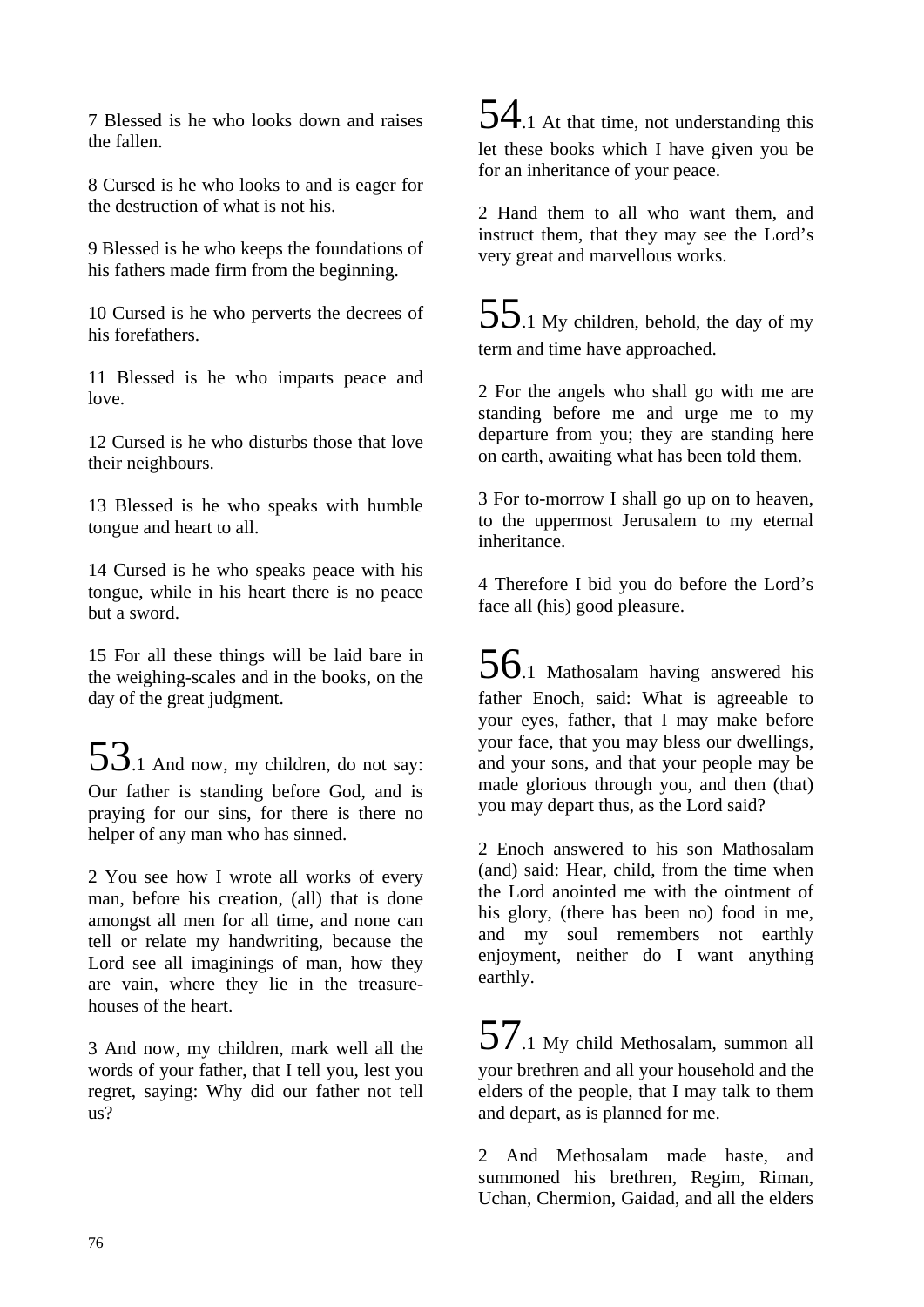of the people before the face of his father Enoch; and he blessed them, (and) said to them:

 $58$ .1 Listen to me, my children, to-day.

2 In those days when the Lord came down on to earth for Adam's sake, and visited all his creatures, which he created himself, after all these he created Adam, and the Lord called all the beasts of the earth, all the reptiles, and all the birds that soar in the air, and brought them all before the face of our father Adam.

3 And Adam gave the names to all things living on earth.

4 And the Lord appointed him ruler over all, and subjected to him all things under his hands, and made them dumb and made them dull that they be commanded of man, and be in subjection and obedience to him.

5 Thus also the Lord created every man lord over all his possessions.

6 The Lord will not judge a single soul of beast for man's sake, but adjudges the souls of men to their beasts in this world; for men have a special place.

7 And as every soul of man is according to number, similarly beasts will not perish, nor all souls of beasts which the Lord created, till the great judgment, and they will accuse man, if he feed them ill.

59.1 Whoever defiles the soul of beasts, defiles his own soul.

2 For man brings clean animals to make sacrifice for sin, that he may have cure of his soul.

3 And if they bring for sacrifice clean animals, and birds, man has cure, he cures his soul.

4 All is given you for food, bind it by the four feet, that is to make good the cure, he cures his soul.

5 But whoever kills beast without wounds, kills his own souls and defiles his own flesh.

6 And he who does any beast any injury whatsoever, in secret, it is evil practice, and he defiles his own soul.

 $60$ .1 He who works the killing of a man's soul, kills his own soul, and kills his own body, and there is no cure for him for all time.

2 He who puts a man in any snare, shall stick in it himself, and there is no cure for him for all time.

3 He who puts a man in any vessel, his retribution will not be wanting at the great judgment for all time.

4 He who works crookedly or speaks evil against any soul, will not make justice for himself for all time.

 $61$ .1 And now, my children, keep your hearts from every injustice, which the Lord hates. Just as a man asks something for his own soul from God, so let him do to every living soul, because I know all things, how in the great time to come there is much inheritance prepared for men, good for the good, and bad for the bad, without number many.

2 Blessed are those who enter the good houses, for in the bad houses there is no peace nor return from them.

3 Hear, my children, small and great! When man puts a good thought in his heart, brings gifts from his labours before the Lord's face and his hands made them not, then the Lord will turn away his face from the labour of his hand, and (that) man cannot find the labour of his hands.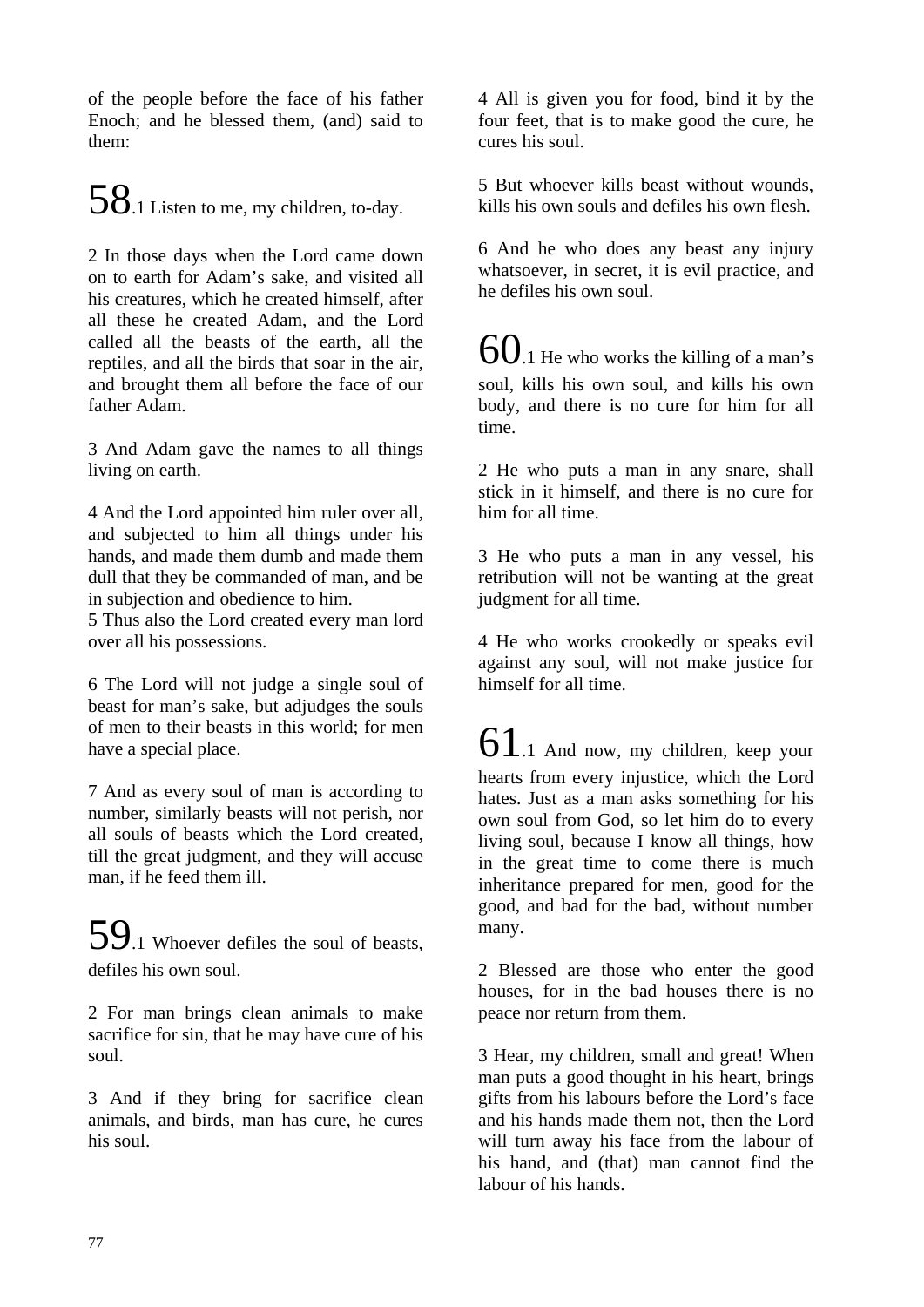4 And if his hands made it, but his heart murmur, and his heart cease not making murmur incessantly, he has not any advantage.

 $62.1$  Blessed is the man who in his patience brings his gifts with faith before the Lord's face, because he will find forgiveness of sins.

2 But if he take back his words before the time, there is no repentance for him; and if the time pass and he do not of his own will what is promised, there is no repentance after death.

3 Because every work which man does before the time, is all deceit before men, and sin before God.

 $63.1$  When man clothes the naked and fills the hungry, he will find reward from God.

2 But if his heart murmur, he commits a double evil; ruin of himself and of that which he gives; and for him there will be no finding of reward on account of that.

3 And if his own heart is filled with his food and his own flesh, clothed with his own clothing, he commits contempt, and will forfeit all his endurance of poverty, and will not find reward of his good deeds.

4 Every proud and magniloquent man is hateful to the Lord, and every false speech, clothed in untruth; it will be cut with the blade of the sword of death, and thrown into the fire, and shall burn for all time.

 $64_{.1}$  When Enoch had spoken these words to his sons, all people far and near heard how the Lord was calling Enoch. They took counsel together:

2 Let us go and kiss Enoch, and two thousand men came together and came to

the place Achuzan where Enoch was, and his sons.

3 And the elders of the people, the whole assembly, came and bowed down and began to kiss Enoch and said to him:

4 Our father Enoch, (may) you (be) blessed of the Lord, the eternal ruler, and now bless your sons and all the people, that we may be glorified to-day before your face.

5 For you shalt be glorified before the Lord's face for all time, since the Lord chose you, rather than all men on earth, and designated you writer of all his creation, visible (physical) and invisible (spiritual), and redeemed of the sins of man, and helper of your household.

65.1 And Enoch answered all his people saying: Hear, my children, before that all creatures were created, the Lord created the visible (physical) and invisible (spiritual) things.

2 And as much time as there was and went past, understand that after all that he created man in the likeness of his own form, and put into him eyes to see, and ears to hear, and heart to reflect, and intellect wherewith to deliberate.

3 And the Lord saw all man's works, and created all his creatures, and divided time, from time he fixed the years, and from the years he appointed the months, and from the months he appointed the days, and of days he appointed seven.

4 And in those he appointed the hours, measured them out exactly, that man might reflect on time and count years, months, and hours, (their) alternation, beginning, and end, and that he might count his own life, from the beginning until death, and reflect on his sin and write his work bad and good; because no work is hidden before the Lord, that every man might know his works and never transgress all his commandments, and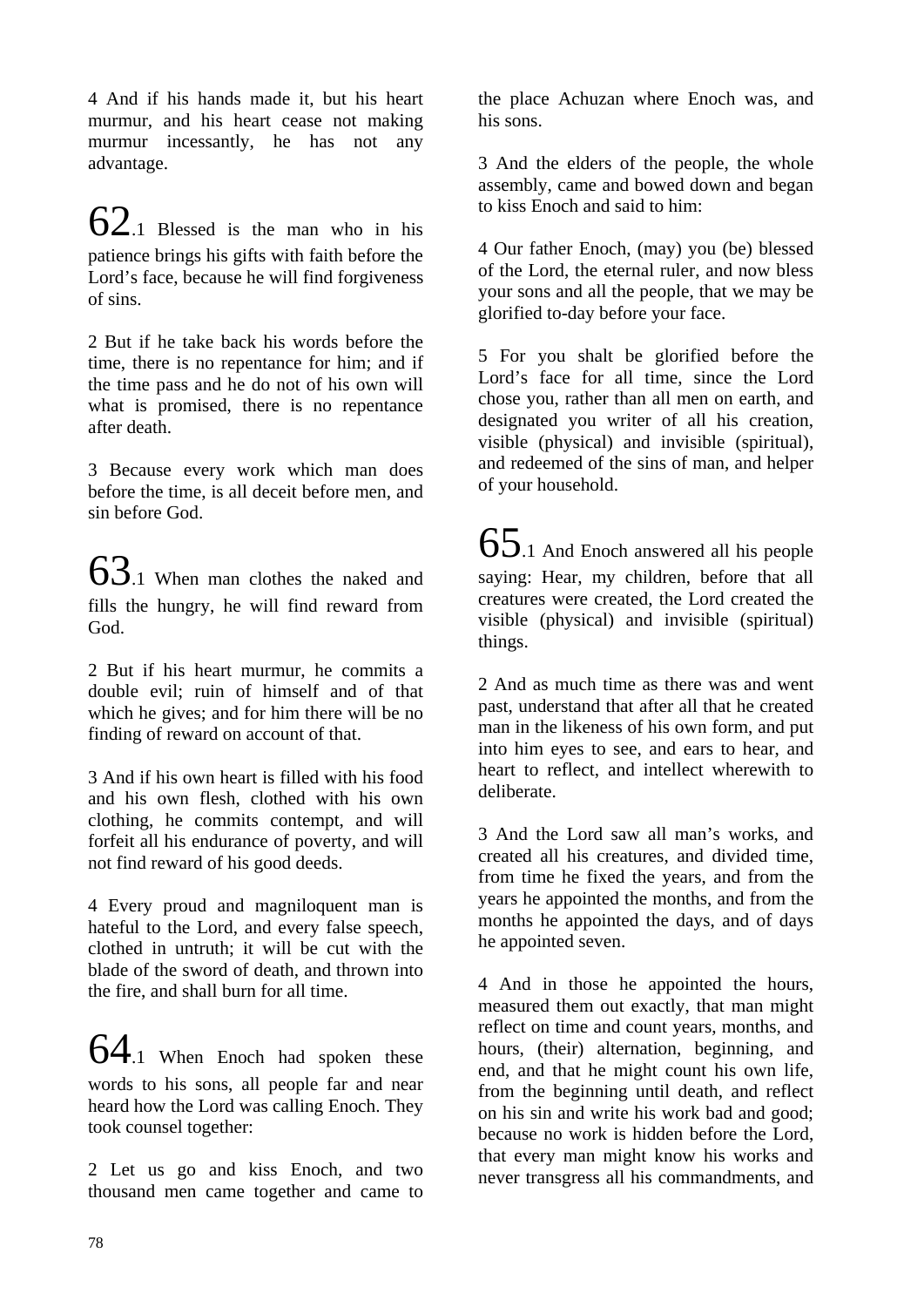keep my handwriting from generation to generation.

5 When all creation visible (physical) and invisible (spiritual), as the Lord created it, shall end, then every man goes to the great judgment, and then all time shall perish, and the years, and thenceforward there will be neither months nor days nor hours, they will be adhered together and will not be counted.

6 There will be one aeon, and all the righteous who shall escape the Lord's great judgment, shall be collected in the great aeon, for the righteous the great aeon will begin, and they will live eternally, and then too there will be amongst them neither labour, nor sickness, nor humiliation, nor anxiety, nor need, nor brutality, nor night, nor darkness, but great light.

7 And they shall have a great indestructible wall, and a paradise bright and incorruptible (eternal), for all corruptible (mortal) things shall pass away, and there will be eternal life.

 $66$ .1 And now, my children, keep your souls from all injustice, such as the Lord hates.

2 Walk before his face with terror and trembling and serve him alone.

3 Bow down to the true God, not to dumb idols, but bow down to his similitude, and bring all just offerings before the Lord's face. The Lord hates what is unjust.

4 For the Lord sees all things; when man takes thought in his heart, then he counsels the intellects, and every thought is always before the Lord, who made firm the earth and put all creatures on it.

5 If you look to heaven, the Lord is there; if you take thought of the sea's deep and all the under-earth, the Lord is there.

6 For the Lord created all things. Bow not down to things made by man, leaving the Lord of all creation, because no work can remain hidden before the Lord's face.

7 Walk, my children, in long-suffering, in meekness, honesty, in provocation, in grief, in faith and in truth, in (reliance on) promises, in illness, in abuse, in wounds, in temptation, in nakedness, in privation, loving one another, till you go out from this age of ills, that you become inheritors of endless time.

8 Blessed are the just who shall escape the great judgment, for they shall shine forth more than the sun sevenfold, for in this world the seventh part is taken off from all, light, darkness, food, enjoyment, sorrow, paradise, torture, fire, frost, and other things; he put all down in writing, that you might read and understand.

67.1 When Enoch had talked to the people, the Lord sent out darkness on to the earth, and there was darkness, and it covered those men standing with Enoch, and they took Enoch up on to the highest heaven, where the Lord (is); and he received him and placed him before his face, and the darkness went off from the earth, and light came again.

2 And the people saw and understood not how Enoch had been taken, and glorified God, and found a roll in which was traced The Invisible (spiritual) God; and all went to their dwelling places.

 $68.1$  Enoch was born on the sixth day of the month Tsivan, and lived three hundred and sixty-five years.

2 He was taken up to heaven on the first day of the month Tsivan and remained in heaven sixty days.

3 He wrote all these signs of all creation, which the Lord created, and wrote three hundred and sixty-six books, and handed them over to his sons and remained on earth thirty days, and was again taken up to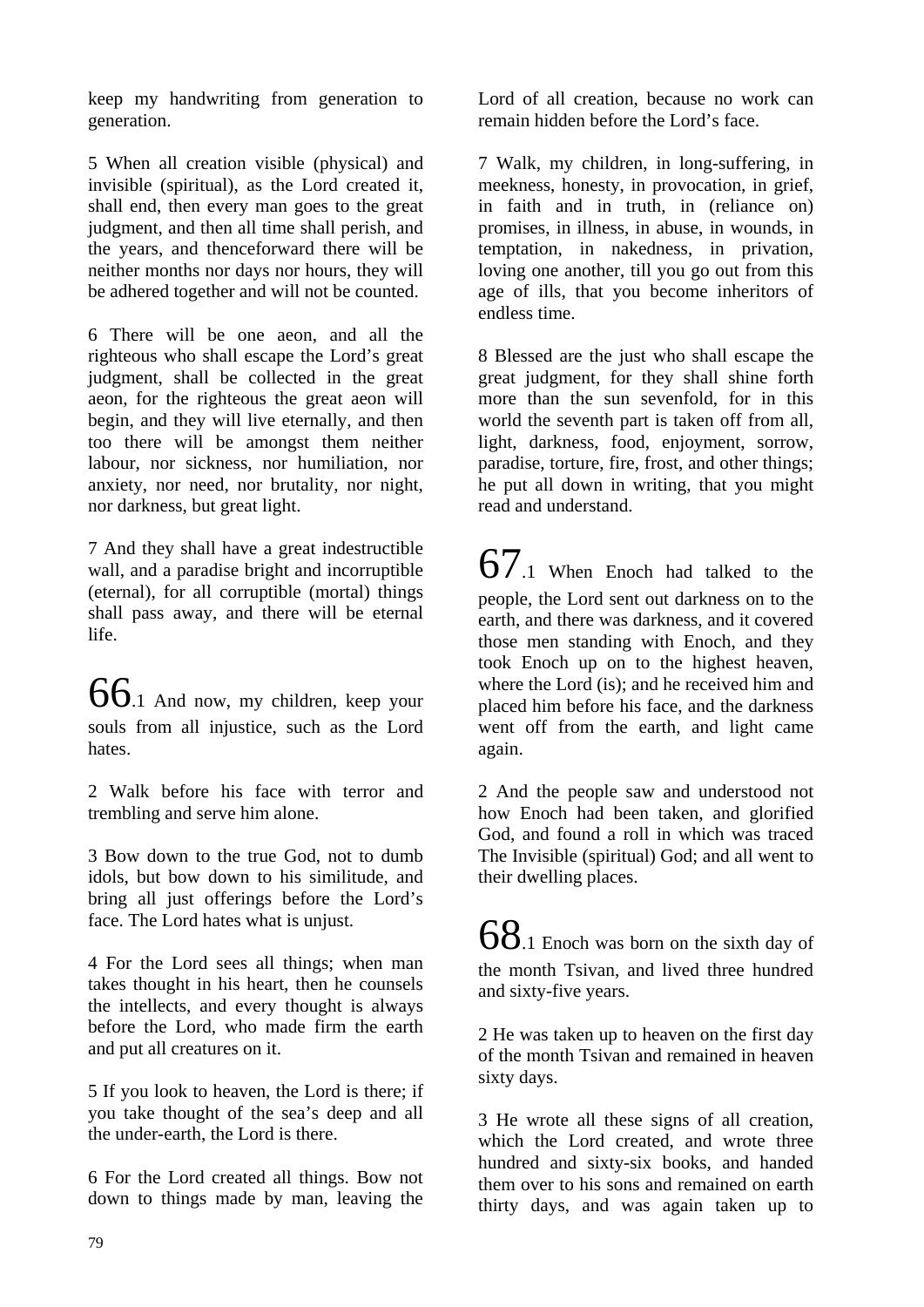heaven on the sixth day of the month Tsivan, on the very day and hour when he was born.

4 As every man's nature in this life is dark, so are also his conception, birth, and departure from this life.

5 At what hour he was conceived, at that hour he was born, and at that hour too he died.

6 Methosalam and his brethren, all the sons of Enoch, made haste, and erected an altar at that place called Achuzan, whence and where Enoch had been taken up to heaven. 10 Amen.

7 And they took sacrificial oxen and summoned all people and sacrificed the sacrifice before the Lord's face.

8 All people, the elders of the people and the whole assembly came to the feast and brought gifts to the sons of Enoch.

9 And they made a great feast, rejoicing and making merry three days, praising God, who had given them such a sign through Enoch, who had found favour with him, and that they should hand it on to their sons from generation to generation, from age to age.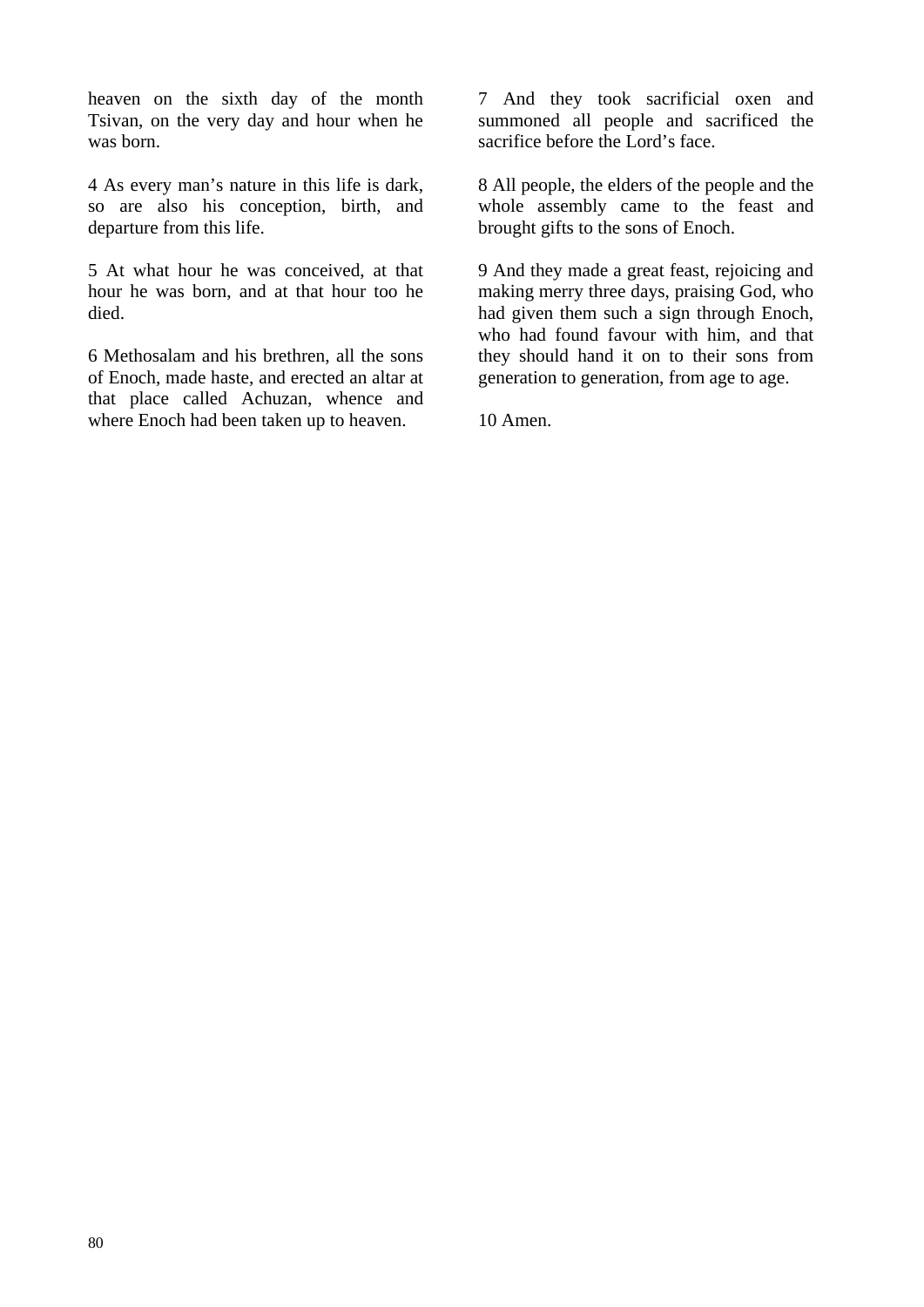## INTRODUCTION ENOCH 3

3 Enoch is an Old Testament Apocryphal book. 3 Enoch purports to have been written in the second century CE, but its origins can only be traced to the fifth century.[1] Other names for 3 Enoch include "The Third Book of Enoch", "The Book of the Palaces", "The Book of Rabbi Ishmael the High Priest" and "The Revelation of Metatron".

#### **Content**

Modern scholars describe this book as pseudepigraphal, as it says it is written by Rabbi Ishmael who became a 'high priest' after visions of ascension to Heaven, 90 AD - 135 AD.[1] Rabbi Ishmael is a leading figure of Merkabah literature.

The name Sefer Hekhalot (Hekhalot meaning Palaces/Temples), along with its proposed author, places this book as a member of Hekalot/Merkabah lore. Its contents suggest that 3 Enoch's contents and ideas are newer than those shown in other Merkabah texts.[4] The book does not contain Merkabah hymns,[5] it has unique layout[6] and adjuration.[7] All these facts make 3 Enoch unique not just among Merkabah writings, but also within the writings of Enoch.

3 Enoch contains a number of Greek and Latin words. This book, unlike 1 Enoch, appears to have been originally written in Hebrew. There are a number of indications suggesting that the writers of 3 Enoch had knowledge of, and most likely read, 1 Enoch.

Some points that appear in Enoch 1 and Enoch 3 are:

Enoch ascends to Heaven in a storm chariot (3 Enoch 6:1; 7:1)

Enoch is transformed into an angel (3 Enoch 9:1-5; 15:1-2)

Enoch as an exalted angel is enthroned in Heaven (3 Enoch 10:1-3; 16:1)

Enoch receives a revelation of cosmological secrets of creation (3 Enoch 13:1-2)

The story about precious metals and how they will not avail their users and those that make idols from them (3 Enoch 5:7-14)

One of the characters is a hostile angel named Azaz'el/Aza'el (3 Enoch 4:6; 5:9)

The main themes running through 3 Enoch are the ascension of Enoch into Heaven and his transformation into the angel Metatron.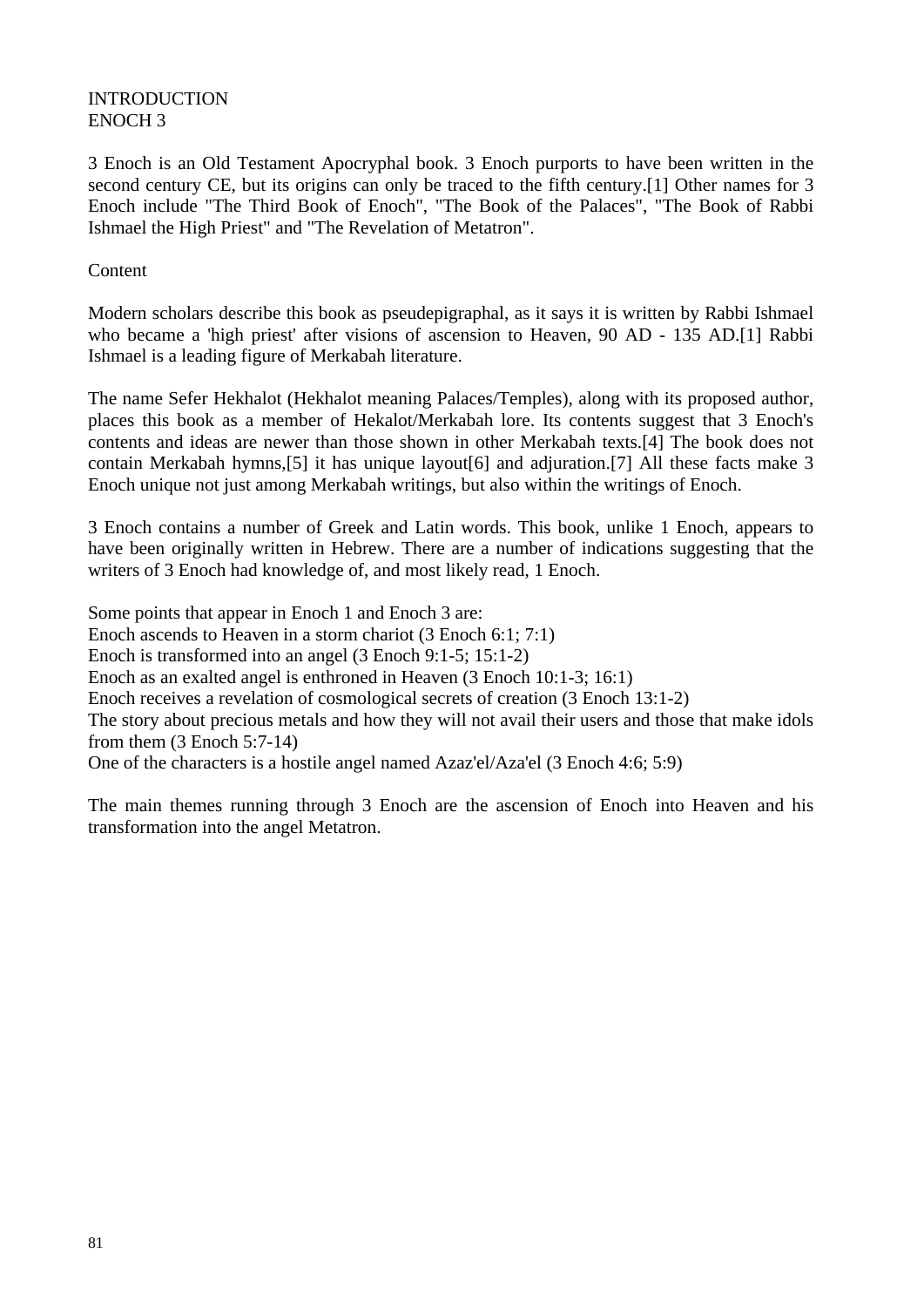# ENOCH 3 THE BOOK OF ENOCH

BY R. ISHMAEL BEN ELISHA THE HIGH PRIEST

> EDITED AND TRANSLATED BY HUGO ODEBERG

# **CHAPTER I INTRODUCTION : R. Ishmael ascends to heaven to behold the vision of the Merkaba and is given in charge to Metatron**

#### **AND ENOCH WALKED WITH GOD : AND HE WAS NOT ; FOR GOD TOOK HIM (Gen. v. 24)**

## **Rabbi Ishmael said :**

(1) When I ascended on high to behold the vision of the Merkaba and had entered the six Halls, one within the other:

(2) as soon as I reached the door of the seventh Hall I stood still in prayer before the Holy One, blessed be He, and, lifting up my eyes on high (i.e. towards the Divine Majesty), I said :

(3) " Lord of the Universe, I pray thee, that the merit of Aaron, the son of Amram, the lover of peace

and pursuer of peace, who received the crown of priesthood from Thy Glory on the mount of Sinai, be valid for me in this hour, so that Qafsiel\*, the prince, and the angels with him may not get power over me nor throw me down from the heavens ".

(4) Forthwith the Holy One, blessed be He, sent to me Metatron, his Servant ('Ebed) the angel, the Prince of the Presence, and he, spreading his wings, with great joy came to meet me so as to save me from their hand.

(5) And he took me by his hand in their sight, saying to me: "Enter in peace before the high and exalted King3 and behold the picture of the Merkaba".

(6) Then I entered the seventh Hall, and he led me to the camp(s) of Shekina and placed me before 6the Holy One, blessed be He, to behold the Merkaba.

(7) As soon as the princes of the Merkaba and the flaming Seraphim perceived me, they fixed their eyes upon me. Instantly trembling and shuddering seized me and I fell down and was benumbed by the radiant image of their eyes and the splendid appearance of their faces; until the Holy One, blessed be He, rebuked them, saying:

(8) "My servants, my Seraphim, my Kerubim and my 'Ophanniml Cover ye your eyes before Ishmael, my son, my friend, my beloved one and my glory, that he tremble not nor shudder !"

(9) Forthwith Metatron the Prince of the Presence, came and restored my spiritand put me upon my feet.

(10) After that (moment) there was notin me strength enough to say a song before the Throne of Glory of the glorious King, the mightiest of all kings, the most excellent of all princes, until after the hour had passed.

(11) After one hour (had passed) the Holy One, blessed be He, opened to me the gates of Shekina, the gates of Peace, the gates of Wisdom, the gates of Strength, the gates of Power, the gates of Speech (Dibbur), the gates of Song, the gates of Qedushsha, the gates of Chant.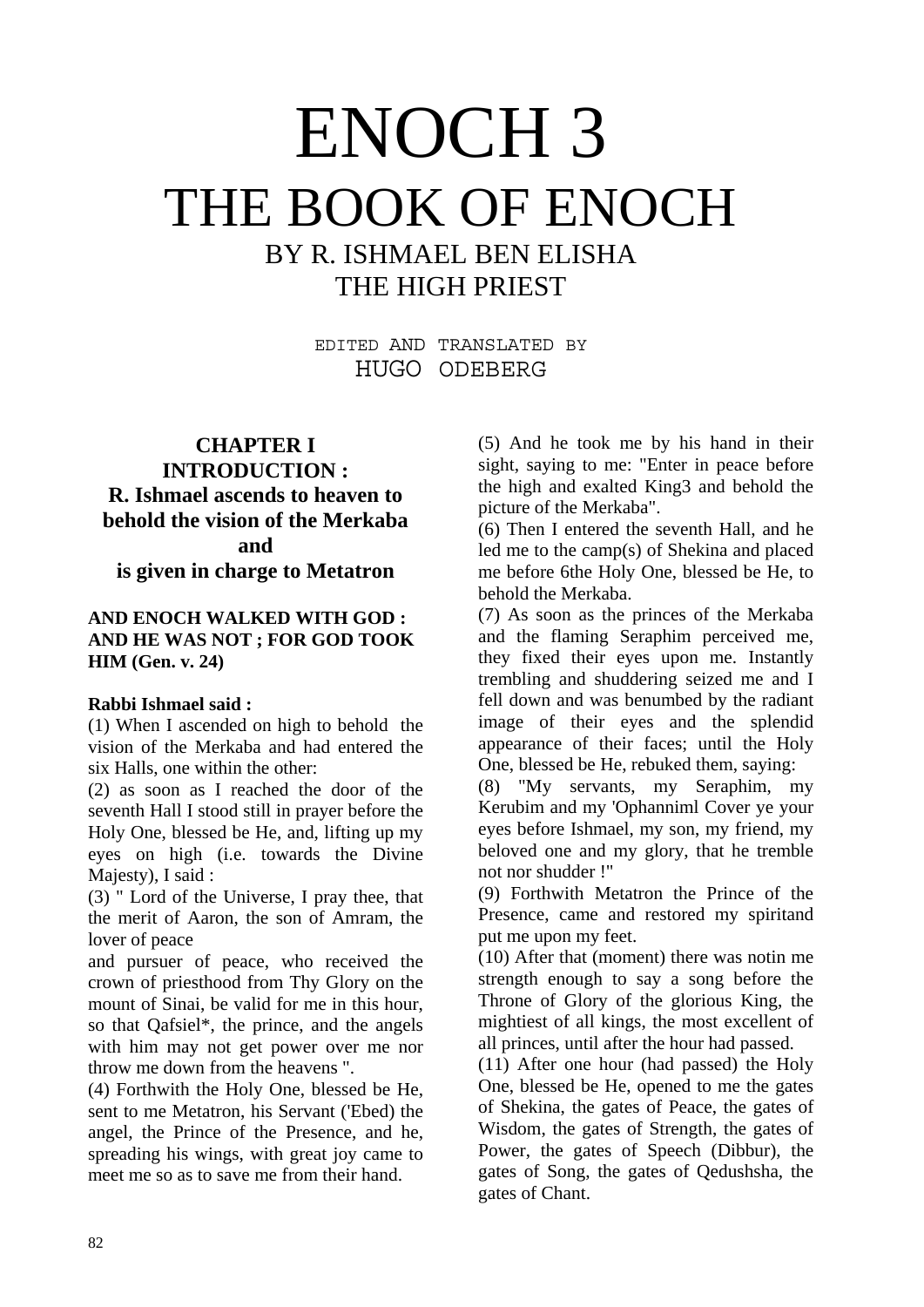(12) And he enlightened my eyes and my heart by words of psalm, song, praise, exaltation, thanksgiving, extolment, glorification, hymn and eulogy. And as I opened my mouth, uttering a song before the Holy One, blessed be He, the Holy Chayyoth beneath and above the Throne of Glory answered and said : "HOLY " and "BLESSED BE THE GLORY OF YHWH FROM HIS PLACE !"

(i.e. chanted the Qedushsha).

## **CHAPTER II**

# **The highest classes of angels make inquiries about R. Ishmael which are answered by Metatron**

#### **R. Ishmael said:**

(1) In that hour the eagles of the Merkaba, the flaming 'Ophannim and the Seraphim of consuming fire asked Metatron, saying to him:

 (2) "Youth ! Why sufferest thou one born of woman to enter and behold the Merkaba? From which nation, from which tribe is this one? What is his character?"

(3) Metatron answered and said to them : "From the nation of Israel whom the Holy One, blessed be He, chose for his people from among seventy tongues (nations), from the tribe of Levi, whom he set aside as a contribution to his name and from the seed of Aaron whom the Holy One, blessed be He, did choose for his servant and put upon him the crown of priesthood on Sinai".

(4) Forthwith they spake and said : "Indeed, this one is worthy to behold the Merkaba ". And they said: "Happy is the people that is in such a case!".

## **CHAPTER III Metatron has 70 names, but God calls him 'Youth'**

#### **R. Ishmael said:**

(1) In that hour1 I asked Metatron, the angel, the Prince of the Presence: "What is thy name?"

(2) He answered me: "I have seventy names, corresponding to the seventy tongues of the world and all of them are based upon the name Metatron, angel of the Presence; but my King calls me 'Youth' (Na'ar)"

# **CHAPTER IV Metatron is identical with Enoch who was translated to heaven at the time of the Deluge**

#### **R. Ishmael said :**

(1) I asked Metatron and said to him: "Why art thou called by the name of thy Creator, by seventy names? Thou art greater than all the princes, higher than all the angels, beloved more than all the

servants, honoured above all the mighty ones in kingship, greatness and glory : why do they call thee ' Youth ' in the high heavens ?"

(2) He answered and said to me: " Because I am Enoch, the son of Jared.

(3) For when the generation of the flood sinned and were confounded in their deeds, saying unto God: 'Depart from us, for we desire not the knowledge of thy ways' (Job xxi. 14), then the Holy One, blessed be He, removed me from their midst to be a witness against them in the high heavens to all the inhabitants of the world, that they may not say: 'The Merciful One is cruel".

(4) What sinned all those multitudes, their wives, their sons and their, daughters, their horses, their mules and their cattle and their property, and all the birds of the world, all of which the Holy One, blessed be He, destroyed from the world together with them in the waters of the flood?

 (5) Hence the Holy One, blessed be He, lifted me up in their lifetime before their eyes to be a witness against them to the future world. And the Holy One, blessed be He, assigned me for a prince

and a ruler among the ministering angels.

(6) In that hour three of the ministering angels, 'UZZA, 'AZZA and 'AZZAEL came forth and brought charges against me in the high heavens, saying before the Holy One, blessed be He: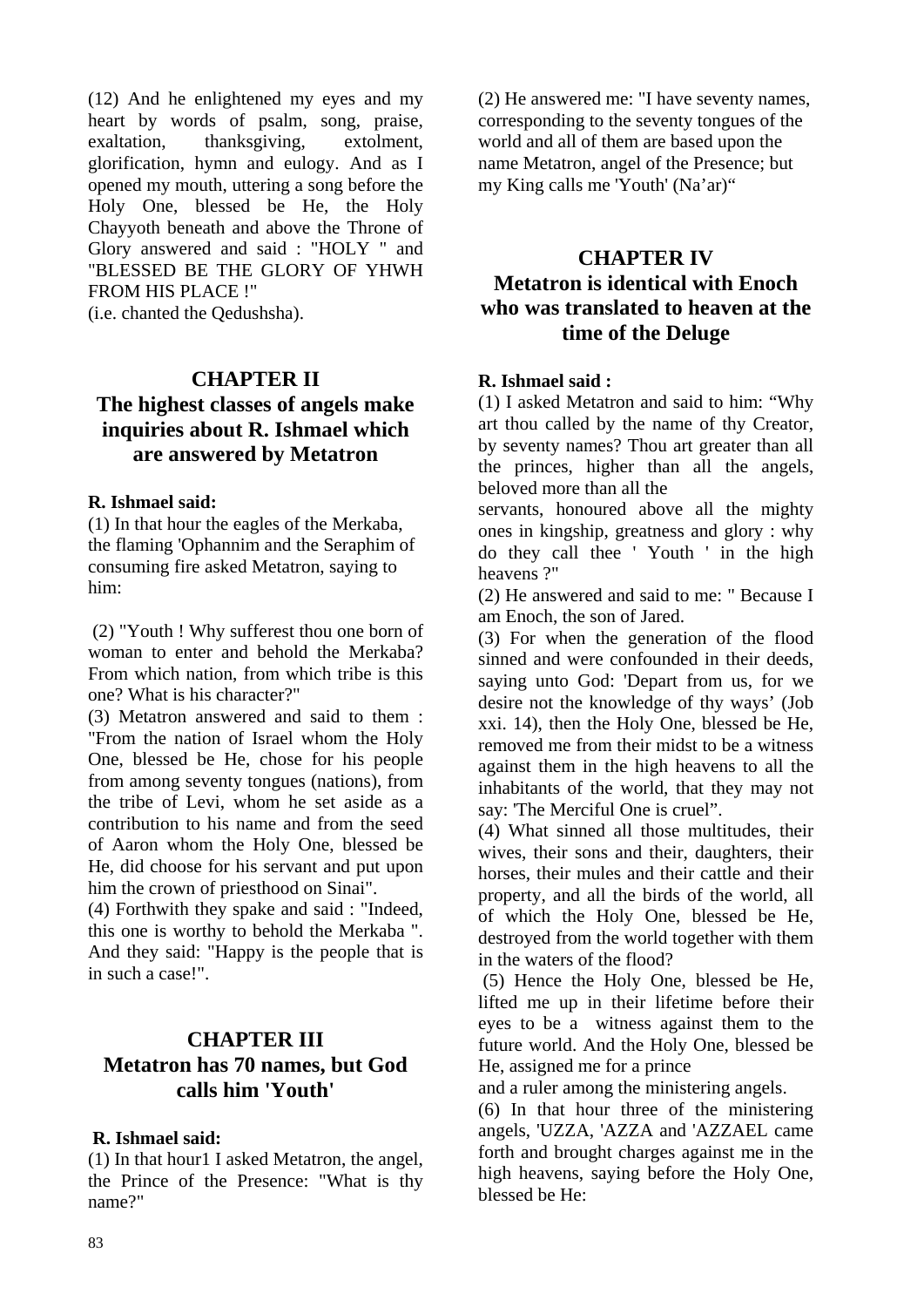"Said not the Ancient Ones (First Ones) rightly before Thee: < Do not create

man! ' " The Holy One, blessed be He, answered and said unto them: "I have made and I will bear, yea, I will carry and will deliver". (Is. xlvi. 4.)

(7) As soon as they saw me, they said before Him: "Lord of the Universe ! What is this one that he should ascend to the height of heights? Is not he one from among the sons of [the sons of] those

who perished in the days of the Flood? "What doeth he in the Raqia'?"

(8) Again, the Holy One, blessed be He, answered and said to them: "What are ye, that ye enter and speak in my presence? I delight in this one more than in all of you, and hence he shall be a prince and a ruler over you in the high heavens."

(9) Forthwith all stood up and went out to meet me, prostrated themselves before me and said: "Happy art thou and happy is thy father for thy Creator doth favour thee".

(10) And because I am small and a youth among them in days, months and years, therefore they call me "Youth" (Na'ar).

## **CHAPTER V**

## **The idolatry of the generation of Enosh causes God to remove the Shekina from earth. The idolatry inspired by 'Azza, 'Uzza and 'Azziel**

#### **R.Ishmael said: Metatron, the Prince of the Presence, said to me:**

(1) From the day when the Holy One, blessed be He, expelled the first Adam from the Garden of Eden (and onwards), Shekina was dwelling upon a Kerub under the Tree of Life.

(2) And the ministering angels were gathering together and going down from heaven in parties, from the Raqia in companies and from the heavens in camps to do His will in the whole world.

(3) And the first man and his generation were sitting outside the gate of the Garden to behold the radiant appearance of the Shekina.

(4) For the silendour of the Shekina traversed the world from one end to the other (with a splendour) 365,000 times (that) of the globe of the sun. And everyone who made use of the splendour of the Shekina, on him no flies and no gnats did rest, neither was he ill nor suffered he any pain. No demons got power over him, neither were they able to injure him.

(5) When the Holy One, blessed be He, went out and went in: from the Garden to Eden, from Eden to the Garden, from the Garden to Raqia and from Raqia to the Garden of Eden then all and everyone beheld the splendour of His Shekina and they were not injured;

(6) until uthe time of the generation of Enosh who was the head of all idol worshippers of the world. (7) And what did the generation of Enosh do? They went from one end of the world to the other, and each one brought silver, gold, precious stones and pearls in heaps like unto mountains and hills making idols out of them throughout all the world. And they erected the idols in every quarter of the world: the size of each idol was 1000 parasangs.

(8) And they brought down the sun, the moon, planets and constellations, and placed them before the idols on their right hand and on their left, to attend them even as they attend the Holy One, blessed be He, as it is written (1 Kings xxii. 19): "And all the host of heaven was standing by him on his right hand and on his left".

(9) What power was in them that they were able to bring them down? They would not have been able to bring them down but for 'Uzza, 'Azza and 'Azziel who taught them sorceries whereby they brought them down and made use of them

(10) In that time the ministering angels brought charges (against them) before the Holy One, blessed be He, saying before him: "Master of the World! What hast thou to do with the children of men? As it is written (Ps. viii. 4) 'What is man (Enosh) that thou art mindful of him?' 'Mah Adam' is not written here, but 'Mah Enosh', for he (Enosh) is the head of the idol worshippers.

(11) Why hast thou left the highest of the high heavens, the abode of thy glorious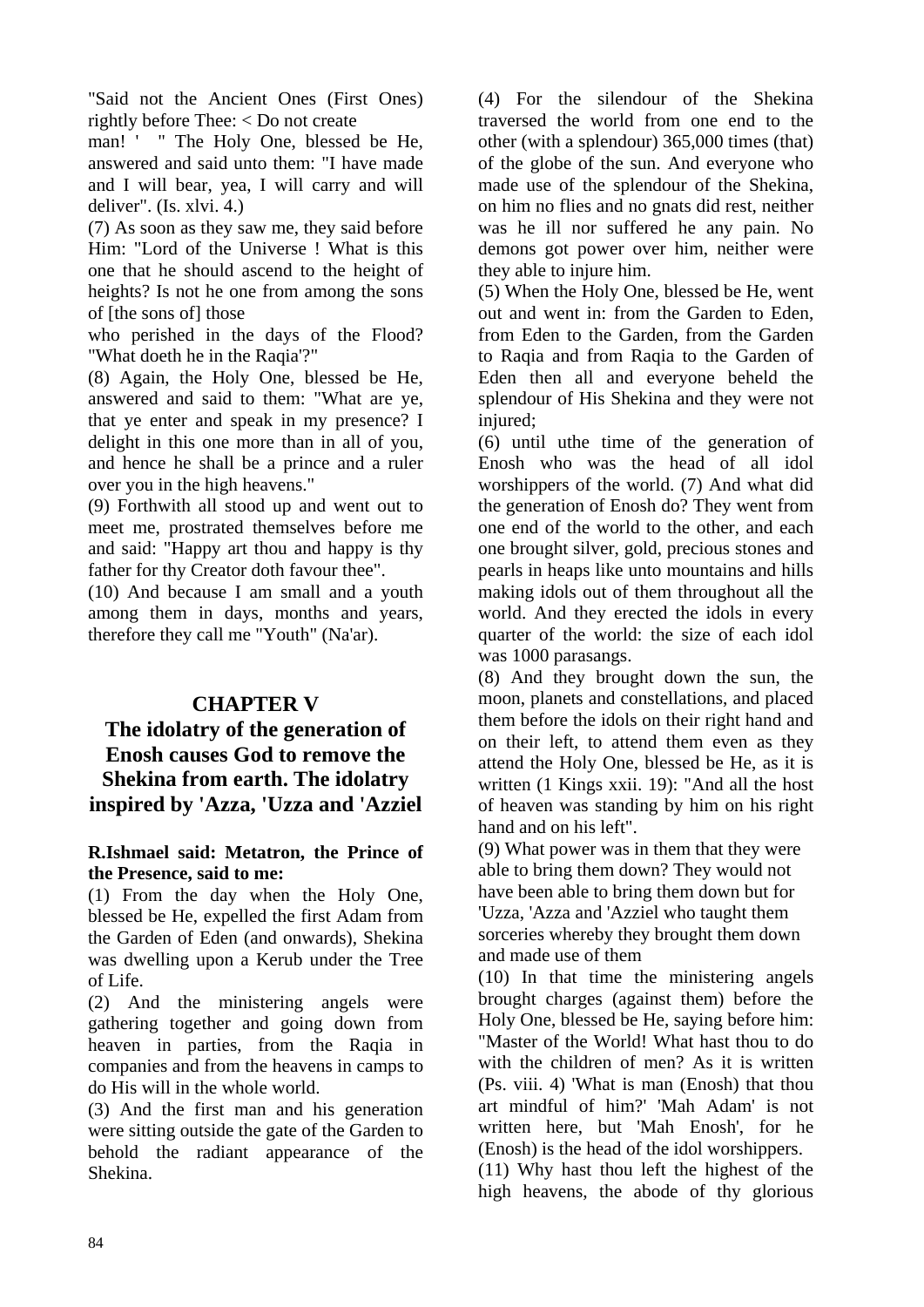Name, and the high and exalted Throne in 'Araboth Raqia' in the highest and art gone and dwellest with the children of men who worship idols and equal thee to the idols.

(12)Now thou art on earth and the idols likewise. What hast thou to do with the inhabitants of the earth who worship idols?" (13) Forthwith the Holy One, blessed be He, lifted up His Shekina from the earth, from their midst. (14) In that moment came the ministering angels, the troops of hosts and the armies of 'Araboth in thousand camps and ten thousand hosts : they fetched trumpets and took the horns in their hands and surrounded the Shekina with all kinds of songs.And He ascended to the high heavens, as it is written (Ps. xlvii. 5): "God is gone up with a shout, the Lord with the sound of a trumpet ".

# **CHAPTER VI Enoch lifted up to heaven together with the Shekina. Angels protests answered by God**

## **R. Ishmael said: Metatron, the Angel, the Prince of the Presence, said to me :**

(1) When the Holy One, blessed be He, desired to lift me up on high, He first sent 'Anaphiel H  $(H = Tetragrammaton)$  the Prince, and he took me from their midst in their sight and carried me in great glory upon a a fiery chariot with fiery horses, servants of glory. And he lifted me up to the high heavens together with the Shekina.

(2) As soon as I reached the high heavens, the Holy Chayyoth, the 'Ophannim, the Seraphim, the Kerubim, the Wheels of the Merkaba (the Galgallim), and the ministers of the consuming fire, perceiving my smell from a distance of 365,ooo myriads of parasangs, said: "What smell of one born of woman and what taste of a white drop (is this) that ascends on high, and (lo, he is merely) a gnat among those who 'divide flames (of fire)'?"

(3) The Holy One, blessed be He, answered and spake unto them: "My servants, my hosts, my Kerubim, my 'Ophannim, my

Seraphim! Be ye not displeased on account of this! Since all the children of men have denied me and my great Kingdom and are gone worshipping idols, I have removed my Shekina from among them and have lifted it up on high. But this one whom I have taken from among them is an ELECT ONE among (the inhabitants of) the world and he is equal to all of them in faith, righteousness and perfection of deed and I have taken him for (as) a tribute from my world under all the heavens".

## **CHAPTER VII**

**Enoch raised upon the wings of the Shekina to the place of the Throne, the Merkaba and the angelic hosts** 

## **R. Ishmael said: Metatron, the Angel, the Prince of the Presence, said to me:**

(1) When the Holy One, blessed be He, took me away from the generation of the Flood, he lifted me on the wings of the wind of Shekina to the highest heaven and brought me into the great palaces of the 'Araboth Raqia' on high, where are the glorious Throne of Shekina, the Merkaba, the troops of anger, the armies of vehemence, the fiery Shin'anim', the flaming Kerubim, and the burning 'Ophannim, the flaming servants, the flashing Chashmattim and the lightening Seraphim. And he placed me (there) to attend the Throne of Glory day after day.

# **CHAPTER VIII The gates (of the treasuries of heaven) opened to Metatron**

## **R. Ishmael said : Metatron, the Prince of the Presence, said to me :**

(1) Before He appointed me to attend the Throne of Glory, the Holy One, blessed be He, opened to me

> three hundred thousand gates of Understanding

three hundred thousand gates of Subtlety

three hundred thousand gates of Life three hundred thousand gates of grace and loving-kindness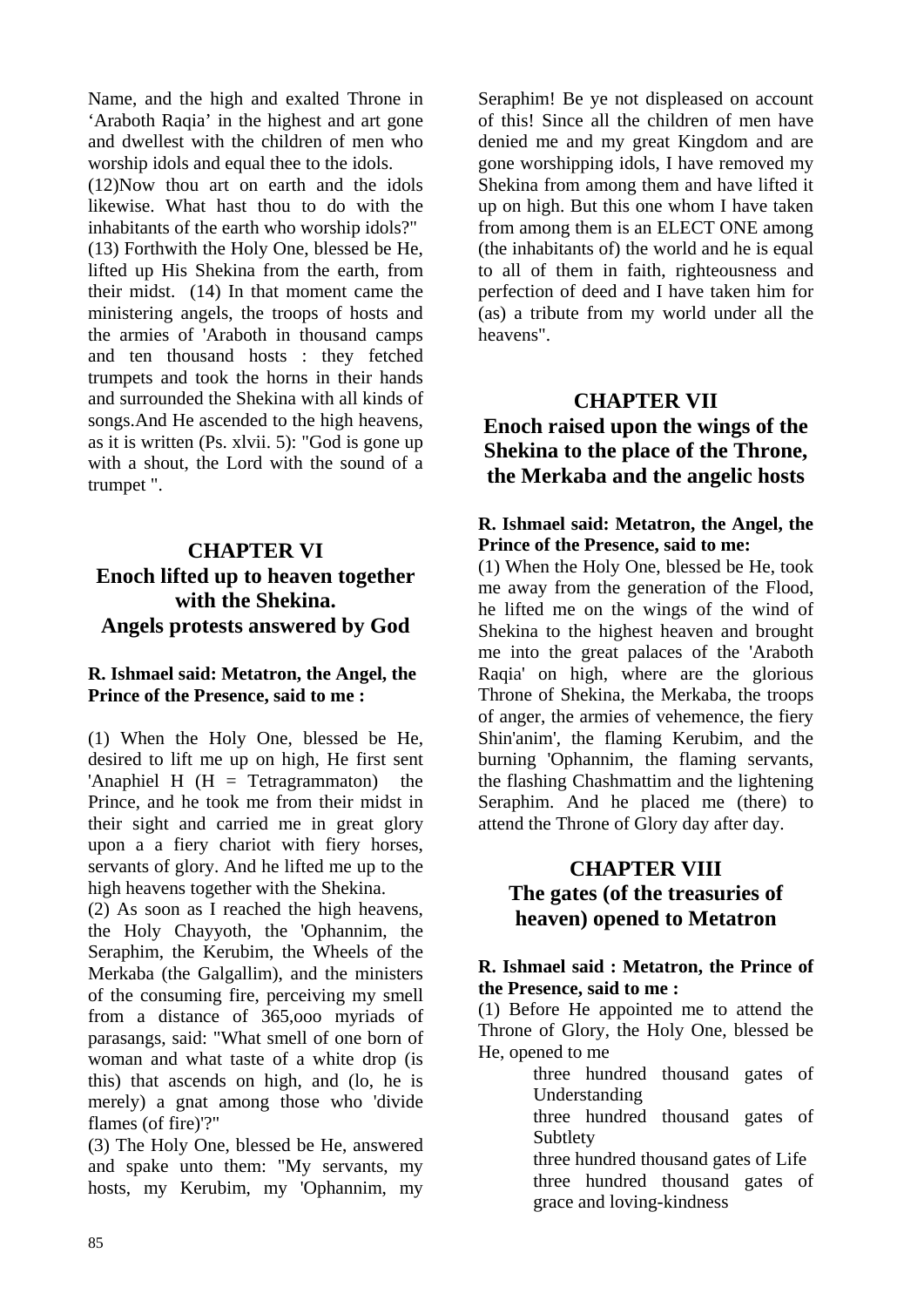three hundred thousand gates of love three hundred thousand gates of Tora three hundred thousand gates of meekness three hundred thousand gates of maintenance three hundred thousand gates' of mercy three hundred thousand gates of fear of heaven

(2) In that hour the Holy One, blessed be He, added in me wisdom unto wisdom, understanding unto understanding, subtlety unto subtlety, knowledge unto knowledge, mercy unto mercy, instruction unto instruction, love unto love, loving-kindness unto loving-kindness, goodness unto goodness, meekness unto meekness, power unto power, strength unto strength, might unto might, brilliance unto brilliance, beauty unto beauty, splendour unto splendour, and I was honoured and adorned with all these good and praiseworthy things more than all the children of heaven.

## **CHAPTER IX**

## **Enoch receives blessings from the Most High and is adorned with angelic attributes**

#### **R. Ishmael said : Metatron, the Prince of the Presence, said to me :**

(1) After all these things the Holy One, blessed be He, put His hand upon me and blessed me with 536O blessings.

(2) And I was raised and enlarged to the size of the length and width of the world.

(3) And He caused 72 wings to grow on me, 36 on each side. And each wing was as the whole world.

(4) And He fixed on me 365 eyes : each eye was as the great luminary.

(5) And He left no kind of splendour, brilliance, radiance, beauty in (of) all the lights of the universe that He did not fix on me.

# **announces through the Herald, that Metatron henceforth is God's representative and ruler over all the princes of kingdoms and all the children of heaven, save the eight high princes called YHWH by the name of their King**

#### **R. Ishmael said : Metatron, the Prince of the Presence, said to me :**

(1) All these things the Holy One, blessed be He, made for me:He made me a Throne, similar to the Throne of Glory. And He spread over me a curtain of splendour and brilliant appearance, of beauty, grace and mercy, similar to the curtain of the Throne of Glory; and on it were fixed all kinds of lights in the universe.

(2) And He placed it at the door of the Seventh Hall and seated me on it.

(3) And the herald went forth into every heaven, saying:This is Metatron, my servant. I have made him into a prince and a ruler over all the princes of my kingdoms and over all the children of heaven, except the eight great princes, the honoured and revered ones who are called YHWH, by the name of their King.

(4) And every angel and every prince who has a word to speak in my presence (before me) shall go into his presence (before him) and shall speak to him (instead).

(5)And every command that he utters to you in my name do ye observe and fulfil. For the Prince of

Wisdom and the Prince of Understanding have I committed to him to instruct him in the wisdom of heavenly things and of earthly things, in the wisdom of this world and of the world to come.

(6) Moreover, I have set him over all the treasuries of the palapes of Araboih and over all the stores of life that I have in the high heavens.

## **CHAPTER X**

# **God places Metatron on a throne at the door of the seventh Hall and**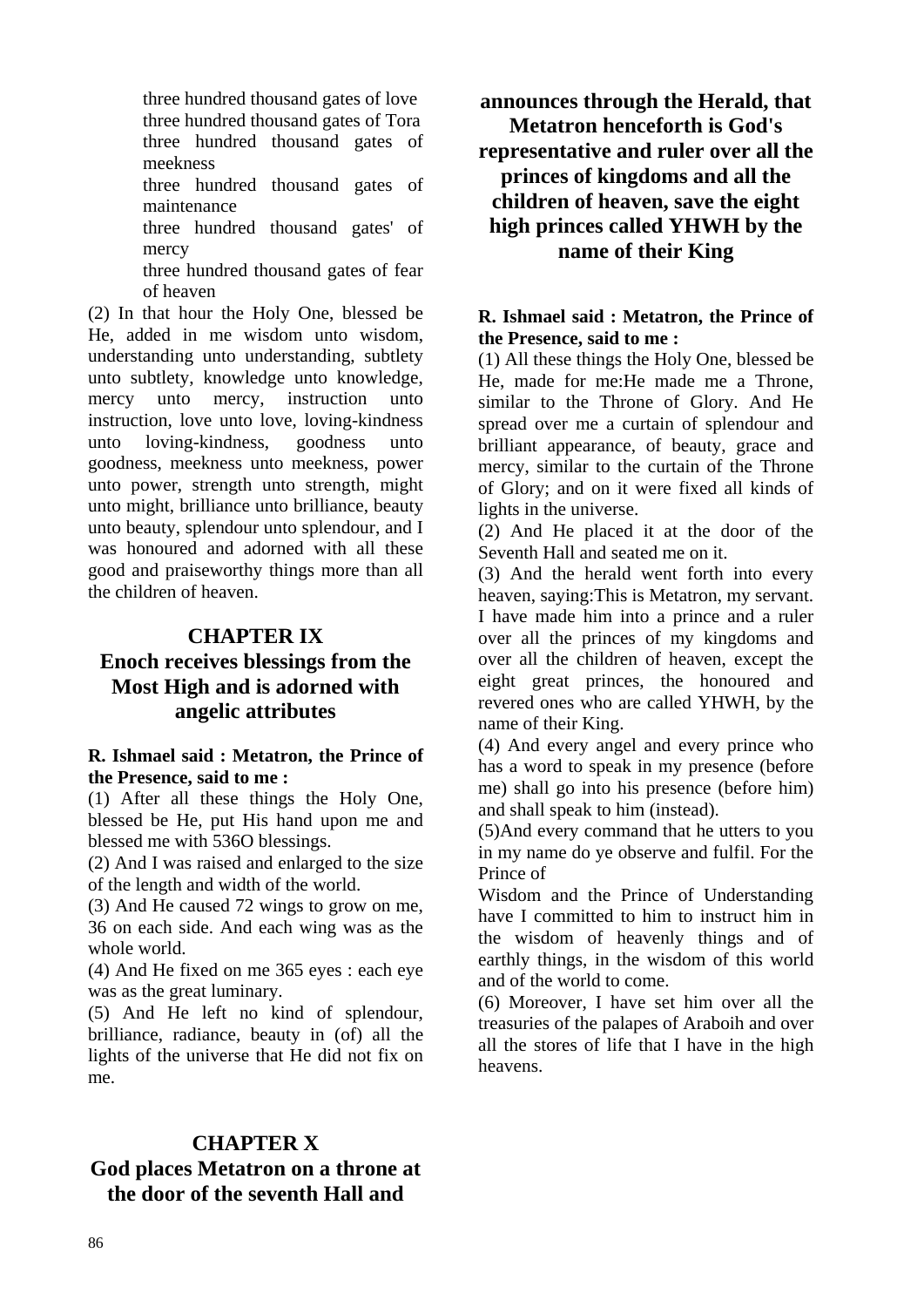# **CHAPTER XI God reveals all mysteries and secrets to Metatron**

#### **R. Ishmael said : Metatron, the angel, the Prince of the Presence, said to me:**

(1) Henceforth the Holy One, blessed be He, revealed to me all the mysteries of Tora and all the secrets of wisdom and all the depths of the Perfect Law; and all living beings' thoughts of heart and all the secrets of the universe and all the secrets of Creation were revealed unto me even as they are revealed unto the Maker of Creation.

(2) And I watched intently to behold the secrets of the depth and the wonderful mystery. Before a man did think in secret, I saw (it) and before a man made a thing I beheld it.

(3) And there was no thing on high nor in the deep hidden from me.

## **CHAPTER XII**

# **God clothes Metatron in a garment of glory, puts a royal crown on his head and calls him "the Lesser YHWH"**

#### **R. Ishmael said: Metatron, the Prince of the Presence, said to me:**

(1) By reason of the love with which the Holy One, blessed be He, loved me more than all the children of heaven, He made me a garment of glory on which were fixed all kinds of lights, and He clad me in it.

(2)And He made me a robe of honour on which were fixed all kinds of beauty, splendour, brilliance and majesty.

(3) And he made me a royal crown in which were fixed forty-nine costly stones like unto the light of the globe of the sun.

(4) For its splendour went forth in the four quarters of the 'Araboth Raqia', and in (through) the seven heavens, and in the four quarters of the world. And he put it on my head.

(5) And He called me THE LESSER YHWH in the presence of all His heavenly household; as it is written (Ex. xxiii. 21): "For my name is in him".

# **CHAPTER XIII God writes with a flaming style on Metatron's crown the cosmic letters by which heaven and earth were created**

#### **R. Ishmael said : Metatron, the angel, the Prince of the Presence, the Glory of all heavens, said to me :**

(1) Because of the great love and mercy with which the Holy One, blessed be He, loved and cherished me more than all the children of heaven, He wrote with his ringer with a flaming style upon the crown on my head the letters by which were created heaven and earth, the seas and rivers, the mountains and hills, the planets and constellations, the lightnings, winds, earthquakes and voices (thunders), the snow and hail, the stormwind and the tempest ; the letters by which were created all the needs of the world and all the orders of Creation.

(2) And every single letter sent forth time after time as it were lightnings, time after time as it were torches, time after time as it were flames of fire, time after time (rays) like [as] the rising of the sun and the moon and the planets.

## **CHAPTER XIV**

# **All the highest princes, the elementary angels and the planetary and sideric angels fear and tremble at the sight of Metatron crowned**

#### **R. Ishmael said: Metatron, the Angel, the Prince of the Presence, said to me :**

(1) When the Holy One, blessed be He, put this crown on my head, (then) trembled before me all the Princes of Kingdoms who are in the height of 'Araboth Raqiaf and all the hosts of every heaven; and even the princes (of) the 'Elim, the princes (of) the 'Er'ellim and the princes (of) the Tafsarim, who are greater than all the ministering angels who minister before the Throne of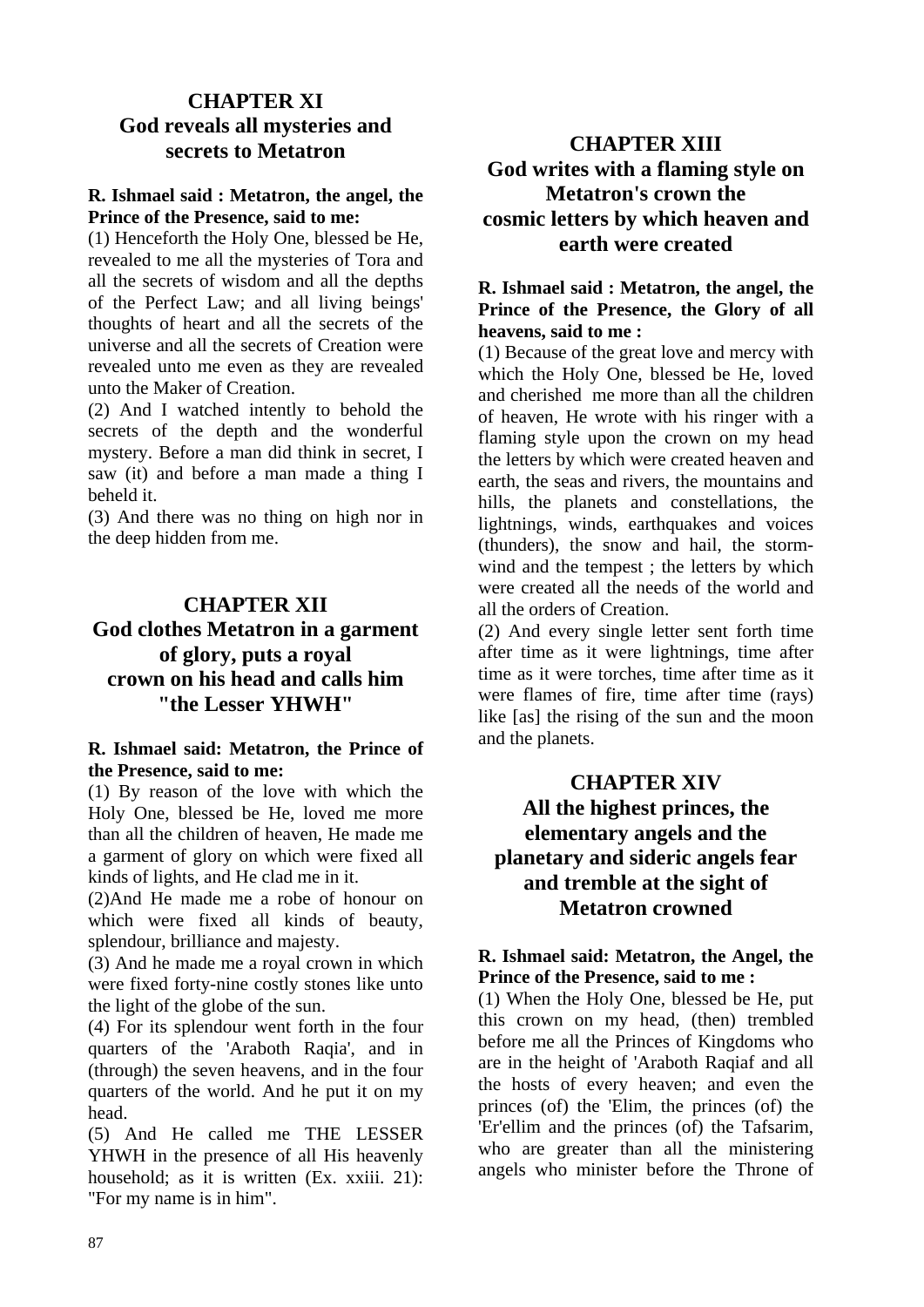Glory, shook, feared and trembled before me when they beheld me.

(2) Even Sammael, the Prince of the Accusers, who is greater than all the princes of kingdoms on high; feared and trembled before me.

(3) And even the angel of fire, and the angel of hail, and the angel of the wind, and the angel of the lightning, and the angel of anger, and the angel of the thunder, and the angel of the snow, and the angel of the rain ; and the angel of the day, and the angel of the night, and the angel of the sun and the angel of the moon, and the angel of the planets and the angel of the constellations who rule the world under their hands, feared and trembled and were affrighted before me, when they beheld me.

(4) These are the names of the rulers of the world: Gabriel, the angel of the fire, Baradiel, the angel of the hail, Ruchiel who is appointed over the wind, Baraqiel who is appointed over the lightnings,

Za'amiel who is appointed over the vehemence, Ziqiel who is appointed over the sparks, Zi'iel who is appointed over the commotion, Zdaphiel who is appointed over the storm-wind, Ra'amiel who is

appointed over the thunders, Rctashiel who is appointed over the earthquake, Shalgiel who is appointed over the snow, Matariel who is appointed over the rain, Shimshiel who is appointed over the day, Lailiel who is appointed over the night, Galgalliel who is appointed over the globe of the sun, 'Ophanniel who is appointed over the globe of the moon, Kokbiel who is appointed over the planets, Rahatiel who is appointed over the constellations.

(5) And they all fell prostrate, when they saw me. And they were not able to behold me because of the majestic glory and beauty of the appearance of the shining light of the crown of glory upon my head.

# **CHAPTER XV Metatron transformed into fire**

## **R. Ishmael said : Metatron, the angel, the**

## **Prince of the Presence, the Glory of all heavens, said to me :**

(1) As soon as the Holy One, blessed be He, took me in (His) service to attend the Throne of Glory and the Wheels (Galgallim) of the Merkaba and the needs of Shekina, forthwith my flesh was changed into flames, my sinews into flaming fire, my bones into coals of burning juniper, the light of my eyelids into splendour of lightnings, my eyeballs into fire-brands, the hair of my head into dot flames, all my limbs into wings of burning fire and the whole of my body into glowing fire.

(2) And on my right were divisions 6 of fiery flames, on my left fire-brands were burning, round about me stormwind and tempest were blowing and in front of me and behind me was roaring of thunder with earthquake.

## FRAGMENT OF 'ASCENSION OF MOSES'

(1) R. Ishmael said: Said to me Metatron, the Prince of the Presence and the prince over all the princes and he stands befote Him who is greater than all the Elohim. And he goes in under the Throne of Glory. And he has a great tabernacle of light on high. And he brings forth the fire of deafness and puts (it) into the ears of the Holy Chayyoth, that they may not hear the voice of the Word (Dibbur) that goes forth from the mouth of the Divine Majesty.

(2) And when Moses ascended on high, he fasted 121 fasts, till the habitations of the chashmal were opened to him; and he saw the heart within the heart of the Lion and he saw the innumerable companies of the hosts Around about him. And they desired to burn him. But Moses prayed for mercy, first for Israel and after that for himself: and He who sitteth on the Merkaba opened the windows that are above the heads of the Kerubim. And a host of 1800 advocates and the Prince of the Presence, Metatron, with them went forth to meet Moses. And they took the prayers of Israel and put them as a crown on the head of the Holy One, blessed be He.

(3) And they said (Deut. vi. 4): "Hear, O Israel; the Lord our God is one Lord"and their face shone and rejoiced over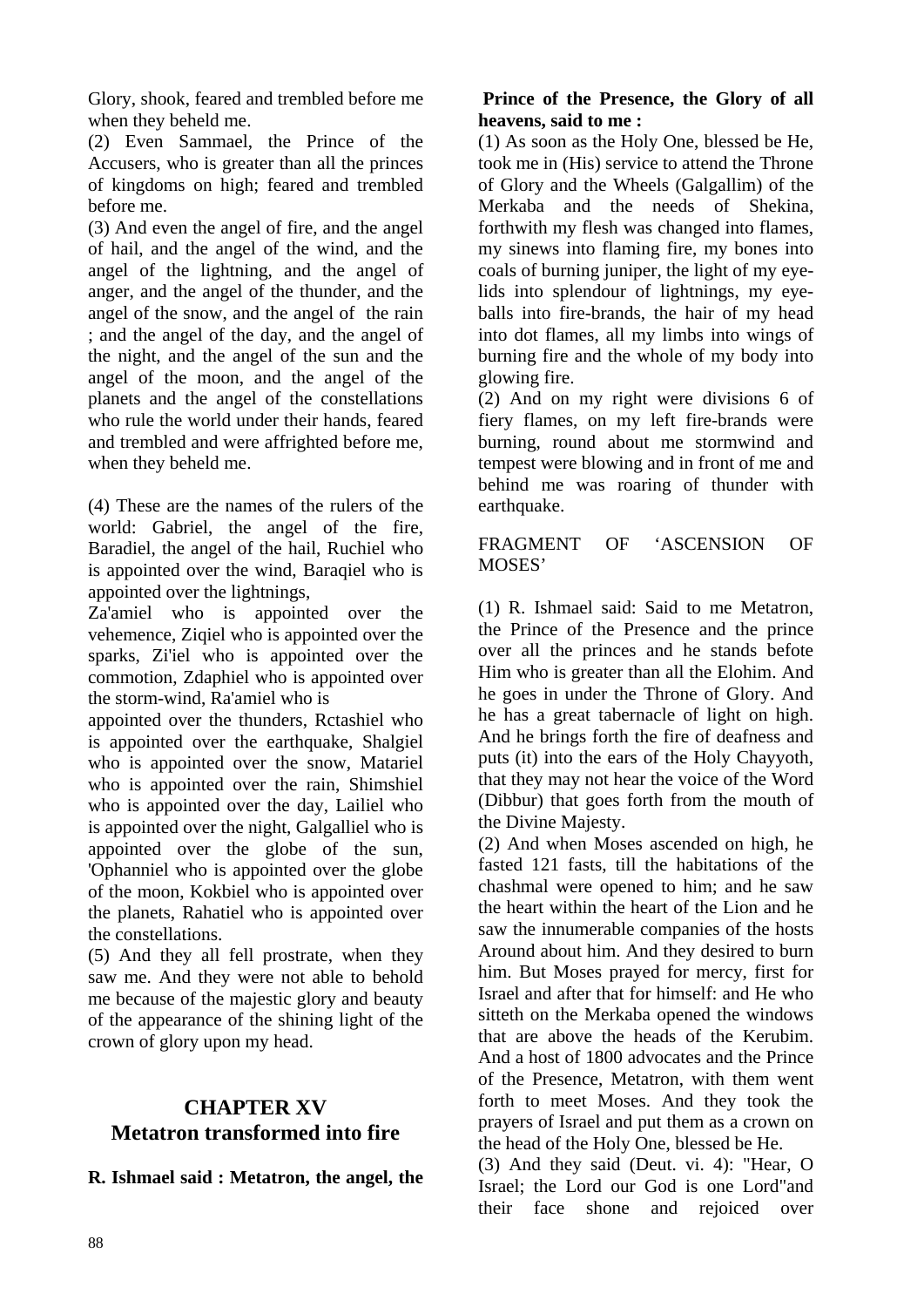Shekinaand they said to Metatron: "What are these? And to whom do they give all this honour and glory?" And they answered: "To the Glorious Lord of Israel". And they spake: "Hear, O Israel: the Lord, our God, is one Lord. To whom shall be given abundance of honour and majesty but to Thee YHWH, the Divine Majesty, the King, living and eternal".

(4) In that moment spake Akatriel Yah Yehod Sebaoth and said to Metatron, the Prince of the Presence: "Let no prayer that he prayeth before me return (to him) void. Hear thou his prayer and fulfil his desire whether (it be) great or small".

(5) Forthwith Metatron, the Prince of the Presence, said to Moses:

"Son of Amram! Fear not, for now God delights in thee. And ask thou u thy desire of the Glory and Majesty. For thy face shines from one end of the world to the other". But Moses answered him: "(I fear) lest I bring guiltiness upon myself". Metatron said to him: "Receive the letters of the oath, in (by) which there is no breaking the covenant" (which precludes any breach of the covenant).

# **CHAPTER XVI 1**  *Probably additional*  **Metatron divested of his privilege of presiding on a Throne of his own on account of Acher's misapprehension in taking him for a second Divine Power**

#### **R. Ishmael said: Metatron, the Angel, the Prince of the Presence, the Glory of all heaven, said to me:**

(1) At first I was sitting upon a great Throne at the door of the Seventh Hall ; and I was judging the children of heaven, the household on high by authority of the Holy One, blessed be He. And I divided Greatness, Kingship, Dignity, Rulership, Honour and Praise, and Diadem and Crown of Glory unto all the princes of kingdoms, while I was presiding (lit. sitting) in the Celestial Court (Yeshiba), and the princes of kingdoms were standing before me, on my right and on my left by authority of the Holy One, blessed be He.

(2) But when Acher came to behold the vision of the Merkaba and fixed his eyes on me, he feared and trembled before me and his soul was affrighted even unto departing from him, because of fear, horror and dread of me, when he beheld me sitting upon a throne like a king with all the ministering angels standing by me as my servants and all the princes of kingdoms adorned with crowns surrounding me:

(3) in that moment he opened his mouth and said: "Indeed, there are two Divine Powers in heaven!" (4) Forthwith Bath Qol (the Divine Voice) went forth from heaven from before the Shekina and said: "Return, ye backsliding children (Jer. iii. 22), except Acher!"

(5) Then came 'Aniyel, the Prince, the honoured, glorified, beloved, wonderful, revered and fearful one, in commission from the Holy One, blessed be He and gave me sixty strokes with lashes of fire and made me stand on my feet.

# **CHAPTER XVII**

## **The princes of the seven heavens, of the sun, moon, planets and constellations and their**

## **suites of angels**

## **R. Ishmael said : Metatron, the angel, the Prince of the Presence, the glory of all heavens, said to me:**

(1) Seven (are the) princes, the great, beautiful, revered, wonderful and honoured ones who are appointed over the seven heavens. And these are they : MIKAEL, GABRIEL, SHATQIEL, SHACHAQIEL, BAKARIEL, BADARIEL, PACHRIEL.

(2) And every one of them is the prince of the host of (one) heaven. And each one of them is accompanied by 496,000 myriads of ministering angels.

(3) MIKAEL, the great prince, is appointed over the seventh heaven, the highest one, which is in the 'Araboth. GABRIEL, the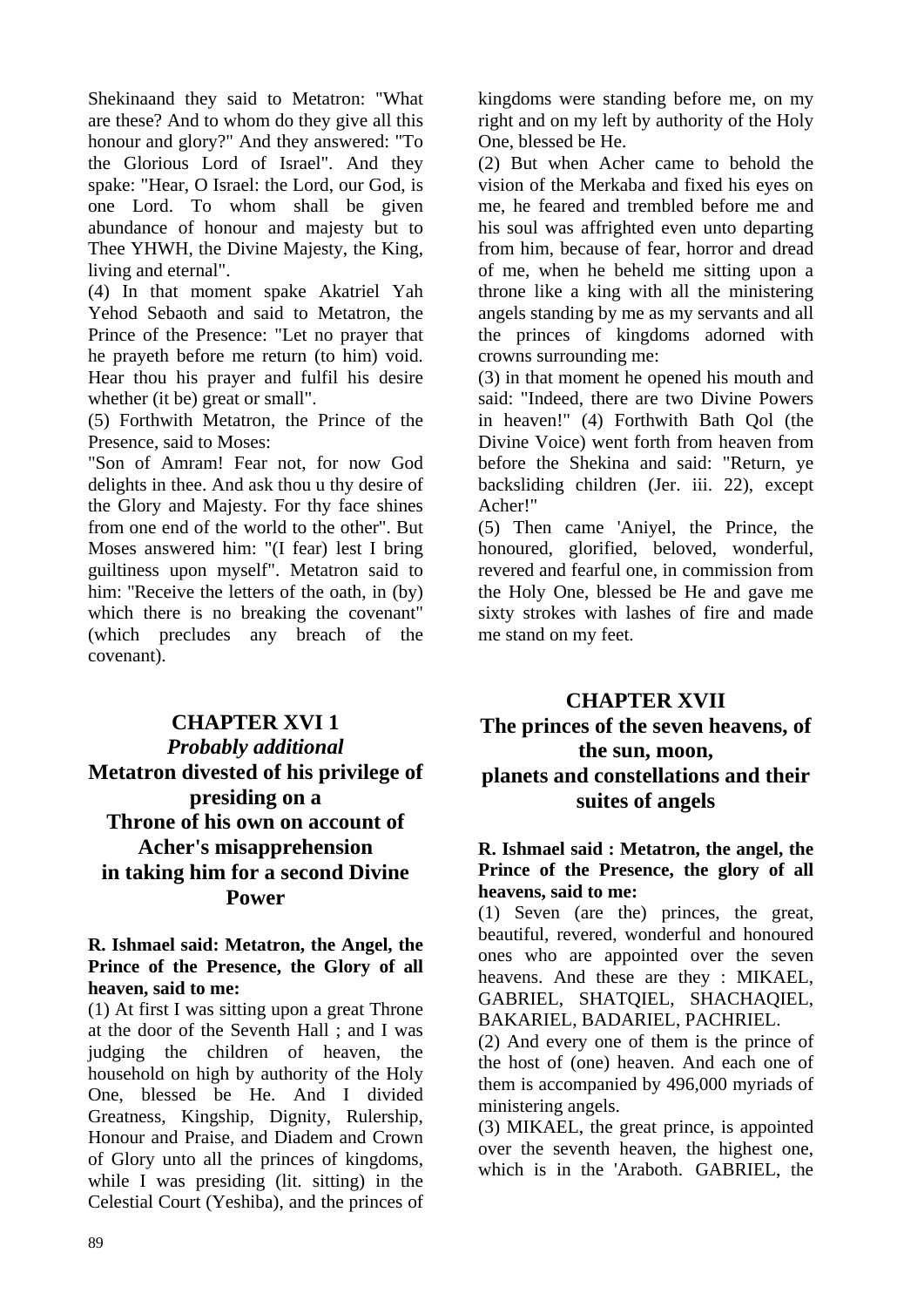prince of the host, is appointed over the sixth heaven which is in Makon.

SHATAQIEL, prince of the host, is appointed over the fifth heaven which is in Ma'on.

SHAHAQi'EL, prince of the host, is appointed over the fourth heaven which is in Zebul.

BADARIEL, prince of the host, is appointed over the third heaven which is in Shehaqim.

BARAKIEL, prince of the host, is appointed over the second heaven which is in the height of (Merom) Raqia.

PAZRIEL, prince of the host, is appointed over the first heaven which is in Wilon, which is in Shamayim.

(4) Under them is GALGALLIEL, the prince who is appointed over the globe (galgal) of the sun, and with him are 96 great and honoured angels who move the sun in Raqia'.

(5)Under them is 'OPHANNIEL, the prince who is set over the globe ('ophari) of the moon. And with him are 88 angels who move the globe of the moon 354 thousand parasangs every night at the time when the moon stands in the East at its turning point. And when is the moon sitting in the East at its turning point? Answer: in the fifteenth day of every month.

(6) Under them is RAHATIEL, the prince who is appointed over the constellations. And he is accompanied by 72 great and honoured angels. And why is he called RAHATIEL? Because he makes the stars run (marhit) in their orbits and courses 339 thousand parasangs every

night from the East to the West, and from the West to the East. For the Holy One, blessed be He, has made a tent for all of them, for the sun, the moon, the planets and the stars in which they travel at night from the West to the East.

(7) Under them is KOKBIEL, the prince who is appointed over all the planets. And with him are 365,000 myriads of ministering angels, great and honoured ones who move the planets from city to city and from province to province in the Raqia' of heavens.

(8) And over them are SEVENTY-TWO PRINCES OF KINGDOMS on high corresponding to the 72 tongues of the world. And all of them are crowned with royal crowns and clad in royal garments and wrapped in royal cloaks. And all of them are riding on royal horses and they are holding royal sceptres in their hands. And before each one of them when he is travelling in Raqia' , royal servants are running with great glory and majesty even as on earth they (princes) are travelling in chariot(s) with horsemen and great armies and in glory and greatness with praise, song and honour.

# **CHAPTER XVIII The order of ranks of the angels and the homage received by the higher ranks from the lower ones**

#### **R. Ishmael said: Metatron, the Angel, the Prince of the Presence, the glory of all heaven, said to me:**

(1) THE ANGELS OF THE FIRST HEAVEN, when(ever) they see their prince, they dismount from their horses and fall on their faces.

And THE PRINCE OF THE FIRST HEAVEN, when he sees the prince of the second heaven, he dismounts, removes the crown of glory from his head and falls on his face.

And THE PRINCE OF THE SECOND HEAVEN, when he sees the Prince of the third heaven, he removes the crown of glory from his head and falls on his face.

And THE PRINCE OF THE THIRD HEAVEN, when he sees the prince of the fourth heaven, he removes the crown of glory from his head and falls on his face.

And THE PRINCE OF THE FOURTH HEAVEN, when he sees the prince of the fifth heaven, he removes the crown of glory from his head and falls on his face.

xAnd THE PRINCE OF THE FIFTH HEAVEN, when he sees the prince of the sixth heaven, he removes the crown of glory from his head and falls on his face.

And THE PRINCE OF THE SIXTH HEAVEN, when he sees the prince of the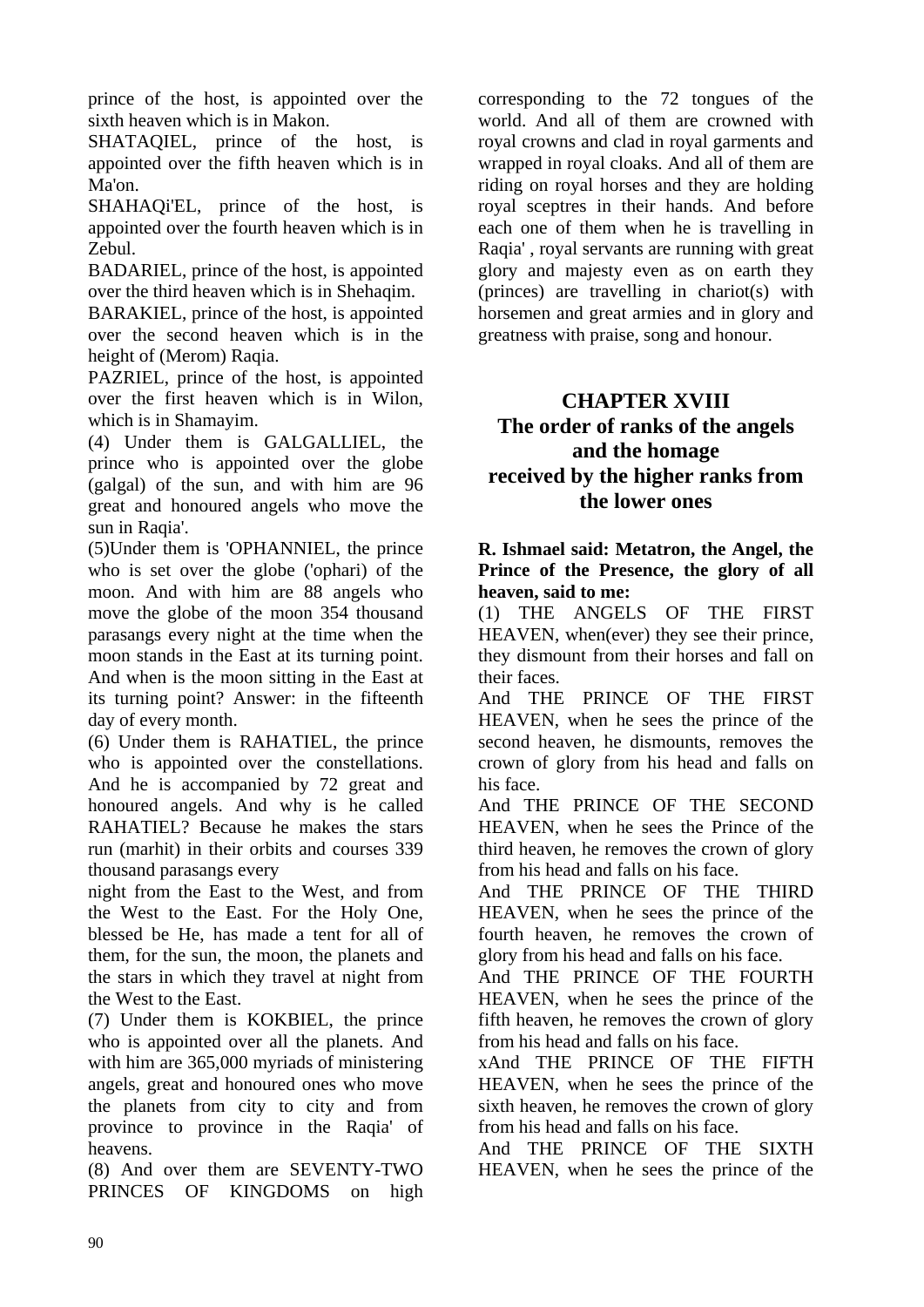seventh heaven, he removes the crown of glory from his head and falls on his face.

(2) And THE PRINCE OF THE SEVENTH HEAVEN, when he sees THE SEVENTY-TWO PRINCES OF KINGDOMS, he removes the crown of glory from his head and falls on his face.

2

(3) And the seventy-two princes of kingdoms, when they see THE DOOR KEEPERS OF THE FIRST HALL IN THE ARABOTH RAQIA in the highest, they remove the royal crown from their head and fall on their faces.

3And THE DOOR KEEPERS OF THE FIRST HALL, when they see the door keepers of the second Hall, they remove the crown of glory from their head and fall on their faces.

And THE DOOR KEEPERS OF THE SECOND HALL, when they see the door keepers of the third Hall, they remove the crown of glory from their head and fall on their faces.

And THE DOOR KEEPERS OF THE THIRD HALL, when they see the door keepers of the fourth Hall, they remove the crown of glory from their head and fall on their faces.

And THE DOOR KEEPERS OF THE FOURTH HALL, when they see the door keepers of the fifth Hall, they remove the crown of glory from their head and fall on their faces.

And THE DOOR KEEPERS OF THE FIFTH HALL, when they see the door keepers of the sixth Hall, they remove the crown of glory from their head and fall on their faces.

And THE DOOR KEEPERS OF THE SIXTH HALL, when they see the DOOR KEEPERS OF THE SEVENTH HALL, they remove the crown of glory from their head and fall on their faces.

(4) And the door keepers of the seventh Hall, when they see THE FOUR GREAT PRINCES, the honoured ones, WHO ARE APPOINTED OVER THE FOUR CAMPS OF SHEKINA, they remove the crown(s) of glory from their head and fall on their faces.

(5) And the four great princes, when they see TAG'AS, the prince, great and honoured with song (and) praise, at the head of all thechildren of heaven, they remove the crown of glory from their head

and fall on their faces.

(6) And Tag' as, the great and honoured prince, when he sees BARATTIEL, the great prince of three fingers in the height of 'Araboth, the highest heaven, he removes the crown of glory from his head and falls on his face.

(7) And Barattiel, the great prince, when he sees HAMON, the great prince, the fearful and honoured, pleasant and terrible one who maketh all the children of heaven to tremble, when the time draweth nigh (that is set) for the saying of the '(Thrice) Holy', as it is written (Isa. xxxiii. 3): "At the noise of the tumult (hamon) the peoples are fled; at the lifting up of thyself the nations are scattered" he removes the crown of glory from his head and falls on his face.

(8) And Hamon, the great prince, when he sees TUTRESIEL, the great prince, he removes the crown of glory from his head and falls on his face.

(9) And Tutresiel H', the great prince, when he sees ATRUGIEL, the great prince, he removes the crown of glory from his head and falls on his face.

(10) And Atrugiel the great prince, when he sees NA'ARIRIEL H', the great prince, he removes the crown of glory from his head and falls on his face.

(n) And Na'aririel H', the great prince, when he sees SASNIGIEL H', the great prince, he removes the crown of glory from his head and falls on his face.

(12) And Sasnigiel H', when he sees ZAZRIEL H', the great prince, he removes the crown of glory from his head and falls on his face.

(13) And Zazriel H', the prince, when he sees GEBURATIEL H', the prince, he removes the crown of glory from his head and falls on his face.

(14) And Geburatiel H', the prince, when he sees 'ARAPHIEL H', the prince, he removes the crown of glory from his head and falls on his face.

(15) And 'Araphiel H', the prince, when he sees 'ASHRUYLU, the prince, who presides in all the sessions of the children of heaven,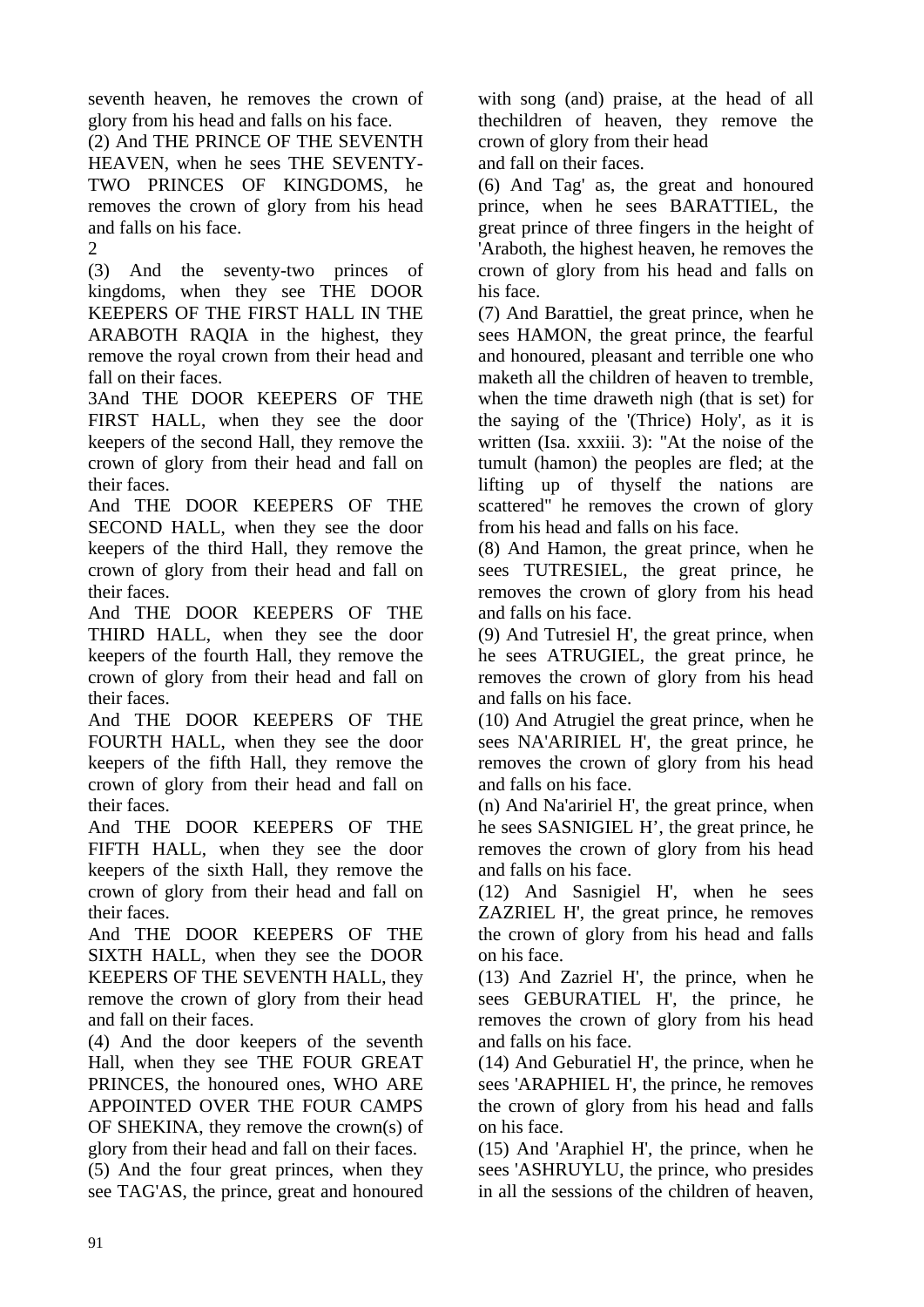he removes the crown of glory from his head and falls on his face.

(16) And Ashruylu H, the prince, when he sees GALLISUR H', THE PRINCE, WHO REVEALS ALL THE SECRETS OF THE LAW (Tora), he removes the crown of glory from his head and falls on his face.

(17) And Gallisur H', the prince, when he sees ZAKZAKIEL H', the prince who is appointed to write down the merits of Israel on the Throne of Glory, he removes the crown of glory from his head and falls on his face.

(18) And Zakzakiel H', the great prince, when he sees 'ANAPHIEL H', the prince who keeps the keys of the heavenly Halls, he removes the crown of glory from his head and falls on his face. Why is he called by the name of 'Anaphiel ? Because the bough of his honour and majesty and his crown and his splendour and his brilliance covers (overshadows) all the chambers of 'Araboth Raqia on high even as the Maker of the World (doth overshadow them). Just as it is written with regard to the Maker of the World (Hab. iii. 3): "His glory covered the heavens, and the earth was full of his praise", even so do the honour and majesty of 'Anaphiel cover all the glories of 'Araboth the highest.

(19) And when he sees SOTHER 'ASHIEL H', the prince, the great, fearful and honoured one, he removes the crown of glory from his head and falls on his face. Why is he called Sother Ashiel? Because he is appointed over the four heads of the fiery river over against the Throne of Glory; and every single prince who goes out or enters before the Shekina, goes out or enters only by his permission.

For the seals of the fiery river are entrusted to him. And furthermore, his height is 7000 myriads of parasangs. And he stirs up the fire of the river ; and he goes out and enters before the Shekina to expound what is written (recorded) concerning the inhabitants of the world. According as it is written (Dan. vii. 10) : "the judgement was set, and the books were opened".

(20) And Sother 'Ashiel the prince, when he sees SHOQED CHOZI, the great prince, the mighty, terrible and honoured one, he removes the crown of glory from his head and falls upon his face.

And why is he called Shoqed Chozi? Because he weighs all the merits (of man) in a balance in the presence of the Holy One, blessed be He.

(21) Andwhen he sees ZEHANPURYU H',the great prince, the mighty and terrible one, honoured, glorified and feared in all the heavenly household, he removes the crown of glory from his head and falls on his face. Why is he called Zehanpuryu? Because he rebukes the fiery river and pushes it back to its place.

(22) Andwhen he sees 'AZBUGA H', the great prince, glorified, revered, honoured, adorned, wonderful, exalted, beloved and feared among allthe great princes who know the mystery of the Throne of Glory, he removes the crown of glory from his head and falls on his face. Why is he called 'Azbuga? Because in the future he will gird (clothe) the righteous and pious of the world with the garments of life and wrap them in the cloak of life, that they may live in them an eternal life.

(23) And when he sees the two great princes, the strong and glorified ones who are standing above him, he removes the crown of glory from his head and falls on his face. And these are the names of the two princes:

SOPHERIEL H' (WHO) KILLETH, (Sopheriel H' the Killer), the great prince, the honoured, glorified, blameless, venerable, ancient and mighty one; (and) SOPHERIEL H' (WHO) MAKETH ALIVE (Sopheriel H' the Lifegiver), the great prince, the honoured, glorified, blameless, ancient and mighty one.

(24) Why is he called Sopheriel H' who killeth (Sopheriel H' the Killer)? Because he is appointed over the books of the dead : [so that] everyone, when the day of his death draws nigh, he writes him in the books of the dead.

Why is he called Sopheriel H' who maketh alive (Sopheriel H' the Lifegiver)? Because he is appointed over the books of the living (of life), so that every one whom the Holy One, blessed be He, will bring into life, he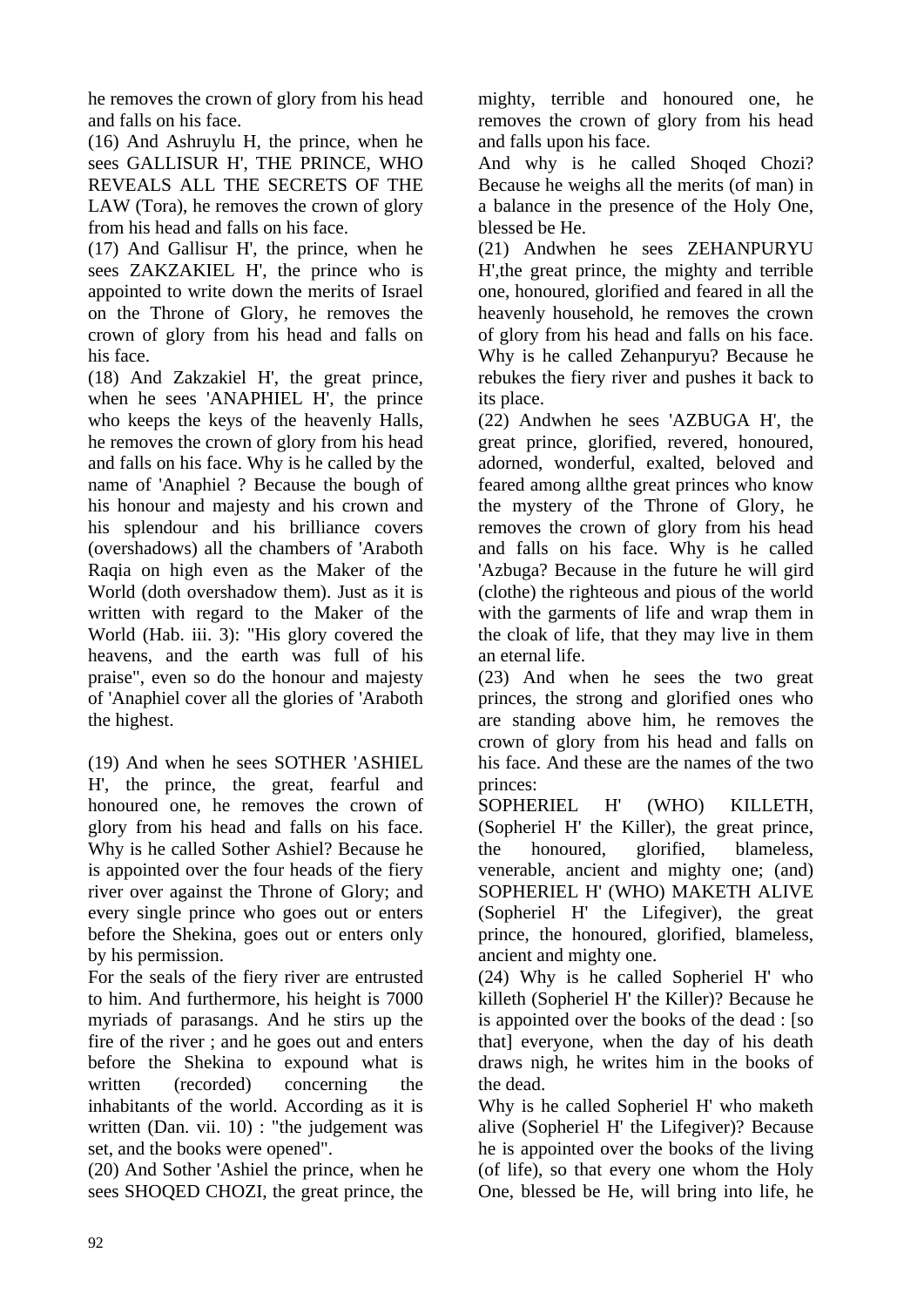writes him in the book of the living (of life), by authority of MAQOM. Thou might perhaps say: "Since the Holy One, blessed be He, is sitting on a throne, they also are sitting when writing". (Answer): The Scripture teaches us (1 Kings xxii. 19, 2 Chron. xviii. 18) : "And all the host of heaven are standing by him ".

"The host of heaven " (it is said) in order to show us, that even the Great Princes, none like whom there is in the high heavens, do not fulfil the requests of the Shekina otherwise than standing. But how is it (possible that) they (are able to) write, when they are standing?

It is like this :

(25) One is standing on the wheels of the tempest and the other is standing on the wheels of the storm-wind.

The one is clad in kingly garments, the other is clad in kingly garments.

The one is wrapped in a mantle of majesty and the other is wrapped in a mantle of majesty.

The one is crowned with a royal crown, and the other is crowned with a royal crown.

The one's body is full of eyes, and the other's body is full of eyes.

The appearance of one is like unto the appearance of lightnings, and the appearance of the other is like unto the appearance of lightnings.

The eyes of the one are like the sun in its might, and the eyes of the other are like the sun in its might.

The one's height is like the height of the seven heavens, and the other's height is like the height of the seven heavens.

The wings of the one are as (many as) the days of the year, and the wings of the other are as (many as) the days of the year.

The wings of the one extend over the breadth of Raqia', and the wings of the other extend over the breadth of Raqia.

The lips of the one, are as the gates of the East, and the lips of the other are as the gates of the East.

The tongue of the one is as high as the waves of the sea, and the tongue of the other is as high as the waves of the sea.

From the mouth of the one a flame goes forth, and from the mouth of the other a flame goes forth.

From the mouth of the one there go forth lightnings and from the mouth of the other there go forth lightnings.

From the sweat of the one fire is kindled, and from the perspiration of the other fire is kindled.

From the one's tongue a torch is burning, and from the tongue of the other a torch is burning.

On the head of the one there is a sapphire stone, and upon the head of the other there is a sapphire stone.

On the shoulders of the one there is a wheel of a swift cherub, and on the shoulders of the other there is a wheel of a swift cherub.

One has in his hand a burning scroll, the other has in his hand a burning scroll.

The one has in his hand a flaming style, the other has in his hand a flaming style.

The length of the scroll is 3000 myriads of parasangs ; the size of the style is 3OOO myriads of parasangs; the size of every single letter that they write is 365 parasangs.

## **CHAPTER XIX**

## **Rikbiel, the prince of the wheels of the Merkaba. The surroundings of the Merkaba. The commotion among the angelic hosts at the time of the Qedushsha**

#### **R. Ishmael said: Metatron, the Angel, the Prince of the Presence, said to me :**

(1) Above 2 these three angels, these great princes there is one Prince, distinguished, honoured, noble, glorified, adorned, fearful, valiant, strong, great, magnified, glorious, crowned, wonderful, exalted, blameless, beloved, lordly, high and lofty, ancient and mighty, like unto whom there is none among the princes. His name is RIKBIEL H', the great and revered Prince who is standing by the Merkaba.

(2) And why is he called RIKBIEL? Because he is appointed over the wheels of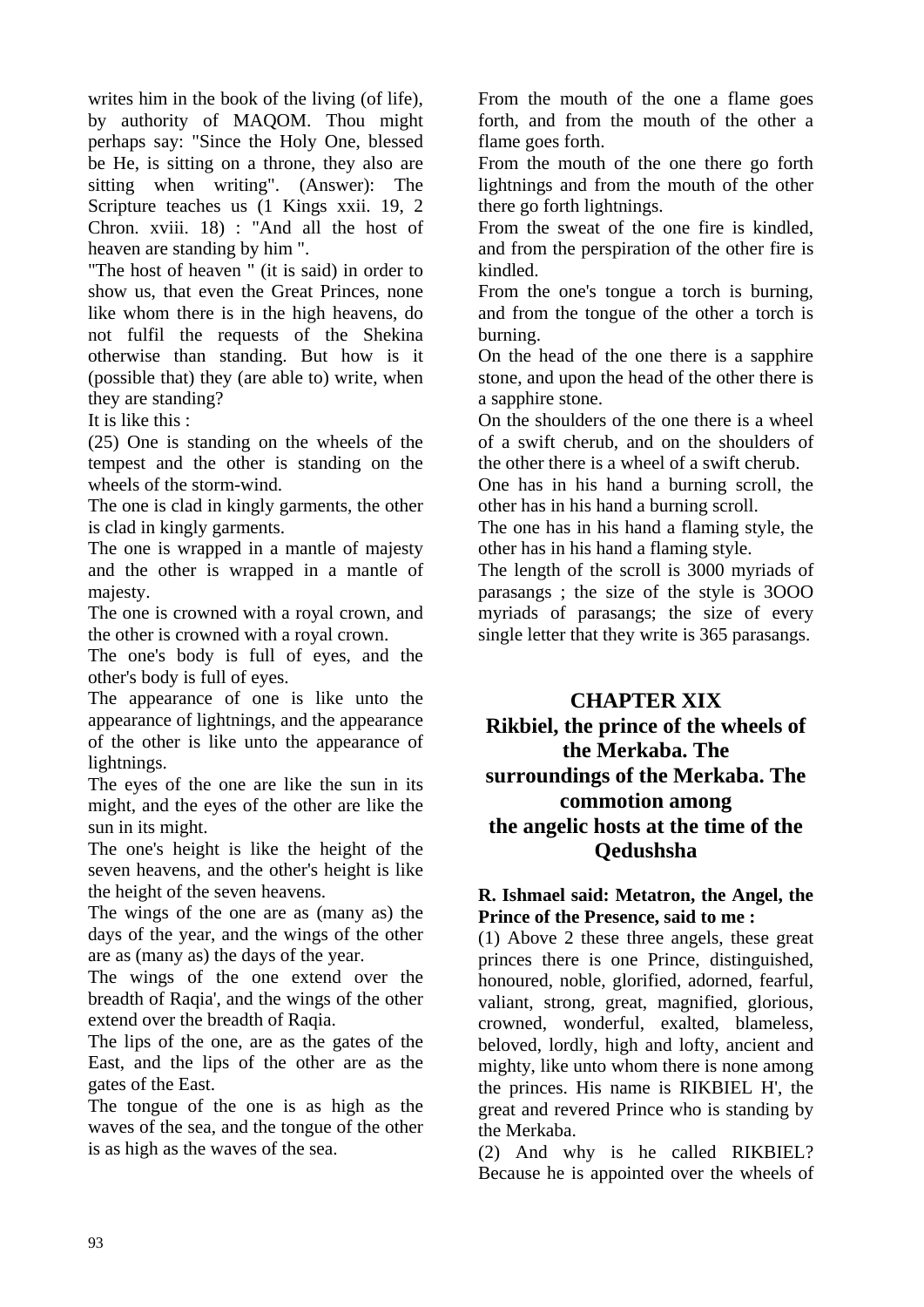the Merkaba, and they are given in his charge.

(3) And how many are the wheels? Eight; two in each direction. And there are four winds compassing them round about. And these are their names: "the Storm-Wind", "the Tempest", "the Strong Wind", and "the Wind of Earthquake".

(4) And under them four fieryrivers are continually running, one fiery river on each side. And round about them, between the rivers, four clouds are planted (placed), and these they are: "clouds of fire", "clouds of lamps", "clouds of coal", "clouds of brimstone" and they are standing over against [their] wheels.

(5) And the feet of the Chayyoth are resting upon the wheels. And between one wheel and the other earthquake is roaring and thunder is thundering.

(6) And when the time draws nigh for the recital of the Song, (then) the multitudes of wheels are moved, the multitude of clouds tremble, all the chieftains (shallishim) are made afraid, all the horsemen (parashim) do rage, all the mighty ones (gibborim) are excited, all the hosts (seba'im) are afrighted, all the troops (gedudim) are in fear, all the appointed ones (memunnim) haste away, all the princes (sarim) and armies (chayyelim) are dismayed, all the servants (mesharetim) do faint and all the angels (mal'akim) and divisions (degalim) travail with pain.

(7) And one wheel makes a sound to be heard to the other and one Kerub to another, one Chayya. to another, one Seraph to another (saying) (Ps. Ixviii. 5) "Extol to him that rideth in 'Araboth, by his name Jah and rejoice before him!"

# **CHAPTER XX CHAYYLIEL, the prince of the Chayyoth**

## **R. Ishmael said: Metatron, the angel, the Prince of the Presence, said to me :**

(1) Above these there is one great and mighty prince. His name is CHAYYLIEL H', a noble and revered prince, a glorious and mighty prince, a great and revered prince, a prince before whom all the children

of heaven do tremble, a prince who is able to swallow up the whole earth in one moment (at a mouthful).

(2) And why is he called CHAYYLIEL H'? Because he is appointed over the Holy Chayyoth and smites the Chayyoth with lashes of fire: and glorifies them, when they give praise and glory and rejoicing and he causes them to make haste to say "Holy" and "Blessed be the Glory of H' from his place!" (i.e. the Qedushshd).

# **CHAPTER XXI The Chayyoth**

#### **R. Ishmael said: Metatron, the angel, the Prince of the Presence, said to me :**

(1) Four (are) the Chayyoth corresponding to the four winds. Each Chayya is as the space of the whole world. And each one has four faces ; and each face is as the face of the East.

(2) Each one has four wings and each wing is like the cover (roof) of the universe.

(3) And each one has faces in the middle of faces and wings in the middle of wings. The size of the faces is (as the size of) 248 faces, and the size of the wings is (as the size of) 365 wings.

(4) And every one is crowned with 2000 crowns on his head. And each crown is like unto the bow in the cloud. And its splendour is like unto the splendour of the globe of the sun. And the sparks that go forth from every one are like the splendour of the morning star (planet Venus) in the East.

# **CHAPTER XXII 1 KERUBIEL, the Prince of the Kerubim. Description of the Kerubim**

## **R. Ishmael said: Metatron, the angel, the Prince of the Presence, said to me :**

(1) Above these la there is one prince, noble, wonderful, strong, and praised with all kinds of praise. His name is KERUBIEL H', a mighty prince, full of power and strength a prince of highness, and Highness (is) with him, a righteous prince, and righteousness (is) with him, a holy prince, and holiness (is)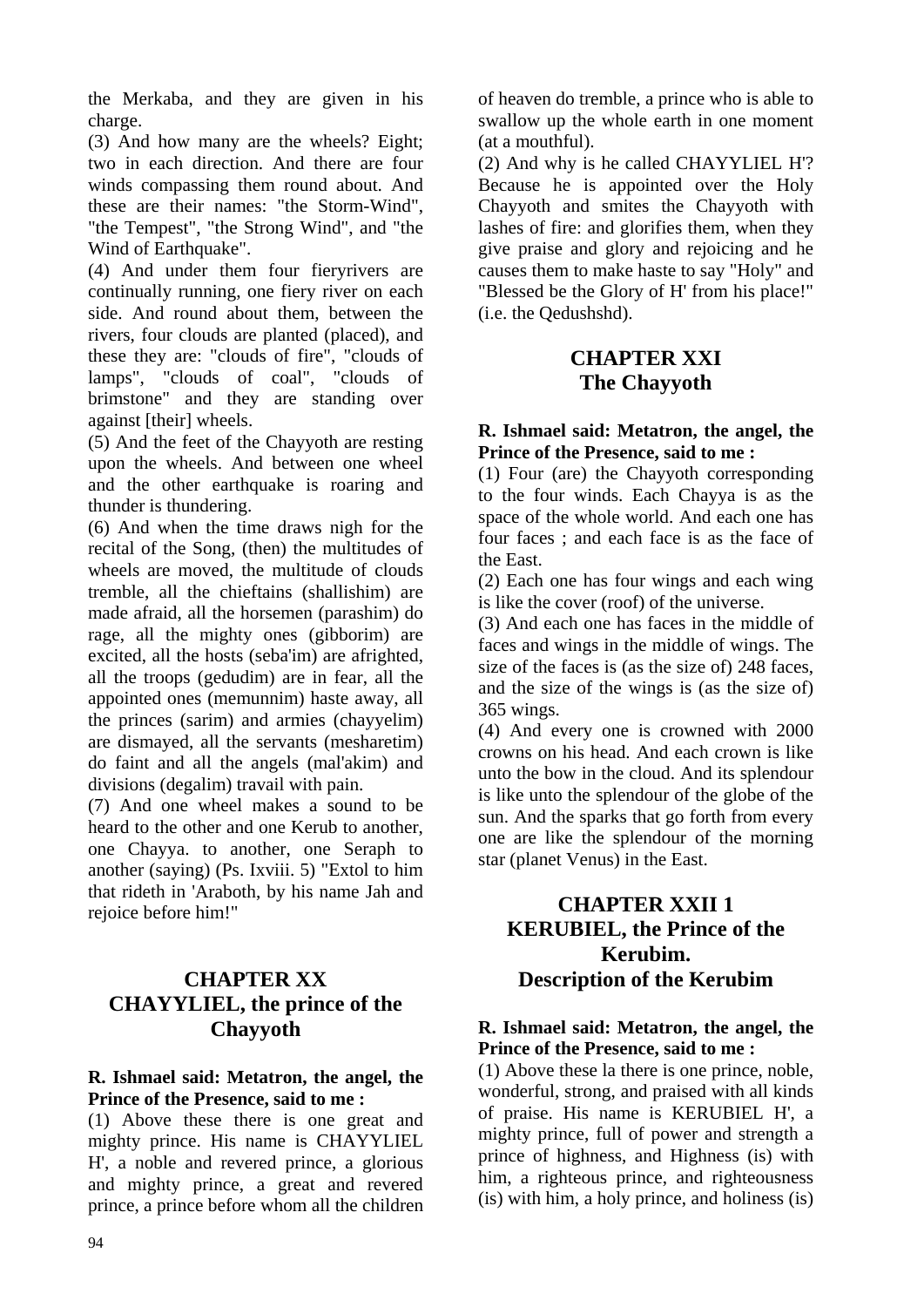with him, a prince glorified in (by) thousand hosts, exalted by ten thousand armies.

(2) At his wrath the earth trembles, at his anger the camps are moved, from fear of him the foundations are shaken, at his rebuke the 'Araboth do tremble.

(3) His stature is full of (burning) coals. The height of his stature is as the height of the seven heavens the breadth of his stature is as the wideness of the seven heavens and the thickness of his stature is as the seven heavens.

(4) The opening of his mouth is like a lamp of fire. His tongue is a consuming fire. His eyebrows are like unto the splendour of the lightning. His eyes are like sparks of brilliance. His countenance is like a burning fire.

(5) And there is a crown of holiness upon his head on which (crown) the Explicit Name is graven, and lightnings go forth from it. And the bow of Shekina is between his shoulders.

(6) And his sword is like unto a lightning; and upon his loins there are arrows like unto a flame, and upon his armour and shield there is a consuming fire, and upon his neck there are coals of burning juniper and (also) round about him (there are coals of burning juniper).

(7) And the splendour of Shekina is on his face ; and the horns of majesty on his wheels; and a royal diadem upon his skull.

(8) And his body is full of eyes. And wings are covering the whole of his high stature (lit. the height of his stature is all wings).

(9) On his right hand a flame is burning, and on his left a fire is glowing; and coals are burning from it. And firebrands go forth from his body. And lightnings are cast forth from his face. With him there is alway thunder upon (in) thunder, by his side there is ever earthquake upon (in) earthquake.

(10) And the two princes of the Merkaba are together with him.

(11) Why is he called KERUBIEL H', the Prince. Because he is appointed over the chariot of the Kerubim. And the mighty Kerubim are given in his charge. And he adorns the crowns on their heads and polishes the diadem upon their skull.

(12)He magnifies the glory of their appearance. And he glorifies the beauty of their majesty. And he increases the greatness of their honour. He causes the song of their praise to be sung. He intensifies their beautiful strength. He causes the brilliance of their glory to shine forth. He beautifies their goodly mercy and lovingkindness. He frames the fairness of their radiance. He makes their merciful beauty even more beautiful. He glorifies their upright majesty. He extols the order of their praise, to stablish the dwellingplace of him "who dwelleth on the Kerubim".

(13) And the Kerubim are standing by the Holy Chayyoth, and their wings are raised up to their heads (lit. are as the height of their heads)

and Shekina is (resting) upon them

and the brillianceof the Glory is upon their faces

and song and praise in their mouth and their hands are under their wings and their feet are covered by their wings and horns of glory are upon their heads and the splendour of Shekina on their face and Shekina is (resting) upon them and sapphire stones are round about them and columns of fire on their four sides and columns of firebrands beside them. (14) There is one sapphire on one side and another sapphire on another side and under the sapphires

there are coals of burning juniper.

(15) And one Kerub is standing in each direction but the wings of the Kerubim compass each other above their skulls in glory; and they spread them to sing with them a song to him that inhabiteth the

clouds and to praise with them the fearful majesty of the king of kings.

(16) And KERUBIEL H', the prince who is appointed over them, he arrays them in comely, beautiful and pleasant orders and he exalts them in all manner of exaltation, dignity and glory. And he hastens them in glory and might to do the will of their Creator every moment. For above their lofty heads abides continually the glory of the high king "who dwelleth on the Kerubim".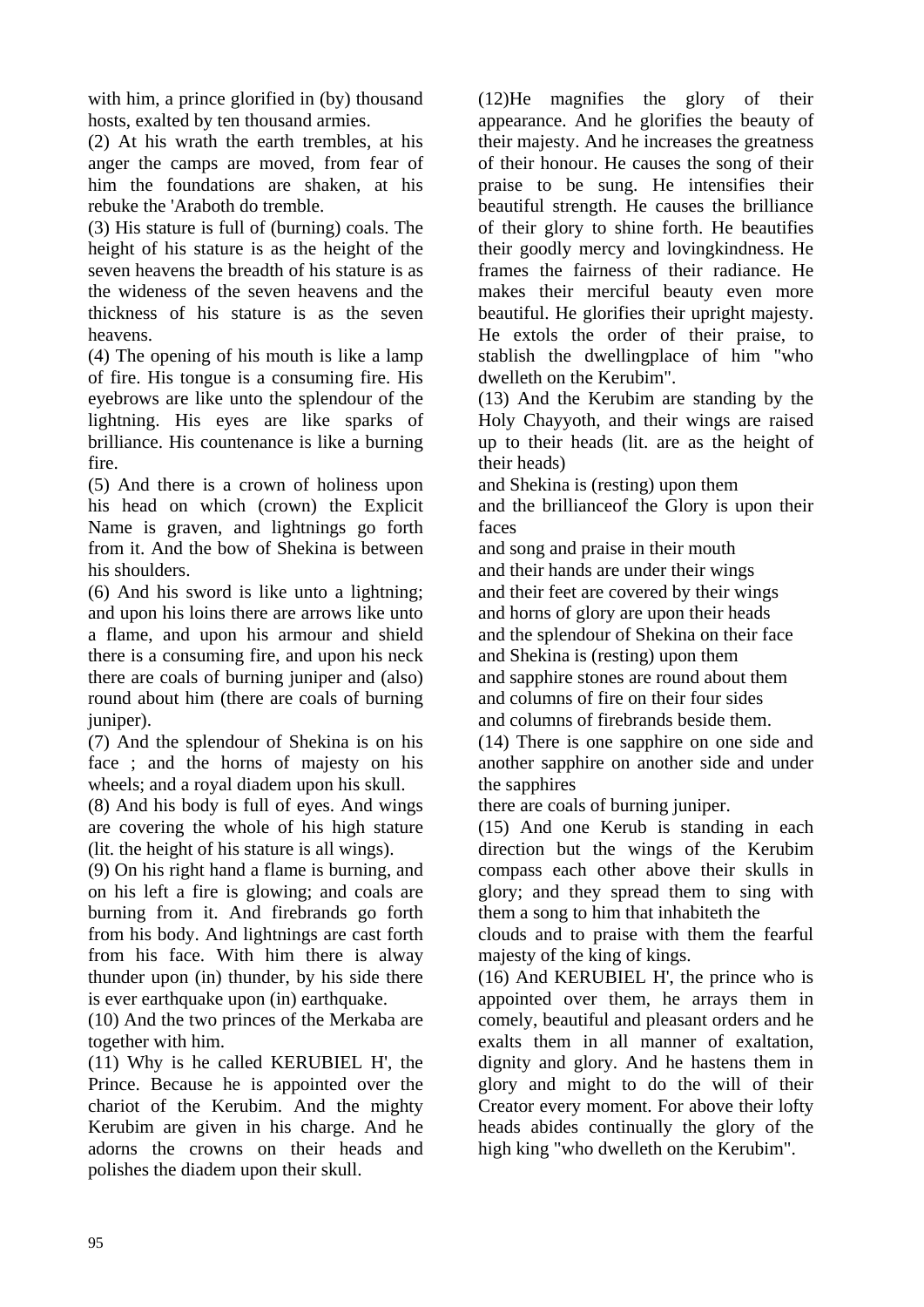## **CHAPTER XXII b (ADDITIONAL)**

(1) And there is a court before the Throne of Glory,

(2) which no seraph nor angel can enter, and it is 36,000 myriads of parasangs, as it is written (Is.vi.2): "and the Seraphim are standing above him" (the last word of the scriptural passage being 'Lamech-Vav' [numerical value: 36]).

(3) As the numerical value Lamech-Vav (36) the number of the bridges there.

(4) And there are 24 myriads of wheels of fire. And the ministering angels are 12,000 myriads. And there are 12,000 rivers of hail, and 12,000 treasuries of snow. And in the seven Halls are chariots of fire and flames, without reckoning, or end or searching.

#### **R. Ishmael said to me: Metatron, the angel, the Prince of the Presence, said to me:**

(1) How are the angels standing on high? Pie said: Like a bridge that is placed over a river so that every one can pass over it, likewise a bridge is placed from the beginning of the entry to the end.

(2) And three ministering angels surround it and utter a song before YHWH, the God of Israel. And there are standing before it lords of dread and captains of fear, thousand times thousand and ten thousand times ten thousand in number and they sing praise and hymns before YHWH, the God of Israel.

(3) Numerous bridges are there: bridges of fire and numerous bridges of hail. Also numerous rivers of hail, numerous treasuries of snow and numerous wheels offire.

(4) And how many are the ministering angels? 12,000 myriads: six (thousand myriads) above and six (thousand myriads] below. And 12,000 are the treasuries of snow, six above and six below. And 24 myriads of wheels of fire, 12 (myriads] above and 12 (myriads] below. And they surround the bridges and the rivers of fire and the rivers of hail. And there are numerous ministering angels, forming entries, for all the creatures that are standing

in the midst thereof, corresponding to (over against) the paths of Raqia Shamayim.

(5) What doeth YHWH, the God of Israel, the King of Glory? The Great and Fearful God, mighty in strength, doth cover his face. (6) In Araboth are 660,000 myriads of angels of glory standing over against the Throne of Glory and the divisions offlaming fire. And the King of Glory doth cover His face; for else the (Araboth Raqia1 would be rent asunder in its midst because of the majesty, splendour, beauty, radiance, loveliness, brilliancy, brightness and excellency of the appearance of (the Holy One,) blessed be He.

(7) There are numerous ministering angelsperforming his will, numerous kings, numerous princes in the 'Araboth of his delight, angels who are revered among the rulers in heaven, distinguished, adorned with song and bringing love to remembrance: (who) are affrighted by the splendour of the Shekina, and their eyes are dazzled by the shining beauty of their King, their faces grow black and their strength doth fail.

(8) There go forth rivers ofjoy, streams of gladness, rivers of rejoicing, streams of triumph, rivers of love, streams of friendship (another reading:) of commotion and they flow over and go forth before the Throne of Glory and wax great and go through the gates of the paths of 'Araboth Raqia at the voice of the shouting and musick of the CHAYYOTH, at the voice of the rejoicing of the timbrels of his 'OPHANNIM and at the melody of the cymbals of His Kerubim. And they wax great and go forth with commotion with the sound of the hymn: "HOLY, HOLY, HOLY, IS THE LORD OF HOSTS; THE WHOLE EARTH IS FULL OF HIS GLORY!"

# **CHAPTER XXII c**

## **R. Ishmael said: Metatron, the Prince of the Presence said to me:**

(1) What is the distance between one bridge and another? 12 myriads ofparasangs. Their ascent is 12 myriads of parasangs, and their descent 12 myriads of parasangs.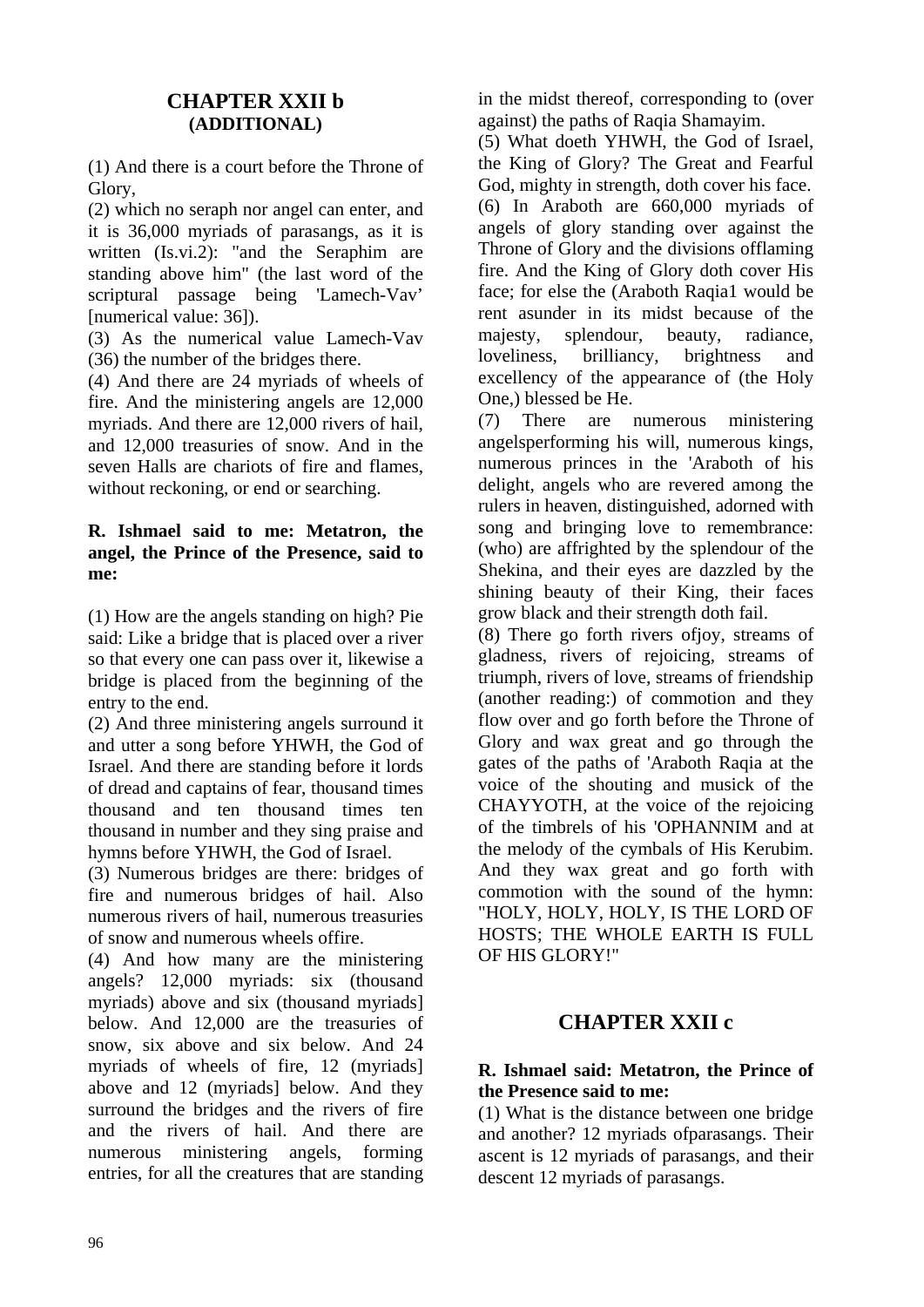(2) (The distance) between the rivers of dread and the rivers offear is 22 myriads of parasangs; between the rivers of hail and the rivers of darkness 36 myriads of parasangs; between the chambers of lightnings and the clouds of compassion 42 myriads of parasangs; between the clouds of compassion and the Merkaba 84 myriads ofparasangs; between the Merkaba and the Kerubim 148 myriads of parasangs; between the Kerubim and the 'Ophannim 24 myriads of parasangs; between the Ophannim and the chambers of chambers 24 myriads of parasangs; between the chambers of chambers and the Holy Chayyoth 40,000 myriads of parasangs; between one wing (of the Chayyoth) and another12 myriads of parasangs; and the breadth of each one wing is of that same measure; and the distance between the Holy Chayyoth and the Throne of Glory is 30,000 myriads of parasangs.

(3) And from the foot of the Throne to the seat there are 40,000 myriads of parasangs. And the name of Him that sitteth on it: let the name be sanctified!

(4) And the arches of the Bow are set above the 'Araboth, and they are 1000 thousands and 10,000 times ten thousands (of parasangs) high. Their measure is after the measure of the 'Irin and Qaddishin (Watchers and Holy Ones). As it is written (Gen. ix. 13) "My bow I have set in the cloud". It is not written here "I will set" but "I have set", (i.e.) already; clouds that surround the Throne of Glory. As His clouds pass by, the angels of hail (turn into) burning coal.

(5) And a fire of the voice goes down from by the Holy Chayyoth. And because of the breath of that voice they "run" (Ezek. i. 14) to another place, fearing lest it command them to go; and they "return" lest it injure them from the other side. Therefore "they run and return" (Ezek. i. 14).

(6) And these arches of the Bow are more beautiful and radiant than the radiance of the sun during the summer solstice. And they are whiter than a flaming fire and they are great and beautiful.

(7) Above the arches of the Bow are the wheels of the 'Ophannim. Their height is 1000 thousand and 10,000 times 10,000 units of measure after the measure of the Seraphim and the Troops (Gedudim).

# **CHAPTER XXIII The winds blowing under the wings of the Kerubim**

#### **R. Ishmael said: Metatron, the Angel, the Prince of the Presence, said to me :**

(1) There are numerous winds blowing under the wings of the Kerubim.

There blows "the Brooding Wind", as it is written (Gen. i. 2): " and the wind of God was brooding upon the face of the waters ".

(2) There blows "the Strong Wind", as it is said (Ex. xiv. 21): "and the Lord caused the sea to go back by a strong east wind all that night".

(3) There blows "the East Wind"as it is written (Ex. x. 13): "the east wind brought the locusts".

(4) There blows "the Wind of Quails" as it is written (Num. xi. 31): "And there went forth a wind from the Lord and brought quails".

(5) There blows "the Wind of Jealousy" as it is written (Num.v.14): "And the wind of jealousy came upon him".

(6) There blows the "Wind of Earthquake" as it is written (i Kings .xix. 1 1): "and after that the wind of the earthquake ; but the Lord was not in the earthquake".

(7) There blows the "Wind of H' " as it is written (Ex. xxxvii. i) : "and he carried me out by the wind of H' and set me down".

(8) There blows the "Evil Wind " as it is written (i Sam. xvi. 23): "and the evil wind departed from him".

(9) There blow the "Wind of Wisdom" 5and the "Wind of Understanding" and the "Wind of Knowledge" and the "Wind of the Fear of H'" as it is written (Is. xi. 2): "And the wind of H'shall rest upon him; the wind of wisdom and understanding, the wind of counsel and might, the wind of knowledge and of the fear.

(10) There blows the "Wind of Rain", as it is written (Prov. xxv. 23): "the north wind bringeth forth rain".

(11) There blows the "Wind of Lightnings ", as it is written (Jer.x.13, li. 16): "he maketh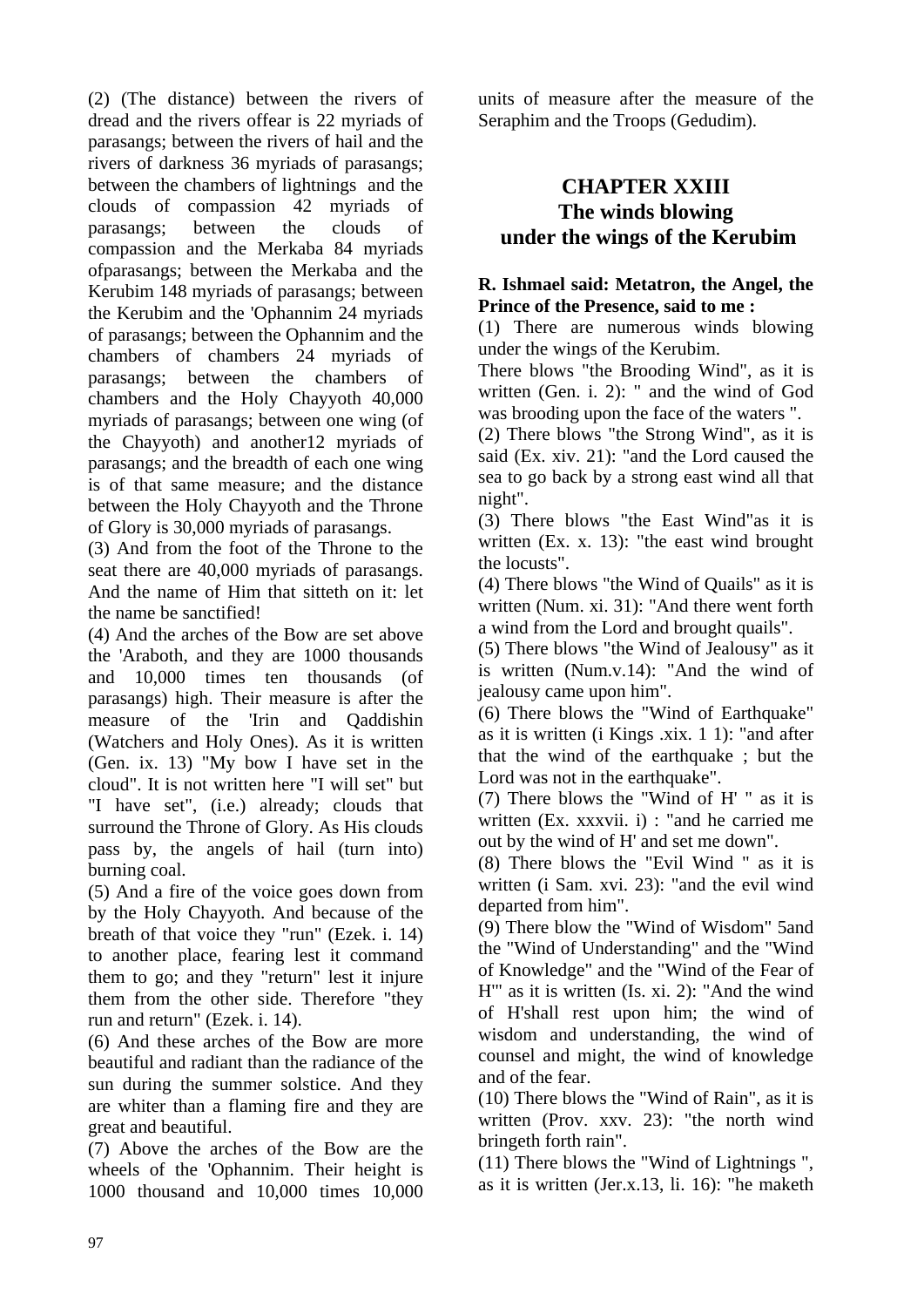lightnings for the rain and bringeth forth the wind out of his treasuries ".

(12)There blows the "Wind, Breaking the Rocks", as it is written (i Kings xix. n): "the Lord passed by and a great and strong wind (rent the mountains and brake in pieces the rocks before the Lord)".

(13) There blows the "Wind of Assuagement of the Sea", as it is written (Gen. viii. i): "and God made a wind to pass over the earth, and the waters assuaged".

(14) There blows the "Wind of Wrath", as it is written (Job i. 19) : "and behold there came a great wind from the wilderness and smote the four corners of the house and it fell".

(15) There blows the " Storm-Wind ", as it is written (Ps. cxlviii. 8) : "Storm-wind, fulfilling his word".

(16) And Satan is standing among these winds, for "storm-wind " is nothing else but "Satan", and all these winds do not blow but under the wings of the Kerubim, as it is written (Ps. xviii. n) : "and he rode upon a cherub and did fly, yea, and he flew swiftly upon the wings of the wind".

(17) And whither go all these winds? The Scripture teaches us, that they go out from under the wings of the Kerubim and descend on the globe of the sun, as it is written (Eccl. i. 6) : " The wind goeth toward the south and turneth about unto the north ; it turneth about continually in its course and the wind 14 returneth again to its circuits ". And from the globe of the sun they return and descend upon the rivers and the seas, upon] the mountains and upon the hills, as it is written (Am.iv.13): "For lo, he that formeth the mountains and createth the wind".

(18) And from the mountains and the hills they return and descend to the seas and the rivers ; and from the seas and the rivers they return and descend upon (the) cities and provinces ; and from the cities and provinces they return and descend into the Garden, and from the Garden they return and descend to Eden, as it is written (Gen.iii. 8): "walking in the Garden in the wind of day". And in the midst of the Garden they join together and blow from one side to the other and are perfumed with the spices of the Garden even

from \ts remotest parts, until they separate from each other, and, filled

with the scent of the pure spices, they bring the odour from the remotest parts of Eden and the spices of the Garden to the righteous and godly who in the time to come shall inherit the Garden of Eden and the Tree of Life, as it is written (Cant. iv. 16) : "Awake, O north wind; and come thou south; blow upon my garden, that the spices thereof may flow out. Let my beloved come into his garden and eat his precious fruits".

## **CHAPTER XXIV The different chariots of the Holy One, blessed be He**

**R. Ishmael said: Metatron, the Angel, the Prince of the Presence, the glory of all heaven, said to me :** 

(1) Numerous chariots has the Holy One, blessed be He:

He has the "Chariots of (the) Kerubim", as it is written (Ps.xviii.11, 2 Sam.xxii.11): "And he rode upon a cherub and did fly".

(2) He has the "Chariots of Wind", as it is written (ib.) : "and he flew swiftly upon the wings of the wind ".

(3) He has the "Chariots of (the) Swift Cloud", as it is written (Is. xix. i): "Behold, the Lord rideth upon a swift cloud".

(4) He has "the Chariots of Clouds", as it is written (Ex. xix. 9): "Lo, I come unto thee in a cloud".

(5) He has the "Chariots of the Altar", as it is written (Am. ix. i) :"I saw the Lord standing upon the Altar".

(6) He has the "Chariots of Ribbotaim", as it is written (Ps.Ixviii. 18) : "The chariots of God are Ribbotaim ; thousands of angels ".

(7) He has the "Chariots of the Tent", as it is written (Deut.xxxi. 15) : "And the Lord appeared in the Tent in a pillar of cloud ".

(8) He has the "Chariots of the Tabernacle", as it is written (Lev. i. 1): "And the Lord spake unto him out of the tabernacle".

(9) He has the "Chariots of the Mercy-Seat", as it is written (Num. vii. 89): "then he heard the Voice speaking unto him from upon the mercy-seat".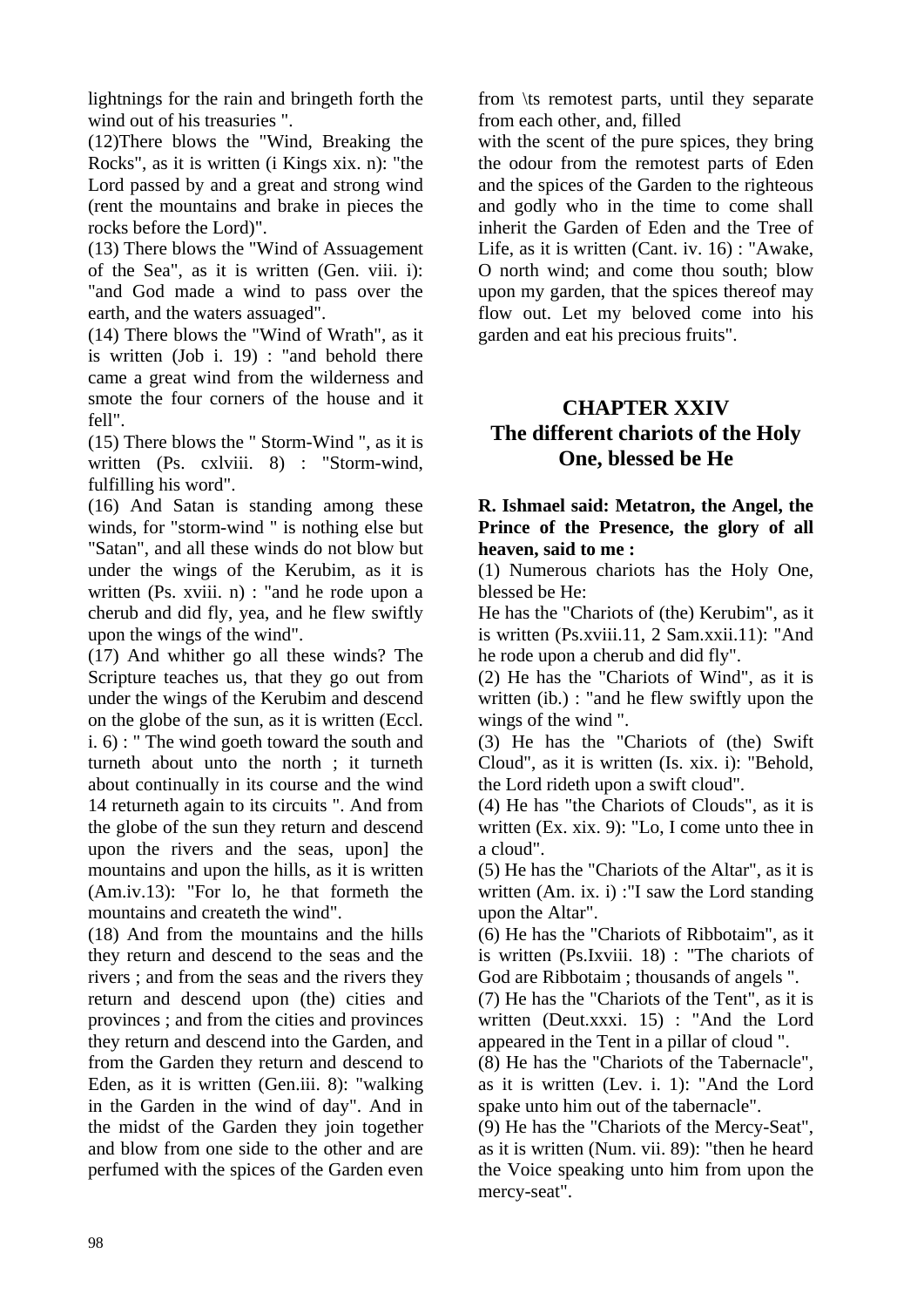(10) He has the "Chariots of Sapphire Stone", as it is written (Ex. xxiv. 10) : "and there was under his feet as it were a paved work of sapphire stone".

(11) He has the "Chariots of Eagles ", as it is written (Ex. xix. 4) :"I bare you on eagles' wings". Eagles literally are not meant here but "they that fly swiftly as eagles".

(12)He has the "chariots of Shout", as it is written (Ps. xlvii. 6) : "God is gone up with a shout".

(13) He has the "Chariots of 'Araboth", as it is written (Ps.Ixviii. 5): "Extol Him that rideth upon the 'Araboth".

(14) He has the "Chariots of Thick Clouds", as it is written (Ps. civ. 3): "who maketh the thick clouds His chariot".

(15) He has the "Chariots of the Chayyoth", as it is written (Ezek. i. 14) : "and the Chayyoth

ran and returned". They run by permission and return by permission, for Shekina is above their heads.

(16) He has the "Chariots of Wheels (Galgallim)", as it is written (Ezek. x. 2): "And he said: Go in between the whirling wheels".

(17) lie has the "Chariots of a Swift Kerub", as it is written  $(Ps.xviii.10 \& S.xix.1)$ : "riding on a swift cherub".

And at the time when He rides on a swift kerub, as he sets one of His feet upon him, before he sets the other foot upon his back, he looks through eighteen thousand worlds at one glance. And he discerns and sees into them all and knows what is in all of them and then he sets down the other foot upon him, according as it is written (Ezek. xlviii. 35): "Round about eighteen thousand".

Whence do we know that He looks through every one of them every day? It is written (Ps. xiv. 2): "He looked down from heaven upon the children of men to see if there were any that did understand,

that did seek after God".

(i8) He has the "Chariots of the 'Ophannim", as it is written

(Ezek. x. 12): "and the 'Ophannim were full of eyes round about". 12

(19) He has the "Chariots of His Holy Throne", as it is written (Ps. xlvii. 8) :" God sitteth upon his holy throne ".

(20) He has the "chariots of the Throne of Yah", as it is written (Ex. xvii. 16) : "Because a hand is lifted up upon the Throne of Jah".

(21) He has the "Chariots of the Throne of Judgement", as it is written (Is. v. 16): "but the Lord of hosts shall be exalted in judgment".

(22) He has the "Chariots of the Throne of Glory ", as it is written (Jer. xvii. 12) : "The Throne of Glory, set on high from the beginning, is the place of our sanctuary".

(23) He has the "Chariots of the High and Exalted Throne", as it is written (Is. vi. i): "I saw the Lord sitting upon the high and exalted throne".

# **CHAPTER XXV 'Ophphanniel, the prince of the 'Ophannim. Description of the 'Ophannim**

## **R. Ishmael said: Metatron, the Angel, the Prince of the Presence, said to me :**

(1) Above these there is one great prince, revered, high, lordly, fearful, ancient and strong. 'OPHPHANNIEL H is his name.

(2) He has sixteen faces, four faces on each side,(also) hundred wings on each side. And he has 8466 eyes, corresponding to the days of the year. [2190 –and some say 2116- on each side.] [2191 /2196 and sixteen on each side.]

(3) And those two eyes of his face, in each one of them lightnings are flashing, and from each one of them firebrands are burning ; and no creature is able to behold them : for anyone who looks at them is burnt instantly.

(4) His height is (as) the distance of 2500 years' journey. No eye can behold and no mouth can tell the mighty power of his strength save the King of kings, the Holy One, blessed be He, alone.

(5) Why is he called 'OPHPHANNIEL ?

Because he is appointed over the 'Ophannim and the 'Ophannimare given in his charge. He stands every day and attends and beautifies them. And he exalts and orders their apartment and polishes their standing-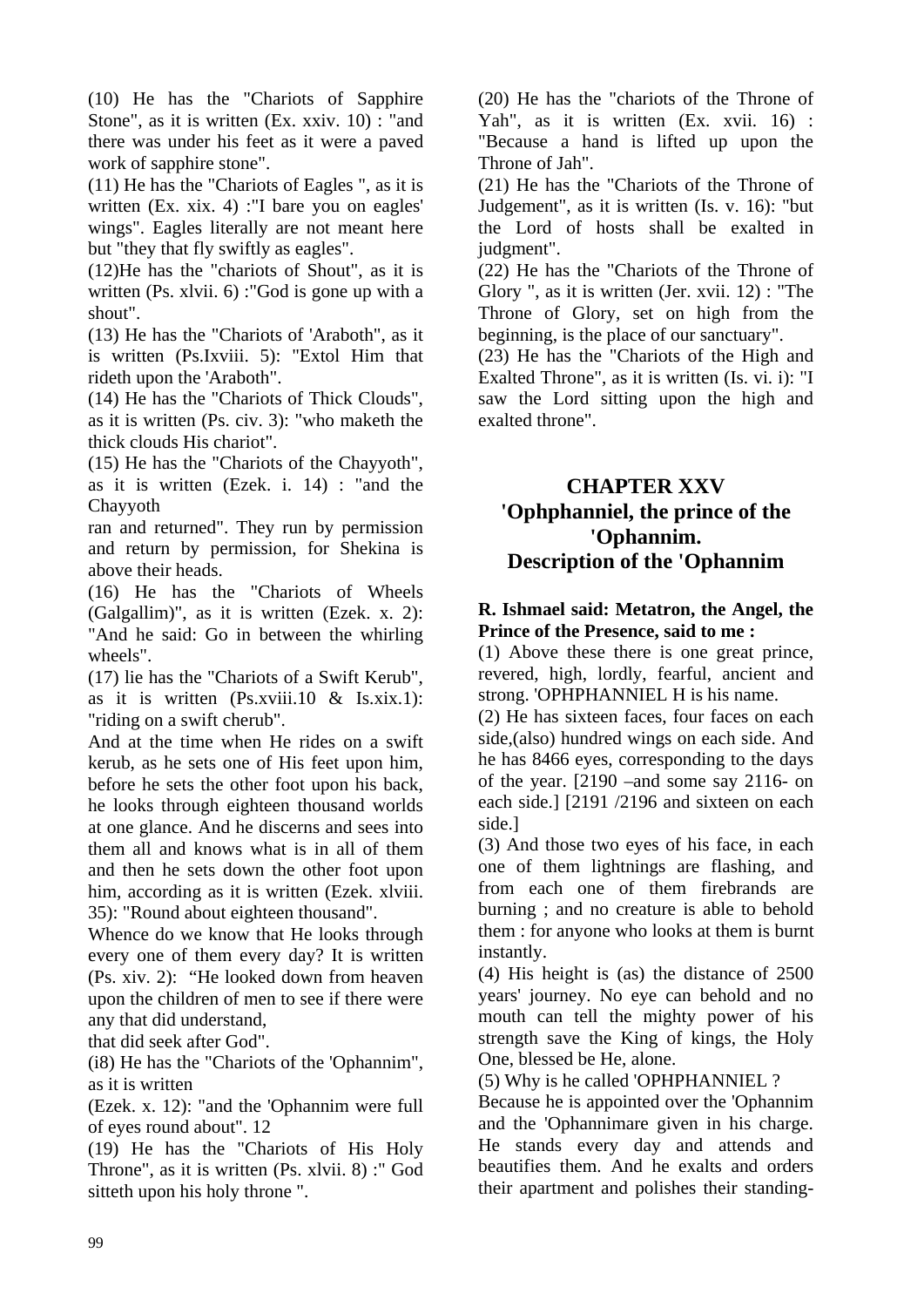place and makes bright their dwellings, makes their corners even and cleanses their seats. And he waits upon them early and late, by day and by night, to increase their beauty, to make great their dignity and to make them "diligent in praise of their Creator.

(6) And all the 'Ophannim are full of eyes, and they are all full of brightness; seventy two sapphire stones are fixed on their garments on their right side and seventy two sapphire stones are fixed on their garments on their left side.

(7) And four carbuncle stones are fixed on the crown of every single one, the splendour of which proceeds in the four directions of 'Araboth even as the splendour of the globe of the sun proceeds in

all the directions of the universe. And why is it called Carbuncle (Bareqet)? Because its splendour is like the appearance of a lightning (Baraq). And tents of splendour, tents of brilliance, tents of brightness as of sapphire and carbuncle inclose them because of the shining appearance of their eyes.

# **CHAPTER XXVI SERAPHIEL, the Prince of the Seraphim. Description of the Seraphim**

#### **R. Ishmael said: Metatron, the Angel, the Prince of the Presence, said to me :**

(1) Above these there is one prince, wonderful, noble, great, honourable, mighty, terrible, a chief and leader 1 and a swift scribe, glorified, honoured and beloved.

(2) He is altogether filled with splendour, full of praise and shining; and he is wholly full of brilliance, of light and of beauty; and the whole of him is filled with goodliness and greatness.

(3) His countenance is altogether like (that of) angels, but his body is like an eagle's body.

(4) His splendour is like unto lightnings, his appearance like fire brands, his beauty like unto sparks, his honour like fiery coals, his majesty like chashmals, his radiance like the light of the planet Venus.

The image of him is like unto the Greater Light. His height is as the seven heavens. The light from his eyebrows is like the sevenfold light.

(5) The sapphire stone upon his head is as great as the whole universe and like unto the splendour of the very heavens in radiance.

(6) His body is full of eyes like the stars of the sky, innumerable and unsearchable. Every eye is like the planet Venus. Yet, there are some of them like the Lesser Light and some of them like unto the Greater Light. From his ankles to his knees (they are) like unto stars of lightning, from his knees to his thighs like unto the planet Venus, from his thighs to his loins like unto the moon, from his loins to his neck like the sun, from his neck to his skull like unto the Light Imperishable. (Cf. Zeph. iii. 5.)

(7) The crown on his head is like unto the splendour of the Throne of Glory. The measure of the crown is the distance of 502 years' journey. There is no kind of splendour, no kind of brilliance, no kind of radiance, no kind of light in the universe but is fixed on that crown.

(8) The name of that prince is SERAPHIEL H''. And the crown on his head, its name is "the Prince of Peace". And why is he called by the name of SERAPHIEL '? Because he is appointed over the Seraphim. And the flaming Seraphim are given in his charge. And he presides over them by day and by night and teaches them song, praise, proclamation of beauty, might and majesty; that they may proclaim the beauty of their King in all manner of Praise and Sanctification (Qedushsha).

(9) How many are the Seraphim? Four, corresponding to the four winds of the world. And how many wings have they each one of them? Six, corresponding to the six days of Creation. And how

many faces have they? Each one of them four faces.

(10) The measure of the Seraphim and the height of each one of them correspond to the height of the seven heavens. The size of each wing is like the measure of all Raqia' . The size of each face is like that of the face of the East.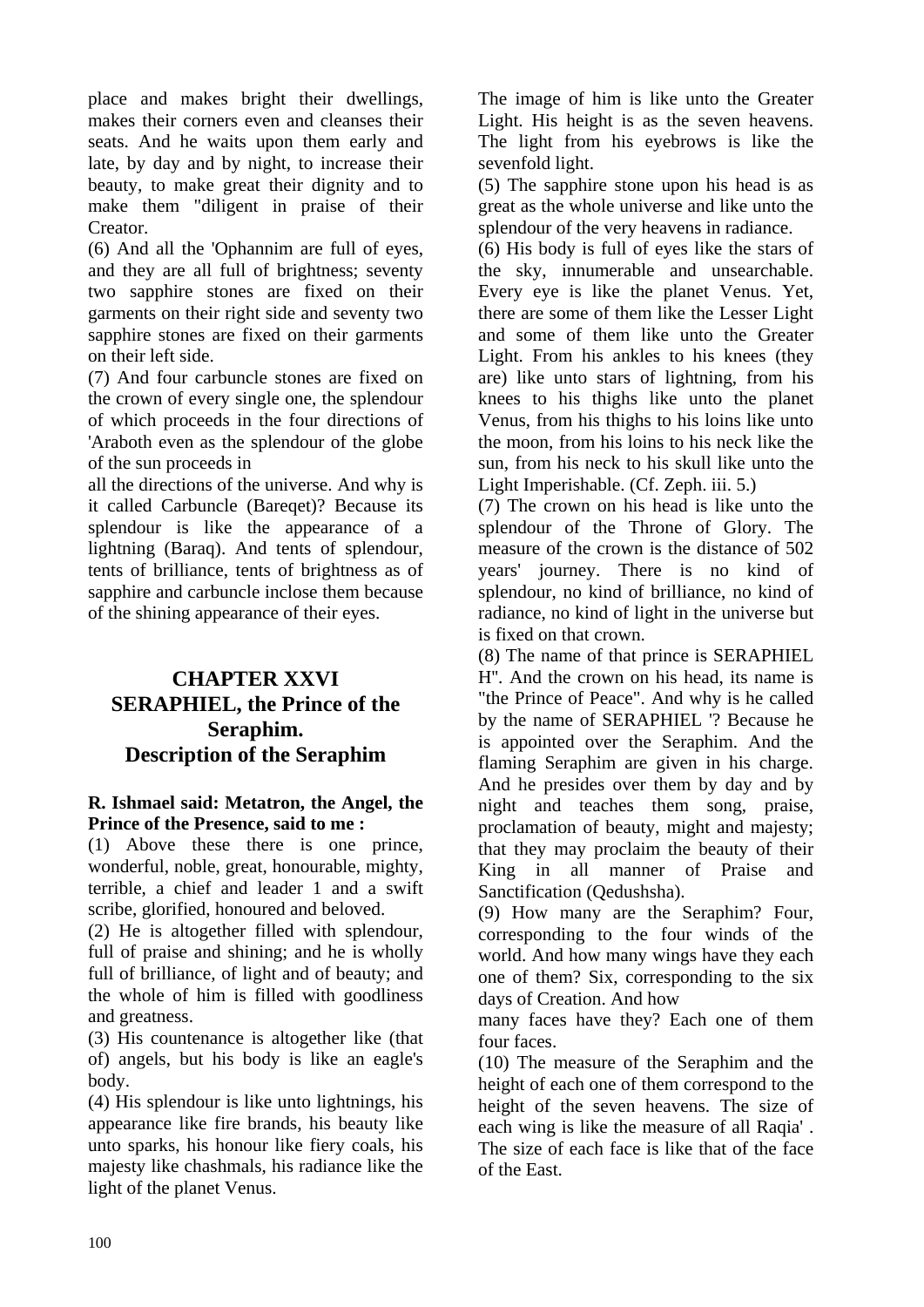(11) And each one of them gives forth light like unto the splendour of the Throne of Glory: so that not even the Holy Chayyoth, the honoured 'Ophannim, nor the majestic KeruUm are able to behold it. For everyone who beholds it, his eyes are darkened because of its great splendour.

(12) Why are they called Seraphim? Because they burn (saraph) the writing tables of Satan : Every day Satan is sitting, together with SAMMAEL, the Prince of Rome, and with DUBBIEL, the Prince of Persia, and they write the iniquities of Israel on writing tables which they hand over to the Seraphim, in order that they may present them before the Holy One, blessed be He, so that He may destroy Israel from the world. But the Seraphim know from the secrets of the Holy One, blessed be He, that he desires not, that this people Israel should perish. What do the Seraphim? Every day do they receive (accept) them from the hand of Satan and burn them in the burning fire over against the high and exalted Throne in order that they may not come before the Holy One, blessed be He, at the time when he is sitting upon the Throne of Judgement, judging the whole world in truth.

# **CHAPTER XXVII RADWERIEL, the keeper of the Book of Records**

#### **R. Ishmael said: Metatron, the Angel of H', the Prince of the Presence, said to me :**

(1) Above the Seraphim there is one prince, exalted above all the princes, wondrous more than all the servants. His name is RADWERIEL H' who is appointed over the treasuries of the books.

(2) He fetches forth the Case of Writings (with) the Book of Records in it, and brings it before the Holy One, blessed be He. And he breaks the seals of the case, opens it, takes out the books and delivers them before the Holy One, blessed be He. And the Holy One, blessed be He, receives them of his hand and gives them in his sight to the Scribes, that they may read them in the Great Beth Din (The court of justice) in the height of 'Araboth Raqia', before the heavenly household.

(3) And why is he called RADWERIEL? Because out of every word that goes forth from his mouth an angel is created : and he stands in the songs (in the singing company) of the ministering angels and utters a song before the Holy One, blessed be He when the time draws nigh for the recitation of the (Thrice) Holy.

## **CHAPTER XXVIII The 'Irin and Qaddishin**

## **R. Ishmael said : Metatron, the Angel, the Prince of the Presence, said to me :**

(1) Above all these there are four great princes, lrin and Qaddishin by name: high, honoured, revered, beloved, wonderful and glorious ones, greater than all the children of heaven. There is none like unto them among all the celestial princes and none their equal among all the Servants. For each one of them is equal to all the rest together.

(2) And their dwelling is over against the Throne of Glory, and their standing place over against the Holy One, blessed be He, so that the brilliance of their dwelling is a reflection of the brilliance of the Throne of Glory. And the splendour of their countenance is a reflection of the splendour of Shekina.

(3) And they are glorified by the glory of 4the Divine Majesty (Gebura) and praised by (through) the praise of Shekina.

(4) And not only that, but the Holy One, blessed be He, does nothing in his world without first consulting them, but after that he doeth it. As it is written (Dan. iv. 17) : "The sentence is by the decree of the 'Irin and the demand by the word of the Qaddishin."

(5) The llrin are two and the Qaddishin are two. And how are they standing before the Holy One, blessed be He? It is to be understood, that one 'lr is standing on one side and the other 'lr on the other side, and one Qaddish is standing on one side and the other on the other side.

(6) And ever do they exalt the humble, and they abase to the ground those that are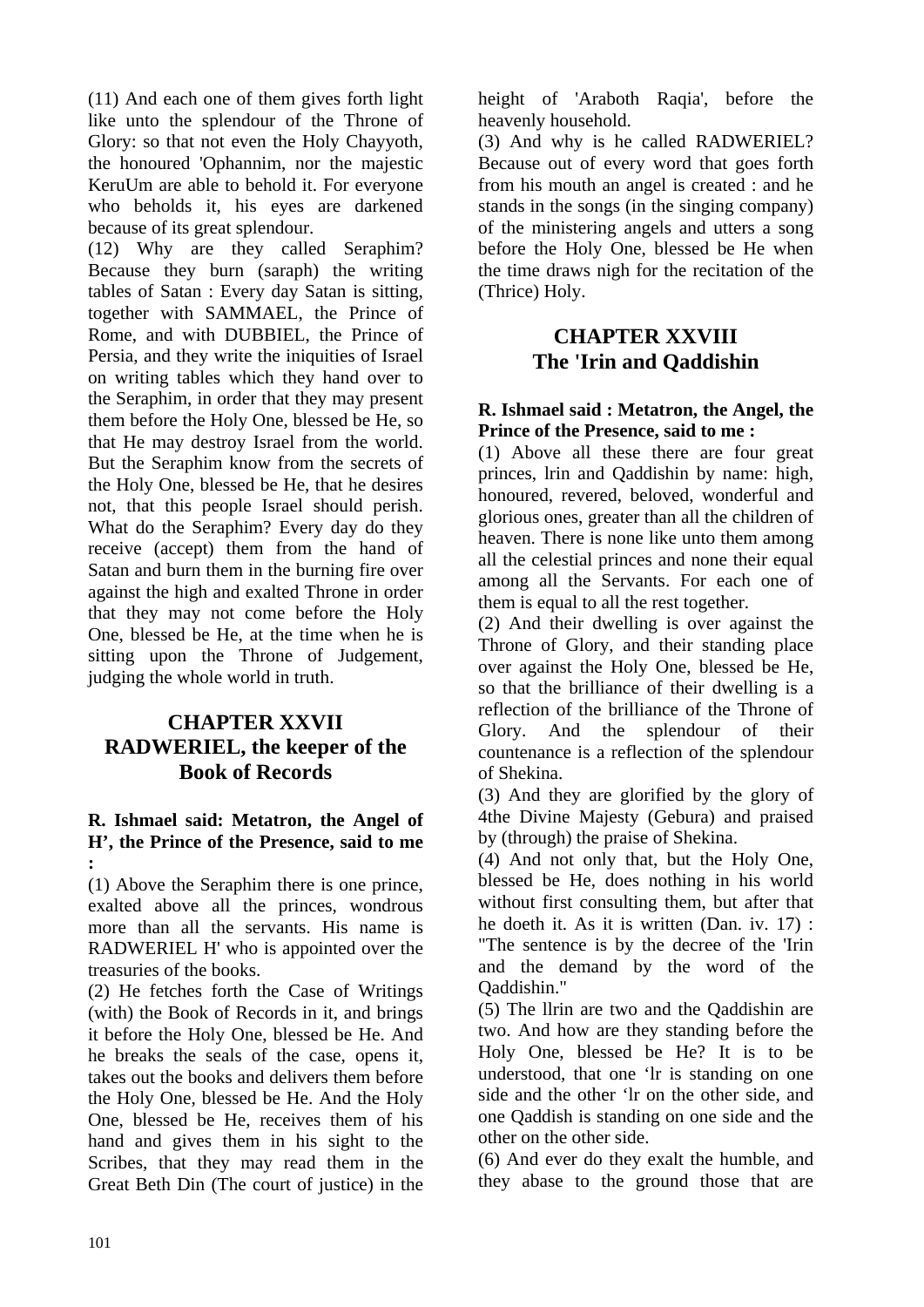proud, and they exalt to the height those that are humble.

(7) And every day, as the Holy One, blessed be He, is sitting upon the Throne of Judgement and judges the whole world, and the Books of the Living and the Books of the Dead are opened before Him, then all the children of heaven are standing before him in fear, dread, awe and trembling. At that time, (when) the Holy One, blessed be He, is sitting upon the Throne of Judgement to execute judgement, his garment is white as snow, the hair on his head as pure wool and the whole of his cloak is like the shining light. And he is covered with righteousness all over as with a coat of mail.

(8) And those 'Irm and Qaddishin are standing before him like court officers before the judge. And they raise and argue every case and close the case that comes before the Holy One, blessed be He, in judgement, according as it is written (Dan. iv. 17) : "The sentence is by the decree of the 'Irm and the demand by the word of the Qaddishin"

(9) Some of them argue and others pass the sentence in the Great Beth Din in 'Araboth. Some of them make the requests from before uthe Divine Majesty and some close the cases before the Most

High. Others finish by going down and (confirming ) executing the sentences on earth below. According as it is written (Dan. iv. 13 , 14) : " Behold an 'Ir and a Qaddishcame down from heaven and cried aloud and said thus, Hew down the tree, and cut off his branches, shake off his leaves, and scatter his fruit: let the beasts get away from under it, and the fowls from his branches ".

(10) Why are they called 'Irin and Qaddishint By reason that they sanctify the body and the spirit with lashes of fire on the third day of the judgement, as it is written (Hos. vi. 2): "After two days will he revive us : on the third he will raise us up, and we shall live before him."

# **CHAPTER XXIX Description of a class of angels**

#### **R. Ishmael said: Metatron, the Angel, the Prince of the Presence,said to me:**

(1) Each one of them has seventy names corresponding to the seventy tongues of the world. And all of them are (based) upon the name of the Holy One, blessed be He. And every several name is written with a flaming style upon the Fearful Crown (Keiher Nora) which is on the head of the high and exalted King.

(2) And from each one of them there go forth sparks and lightnings. And each one of them is beset with horns of splendour round about. From each one lights are shining forth, and each one is surrounded by tents of brilliance so that not even the Seraphim and the Chayyoth who are greater than all the children of heaven are able to behold them.

# **CHAPTER XXX The 72 princes of Kingdoms and the Prince of the World officiating at the Great Sanhedrin in heaven**

## **R. Ishmael said: Metatron, the Angel, the Prince of the Presence, said to me:**

(1) Whenever the Great Beth Din is seated in the 'Araboth Raqia' on high there is no opening of the mouth for anyone in the world save those great princes who are called H' by the name of the Holy One, blessed be He.

(2) How many are those princes? Seventytwo princes of the kingdoms of the world besides the Prince of the World who speaks (pleads) in favour of the world before the Holy One, blessed be He, every day, at the hour when the book is opened in which are recorded all the doings of the world, according as it is written (Dan.vii.10) : "The judgement was set and the books were opened."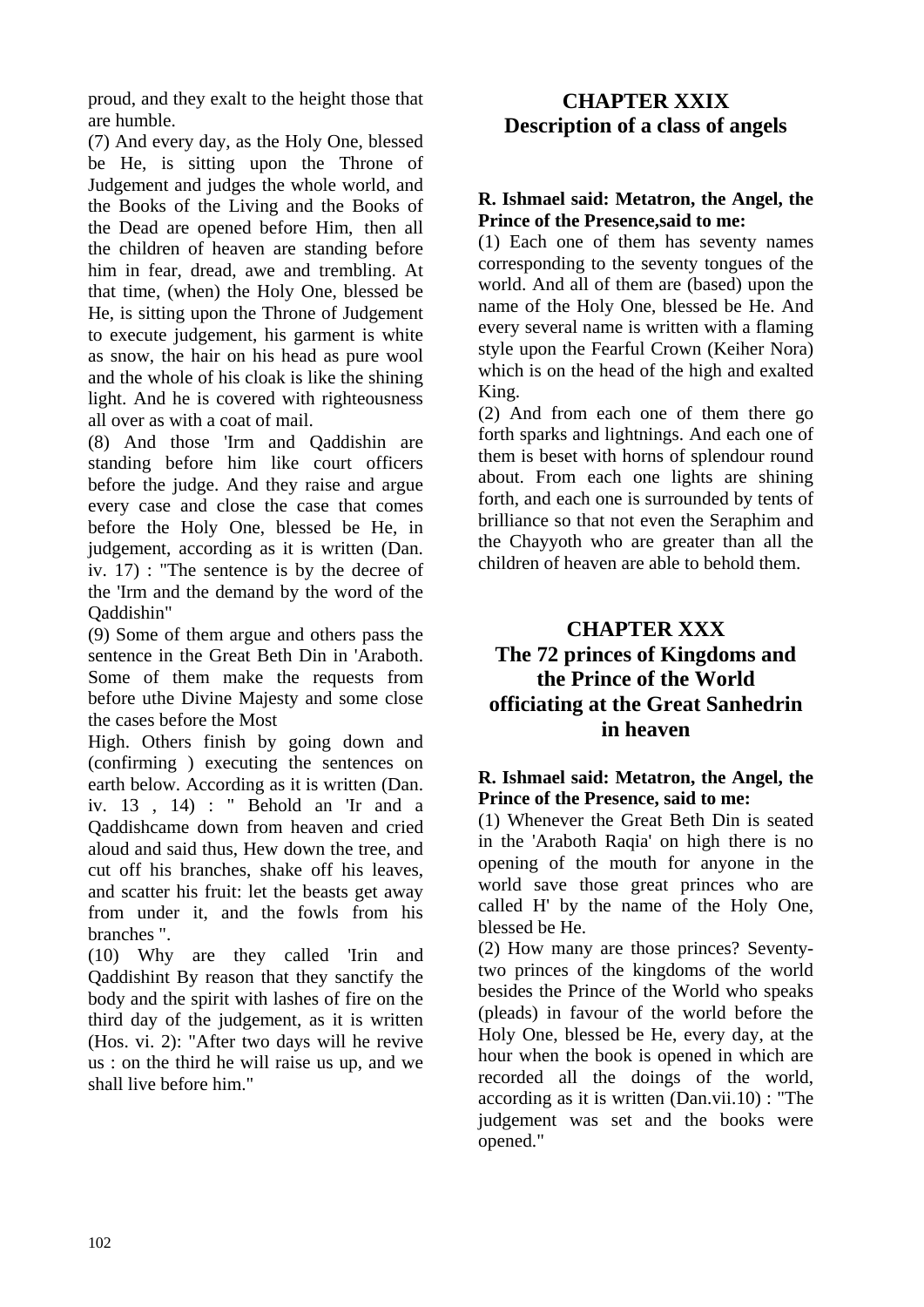# **CHAPTER XXXI (The attributes of) Justice, Mercy and Truth by the Throne of Judgement**

## **R. Ishmael said: Metatron, the Angel, the Prince of the Presence,said to me :**

(1) At the time when the Holy One, blessed be He, is sitting on the Throne, of Judgement, (then) Justice is standing on His right and Mercy on His left and Truth before His face.

(2) And when man enters before Him to judgement,(then) there comes forth from the splendour of the Mercy towards him as (it were) a staff and stands in front of him. Forthwith man falls upon his face, (and) all the angels of destruction fear and tremble before him, according as it is written (Is.xvi. 5): "And with mercy shall the throne be established, and he shall sit upon it in truth."

# **CHAPTER XXXII The execution ofjudgement on the wicked. God's sword**

#### **R. Ishmael said: Metatron, the Angel, the Prince of the Presence, said to me :**

(1) When the Holy One, blessed be He, opens the Book half of which is fire and half flame, (then) they go out from before Him in every moment to execute the judgement on the wicked by His sword

(that is) drawn forth out of its sheath and the splendour of which shines like a lightning and pervades the world from one end to the other, as it is written (Is. Ixvi. 16): "For by fire will the Lord plead (and by his sword with all flesh)."

(2) And all the inhabitants of the world (lit. those who come into the world) fear and tremble before Him, when they behold His sharpened sword like unto a lightning from one end of the world to the other, and sparks and flashes of the size of the stars of Raqia' going out from it; according as it is written (Deut. xxxii. 41):" If I whet the lightning of my sword".

**CHAPTER XXXIII The angels of Mercy, of Peace and of Destruction by the Throne ofJudgement. The scribes, (vss. i, 2) The angels by the Throne of Glory and the fiery rivers under it. (vss. 3-5)** 

#### **R. Ishmael said: Metatron, the Angel, the Prince of the Presence, said to me :**

(1) At the time that the Holy One, blessed be He, is sitting on the Throne of Judgement, (then) the angels of Mercy are standing on His right, the angels of Peace are standing on His left and the angels of Destruction are standing in front of Him.

(2) And one scribe is standing beneath Him, and another scribe above Him.

(3) And the glorious Seraphimsurround the Throne on its four sides with walls of lightnings, and the 'Ophannim. surround them with fire-brands round about the Throne of Glory. And clouds of fire and clouds of flames compass them to the right and to the left; and the Holy Chayyoth carry the Throne of Glory from below: each one with three fingers. The measure of the fingers of each one is 800,000 and 700 times hundred, (and) 66,000 parasangs.

(4) And underneath the feet of the Chayyoth seven fiery rivers are running and flowing. And the breadth of each river is 365 thousand parasangs and its depth is 248 thousand myriads of parasangs. Its length is unsearchable and immeasureable.

(5) And each river turns round in a bow in the four directions of 'Araboth Raqict , and (from there) it falls down to Ma'on and is stayed, and from Ma1 on to Zebul, from Zebul to Shechaqim, from Shechaqim to Raqia' , from Raqia' to Shamayim and from Shamayim upon the heads of the wicked who are in Gehenna, as it is written (Jer. xxiii. 19): "Behold a whirlwind of the Lord, even his fury, is gone, yea, a whirling tempest; it shall burst upon the head of the wicked".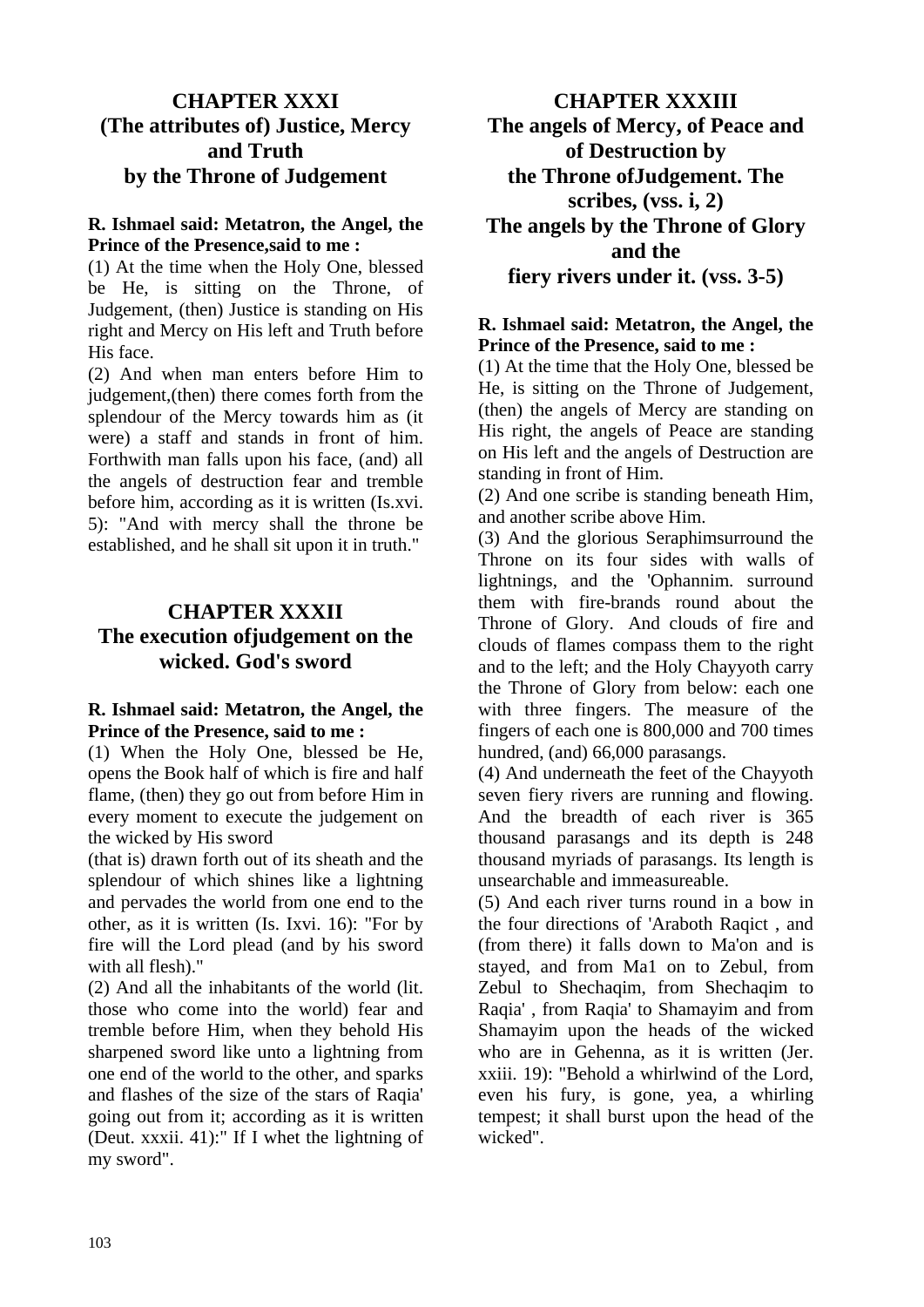# **CHAPTER XXXIV The different concentric circles round the Chayyoth, consisting offire, water, hailstones etc. and of the angels uttering the Qedushsha responsorium**

#### **R. Ishmael said: Metatron; the Angel, the Prince of the Presence, said to me :**

(1) The hoofs of the Chayyoth are surrounded by seven clouds of burning coals. The clouds of burning coals are surrounded on the outside by seven walls of flame(s). The seven walls of flame(s) are surrounded on the outside by seven walls of hailstones (stones of 'Et-gabish, Ezek. xiii. 11,13, xxviii. 22). The hailstones are surrounded on the outside by xstones of hail (stone of Barad). The stones of hail are surrounded on the outside by stones of "the wings of the tempest ".

The stones of "the wings of the tempest" are surrounded on the outside by flames of fire. The flames of fire are surrounded by the chambers of the whirlwind. The chambers of the whirlwind are surrounded on the outside by the fire and the water.

(2) Round about the fire and the water are those who utter the "Holy". Round about those who utter the "Holy" are those who utter the "Blessed"'. Round about those who utter the "Blessed" are the bright clouds. The bright clouds are surrounded on the outside by coals of burning jumper ; and on the outside surrounding the coals of burning juniper there are thousand camps of fire and ten thousand hosts of flame(s). And between every several camp and every several host there is a cloud, so that they may not be burnt by the fire.

# **CHAPTER XXXV The camps of angels in 'Araboth Raqia: angels, performing the Qedushsha**

## **1 R. Ishmael said: Metatron, the Angel,**

## **the Prince of the Presence, said to me :**

(1) 506 thousand myriads of camps has the Holy One, blessed be He, in the height of 'Araboth Raqia. And each camp is (composed of) 496 thousand angels.

(2) And every single angel, the height of his stature is as the great sea; and the appearance of their countenance as the appearance of the lightning, and their eyes as lamps of fire, and their arms and their feet like in colour to polished brass and the roaring voice of their words like the voice of a multitude.

(3) And they are all standing before the Throne of Glory in four rows. And the princes of the army are standing at the head of each row.

(4) And some of them utter the "Holy" and others utter the "Blessed", some of them run as messengers, others are standing in attendance, according as it is written (Dan. vii. 10): "Thousand

thousands ministered unto him, and ten thousand times ten thousand stood before him : the judgment was set and the books were opened ".

(5) And in the hour, when the time draws nigh for to say the "Holy", (then) first there goes forth a whirlwind from before the Holy One, blessed be He, and bursts upon the camp of Shekina and there arises a great commotion among them, as it is written (Jer.xxx. 23): "Behold, the whirlwind of the Lord goeth forth with fury, a continuing commotion".

(6) At that moment 4thousand thousands of them are changed into sparks, thousand thousands of them into firebrands, thousand thousands into flashes, thousand thousands into flames, thousand thousands into males, thousand thousands into females, thousand thousands into winds, thousand thousands into burning fires, thousand thousands into flames, thousand thousands into sparks, thousand thousands into chashmals of light; until they take upon themselves the yoke of the kingdom of heaven, the high and lifted up, of the Creator of them all with fear, dread, awe and trembling, with commotion, anguish, terror and trepidation. Then they are changed again into their former shape to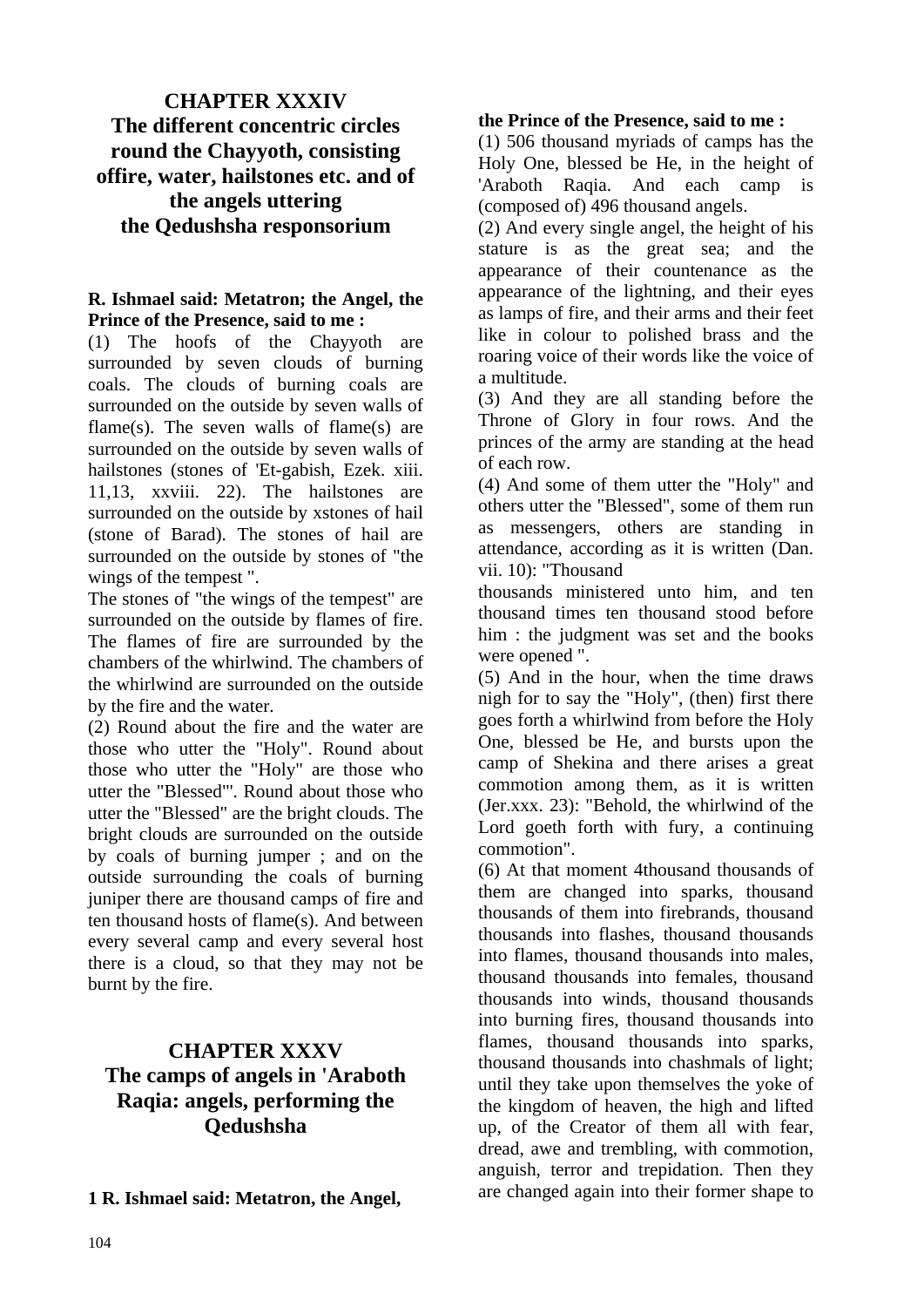have the fear of their King before them alway, as they have set their hearts on saying the Song continually, as it is written (Is. vi. 3): "And one cried unto another and said (Holy, Holy, Holy, etc.)".

# **CHAPTER XXXVI The angels bathe in the fiery river before reciting the 'Song'**

#### **R. Ishmael said: Metatron, the Angel, the Prince of the Presence, said to me :**

(1) At the time when the ministering angels desire to say (the) Song, (then) Nehar di-Nur (the fiery stream) rises with many thousand thousands and myriads of myriads" (of angels) of power and strength of fire and it runs and passes under the Throne of Glory, between the camps of the ministering angels and the troops of 'Araboth.

(2) And all the ministering angels first go down into Nehar di-Nur, and they dip themselves in the fire and dip their tongue and their mouth seven times ; and after that they go up and put on the garment of 'Machaqe Samal' and cover themselves with cloaks of chashmal and stand in four rows over against the Throne of Glory, in all the heavens.

# **CHAPTER XXXVII The four camps of Shekina and their surroundings**

#### **R. Ishmael said: Metatron, the Angel, the Prince of the Presence, said to me :**

(1) In the seven Halls there are standing four chariots of Shekina, and before each one are standing the four camps of Shekina. Between each camp a river of fire is continually flowing.

(2) Between each river there are bright clouds [surrounding them], and between each cloud there are put up pillars of brimstone. Between one pillar and another there are standing flaming wheels, surrounding them. And between one wheel

and another there are flames of fire round about. Between one flame and another there are treasuries of lightnings; behind the treasuries of lightnings are the wings of the stormwind. Behind the wings of the stormwind are the chambers of the tempest; behind the chambers of the tempest there are winds, voices, thunders, sparks [upon] sparks and earthquakes [upon] earthquakes.

# **CHAPTER XXXVIII The fear that befalls all the heavens at the sound of the 'Holy? esp. the heavenly bodies. These appeased by the Prince of the World**

#### **R. Ishmael said: Metatron, the Angel, the Prince of the Presence, said to me :**

(1) At the time, when the ministering angels utter (the Thrice) Holy, then all the pillars of the heavens and their sockets do tremble, and the gates of the Halls of Araboth Raqia' are shaken and the foundations of Shechaqim and the Universe (Tebel) are moved, and the orders of Ma'on and the chambers of Makon quiver, and all the orders of Raqia and the constellations and the planets are dismayed, and the globes of the sun and the moon haste away and flee out of their courses and run 12,000 parasangs and seek to throw themselves down from heaven,

(2) by reason of the roaring voice of their chant, and the noise of their praise and the sparks and lightnings that go forth from their faces; as it is written (Ps. Ixxvii. 18): "The voice of thy thunder was in the heaven (the lightnings lightened the world, the earth trembled and shook) ".

(3) Until the prince of the world calls them, saying: "Be ye quiet in your place ! Fear not because of the ministering angels who sing the Song before the Holy One, blessed be He". As it is written (Job.xxxviii. 7): "When the morning stars sang together and all the children of heaven shouted for joy".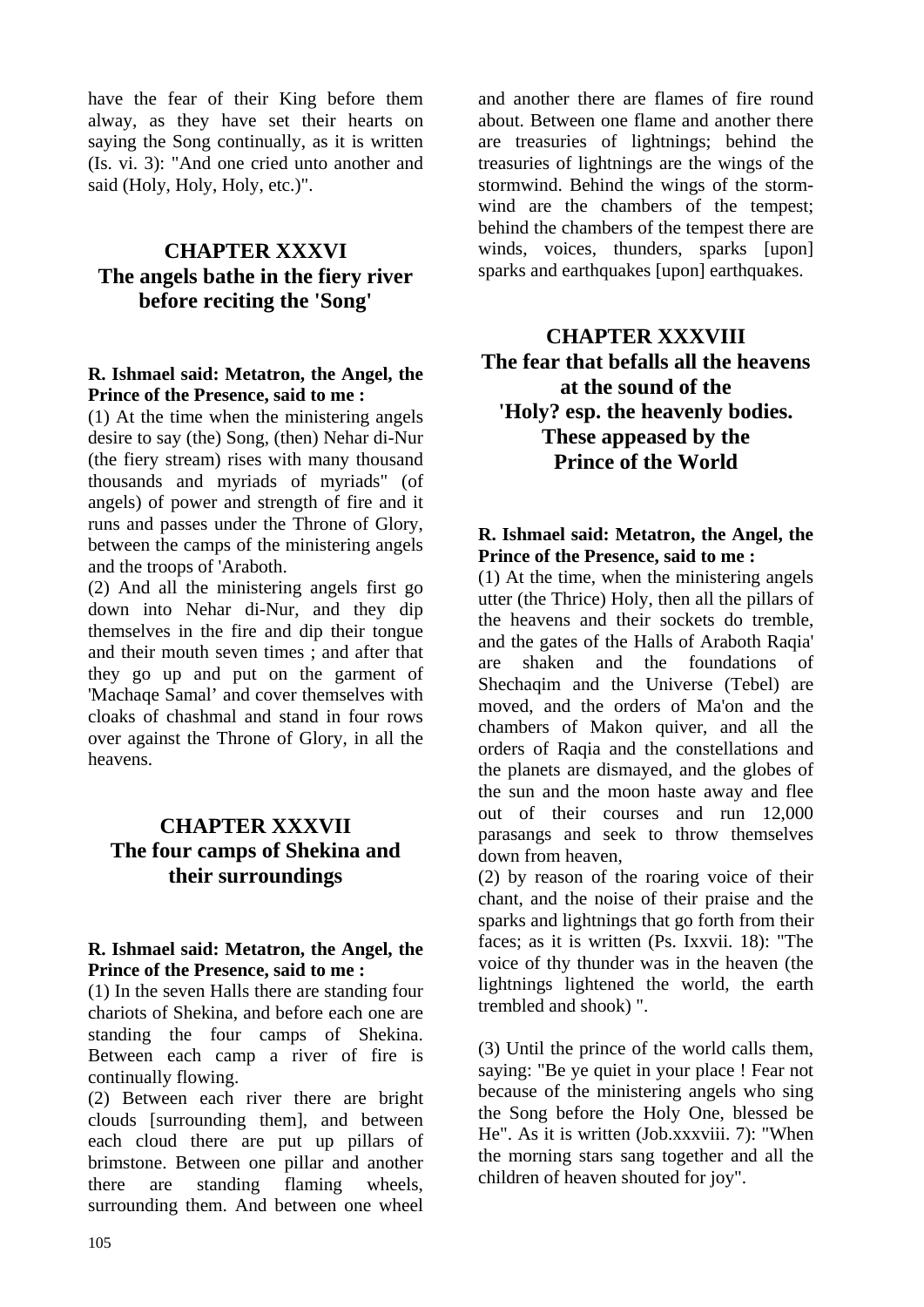# **CHAPTER XXXIX The explicit names fly offfrom the Throne and all the various angelic hosts prostrate themselves before it at the time of the Qedushsha**

#### **R. Ishmael said: Metatron, the Angel, the Prince of the Presence, said to me :**

(1) When the ministering angels utter the "Holy" then all the explicit names that are graven with a flaming style on the Throne of Glory fly off like eagles, with sixteen wings. And they surround and

compass the Holy One, blessed be He, on the four sides of the place of His Shekina1.

(2) And the angels of the host, and the flaming Servants, and the mighty 'Ophannim, and the Kerubim of the Shekina, and the Holy Chayyoth, and the Seraphim, and the 'Er'ellim, and the Taphsarim and the troops of consuming fire, and the fiery armies, and the flaming hosts, and the holy princes, adorned with crowns, clad in kingly majesty, wrapped in glory, girt with loftiness, 4 fall upon their faces three times, saying: "Blessed be the name of His glorious kingdom for ever and ever".

## **CHAPTER XL**

**The ministering angels rewarded with crowns, when uttering the "Holy" in its right order, andpunished by consuming fire if not. New ones created in the stead of the consumed angels**

#### **R. Ishmael said: Metatron, the Angel, the Prince of the Presence, said to me :**

(1) When the ministering angels say "Holy" before the Holy One, blessed be He, in the proper way, then the servants of His Throne, the attendants of His Glory, go forth with great mirth from under the Throne of Glory. (2) And they all carry in their hands, each one of them thousand thousand and ten thousand times ten thousand crowns of stars, similar in appearance to the planet Venus, and put them on the ministering angels and the great princes who utter the "Holy". Three crowns they put on each one of them: one crown because they say "Holy", another crown, because they say "Holy, Holy", and a third crown because they say "Holy, Holy, Holy, is the Lord of Hosts" .

(3) And in the moment that they do not utter the "Holy" in the right order, a consuming fire goes forth from the little finger of the Holy One, blessed be He, and falls down in the midst of their ranksand is divided into 496 thousand parts corresponding to the four camps of the ministering angels, and consumes them in one moment, as it is written (Ps. xcvii. 3): "A fire goeth before him and burneth up his adversaries round about".

(4) After that the Holy One, blessed be He, opens His mouth and speaks one word and creates others in their stead, new ones like them. And each one stands before His Throne of Glory, uttering the "Holy", as it is written (Lam. iii. 23): "They are new every morning; great is thy faithfulness".

## **CHAPTER XLI Metatron shows R. Ishmael the letters engraved on the Throne of Glory by which letters everything in heaven and earth has been created**

### **R. Ishmael said: Metatron, the Angel, the Prince of the Presence, said to me :**

(1) Come and behold the letters by which the heaven and theearth were created, the letters by which were created the mountains and hills, the letters by which were created the seas and rivers, the letters by which were created the trees and herbs, the letters by which were created the planets and the constellations, the letters by which were created the globe of the moon and the globe of the sun, Orion, the Pleiades and all the different luminaries of Raqia' .

(2) the letters by which were created the Throne of Glory and the Wheels of the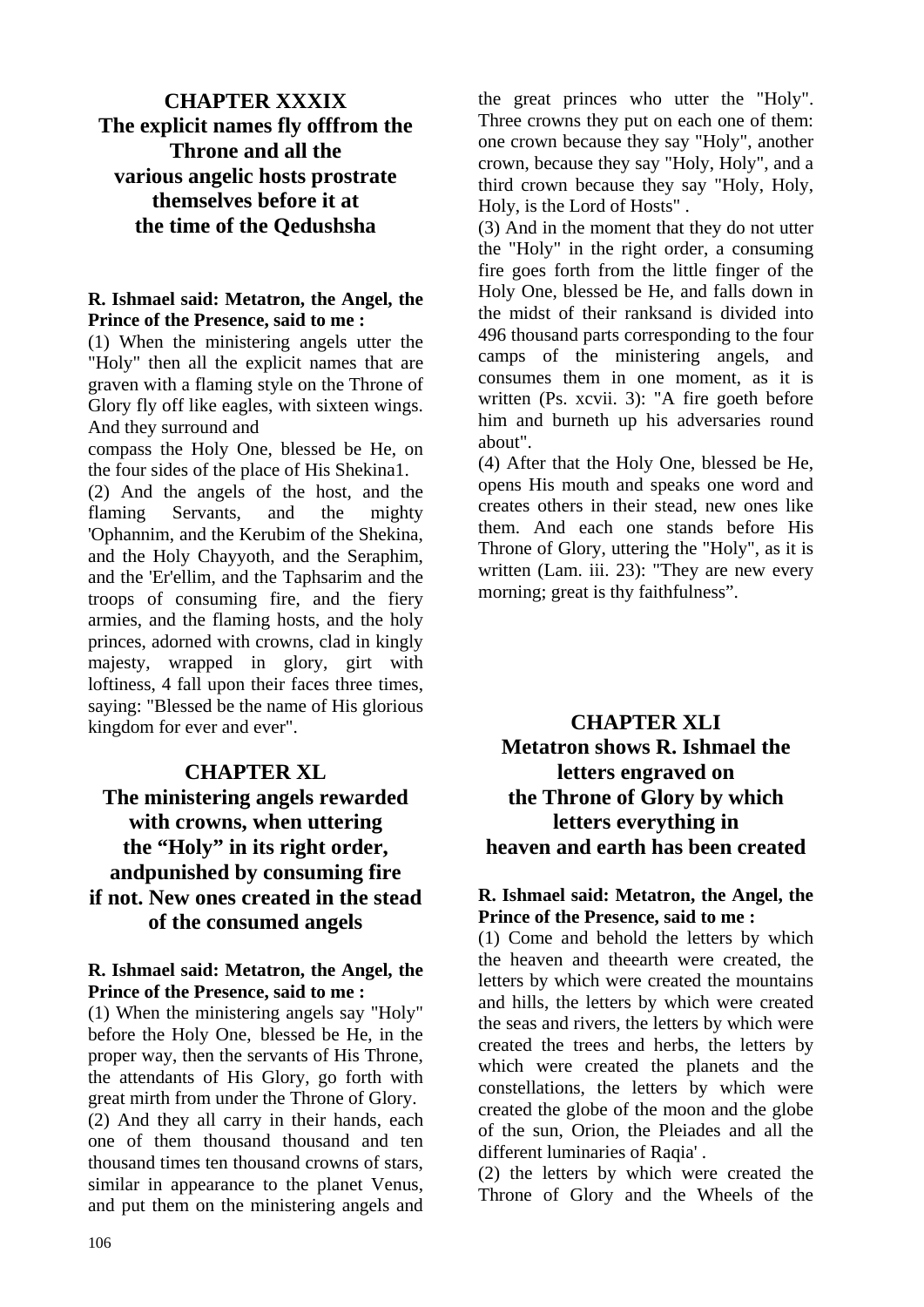Merkaba, the letters by which were created the necessities of the worlds,

(3) the letters by which were created wisdom, understanding, knowledge, prudence, meekness and righteousness by which the whole world is sustained.

(4) And I walked by his side and he took me by his hand and raised me upon his wings and showed me those letters, all of them, that are graven with a flaming style on the Throne of Glory : and sparks

go forth from them and cover all the chambers of 'Araboth.

# **CHAPTER XLII Instances of polar opposites kept in balance by several Divine Names and other similar wonders**

#### **R. Ishmael said: Metatron, the Angel, the Prince of the Presence, said to me :**

(1) Come and I will show thee, where the waters are suspended in the highest, where fire is burning in the midst of hail, where lightnings lighten out of the midst of snowy mountains, where thunders are roaring in the celestial heights, where a flame is burning in the midst of the burning fire and where voices make themselves heard in the midst of thunder and earthquake.

(2) Then I went by his side and he took me by his hand and lifted me up on his wings and showed me all those things. I beheld the waters suspended on high in 'Araboth Raqia' by (force of) the name YAH 'EHYE 'ASHER 'EHYE (Jah, I am that I am),

And their fruits going down from heaven and watering the face of the world, as it is written (Ps.civ.13): "(He watereth the mountains from his chambers :) the earth is satisfied with the fruit of thy work".

(3) And I saw fire and snow and hailstone that were mingled together within each other and yet were undamaged, by (force of) the name 'ESH 'OKELA (consuming fire), as it is written (Deut. iv. 24) : "For the Lord, thy God, is a consuming fire".

(4) And I saw lightnings that were lightening out of mountains of snow and yet were not damaged (quenched), by (force of) the name YAH SUR 'OLAMIM (Jah, the everlasting rock), as it is written (Is. xxvi. 4): "For in Jah, YHWH, the everlasting rock".

(5) And I saw thunders and voices that were roaring in the midst of fiety flames and were not damaged (silenced), by (force of) the name 'EL-SHADDAI RABBA (the Great God Almighty) as it is written (Gen. xvii. i): "I am God Almighty".

(6) And I beheld a flame (and) a glow (glowing flames) that were flaming and glowing in the midst of burning fire, and yet were not damaged (devoured), by (force of) the name YAD 'AL KES YAH

(the hand upon the Throne of the Lord) as it is written (Ex. xvii. 16) : " And he said: for the hand is upon the Throne of the Lord ".

(7) And I beheld rivers of fire in the midst of rivers of water and they were not damaged (quenched) by (force of) the name 'OSE SHALOM (Maker of Peace) as it is written (Job xxv. 2): "He maketh peace in his high places". For he makes peace between the fire and the water, between the hail and the fire, between the wind and the cloud, between the earthquake and the sparks.

# **CHAPTER XLIII Metatron shows R. Ishmael the abode of the unborn spirits and of the spirits of the righteous dead**

### **R. Ishmael said: Metatron said to me:**

(1) Come and I will show thee 1where are1 the spirits of the righteous that have been created and have returned, and the spirits of the righteous that have not yet been created. (2) And he lifted me up to his side, took me by his hand and lifted me up near the Throne of Glory by the place of the Shekina ; and he revealed the Throne of Glory to me, and he showed me the spirits that have been created and had returned : and they were flying above the Throne of Glory before the Holy One, blessed be He.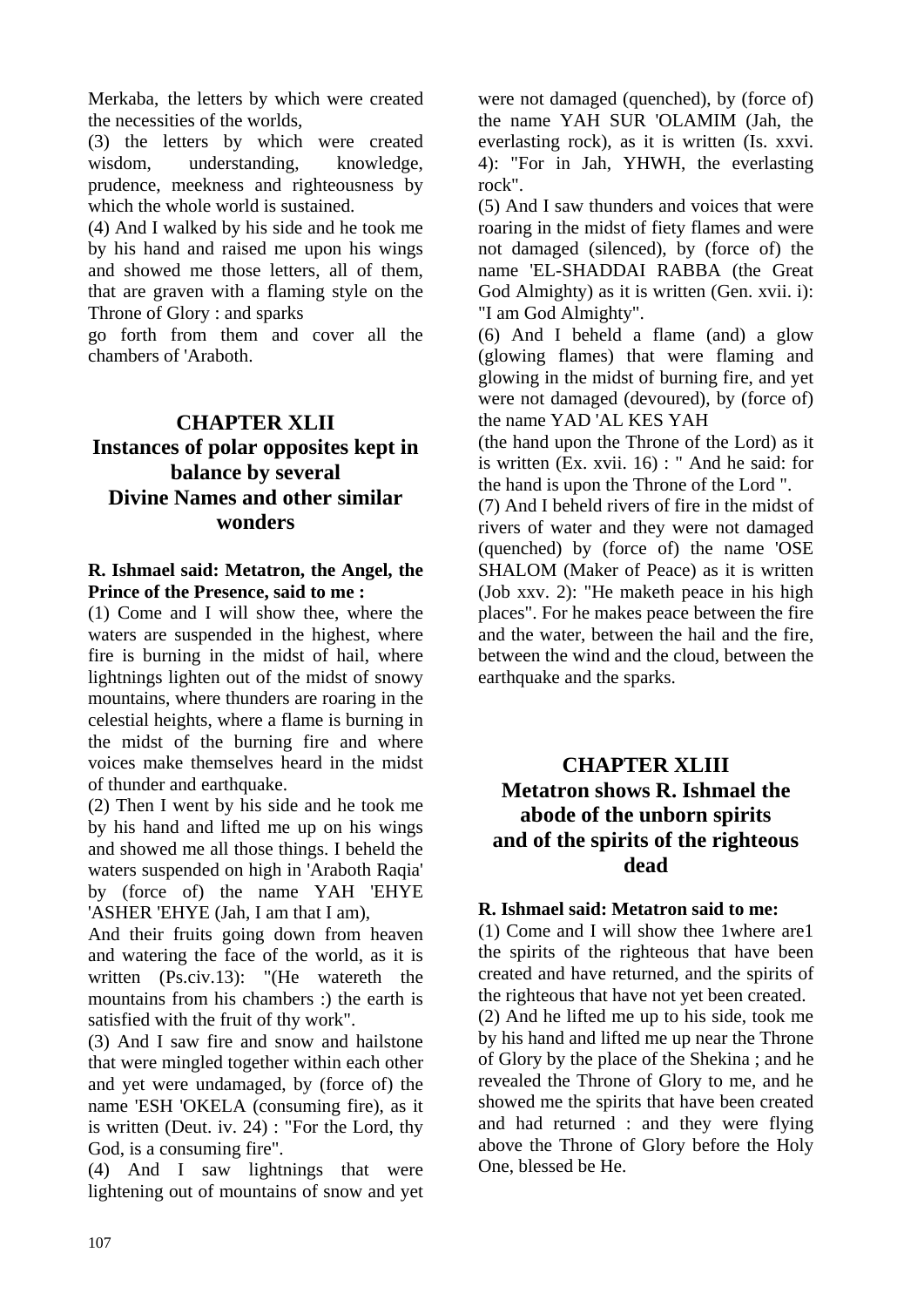(3) After that I went to interpret the following verse of Scripture and I found in what is written (Isa.Ivii. 16): "for the spirit clothed itself before me, and the souls I have made" that ("for the spirit was clothed before me") means the spirits that have been created in the chamber of creation of the righteous and that have returned before the Holy One, blessed be He; (and the words:) "and the souls I have made" refer to the spirits 4 of the righteous that have not yet been created in the chamber (GUPH).

## **CHAPTER XLIV Metatron shows R. Ishmael the abode of the wicked and the intermediate in Sheol. (vss. 1-6) The Patriarchs pray for the deliverance of Israel (vss. 7-10)**

### **R. Ishmael said: Metatron, x the Angel, the Prince of the Presence, said to me :**

(1) Come and I will show thee the spirits of the wicked and the spirits of the intermediate where they are standing, and the spirits of the intermediate, whither they go down, 3and the spirits of the wicked, where they go down.

(2) And he said to me : The spirits of the wicked go down to She'ol by the hands of two angels of destruction: ZA'APHIEL and SIMKIEL are their names.

(3) SIMKIEL is appointed over the intermediate to support them and purify them because of the great mercy of the Prince of the Place (Maqom). ZA'APHIEL is appointed over the spirits of the wicked in order to cast them down from the presence of the Holy One, blessed be He, and from the splendour of the Shekina to She'ol, to be punished in the fire of Gehenna with staves of burning coal.

(4) And I went by his side, and he took me by his hand and showed me all of them with his fingers.

(5) And I beheld the appearance of their faces (and, lo, it was) as the appearance of children of men, and their bodies like eagles.

And not only that but (furthermore) the colour of the countenance of the intermediate was like pale grey on account of their deeds, for there are stains upon them until they have become cleaned from their iniquity in the fire.

(6) And the colour of the wicked was like the bottom of a pot on account of the wickedness of their doings.

(7) And I saw the spirits of the Patriarchs Abraham Isaac and Jacob and the rest of the righteous whom they have brought up out of their graves and who have ascended to the Heaven (Raqirf). And

they were praying before the Holy One, blessed be He, saying intheir prayer: "Lord of the Universe! How long wilt thou sit upon (thy) Throne like a mourner in the days of his mourning with thy right hand behind thee 7and not7 deliver thy children and reveal thy Kingdom in the world? And for how long wilt thou have no pity upon thy children who are made slaves among the nations of the world? Nor upon thy right hand that is behind thee wherewith thou didst stretch out the heavens and the earth and the heavens of heavens? When wilt thou have compassion?"

(8) Then the Holy One, blessed be He, answered every one of them, saying: "Since these wicked do sin so and so, and transgress with such and such transgressions against me, how could I deliver my

great Right Hand in the downfall by their hands (caused by them).

(9) In that moment Metatron called me and spake to me: "My servant! Take the books, and read their evil doings!" Forthwith I took the books and read their doings and there were to be found 36 transgressions (written down) with regard to each wicked one and besides, that they have transgressed all the letters in the Tora, as it is written (Dan. ix. u) : "Yea, all Israel have transgressed thy Law". It is not written 'al torateka but 'et (JIN) torateka, for they have transgressed from 'Aleph to Taw, 4O statutes have they transgressed for each letter.

(10) Forthwith Abraham, Isaac and Jacob wept. Then said to them the Holy One, blessed be He: "Abraham, my beloved, Isaac, my Elect one, Jacob, my firstborn!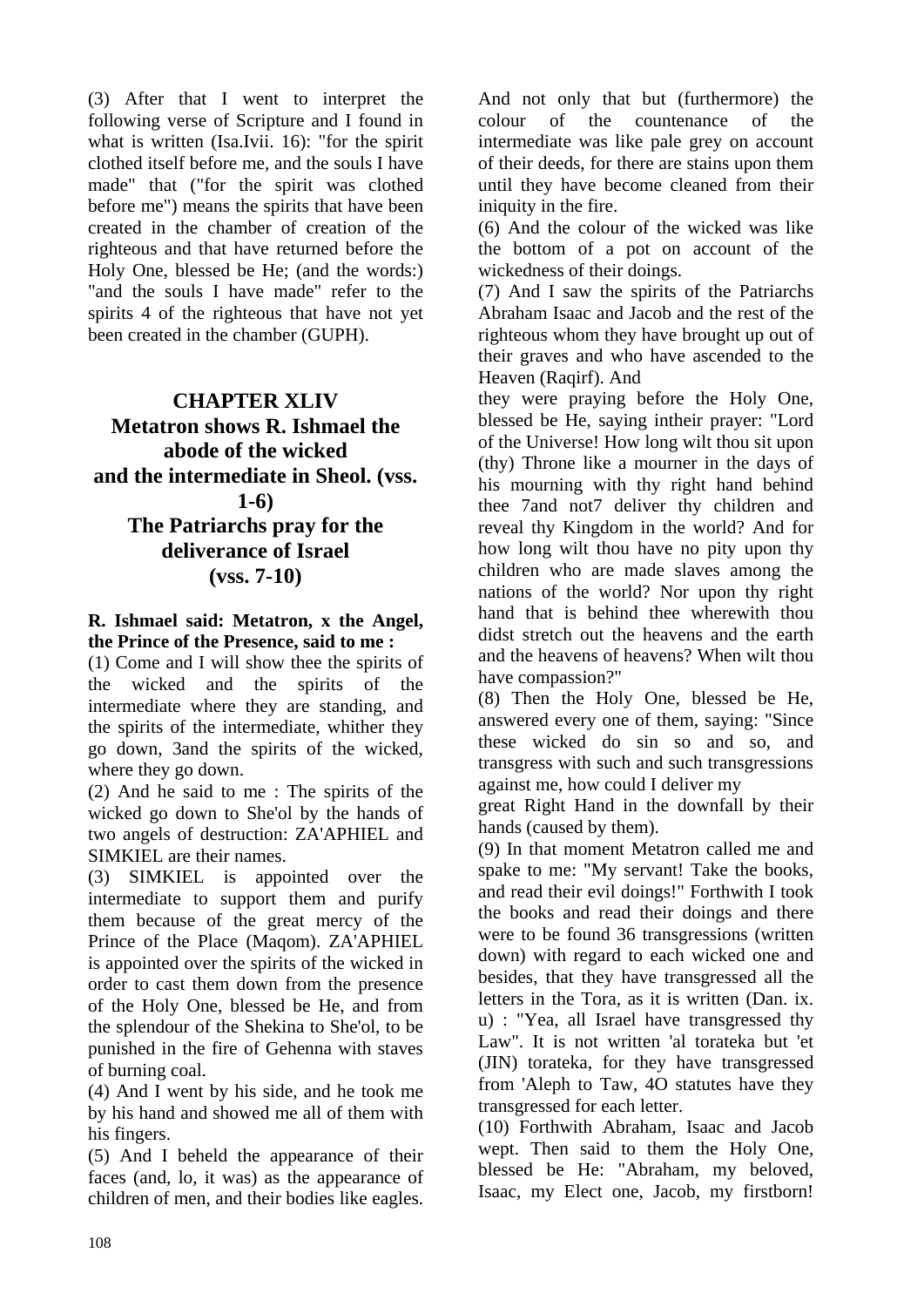How can I now deliver them from among the nations of the world?" And forthwith MIKAEL, the Prince of Israel, cried and wept with a loud voice and said (Ps. x. i) : "Why standest thou afar off, O Lord?".

# **CHAPTER XLV Metatron shows R. Ishmael past andfuture events recorded on the Curtain of the Throne**

#### **R. Ishmael said: Metatron said to me:**

(1) Come, and I will show thee the Curtain of MAQOM (the Divine Majesty) which is spread before the Holy One, blessed be He, (and) whereon are graven all the generations of the world and all their doings, both what they have done and what they will do until the end of all generations.

(2) And I went, and he showed it to me pointing it out with his fingers Mike a father who teaches his children the letters of Tora. And I saw each generation, the rulers of each generation, and the heads of each generation, the shepherds of each generation, the oppressors (drivers) of each generation, the keepers of each generation, the scourgers of each generation, the overseers of each generation, the judges of each generation, the court officers of each generation , the teachers of each generation, the supporters of each generation, the chiefs of each generation, the presidents of academies of each generation, the magistrates of each generation, the princes of each generation, the counsellors of each generation, the nobles of each generation, and the men of might of each generation, the elders of each generation, and the guides of each generation. (3) And I saw Adam, his generation, their doings and their thoughts,Noah and his generation, their doings and their thoughts,

and the generation of the flood, their doings and their thoughts, Shem and his generation, their doings and their thoughts, Nimrod and the generation of the confusion of tongues, and his generation, their doings and their thoughts, Abraham and his generation, their doings and their thoughts, Isaac and his generation, their doings and their thoughts, Ishmael and his generation, their doings and their thoughts, Jacob and his generation, their doings and their thoughts, Joseph and his generation, their doings and their thoughts, the tribes and their generation, their doings and their thoughts, Amram and his generation, their doings and their thoughts, Moses and his generation, their doings and their thoughts,

(4) Aaron and Mirjam their works and their doings, the princes and the elders, their works and doings, Joshua and his generation, their works and doings, the judges and their generation, their works and doings, Eli and his generation, their works and doings, "Phinehas, their works and doings, Elkanah and his generation, their works and their doings, Samuel and his generation, their works and doings, the kings of Judah with their generations, their works and their doings, the kings of Israel and their generations, their works and their doings, the princes of Israel, their works and their doings; the princes of the nations of the world, their works and their doings, the heads of the councils of Israel, their works and their doings ; the heads of (the councils in) the nations of the world, their generations, their works and their doings; the rulers of Israel and their generation, their works and their doings ; the nobles of Israel and their generation, their works and their doings ; the nobles of the nations of the world and their generation(s), their works and their doings; the men of reputation in Israel, their generation, their works and their doings ; the judges of Israel, their generation, their works and their doings ; the judges of the nations of the world and their generation, their works and their doings ; the teachers of children in Israel, their generations, their works and their doings ; the teachers of children in the nations of the world, their generations, their works and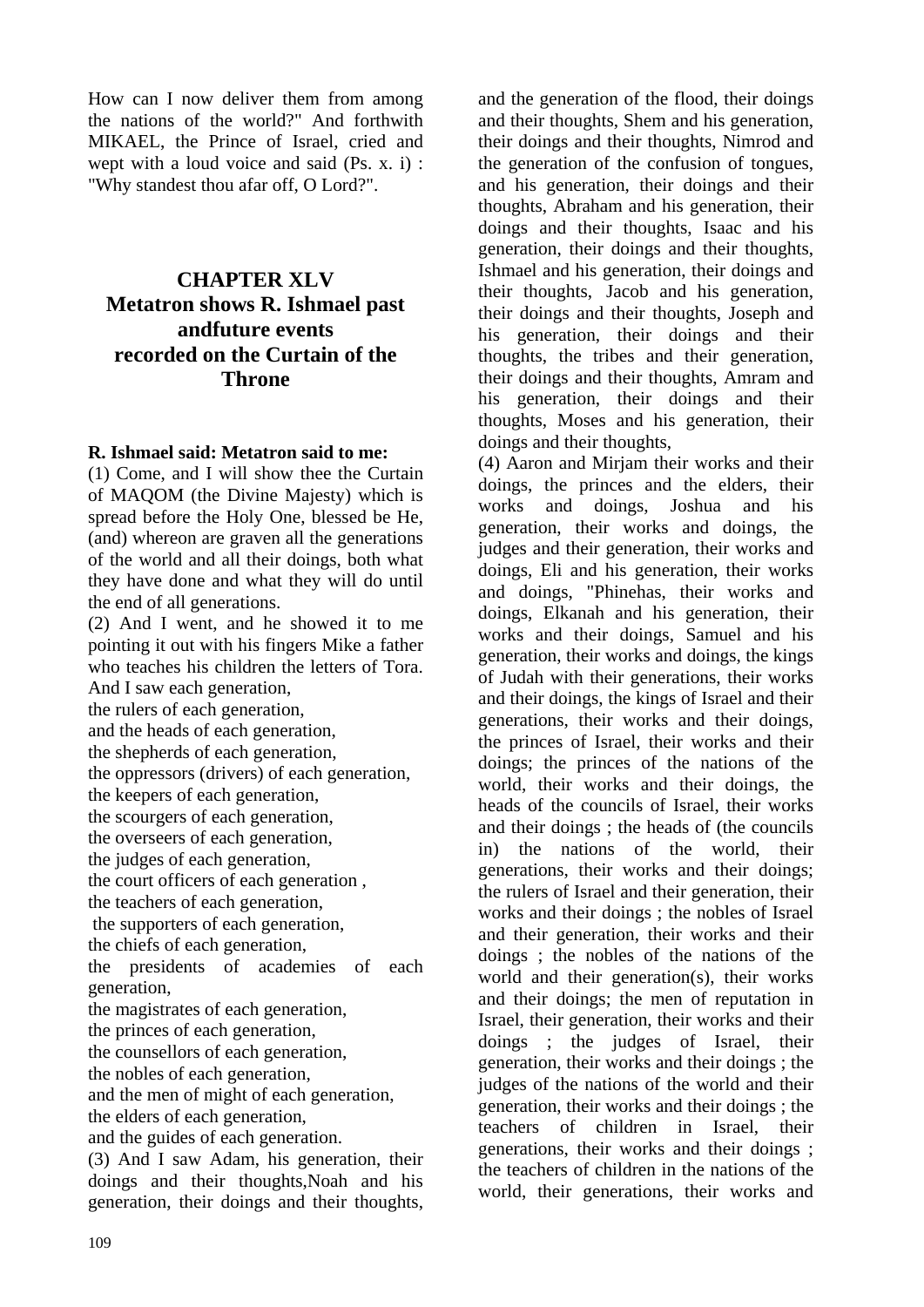their doings; the counsellors (interpreters) of Israel, their generation, their works and their doings ; the counsellors (interpreters) of the nations of the world, their generation, their works and their doings ; all the prophets of Israel, their generation, their works and their doings ; all the prophets of the nations of the world, their generation, their works and their doings ;

(5) and all the fights and wars that the nations 16 of the world wrought against the people of Israel in the time of their kingdom. And I saw Messiah, son of Joseph, and his generation "and their" works and their doings that they will do against the nations of the world. And I saw Messiah, son of David, and his generation, and all the fights and wars, and their works and their doings that they will do with Israel both for good and evil. And I saw all the fights and wars that Gog and Magog will fight in the days of Messiah, and all that the Holy One, blessed be He, will do with them in the time to come.

 (6)And all the rest of all the leaders of the generations and all the works of the generations both in Israel and in the nations of the world, both what is done and what will be done hereafter to all generations until the end of time, (all) were graven on the Curtain of MAQOM. And I saw all these things with my eyes; and after I had seen it, I opened my mouth in praise of MAQOM (the Divine Majesty) (saying thus, Eccl. viii. 4, 5): "For the King's word hath power (and who may say unto him: What doest thou?) Whoso keepeth the commandments shall know no evil thing". And I said:

(Ps. civ. 24) "O Lord, how manifold are thy works!".

# **CHAPTER XLVI The place of the stars shown to R. Ishmael**

### **R. Ishmael said : Metatron said to me :**

(1) (Come and I will show thee) the space of the stars a that are standing in Raqia' night by night in fear of the Almighty (MAQOM) and (I will show thee) where they go and where they stand.

(2) I walked by his side, and he took me by his hand and pointed out all to me with his fingers. And they were standing on sparks of flames round the Merkaba of the Almighty (MAQOM). What did Metatron do? At that moment he clapped his hands and chased them off from their place. Forthwith they flew off on flaming wings, rose and fled from the four sides of the Throne of the Merkaba, and (as they flew) he told me the names of every single one. As it is written (Ps. cxlvii. 4) :" He telleth the number of the stars ; he giveth them all their names", teaching, that the Holy One, blessed be He, has given a name to each one of them.

(3) And they all enter in counted order under the guidance of (lit. through, by the hands of) RAHATIEL to Raqia' ha-shSHamayim to serve the world. And they go out in counted order to praise the Holy One, blessed be He, with songs and hymns, according as it is written (Ps. xix. i): "The heavens declare the glory of God".

(4) But in the time to come the Holy One, blessed be He, will create them anew, as it is written (Lam. iii. 23): "They are new every morning". And they open their mouth and utter a song.

Which is the song that they utter? (Ps. viii. 3): "When I consider thy heavens".

## **CHAPTER XLVII Metatron shows R. Ishmael the spirits of the punished angels**

### **R. Ishmael said: Metatron said to me:**

(1) Come and I will show thee the souls of the angels and the spirits of the ministering servants whose bodies have been burnt in the fire of MAQOM (the Almighty) that goes forth from his little finger. And they have been made into fiery coals in the midst of the fiery river (Nehar di-Nur). But their spirits and their souls are standing behind the Shekina.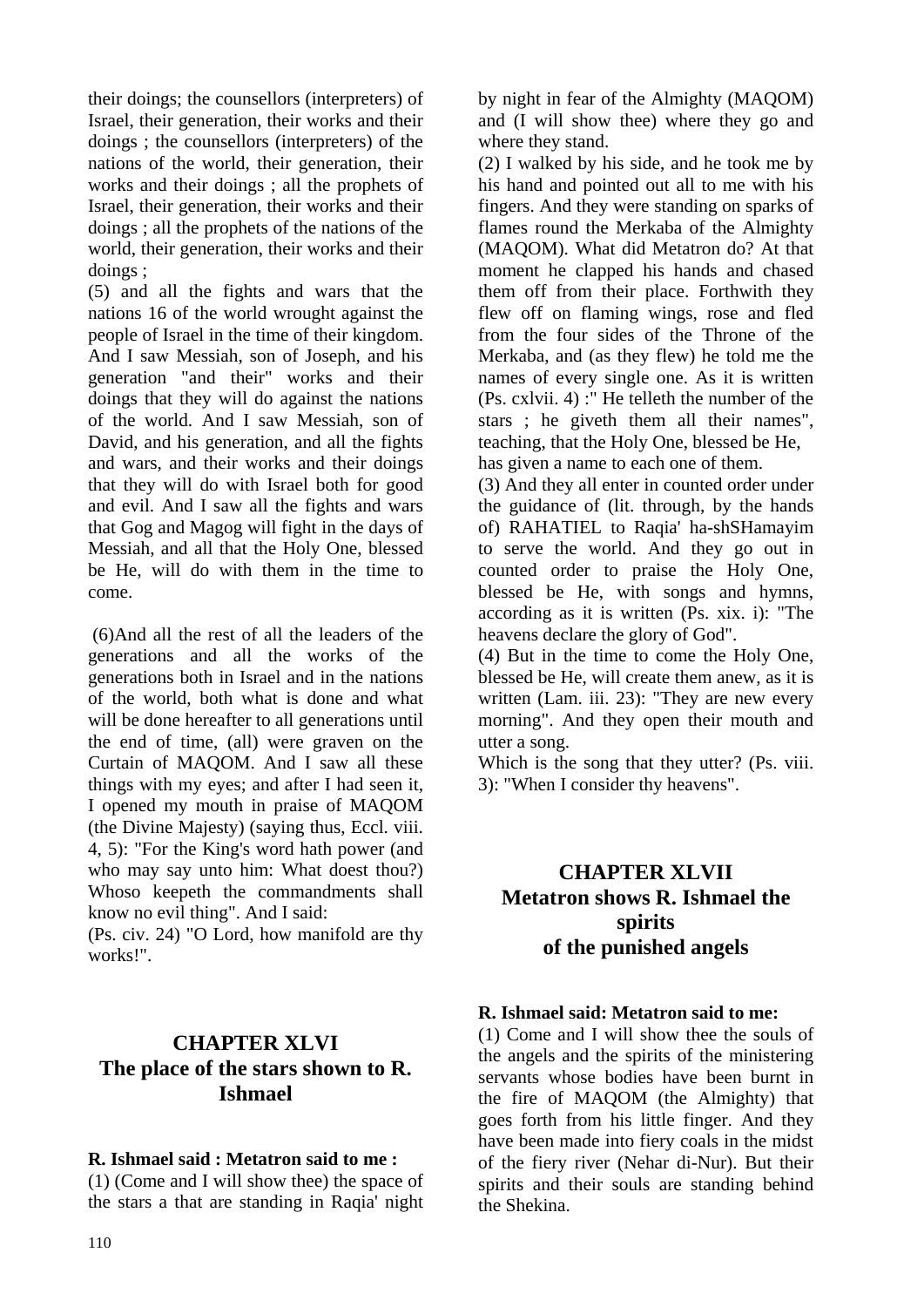(2) Whenever the ministering angels utter a song at a wrong timeor as not appointed to be sung they are burnt and consumed by the fire of their Creator and by a flame from their Maker, in the places (chambers) of the whirlwind, for it blows upon them and drives them into the Nehar di-Nur; and there they are made into numerous mountains of burning coal. But their spirit and their soul return to their Creator, and all are standing behind their Master.

(3) And I went by his side and he took me by his hand ; and he showed me all the souls of the angels and the spirits of the ministering servants who were standing behind the Shekina upon wings of the whirlwind and walls of fire surrounding them.

(4) At that moment Metatron opened to me the gates of the walls within which they were standing behind the Shekina, And I lifted up my eyes and saw them, and behold, the likeness of every one was as (that of) angels and their wings like birds' (wings), made out of flames, the work of burning fire. In that moment I opened my mouth in praise of MAQOM and said (Ps. xcii. 5): "How great are

thy works, O Lord ".

# **CHAPTER XLVIII (A) Metatron shows R. Ishmael the Right Hand of the Most High, now inactive behind Him, but in the future destined to work the deliverance of Israel**

### **R. Ishmael said : Metatron said to me :**

(1) Come, and I will show thee the Right Hand of MAQOM, laid behind (Him) because of the destruction of the Holy Temple ; from which all kinds of splendour and light shine forth and by which the 955 heavens were created ; and whom not even the Seraphim and the 'Ophannim are permitted (to behold), until the day of salvation shall arrive.

(2) And I went by his side and he took me by his hand and showed

me (the Right Hand of MAQOM), with all manner of praise, rejoicing and song: and no mouth can tell its praise, and no eye can behold it, because of its greatness, dignity, majesty, glory and beauty.

(3)And not only that, but all the souls of the righteous who are counted worthy to behold the joy of Jerusalem, they are standing by it, praising and praying before it three times every day, saying (Is.li.9): "Awake, awake, put on strength, O arm of the Lord" according as it is written (Is. Ixiii. 12): "He caused his glorious arm to go at the right hand of Moses".

(4) In that moment the Right Hand of MAQOM was weeping. And there went forth from its five fingers five rivers of tears and fell down into the great sea and shook the whole world, according as it is written (Is. xxiv. 19, 20): "The earth is utterly broken (1), the earth is clean dissolved (2), the earth is moved exceedingly (3), the earth shall stagger like a drunken man (4) and shall be moved to and fro like a hut (5)", five times corresponding to the fingers of his Great Right Hand.

(5) But when the Holy One, blessed be He, sees, that there is no righteous man in the generation, and no pious man (Chasid] on earth, and no justice in the hands of men ; and (that there is) no man like unto Moses, and no intercessor as Samuel who could pray before MAQOM for the salvation and for the deliverance, and for His Kingdom, that it be revealed in the whole world; and for His great Right Hand that He put it before Himself again to work great salvation by it for Israel,

(6) then forthwith will the Holy One, blessed be He, remember His own justice, favour, mercy and grace : and He will deliver His great Arm by himself, and His righteousness will support Him. According as it is written (Is. lix. 16): "And he saw, that there was no man" (that is:) like unto Moses who prayed countless times for Israel in the desert and averted the (Divine) decrees from them" and he wondered, that there was no intercessor" like unto Samuel who intreated the Holy One, blessed be He, and called unto Him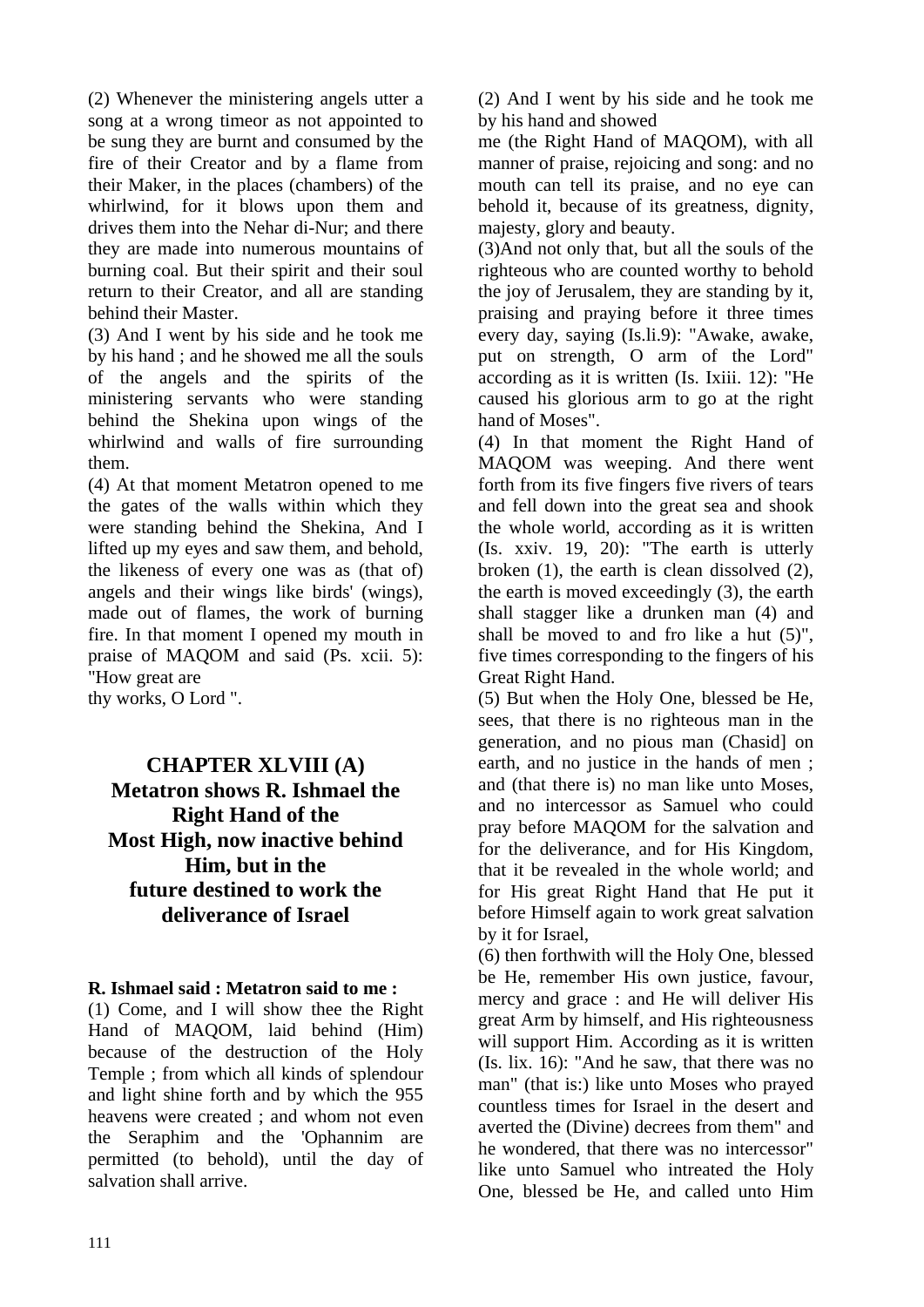and he answered him and fulfilled his desire, even if it was not fit (in accordance with the Divine plan), according as it is written (i Sam. xii. 17) : "Is it not wheat-harvest today? I will call unto the Lord".

(7) And not only that, but He joined fellowship with Moses in every place, as it is written (Ps.xcix.6): "Moses and Aaron among His priests." And again it is written (Jer. xv. i): "Though Moses and Samuel stood before me" (Is. Ixiii. 5): "Mine own arm brought salvation unto me".

(8) Said the Holy One, blessed be He in that hour: " How long shall I wait for the children of men to work salvation according to their righteousness for my arm? For my own sake and for the sake of my merit and righteousness will I deliver my arm and by it redeem my children from among the nations of the world.

As it is written (Is. xlviii. n): "For my own sake will I do it. For how should my name be profaned".

(9) In that moment will the Holy One, blessed be He, reveal His Great Arm and show it to the nations of the world: for its length is as the length of the world and its breadth is as the width of the

world. And the appearance of its splendour is like unto the splendour of the sunshine in its might, in the summer solstice.

(10) Forthwith Israel will be saved from among the nations of the world. And Messiah will appear unto them and He will bring them up to Jerusalem with great joy. And not only that but Israel will come from the four quarters of the World and eat with Messiah. But the nations of the world shall not eat with them, as it is written (Is. Hi. 10): "The Lord hath made bare his holy arm in the eyes of all the nations ; and all the ends of the earth shall see the salvation of our God". And again (Deut. xxxii. 12): "The Lord alone did lead him, and there was no strange god with him". (Zech. xiv. 9) : "And the Lord shall be king over all the earth".

# **CHAPTER XLVIII (cont.) (B) The Divine Names that go forth from the Throne of Glory,**

## **crowned and escorted by numerous angelic hosts through the heavens and back again to the Throne the angels sing the 'Holy' and the 'Blessed'**

These are the seventy-two names written on the heart of the Holy One, blessed be He: SS, SeDeQ {righteousness), SaHPeL SUR {Is. xxvi. 4}, SBI, SaDdlQ{righteous}, S'Ph, SHN, SeBa'oTh {Lord of Hosts},ShaDdaY {God Almighty}, 'eLoHIM {God}, YHWH, SH, DGUL, W'DOM, SSS", 'YW, 'F, 'HW, HB, YaH, HW, WWW, SSS, PPP, NN, HH, HaY {living}, HaY, ROKeB 'aRaBOTh {riding upon the 'Araboth', Ps. Ixviii. 5}, YH, HH, WH, MMM, NNN, HWW, YH, YHH, HPhS, H'S, 'I, W, S", Z', "', QQQ {Holy, Holy, Holy}, QShR, BW, ZK, GINUR, GINURYa', Y', YOD, 'aLePh, H'N, P'P, R'W, YYWy YYW, BBS, DDD, TTT, KKK, KLL, SYS, 'XT', BShKMLW  $\left\{\right.=\right.$  blessed be the Name of His glorious kingdom for ever and ever}, completed for MeLeK HalOLaM {the King of the Universe], JBRH LB' {the beginning of Wisdom for the children of men}, BNLK W" Y {blessed be He who gives strength to the weary and increaseth strength to them that have no might, Is. xl. 29}that go forth (adorned) with numerous crowns of fire with numerous crowns of flame, with numerous crowns of chashmal, with numerous crowns of lightning from before the Throne of Glory. And with them (there are) thousand hundreds of power (i.e. powerful angels) who

escort them like a king with trembling and dread, with awe and shivering, with honour and majesty andfear, with terror, with greatness and dignity, with glory and strength, with understanding and knowledge and with a pillar of fire and a pillar of flame and lightning and their light is as lightnings of light and with the likeness of the chashmal.

(2) And they give glory unto them and they answer and cry before them: Holy, Holy, Holy.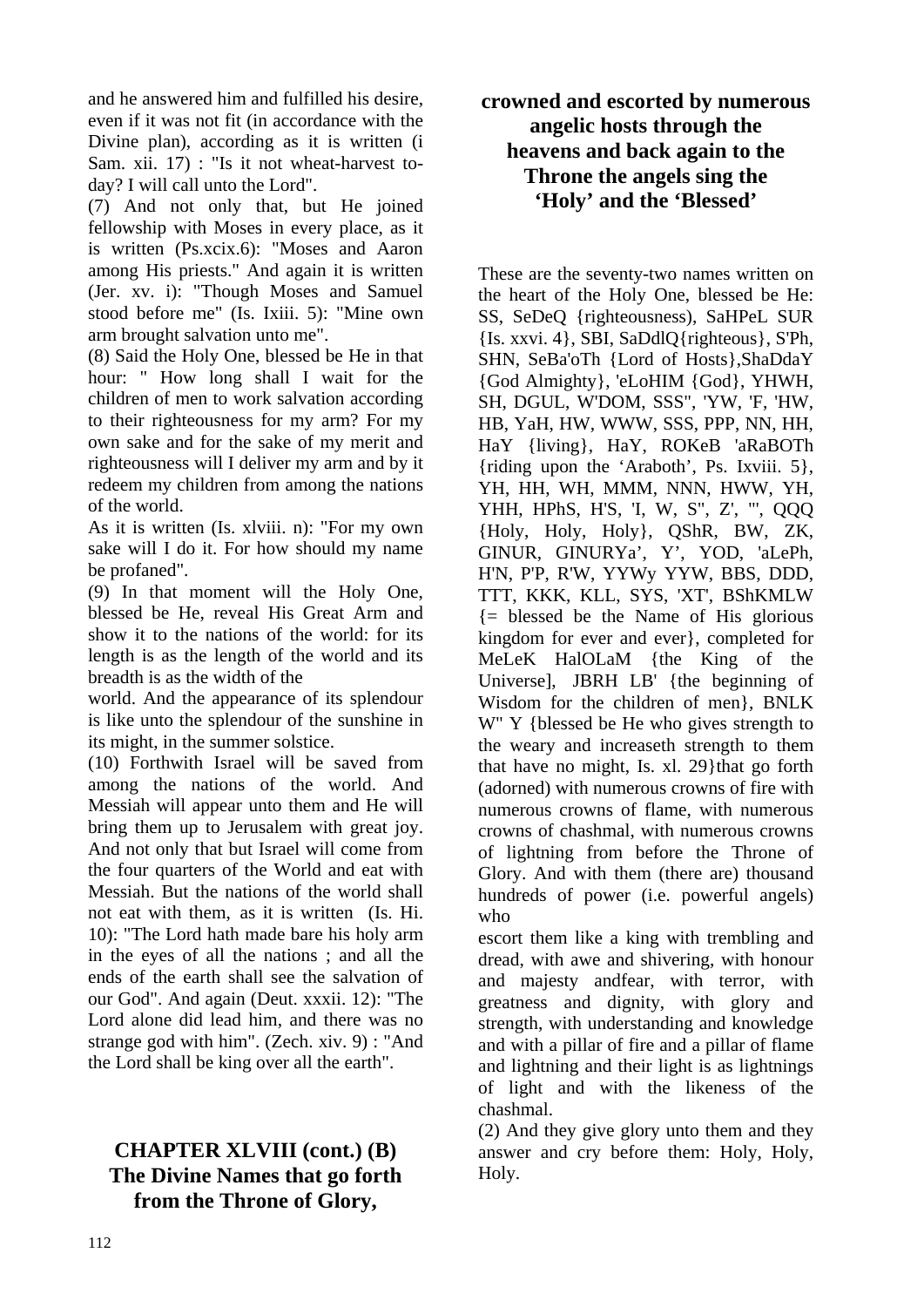And they roll (convoy) them through every heaven as mighty and honoured princes. And when they bring them all back to the place of the Throne of Glory, then all the Chayyoth by the Merkaba open their mouth in praise of His glorious name, saying: "Blessed be the name of His glorious kingdom for ever and ever".

## **CHAPTER XLVIII (cont.) (c) An Enoch-Metatron piece**

### ALT 1

 (1) "I seized him, and I took him and I appointed him" that is Enoch, the son of Jared, whose name is Metatron

(2) and I took him from among the children of men

(5) and made him a Throne over against my Throne. Which is the size of that Throne? Seventy thousand parasangs (all) of fire.

(9) I committed unto him 70 angels corresponding to the nations (of the world) and I gave into his charge all the household above and below.

(7) And I committed to him Wisdom and Intelligence more than (to) all the angels. And I called his name "the LESSER YAH", whose name is by Gematria 71. And I arranged for him all the works of Creation. And I made his power to transcend (lit. I made for him power more than) all the ministering angels.

### $ATT2$

(3) He committed unto Metatron that is Enoch, the son of Jared all treasuries. And I appointed him

over all the stores that I have in every heaven. And I committed into his hands the keys of each heavenly store.

(4) I made (of) him the prince over all the princes, and I made (of) him a minister of my Throne of Glory, to provide for and arrange the Holy Chayyoth, to wreathe crowns for them (to crown them with crowns), to clothe them with honour and majesty to prepare for them a seat when he is

sitting on his throne to magnify his glory in the height.

(5) The height of his stature among all those (that are) of high stature (is) seventy thousand parasangs. And I made his glory great as the majesty of my glory.

(6) and the brilliance of his eyes as the splendour of the Throne of Glory.

(7) his garment honour and majesty, his royal crown 500 by 500 parasangs.

### ALT 3

(1) Aleph1 I made him strong, I took him, I appointed him: (namely) Metatron, my servant who is one (unique) among all the children of heaven. I made him strong in the generation of the first Adam. But when I beheld the men of the generation of the flood, that they were corrupt, then I went and removed my Shekina from among them. And 1 lifted it up on high with the sound of a trumpet and with a shout, as it is written (Ps.xlvii. 6): "God is gone up with a shout, the Lord with the sound of a trumpet".

(2) "And I took him": (that is) Enoch, the son of Jared, from among them. And I lifted him up with the sound of a trumpet and with a tera'a (shout) to the high heavens, to be my witness together with the Chayyoth by the Merkaba in the world to come.

(3) I appointed him over all the treasuries and stores that I have in every heaven. And I committed into his hand the keys of every several one.

(4) I made (of) him the prince over all the princes and a minister of the Throne of Glory (and) the Halls of 'Araboth: to open their doors to me, and (of) the Throne of Glory, to exalt an arrange it; (and I appointed him over) the Holy Chayyot to wreathe crowns upon their heads; the majestic 'Ophannim, to crown them with strength and glory; the; honoured Kerubim, to clothe: them in majesty; over the radiant sparks, to make them to shine with splendour and brilliance; over the flaming Seraphim, to cover them with highness; the Chashmallim of light, to make them radiant with Light and to prepare the seat for me every morning as I sit upon the Throne of Glory. And to extol and magnify my glory inthe height of my power; (and I have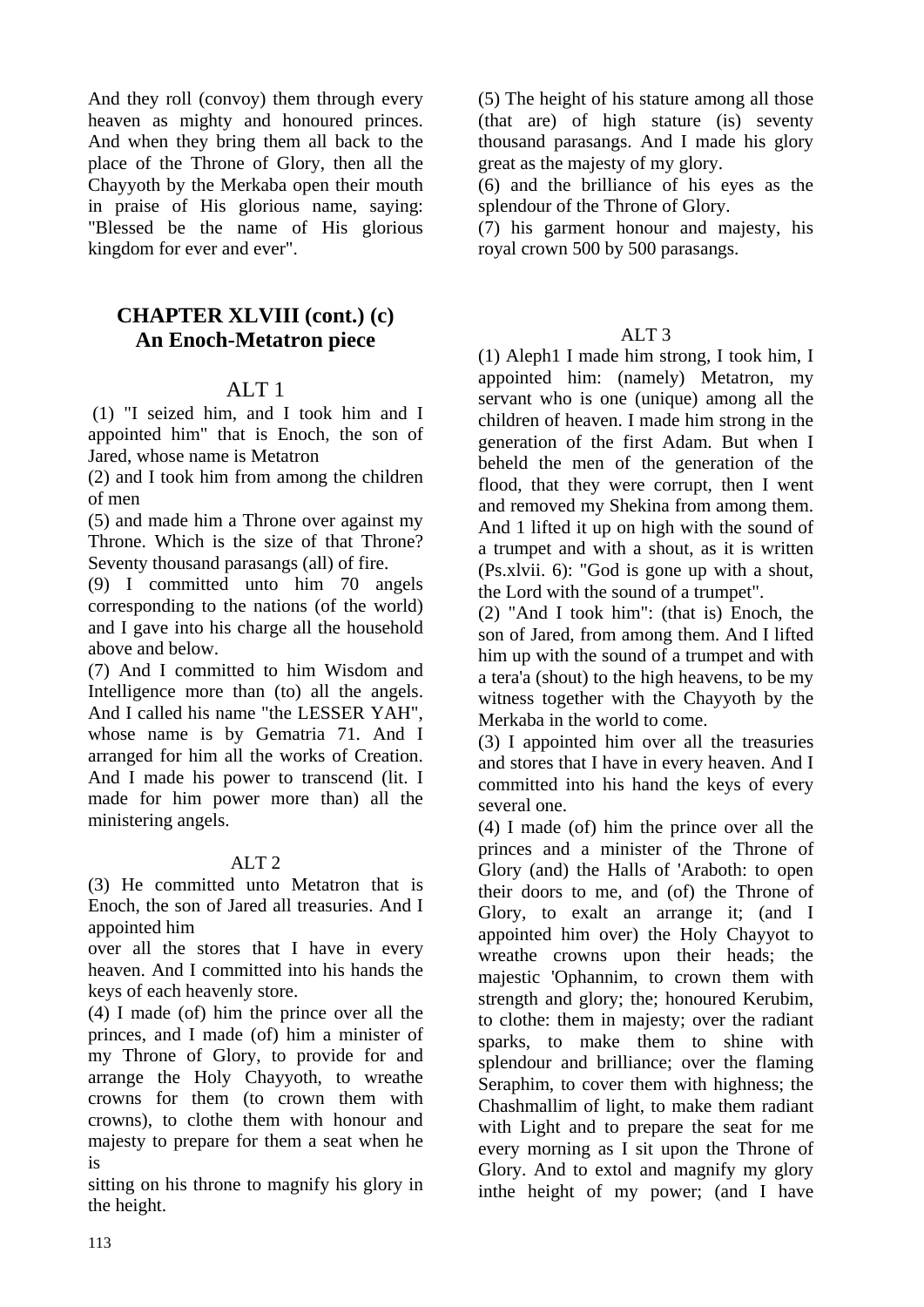committed unto him) the secrets of above and the secrets of below (heavenly secrets and earthly secrets).

(5) I made him higher than all. The height of his stature, in the midst of all (who are) high of stature (I made) seventy thousand parasangs. I made his Throne great by the majesty of my Throne. And I increased its glory by the honour of my glory.

(6) I transformed his flesh into torches of fire, and all the bones of his body into fiery coals; and I made the appearance of his eyes as the lightning, and the light of his eyebrows as the imperishable light. I made his face bright as the splendour of the sun, and his eyes as the splendour of the Throne of Glory.

(7) I made honour and majesty his clothing, beauty and highness his covering cloak and a royal crown of 500 by (times) 500 parasangs (his) diadem. And I put upon him of my honour, my majesty and the splendour. of my glory that is upon my Throne of Glory. I called him the LESSER YHWH, the Prince of the Presence, the Knower of Secrets: for every secret did I reveal to him as a father and all mysteries declared I unto him in uprightness.

(8) I set up his throne at the door of my Hall that he may sit and judge the heavenly household on high. And I placed every prince before him, to receive authority from him, to perform his will.

(9) Seventy names did I take from (my) names and called him by them to enhance his glory.

Seventy princes gave I into his hand, to command unto them my precepts and my words in every language:

 to abase by his word the proud to the ground, and to exalt by the utterance of his lips the humble to the height ; to smite kings by his speech, to turn kings away from their paths, to set up(the) rulers over their dominion as it is written (Dan.ii. 21): "and he changeth the times and the seasons, and to give wisdom unto all the setwise of the world and understanding (and) knowledge to all who understand knowledge, as it is griten (Dan. ii. 21): " and knowledge to them that know understanding", to reveal to them the

secrets of my words and to teach the decree of my righteous judgement,

(10) as it is written (Is.Iv. n): "so shall my word be that goeth forth out of my mouth; it shall not return unto me void but shall accomplish (that which I please)". 'E'eseh' (I shall accomplish) is not written here, but "asdh' (he shall accomplish), meaning, that whatever word and whatever utterance goes forth from before the Holy One, blessed be He, Metatron stands and carries it out. And he establishes the decrees of the Holy One, blessed be He.

**CHAPTER XLVIII (D) The names of Metatron. The treasuries of Wisdom opened to Moses on mount Sinai. The angels protest against Metatron for revealing the secrets to Moses and are answered and rebuked by God. The chain of tradition and the power of the transmitted mysteries to heal diseases** 

(1) Seventy names has Metatron which the Holy One, blessed be He, took from his own name and put upon him. And these they are: YeHOEL, YaH, YeHOEL, YOPHIEL and Yophphiel, and 'APHPHIEL and MaRGeZIEL, GIPpUYEL, Pa'aZIEL, 'A'aH, PeRIEL, TaTRIEL, TaBKIEL,'W, YHWH, DH, WHYH, 'eBeD, DiBbURIEL, 'aPh'aPIEL, SPPIEL, PaSPaSIEL, SeNeGRON, MeTaTRON, SOGDIN, 'ADRIGON, ASUM, SaQPaM, SaQTaM, MIGON MITTON, MOTTRON, ROSPHIM, QINOTh, ChaTaTYaH, DeGaZYaH, PSPYaH, BSKNYH, MZRG, BaRaD.., MKRKK, MSPRD, ChShG, ChShB, MNRTTT, BSYRYM, MITMON, TITMON, PiSQON, SaPhSaPhYaH, ZRCh, ZRChYaH, B', BeYaH, HBH BeYaH, PeLeT, PLTYaH, RaBRaBYaH, ChaS, ChaSYaH, TaPhTaPhYaH, TaMTaMYaH, SeHaSYaH, IRURYaH, 'aL'aLYaH, BaZRIDYaH, SaTSaTKYaH, SaSDYaH, RaZRaZYAH, BaZRaZYaH, 'aRIMYaH, SBHYaH, SBIBKHYH, SiMKaM,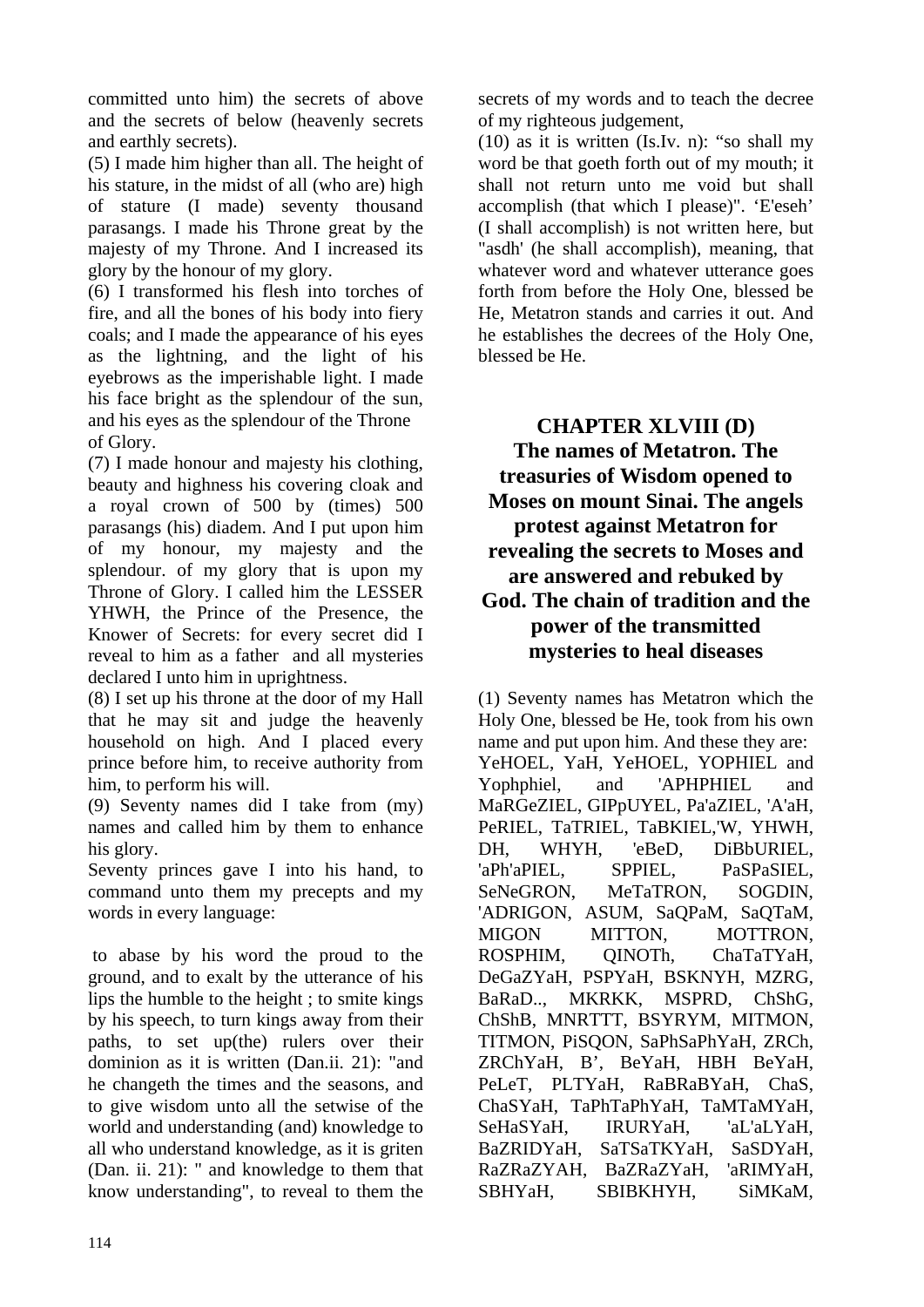YaHSeYaH, SSBIBYaH, SaBKaSBeYaH, QeLILQaLYaH, fKIHHH, HHYH, WH, WHYH, ZaKklKYaH, TUTRISYaH, SURYaH, ZeH, PeNIRHYaH, Z1Z'H, GaL RaZaYYa, MaMLIKYaH, TTYaH, eMeQ, QaMYaH, MeKaPpeRYaH, PeRISHYaH, SePhaM, GBIR, GiBbORYaH, GOR, GORYaH, ZIW, 'OKBaR, the LESSER YHWH, after the name of his Master, (Ex. xxiii. 21) "for my name is in him", RaBIBIEL, TUMIEL, Segansakkiel ('Sagnezagiel' / 'Neganzegael), the Prince of Wisdom.

(2) And why is he called by the name Sagnesakiel? Because all the treasuries of wisdom are committed in his hand.

(3) And all of them were opened to Moses on Sinai, so that he learnt them during the forty days, while he was standing (remaining}: the Torah in the seventy aspects of the seventy tongues, the Prophets in the seventy aspects of the seventy tongues, the Writings in the seventy aspects of the seventy tongues, ''the Halakas in the seventy aspects of the seventy tongues, the Traditions in the seventy aspects of the seventy tongues, the Haggadas in the seventy aspects of the seventy tongues and the Toseftas in the seventy aspects of the seventy tongues'.

(4) But as soon as the forty days were ended, he forgot all of them in one moment. Then the Holy One, blessed be He, called Yephiphyah, the Prince of the Law, and (through him) they were given to Moses as a gift. As it is written (Deut. x. 4): "and the Lord gave them unto me". And after that it remained with him. And whence do we know, that it remained (in his memory) ? Because it is written (Mai. iv. 4): " Remember ye the Law of Moses my servant which I commanded unto him in Horeb for all Israel, even my statutes and judgements". The Law of Moses': that is the Tora, the Prophets and the Writings, 'statutes': that is the Halakas and Traditions, 'judgements'; that is the Haggadas and the Toseftas. And all of them were given to Moses on high on Sinai.

(5) These seventy names (are) a reflection of the Explicit Name(s) on the Merkaba which are graven upon the Throne of Glory. For the Holy One, blessed be He, took from His Explicit Name(s) and put upon the name of Metatron: Seventy Names of His by which the ministering angels call the King of the kings of kings, blessed be He, in the high heavens, and twenty-two letters that are on the ring upon his finger with which are sealed the destinies of the princes of kingdoms on high in greatness and power and with which are sealed the lots of the Angel of Death, and the destinies of every nation and tongue.

(6) Said Metatron, the Angel, the Prince of the Presence; the Angel, the Prince of the Wisdom; the Angel, the Prince of the Understanding; the Angel, the Prince of the Kings; the Angel, the Prince of the Rulers; the angel, the Prince of the Glory; the angel, the Prince of the high ones, and of the princes, the exalted, great and honoured ones, in heaven and on earth:

(7) "H, the God of Israel, is my witness in this thing, (that] when I revealed this secret to Moses, then all the hosts in every heaven on high raged against me and said to me:

(8) Why dost thou reveal this secret to son of man, born of woman, tainted and unclean, a man of a putrefying drop, the secret by which were created heaven and earth, the sea and the dry land, the mountains and hills, the rivers and springs, Gehenna of fire and hail, the Garden of Eden and the Tree of Life; and by which were formed Adam and Eve, and the cattle, and the wild beasts, and the fowl of the air, and the fish of the sea, and Behemoth and Leviathan, and the creeping things, the worms, the dragons of the sea, and the creeping things of the deserts; and the Tora and Wisdom and Knowledge and Thought and the Gnosis of things above and the fear of heaven. Why dost thou reveal this to flesh and blood?

I answered them: Because the Holy One, blessed be He, has given me authority, And furthermore, I have obtained permission from the high and exalted Throne, from which all the Explicit Names go forth with lightnings of fire and flaming chashmallim.

(9) But they were not appeased, until the Holy One, blessed be He, rebuked them and drove them away with rebuke from before